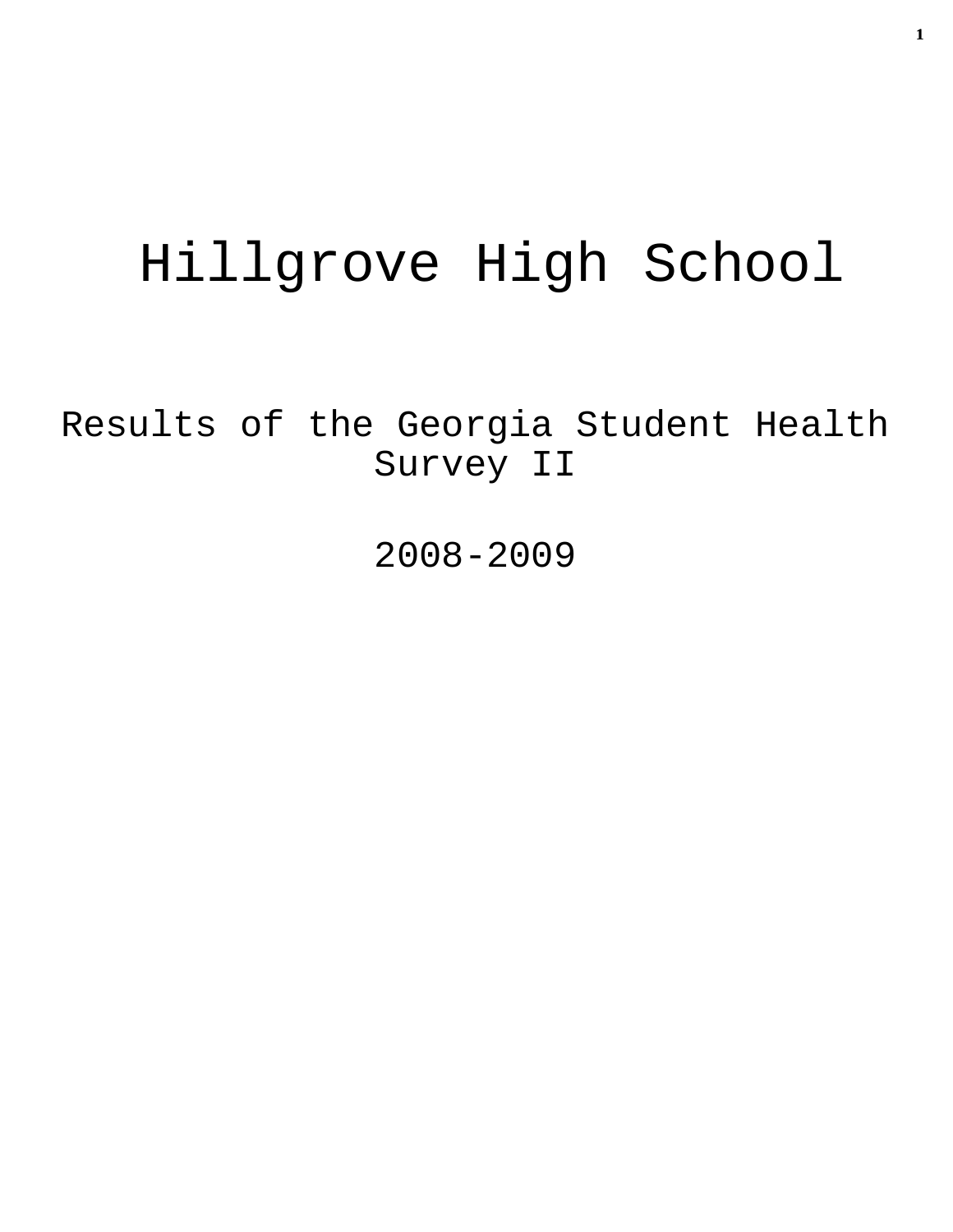# *Demographics* **2**

| Grade                  |     |  |  |  |
|------------------------|-----|--|--|--|
| <b>Grade Frequency</b> |     |  |  |  |
| 10                     |     |  |  |  |
| 12                     | 121 |  |  |  |

| <b>Frequency</b> | <b>Table of Gender by Grade</b> |              |             |              |  |
|------------------|---------------------------------|--------------|-------------|--------------|--|
| <b>Col Pct</b>   |                                 | Grade(Grade) |             |              |  |
|                  | Gender(Gender)                  | <b>10</b>    | 12          | <b>Total</b> |  |
|                  | <b>Female</b>                   | 100.00       | 65<br>53.72 | 66           |  |
|                  | <b>Male</b>                     | 0.00         | 56<br>46.28 | 56           |  |
|                  | <b>Total</b>                    |              | 121         | 122          |  |

| <b>Frequency</b> |  |
|------------------|--|
| <b>Col Pct</b>   |  |

| <b>Table of Ethnicity by Grade</b> |              |             |              |  |  |
|------------------------------------|--------------|-------------|--------------|--|--|
|                                    | Grade(Grade) |             |              |  |  |
| <b>Ethnicity</b> (Ethnicity)       | 10           | 12          | <b>Total</b> |  |  |
| <b>Black</b>                       | 0<br>0.00    | 21<br>17.36 | 21           |  |  |
| <b>Hispanic</b>                    | 0<br>0.00    | 7<br>5.79   | 7            |  |  |
| White                              | 0<br>0.00    | 86<br>71.07 | 86           |  |  |
| <b>Asian</b>                       | 1<br>100.00  | 3<br>2.48   | 4            |  |  |
| <b>Other</b>                       | 0<br>0.00    | 4<br>3.31   | 4            |  |  |
| <b>Total</b>                       | 1            | 121         | 122          |  |  |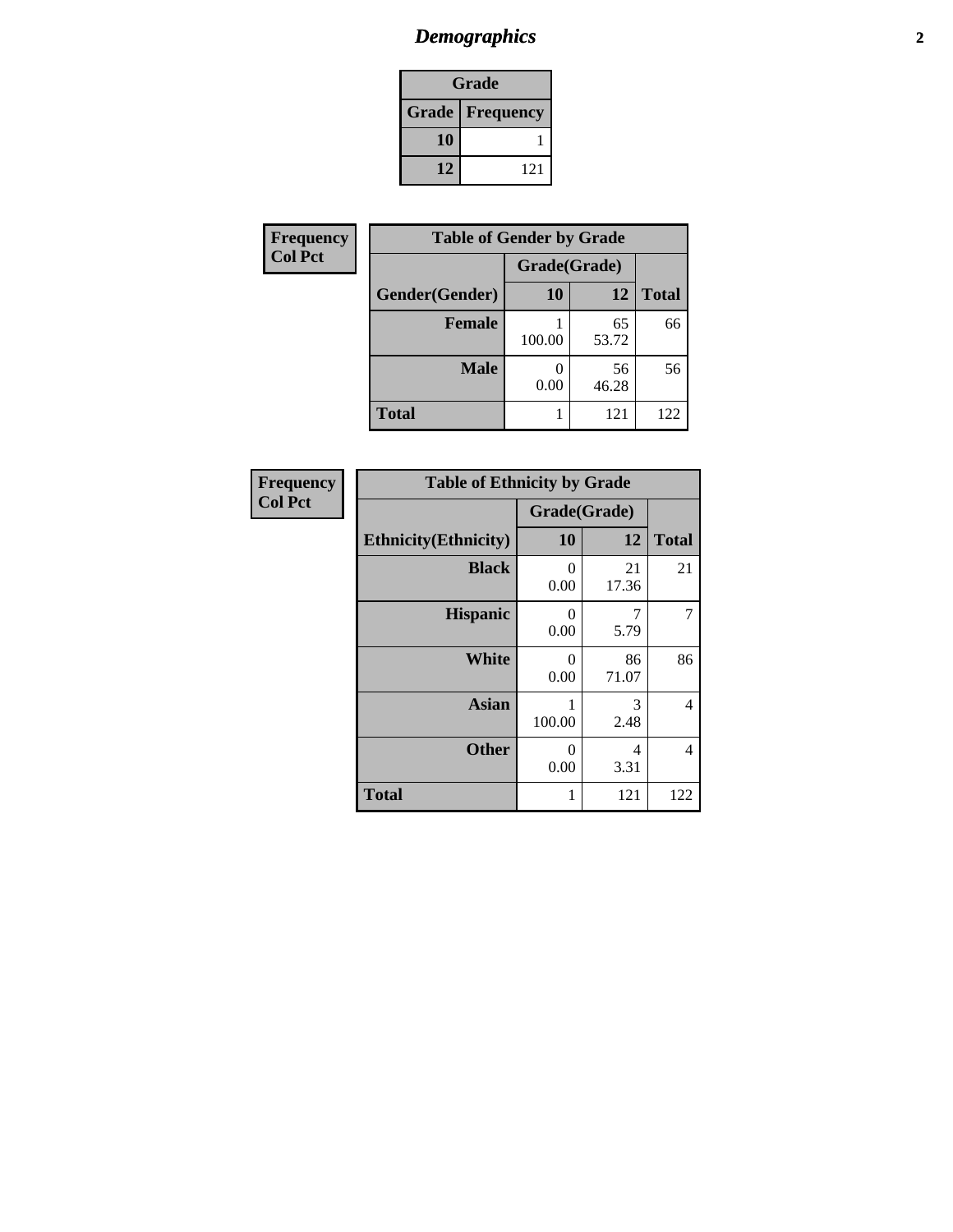### *Title IV, Part A, Schedule A* **3** *Goal 1: Ensure that all schools are drug-free Baseline Data: Year 2008-2009 Prevalence of Drug Use*

| Frequency<br><b>Col Pct</b> | <b>Table of AlcoholAlt by Grade</b> |              |             |              |  |  |
|-----------------------------|-------------------------------------|--------------|-------------|--------------|--|--|
|                             | AlcoholAlt(Alcohol                  | Grade(Grade) |             |              |  |  |
|                             | use, past 30 days)                  | 10           | 12          | <b>Total</b> |  |  |
|                             | Yes                                 | 100.00       | 49<br>40.50 | 50           |  |  |
|                             | N <sub>0</sub>                      | 0.00         | 72<br>59.50 | 72           |  |  |
|                             | <b>Total</b>                        |              | 121         | 122          |  |  |

| <b>Frequency</b><br><b>Col Pct</b> | <b>Table of TobaccoAny by Grade</b> |              |             |              |  |
|------------------------------------|-------------------------------------|--------------|-------------|--------------|--|
|                                    | TobaccoAny(Tobacco                  | Grade(Grade) |             |              |  |
|                                    | use, past 30 days)                  | 10           | 12          | <b>Total</b> |  |
|                                    | <b>Yes</b>                          | 100.00       | 41<br>33.88 | 42           |  |
|                                    | N <sub>0</sub>                      | 0.00         | 80<br>66.12 | 80           |  |
|                                    | <b>Total</b>                        |              | 121         | 122          |  |

| Frequency<br><b>Col Pct</b> | <b>Table of MarijuanaAlt by Grade</b> |              |             |              |  |
|-----------------------------|---------------------------------------|--------------|-------------|--------------|--|
|                             | MarijuanaAlt(Marijuana                | Grade(Grade) |             |              |  |
|                             | use, past 30 days)                    | 10           | 12          | <b>Total</b> |  |
|                             | Yes                                   | 0<br>0.00    | 32<br>26.45 | 32           |  |
|                             | N <sub>0</sub>                        | 100.00       | 89<br>73.55 | 90           |  |
|                             | <b>Total</b>                          |              | 121         | 122          |  |

| Frequency      | <b>Table of OtherDrugAny by Grade</b>  |              |              |     |  |
|----------------|----------------------------------------|--------------|--------------|-----|--|
| <b>Col Pct</b> | <b>OtherDrugAny(Other</b><br>drug use, | Grade(Grade) |              |     |  |
| past 30 days)  | 10                                     | 12           | <b>Total</b> |     |  |
|                | Yes                                    | 0.00         | 17<br>14.05  | 17  |  |
|                | N <sub>0</sub>                         | 100.00       | 104<br>85.95 | 105 |  |
|                | <b>Total</b>                           |              | 121          | 122 |  |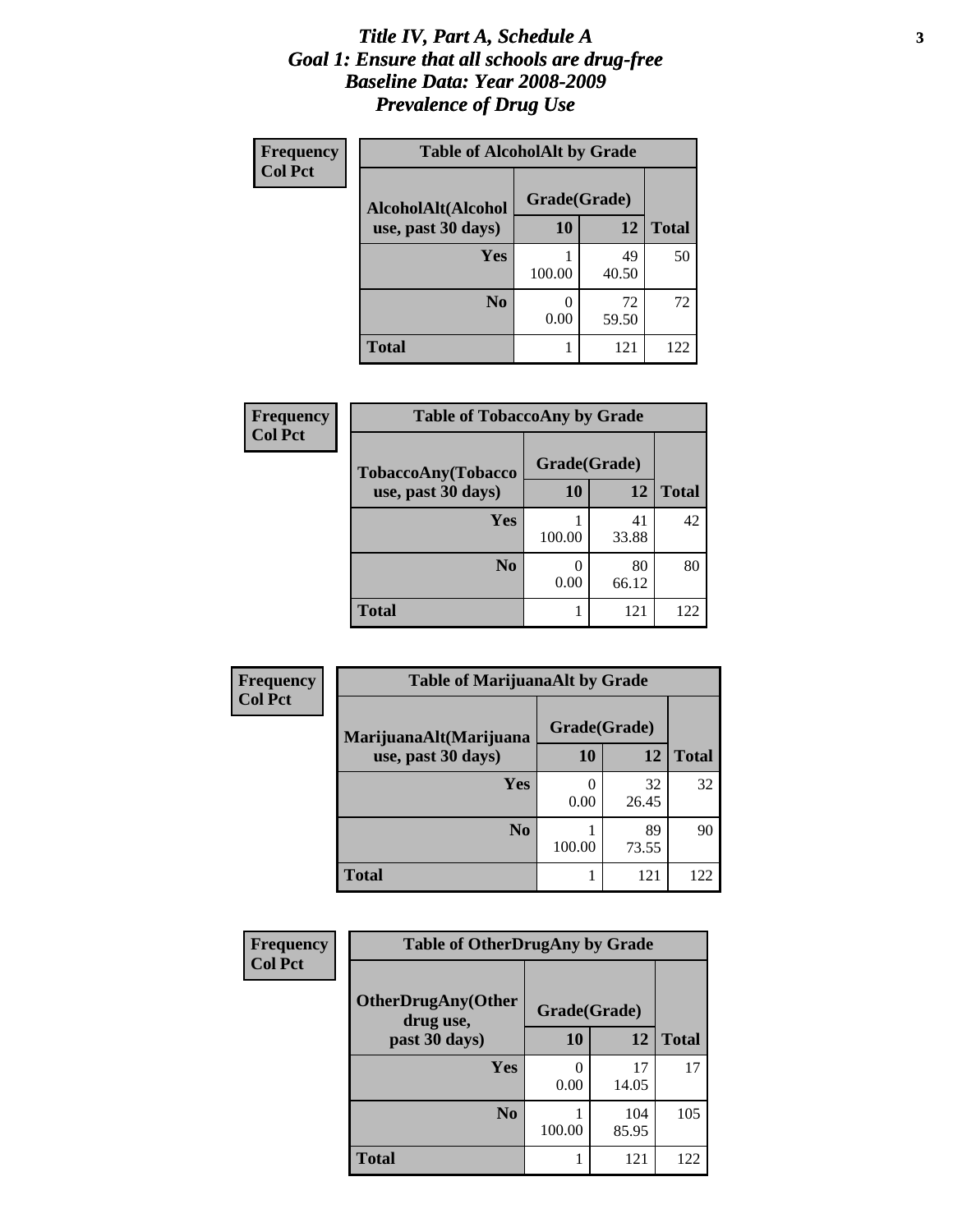### *Average Age of Onset of Use* **4** *Results for "Average Age of Onset of Use" questions exclude students who said they did not use that substance*

| <b>Variable</b>    | Label                                                              | <b>Mean</b> |
|--------------------|--------------------------------------------------------------------|-------------|
| Alcoholinit2       | I started using alcohol when I was                                 | 14.61       |
| Cigarettesinit2    | I started smoking tobacco when I was                               | 14.43       |
| Smokelessinit2     | I started chewing tobacco when I was                               | 14.83       |
| Marijuanainit2     | I started using marijuana when I was                               | 14.51       |
| Cocaineinit2       | I started using cocaine when I was                                 | 11.00       |
| Inhalantsinit2     | I started using inhalants when I was                               | 12.88       |
| Steroidsinit2      | I started using steroids when I was                                | 11.33       |
| Ecstasyinit2       | I started using ecstasy when I was                                 | 14.73       |
| Methinit2          | I started using methamphetamines when I was                        | 13.20       |
| Hallucinogensinit2 | I started using hallucinogens when I was                           | 14.00       |
| Prescriptioninit2  | I started using prescription drugs not prescribed to me when I was | 13.95       |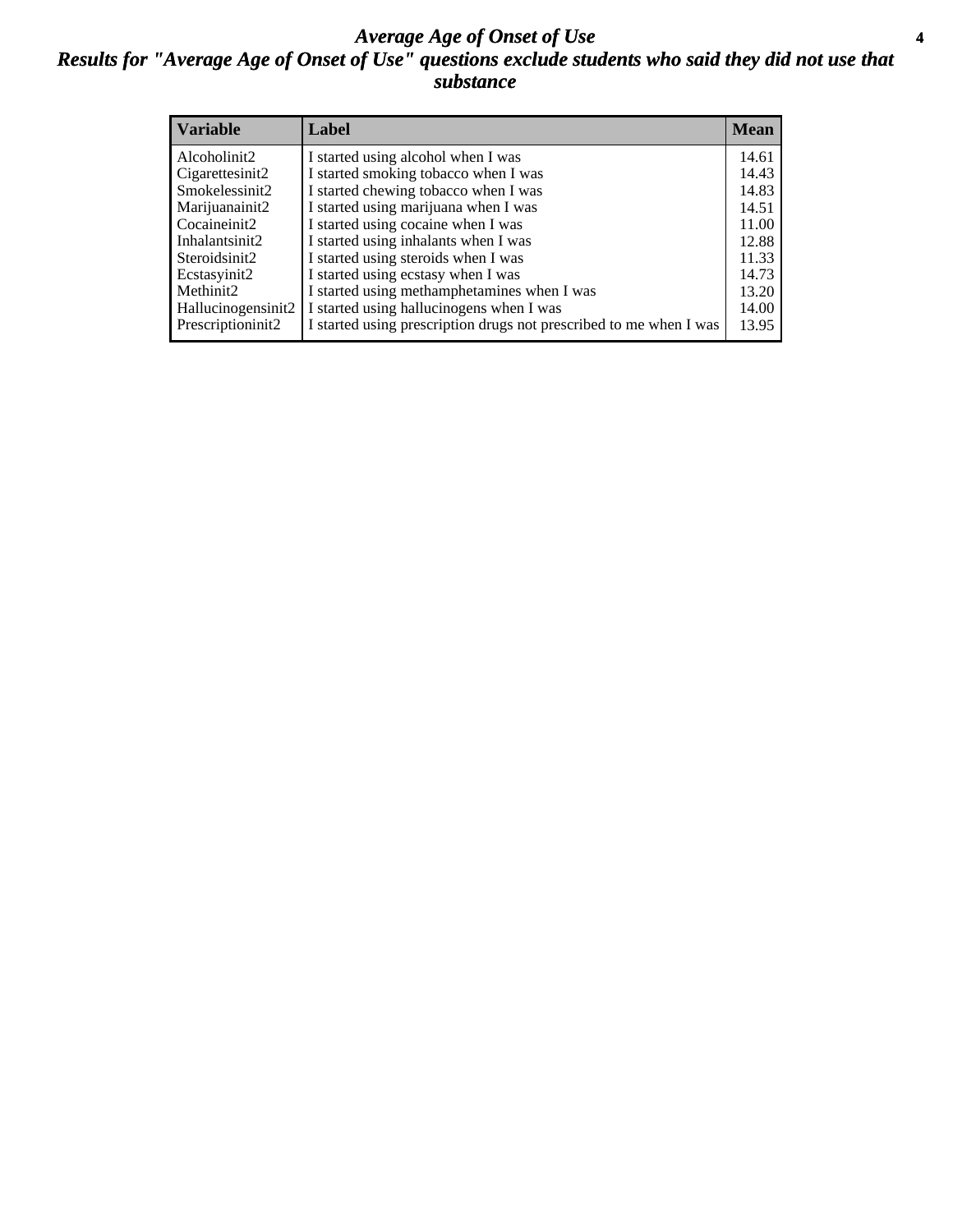# *Perception of Health Risk* **5**

| Frequency      | <b>Table of Alcoholharmdich by Grade</b> |              |             |              |  |
|----------------|------------------------------------------|--------------|-------------|--------------|--|
| <b>Col Pct</b> | Alcoholharmdich(I<br>think alcohol is    | Grade(Grade) |             |              |  |
|                | harmful)                                 | 10           | 12          | <b>Total</b> |  |
|                | <b>Yes</b>                               |              | 94          | 95           |  |
|                |                                          | 100.00       | 77.69       |              |  |
|                | N <sub>0</sub>                           | 0.00         | 27<br>22.31 | 27           |  |
|                | <b>Total</b>                             |              | 121         | 122          |  |

| <b>Frequency</b> | <b>Table of Tobaccoharmdich by Grade</b> |              |              |              |  |
|------------------|------------------------------------------|--------------|--------------|--------------|--|
| <b>Col Pct</b>   | Tobaccoharmdich(I<br>think tobacco is    | Grade(Grade) |              |              |  |
|                  | harmful)                                 | <b>10</b>    | 12           | <b>Total</b> |  |
|                  | Yes                                      | 100.00       | 116<br>95.87 | 117          |  |
|                  | N <sub>0</sub>                           | 0.00         | 5<br>4.13    |              |  |
|                  | <b>Total</b>                             |              | 121          | 122          |  |

| Frequency      | <b>Table of Marijuanaharmdich by Grade</b> |              |             |              |  |
|----------------|--------------------------------------------|--------------|-------------|--------------|--|
| <b>Col Pct</b> | Marijuanaharmdich(I<br>think marijuana is  | Grade(Grade) |             |              |  |
|                | harmful)                                   | 10           | 12          | <b>Total</b> |  |
|                | Yes                                        | 100.00       | 83<br>68.60 | 84           |  |
|                | N <sub>0</sub>                             | 0.00         | 38<br>31.40 | 38           |  |
|                | <b>Total</b>                               |              | 121         | 122          |  |

| Frequency      | <b>Table of Otherdrugharmdich by Grade</b>   |              |              |              |  |
|----------------|----------------------------------------------|--------------|--------------|--------------|--|
| <b>Col Pct</b> | Otherdrugharmdich(I<br>think other drugs are | Grade(Grade) |              |              |  |
|                | harmful)                                     | 10           | 12           | <b>Total</b> |  |
|                | <b>Yes</b>                                   | 100.00       | 117<br>96.69 | 118          |  |
|                | N <sub>0</sub>                               | 0.00         | 4<br>3.31    | 4            |  |
|                | <b>Total</b>                                 |              | 121          | 122          |  |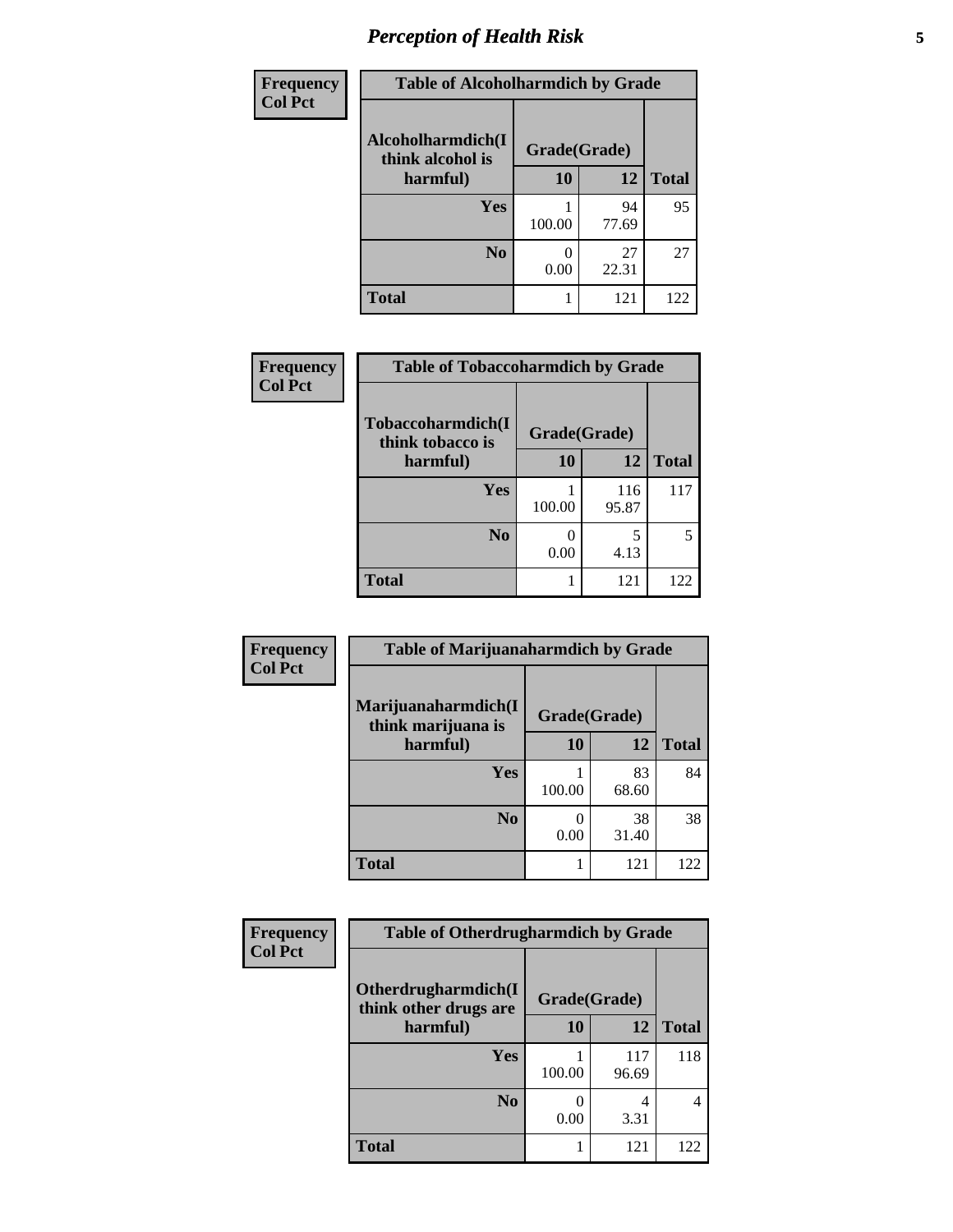# *Social Disapproval* **6**

| Frequency      | <b>Table of Alcoholpeerdich by Grade</b>                    |              |             |              |  |
|----------------|-------------------------------------------------------------|--------------|-------------|--------------|--|
| <b>Col Pct</b> | Alcoholpeerdich(My<br>friends would<br>disapprove if I used | Grade(Grade) |             |              |  |
|                | alcohol)                                                    | 10           | 12          | <b>Total</b> |  |
|                | <b>Yes</b>                                                  | 100.00       | 37<br>30.58 | 38           |  |
|                | N <sub>0</sub>                                              | 0.00         | 84<br>69.42 | 84           |  |
|                | <b>Total</b>                                                |              | 121         | 122          |  |

| <b>Frequency</b> |
|------------------|
| <b>Col Pct</b>   |

| <b>Table of Tobaccopeerdich by Grade</b>                    |              |             |              |  |  |  |  |
|-------------------------------------------------------------|--------------|-------------|--------------|--|--|--|--|
| Tobaccopeerdich(My<br>friends would<br>disapprove if I used | Grade(Grade) |             |              |  |  |  |  |
| tobacco)                                                    | 10           | 12          | <b>Total</b> |  |  |  |  |
| Yes                                                         | 100.00       | 59<br>48.76 | 60           |  |  |  |  |
| N <sub>0</sub>                                              | 0<br>0.00    | 62<br>51.24 | 62           |  |  |  |  |
| <b>Total</b>                                                |              | 121         | 122          |  |  |  |  |

| Frequency      | <b>Table of Marijuanapeerdich by Grade</b>                    |              |             |              |  |
|----------------|---------------------------------------------------------------|--------------|-------------|--------------|--|
| <b>Col Pct</b> | Marijuanapeerdich(My<br>friends would<br>disapprove if I used | Grade(Grade) |             |              |  |
|                | marijuana)                                                    | 10           | 12          | <b>Total</b> |  |
|                | <b>Yes</b>                                                    | 100.00       | 61<br>50.41 | 62           |  |
|                | N <sub>0</sub>                                                | 0.00         | 60<br>49.59 | 60           |  |
|                | <b>Total</b>                                                  |              | 121         | 122          |  |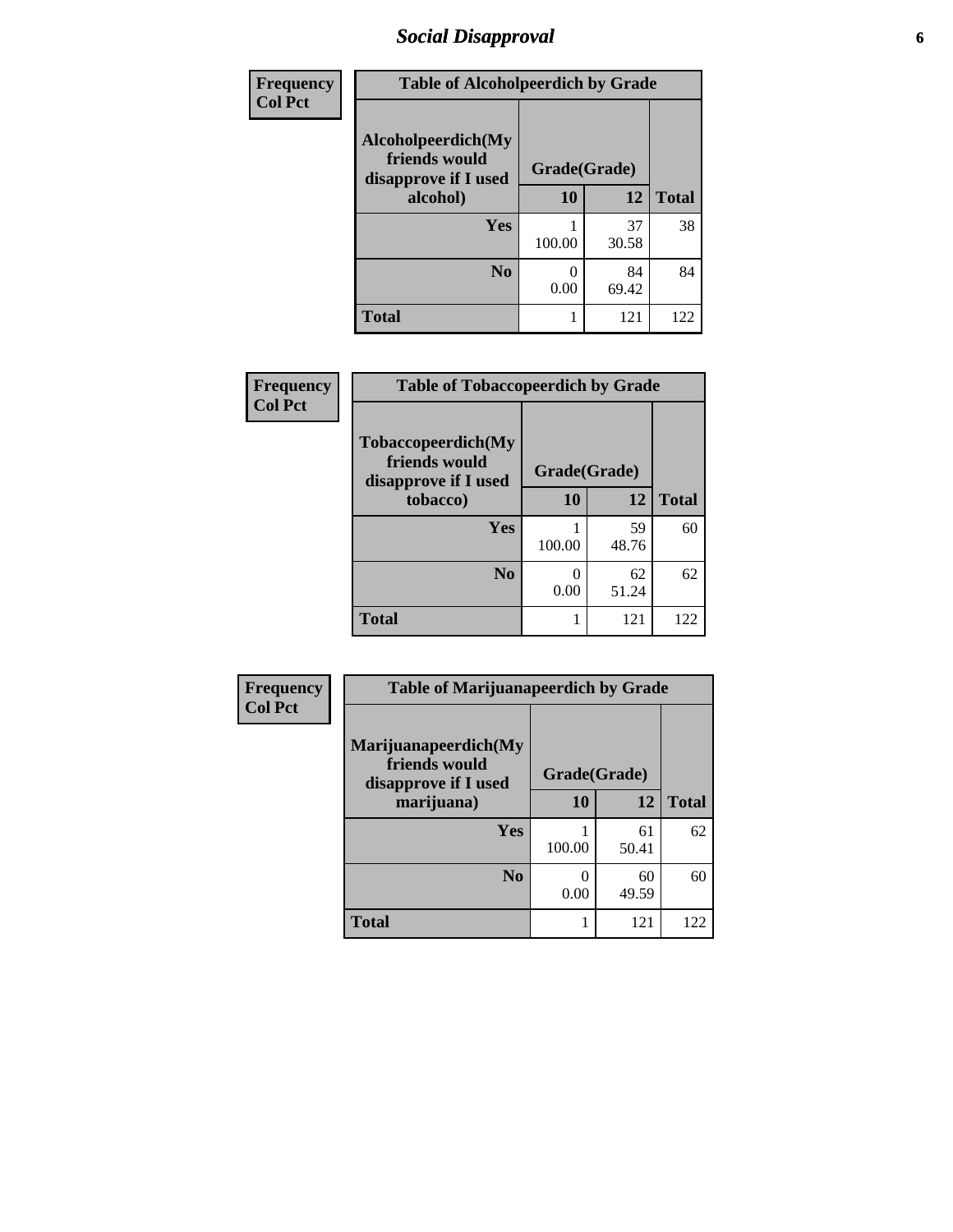# *Social Disapproval* **7**

| Frequency      | <b>Table of Otherdrugpeerdich by Grade</b>                    |              |             |              |  |
|----------------|---------------------------------------------------------------|--------------|-------------|--------------|--|
| <b>Col Pct</b> | Otherdrugpeerdich(My<br>friends would<br>disapprove if I used | Grade(Grade) |             |              |  |
|                | other drugs)                                                  | 10           | 12          | <b>Total</b> |  |
|                | <b>Yes</b>                                                    | 100.00       | 84<br>69.42 | 85           |  |
|                | N <sub>0</sub>                                                | 0.00         | 37<br>30.58 | 37           |  |
|                | <b>Total</b>                                                  |              | 121         | 122          |  |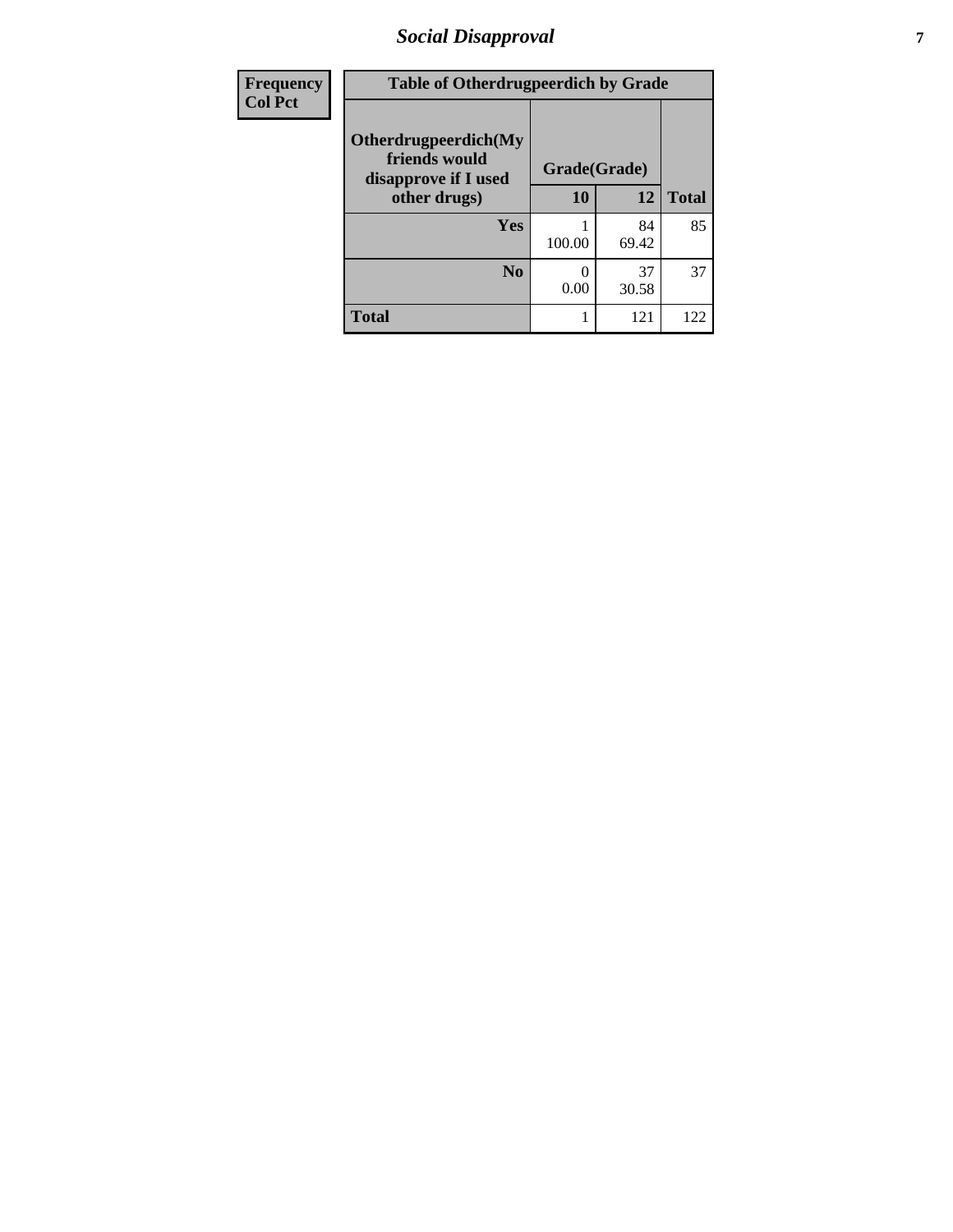### Title IV, Part A, Schedule A **8** *Goal 2: To help ensure that all schools are safe and disciplined Baseline Data: Year 2008-2009 Student Involvement in Gang Activity*

| Frequency      | <b>Table of Gangself by Grade</b>                                                                 |                    |              |              |  |
|----------------|---------------------------------------------------------------------------------------------------|--------------------|--------------|--------------|--|
| <b>Col Pct</b> | Gangself(I<br>have<br>participated<br>in illegal<br>gang<br>activities in<br>the past 30<br>days) | Grade(Grade)<br>10 | 12           | <b>Total</b> |  |
|                | Yes                                                                                               | $\theta$<br>0.00   | 5<br>4.13    | 5            |  |
|                | N <sub>0</sub>                                                                                    | 1<br>100.00        | 116<br>95.87 | 117          |  |
|                | <b>Total</b>                                                                                      | 1                  | 121          | 122          |  |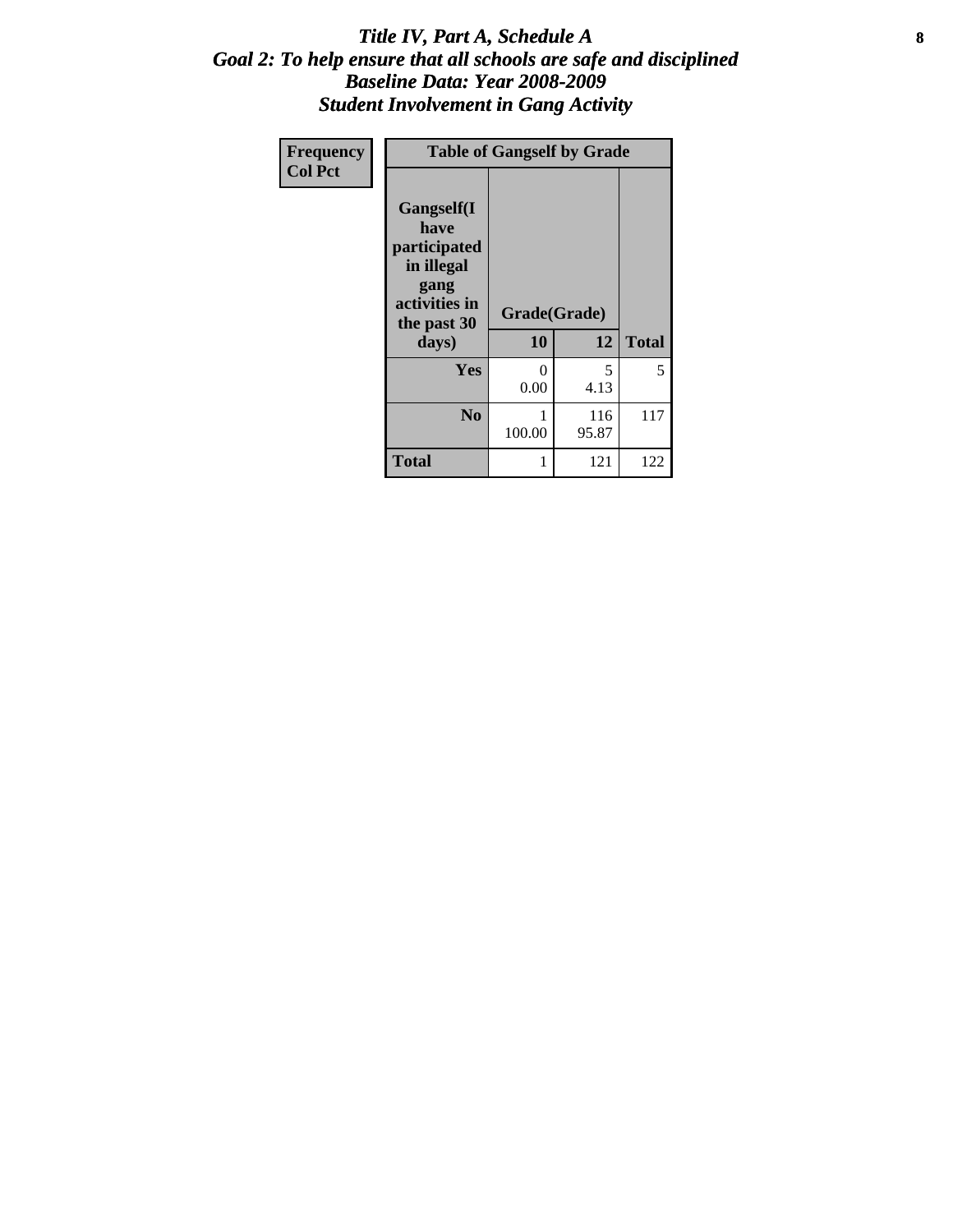# *Student Perception of School Safety* **9**

| <b>Frequency</b><br>Row Pct |
|-----------------------------|
|                             |

| <b>Table of Grade by Safeschool</b> |                          |                                                                                                               |      |           |     |  |  |
|-------------------------------------|--------------------------|---------------------------------------------------------------------------------------------------------------|------|-----------|-----|--|--|
|                                     |                          | Safeschool (School is a place at which I feel<br>safe)                                                        |      |           |     |  |  |
| Grade(Grade)                        | <b>Strongly</b><br>Agree | Somewhat<br><b>Somewhat</b><br><b>Strongly</b><br><b>Disagree</b><br><b>Disagree</b><br><b>Total</b><br>Agree |      |           |     |  |  |
| <b>10</b>                           | 100.00                   | 0.00                                                                                                          | 0.00 | 0.00      |     |  |  |
| 12                                  | 38<br>31.40              | 67<br>55.37                                                                                                   | 5.79 | 9<br>7.44 | 121 |  |  |
| Total                               | 39                       | 67                                                                                                            |      | 9         | 122 |  |  |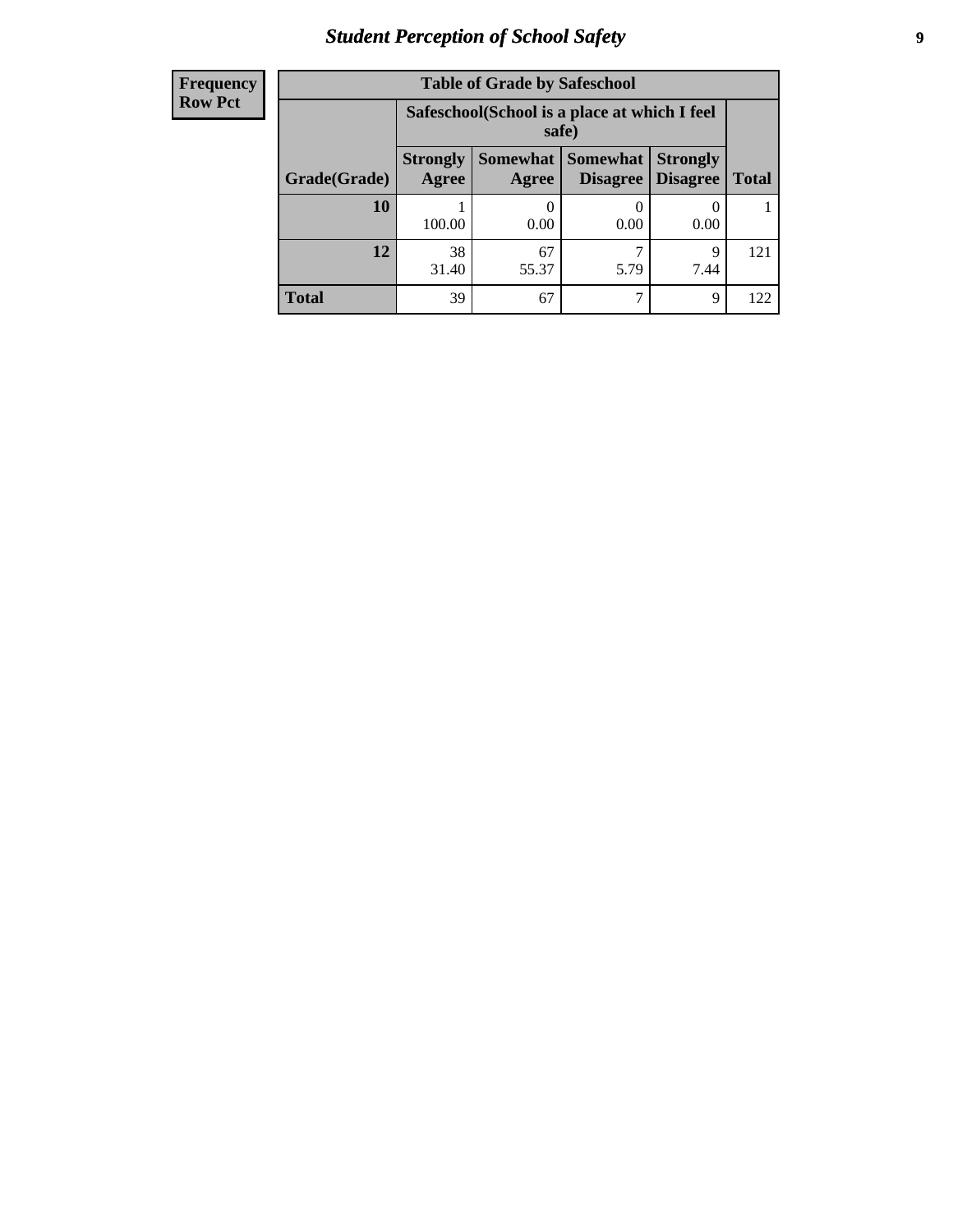### *Students Who Have Been Bullied* **10**

| Frequency      | <b>Table of Grade by Bullied</b> |                           |                                                     |                        |                          |              |
|----------------|----------------------------------|---------------------------|-----------------------------------------------------|------------------------|--------------------------|--------------|
| <b>Row Pct</b> |                                  | bullied by other students | <b>Bullied</b> (I have been<br>in the past 30 days) |                        |                          |              |
|                | Grade(Grade)                     | 0<br><b>Days</b>          | 1 or<br>2<br>days                                   | 10<br>to<br>19<br>days | All<br><b>30</b><br>days | <b>Total</b> |
|                | 10                               | 100.00                    | 0<br>0.00                                           | 0<br>0.00              | 0<br>0.00                |              |
|                | 12                               | 107<br>88.43              | 8<br>6.61                                           | 5<br>4.13              | 0.83                     | 121          |
|                | <b>Total</b>                     | 108                       | 8                                                   | 5                      |                          | 122          |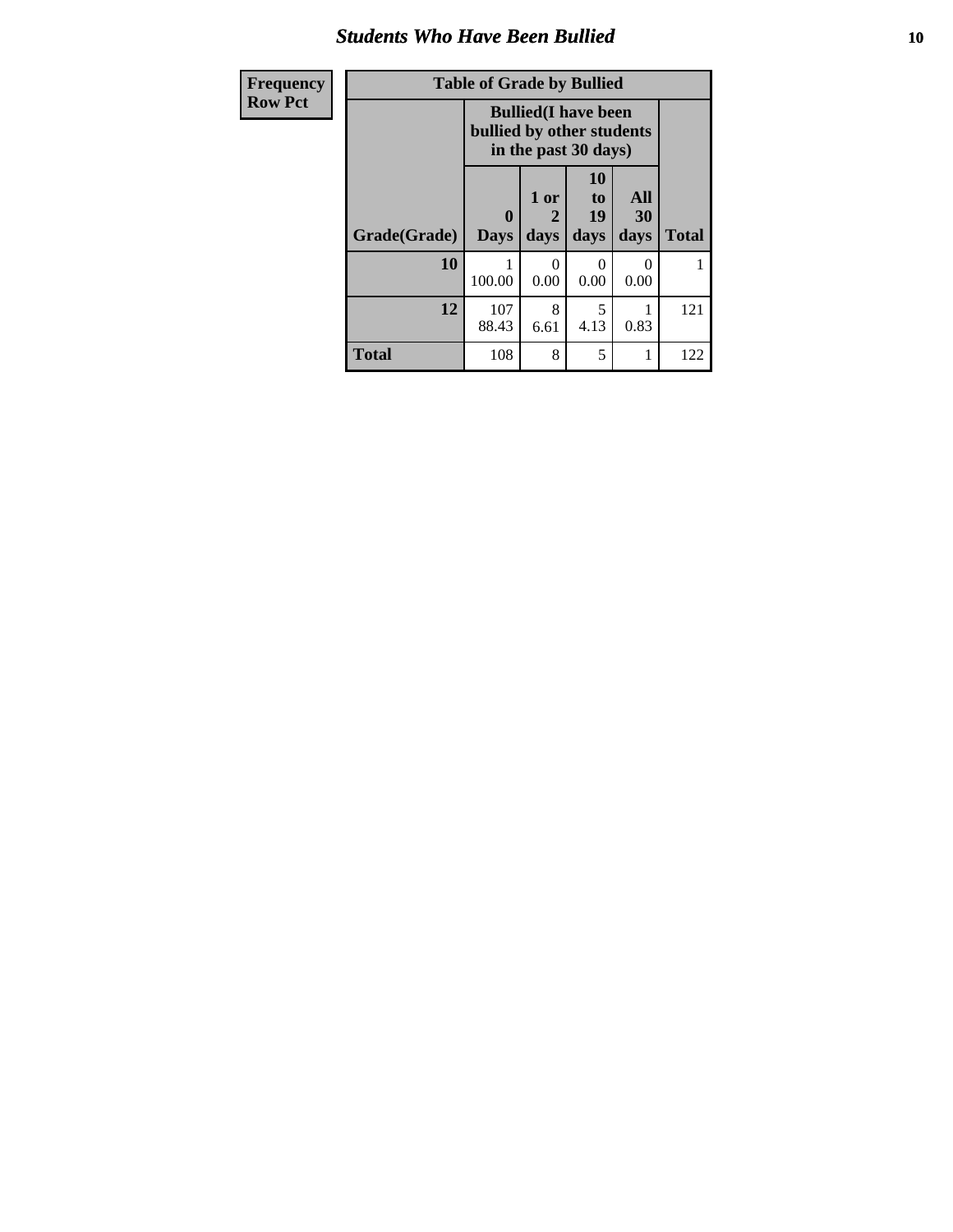### *School Climate* **11**

| <b>Frequency</b> | <b>Table of SchoolClimate1 by Grade</b> |                    |             |              |  |
|------------------|-----------------------------------------|--------------------|-------------|--------------|--|
| <b>Col Pct</b>   | SchoolClimate1(I<br>like school)        | Grade(Grade)<br>10 | 12          | <b>Total</b> |  |
|                  | <b>Strongly Agree</b>                   | 100.00             | 26<br>21.49 | 27           |  |
|                  | <b>Somewhat Agree</b>                   | 0<br>0.00          | 63<br>52.07 | 63           |  |
|                  | <b>Somewhat Disagree</b>                | 0<br>0.00          | 18<br>14.88 | 18           |  |
|                  | <b>Strongly Disagree</b>                | 0<br>0.00          | 14<br>11.57 | 14           |  |
|                  | <b>Total</b>                            | 1                  | 121         | 122          |  |

| <b>Table of SchoolClimate2 by Grade</b>           |                           |                        |              |  |  |  |
|---------------------------------------------------|---------------------------|------------------------|--------------|--|--|--|
| SchoolClimate2(I<br>feel successful at<br>school) | Grade(Grade)<br>10        | 12                     | <b>Total</b> |  |  |  |
| <b>Strongly Agree</b>                             | 100.00                    | 36<br>29.75            | 37           |  |  |  |
| <b>Somewhat Agree</b>                             | ∩<br>0.00                 | 70<br>57.85            | 70           |  |  |  |
| <b>Somewhat Disagree</b>                          | $\mathbf{\Omega}$<br>0.00 | 13<br>10.74            | 13           |  |  |  |
| <b>Strongly Disagree</b>                          | 0.00                      | $\mathfrak{D}$<br>1.65 | 2            |  |  |  |
| <b>Total</b>                                      |                           | 121                    | 122          |  |  |  |

| Frequency      | <b>Table of SchoolClimate3 by Grade</b>                                      |                           |             |              |
|----------------|------------------------------------------------------------------------------|---------------------------|-------------|--------------|
| <b>Col Pct</b> | <b>SchoolClimate3(My</b><br>school has high<br>standards for<br>achievement) | Grade(Grade)<br>10        | 12          | <b>Total</b> |
|                | <b>Strongly Agree</b>                                                        | 100.00                    | 66<br>54.55 | 67           |
|                | <b>Somewhat Agree</b>                                                        | 0.00                      | 47<br>38.84 | 47           |
|                | <b>Somewhat Disagree</b>                                                     | $\mathbf{\Omega}$<br>0.00 | 5<br>4.13   | 5            |
|                | <b>Strongly Disagree</b>                                                     | $\cup$<br>0.00            | 3<br>2.48   | 3            |
|                | Total                                                                        |                           | 121         | 122          |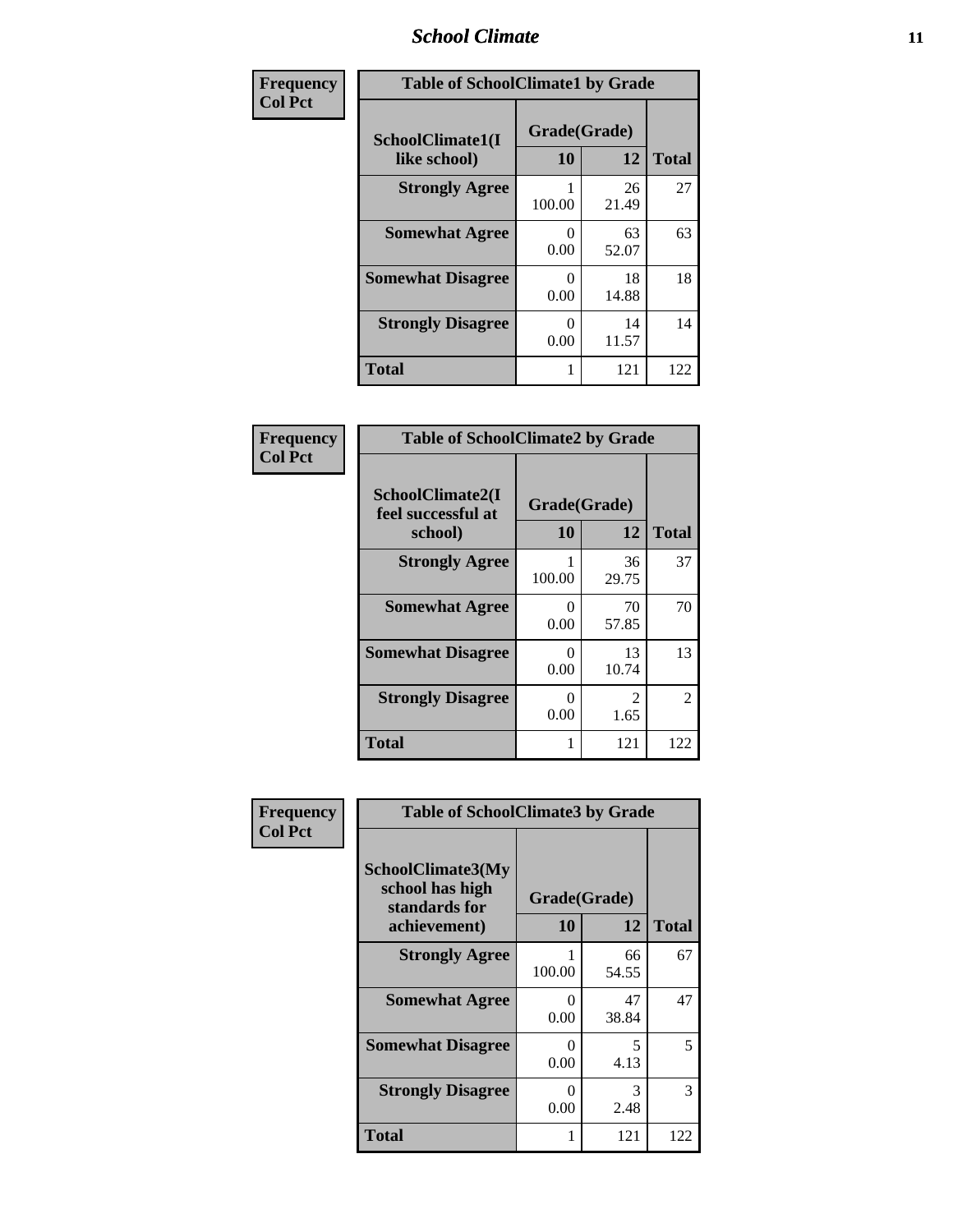### *School Climate* **12**

| Frequency      | <b>Table of SchoolClimate4 by Grade</b>                       |                    |             |              |
|----------------|---------------------------------------------------------------|--------------------|-------------|--------------|
| <b>Col Pct</b> | SchoolClimate4(My<br>school sets clear<br>rules for behavior) | Grade(Grade)<br>10 | 12          | <b>Total</b> |
|                | <b>Strongly Agree</b>                                         | 100.00             | 80<br>66.12 | 81           |
|                | <b>Somewhat Agree</b>                                         | 0<br>0.00          | 25<br>20.66 | 25           |
|                | <b>Somewhat Disagree</b>                                      | 0<br>0.00          | 11<br>9.09  | 11           |
|                | <b>Strongly Disagree</b>                                      | 0<br>0.00          | 5<br>4.13   | 5            |
|                | <b>Total</b>                                                  | 1                  | 121         | 122          |

| <b>Table of SchoolClimate5 by Grade</b>                              |                    |             |     |  |
|----------------------------------------------------------------------|--------------------|-------------|-----|--|
| SchoolClimate5(I<br>know what to do in<br>an emergency at<br>school) | Grade(Grade)<br>10 | Total       |     |  |
| <b>Strongly Agree</b>                                                | 100.00             | 68<br>56.20 | 69  |  |
| <b>Somewhat Agree</b>                                                | 0<br>0.00          | 42<br>34.71 | 42  |  |
| <b>Somewhat Disagree</b>                                             | 0<br>0.00          | 5.79        | 7   |  |
| <b>Strongly Disagree</b>                                             | 0<br>0.00          | 4<br>3.31   | 4   |  |
| Total                                                                | 1                  | 121         | 122 |  |

| Frequency<br><b>Col Pct</b> | <b>Table of SchoolClimate6 by Grade</b>                  |                    |             |              |
|-----------------------------|----------------------------------------------------------|--------------------|-------------|--------------|
|                             | <b>SchoolClimate6(Teachers</b><br>treat me with respect) | Grade(Grade)<br>10 | 12          | <b>Total</b> |
|                             | <b>Strongly Agree</b>                                    | 100.00             | 50<br>41.32 | 51           |
|                             | <b>Somewhat Agree</b>                                    | 0.00               | 50<br>41.32 | 50           |
|                             | <b>Somewhat Disagree</b>                                 | $\Omega$<br>0.00   | 16<br>13.22 | 16           |
|                             | <b>Strongly Disagree</b>                                 | $\Omega$<br>0.00   | 5<br>4.13   | 5            |
|                             | <b>Total</b>                                             |                    | 121         | 122          |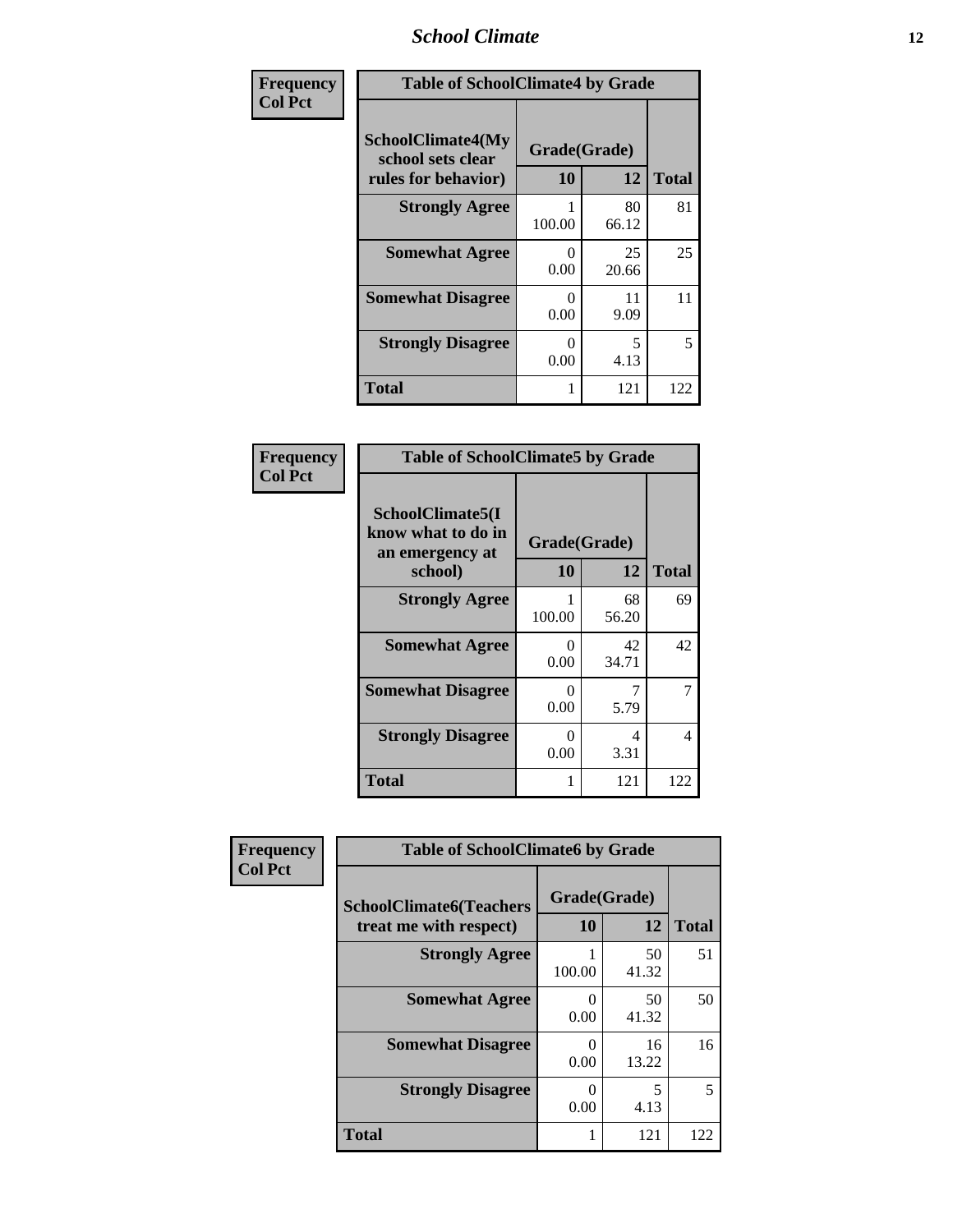### *School Climate* **13**

| Frequency      | <b>Table of SchoolClimate7 by Grade</b>                                       |                           |             |              |
|----------------|-------------------------------------------------------------------------------|---------------------------|-------------|--------------|
| <b>Col Pct</b> | <b>SchoolClimate7(Behaviors</b><br>in my class allow the<br>teacher to teach) | Grade(Grade)<br><b>10</b> | 12          | <b>Total</b> |
|                | <b>Strongly Agree</b>                                                         | 100.00                    | 36<br>29.75 | 37           |
|                | <b>Somewhat Agree</b>                                                         | $\Omega$<br>0.00          | 67<br>55.37 | 67           |
|                | <b>Somewhat Disagree</b>                                                      | $\Omega$<br>0.00          | 13<br>10.74 | 13           |
|                | <b>Strongly Disagree</b>                                                      | $\Omega$<br>0.00          | 5<br>4.13   | 5            |
|                | <b>Total</b>                                                                  | 1                         | 121         | 122          |

| Frequency      | <b>Table of SchoolClimate8 by Grade</b>                                              |                    |             |              |
|----------------|--------------------------------------------------------------------------------------|--------------------|-------------|--------------|
| <b>Col Pct</b> | <b>SchoolClimate8(Students</b><br>are frequently<br>recognized for good<br>behavior) | Grade(Grade)<br>10 | 12          | <b>Total</b> |
|                | <b>Strongly Agree</b>                                                                | 100.00             | 40<br>33.06 | 41           |
|                | <b>Somewhat Agree</b>                                                                | $\Omega$<br>0.00   | 41<br>33.88 | 41           |
|                | <b>Somewhat Disagree</b>                                                             | 0<br>0.00          | 35<br>28.93 | 35           |
|                | <b>Strongly Disagree</b>                                                             | 0<br>0.00          | 5<br>4.13   | 5            |
|                | <b>Total</b>                                                                         |                    | 121         | 122          |

| Frequency      | <b>Table of SchoolClimate9 by Grade</b>                                                  |                    |             |              |
|----------------|------------------------------------------------------------------------------------------|--------------------|-------------|--------------|
| <b>Col Pct</b> | <b>SchoolClimate9(School</b><br>counselor would be<br>helpful if I needed<br>assistance) | Grade(Grade)<br>10 | 12          | <b>Total</b> |
|                | <b>Strongly Agree</b>                                                                    | 100.00             | 75<br>61.98 | 76           |
|                | <b>Somewhat Agree</b>                                                                    | 0<br>0.00          | 31<br>25.62 | 31           |
|                | <b>Somewhat Disagree</b>                                                                 | 0<br>0.00          | 11<br>9.09  | 11           |
|                | <b>Strongly Disagree</b>                                                                 | 0<br>0.00          | 4<br>3.31   | 4            |
|                | <b>Total</b>                                                                             |                    | 121         | 122          |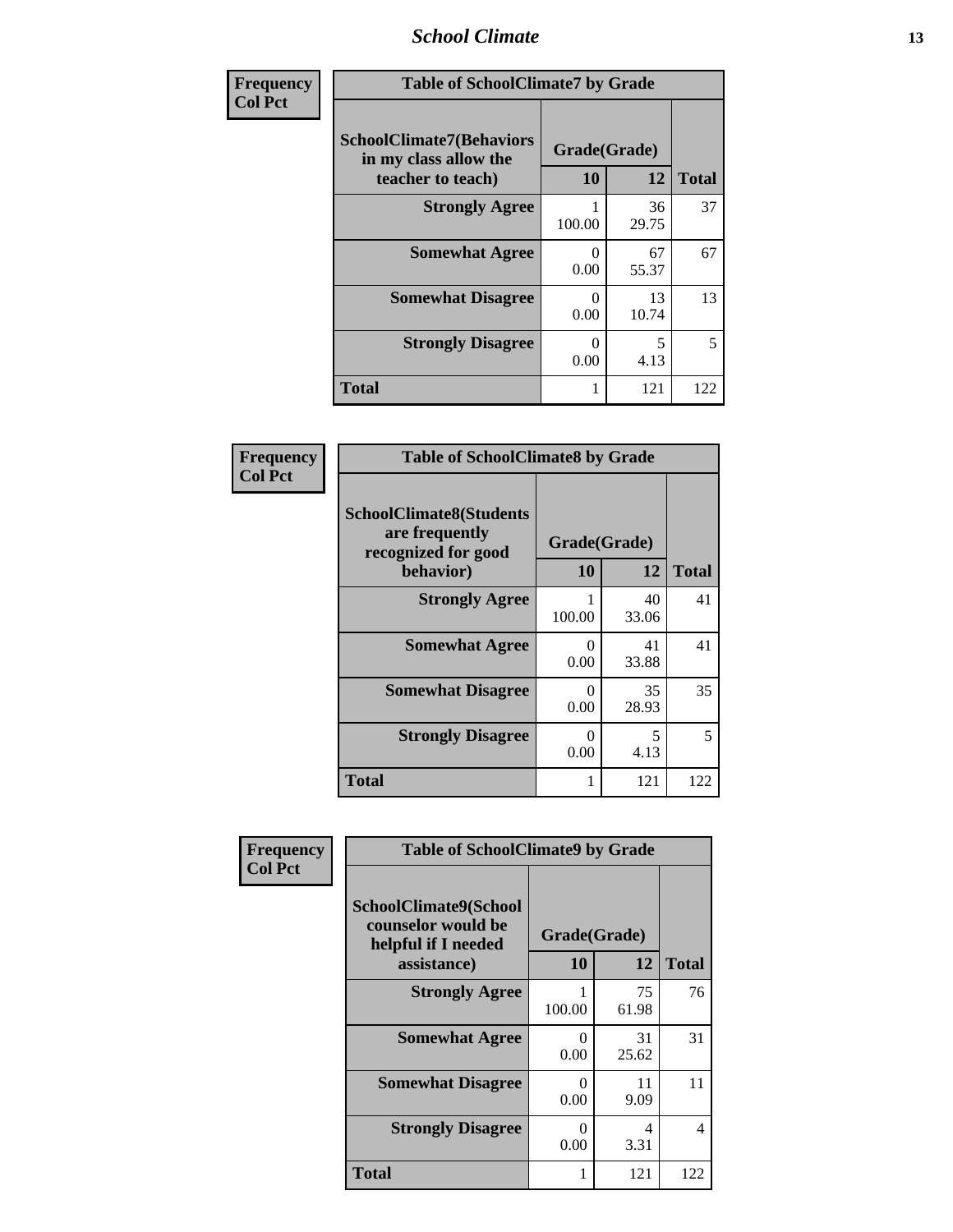### *Reasons for Dropping Out* **14**

| Frequency      | <b>Table of Dropoutreason by Grade</b>                                   |                    |             |              |
|----------------|--------------------------------------------------------------------------|--------------------|-------------|--------------|
| <b>Col Pct</b> | Dropoutreason(If<br>I dropped out the<br>reason would<br>most likely be) | Grade(Grade)<br>10 | 12          | <b>Total</b> |
|                | <b>Won't Drop out</b>                                                    | 1<br>100.00        | 81<br>66.94 | 82           |
|                | <b>Bored</b>                                                             | 0<br>0.00          | 19<br>15.70 | 19           |
|                | <b>Family Reasons</b>                                                    | $\Omega$<br>0.00   | 7<br>5.79   | 7            |
|                | <b>Being Bullied</b>                                                     | 0<br>0.00          | 2<br>1.65   | 2            |
|                | <b>Other</b>                                                             | 0<br>0.00          | 12<br>9.92  | 12           |
|                | <b>Total</b>                                                             | 1                  | 121         | 122          |

| Frequency      |                                                                        | <b>Table of Dropout by Grade</b> |             |              |  |  |  |
|----------------|------------------------------------------------------------------------|----------------------------------|-------------|--------------|--|--|--|
| <b>Col Pct</b> | Dropout(I<br>have<br>thought<br>about<br>dropping<br>out of<br>school) | Grade(Grade)<br>10               | 12          | <b>Total</b> |  |  |  |
|                |                                                                        |                                  |             |              |  |  |  |
|                | Yes                                                                    | 0<br>0.00                        | 23<br>19.01 | 23           |  |  |  |
|                | N <sub>0</sub>                                                         | 100.00                           | 98<br>80.99 | 99           |  |  |  |
|                | <b>Total</b>                                                           |                                  | 121         | 122          |  |  |  |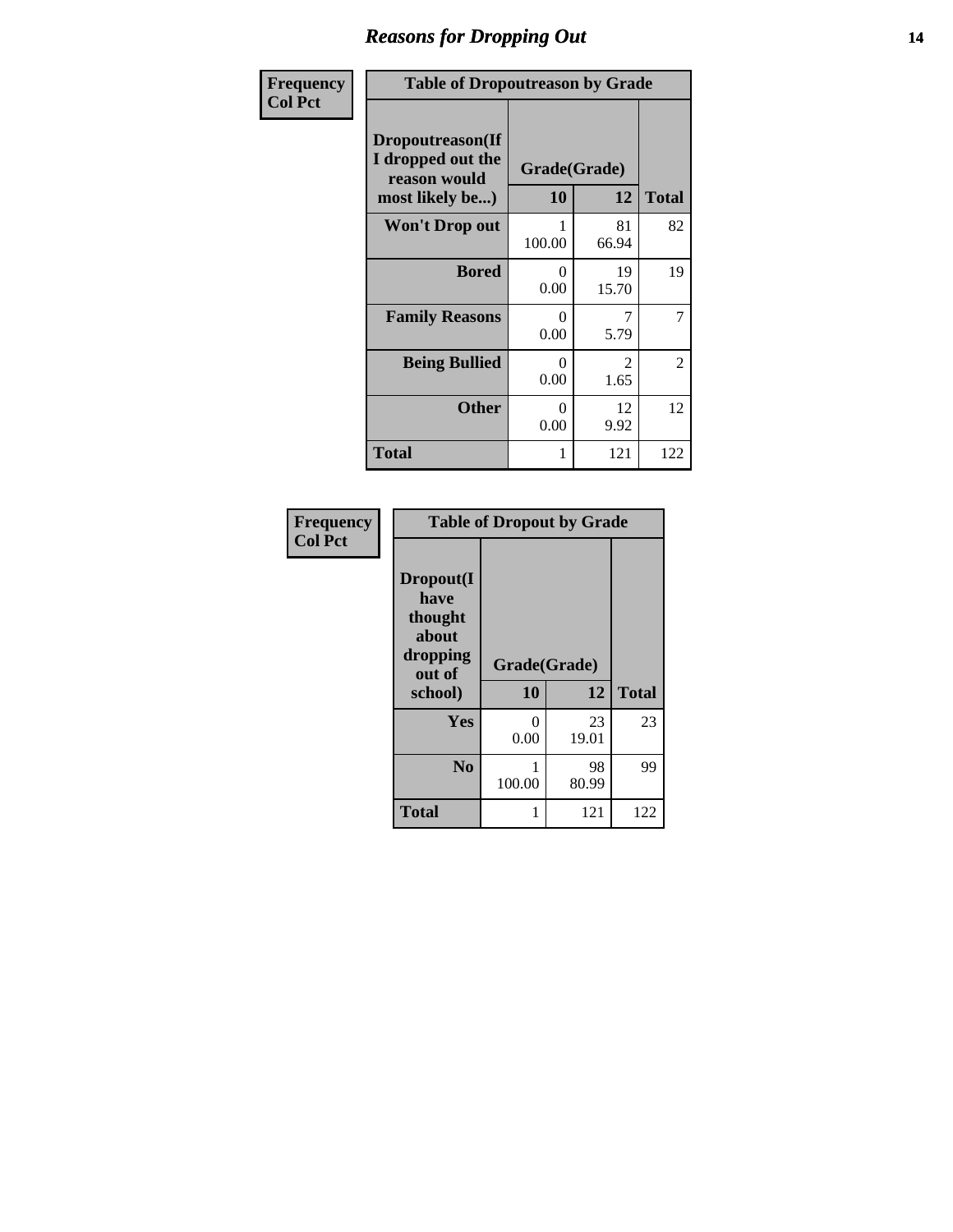*School Safety* **15**

| Frequency      | <b>Table of Gangself by Grade</b>                                                                 |                    |              |              |
|----------------|---------------------------------------------------------------------------------------------------|--------------------|--------------|--------------|
| <b>Col Pct</b> | Gangself(I<br>have<br>participated<br>in illegal<br>gang<br>activities in<br>the past 30<br>days) | Grade(Grade)<br>10 | 12           | <b>Total</b> |
|                | Yes                                                                                               | 0<br>0.00          | 5<br>4.13    | 5            |
|                | N <sub>0</sub>                                                                                    | 100.00             | 116<br>95.87 | 117          |
|                | <b>Total</b>                                                                                      | 1                  | 121          | 122          |

| Frequency<br><b>Col Pct</b> | <b>Table of Gangpeers by Grade</b>                                                                                             |                    |             |              |
|-----------------------------|--------------------------------------------------------------------------------------------------------------------------------|--------------------|-------------|--------------|
|                             | <b>Gangpeers</b> (I<br>have friends<br>who have<br>participated<br>in illegal<br>gang<br>activities in<br>the past 30<br>days) | Grade(Grade)<br>10 | 12          | <b>Total</b> |
|                             | Yes                                                                                                                            | 0<br>0.00          | 24<br>19.83 | 24           |
|                             | N <sub>0</sub>                                                                                                                 | 100.00             | 97<br>80.17 | 98           |
|                             | <b>Total</b>                                                                                                                   | 1                  | 121         | 122          |

| Frequency      | <b>Table of Pickedon by Grade</b>                                   |           |              |              |
|----------------|---------------------------------------------------------------------|-----------|--------------|--------------|
| <b>Col Pct</b> | <b>Pickedon</b> (I have<br>been picked on or<br>teased at school in |           | Grade(Grade) |              |
|                | the past 30 days)                                                   | 10        | 12           | <b>Total</b> |
|                | <b>Strongly Agree</b>                                               | 0<br>0.00 | 9<br>7.44    | 9            |
|                | <b>Somewhat Agree</b>                                               | 0<br>0.00 | 18<br>14.88  | 18           |
|                | <b>Somewhat Disagree</b>                                            | 0<br>0.00 | 16<br>13.22  | 16           |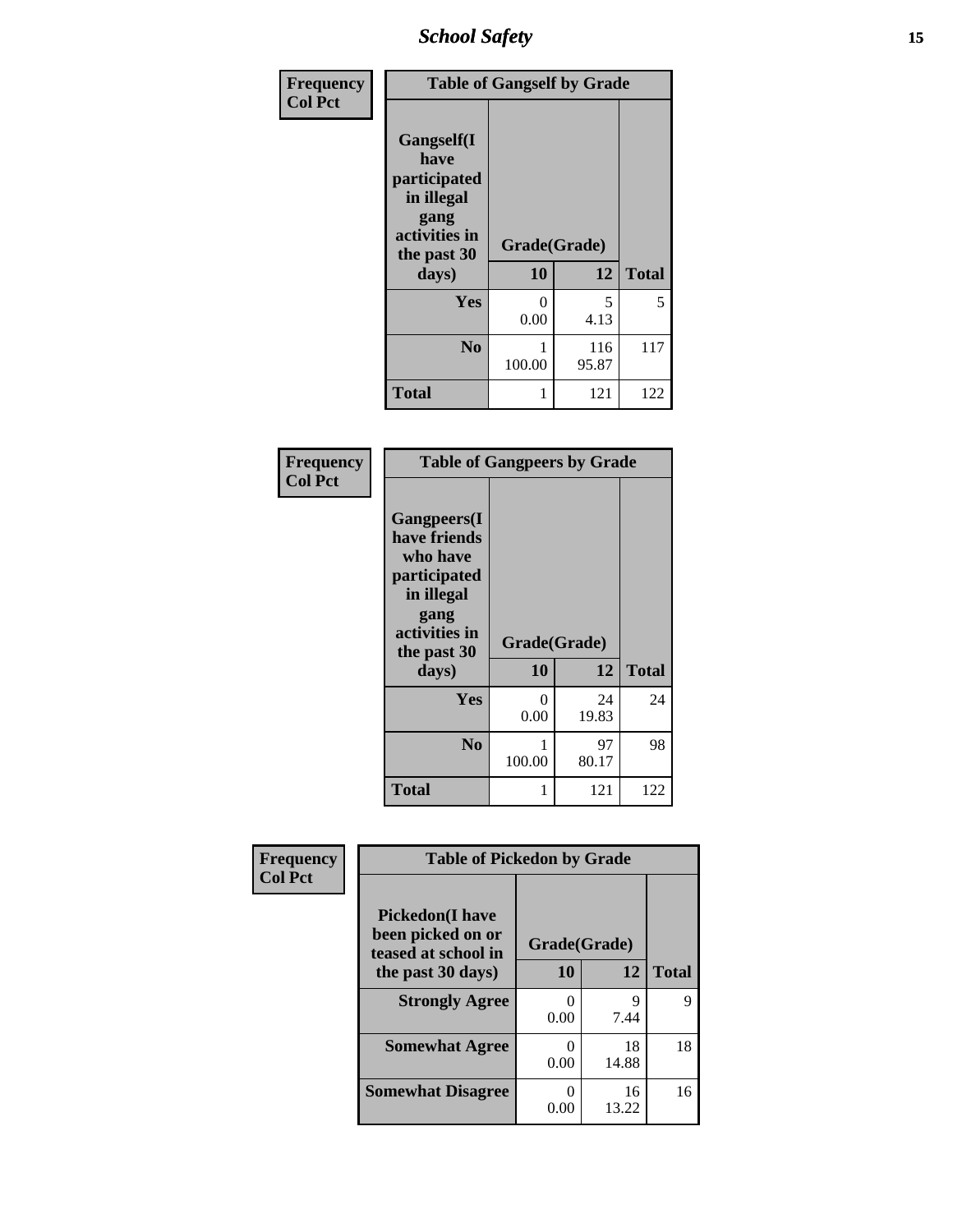# *School Safety* **16**

| <b>Frequency</b> |                                                                                          | <b>Table of Pickedon by Grade</b> |              |     |  |  |  |  |  |  |
|------------------|------------------------------------------------------------------------------------------|-----------------------------------|--------------|-----|--|--|--|--|--|--|
| <b>Col Pct</b>   | <b>Pickedon</b> (I have<br>been picked on or<br>teased at school in<br>the past 30 days) | Grade(Grade)<br>10                | <b>Total</b> |     |  |  |  |  |  |  |
|                  | <b>Strongly Disagree</b>                                                                 | 100.00                            | 78<br>64.46  | 79  |  |  |  |  |  |  |
|                  | Total                                                                                    |                                   | 121          | 122 |  |  |  |  |  |  |

| Frequency      | <b>Table of Safeschool by Grade</b>                      |                    |             |              |
|----------------|----------------------------------------------------------|--------------------|-------------|--------------|
| <b>Col Pct</b> | Safeschool(School<br>is a place at which I<br>feel safe) | Grade(Grade)<br>10 | 12          | <b>Total</b> |
|                | <b>Strongly Agree</b>                                    | 100.00             | 38<br>31.40 | 39           |
|                | <b>Somewhat Agree</b>                                    | 0<br>0.00          | 67<br>55.37 | 67           |
|                | <b>Somewhat Disagree</b>                                 | 0<br>0.00          | 5.79        | 7            |
|                | <b>Strongly Disagree</b>                                 | $\theta$<br>0.00   | 9<br>7.44   | 9            |
|                | <b>Total</b>                                             | 1                  | 121         | 122          |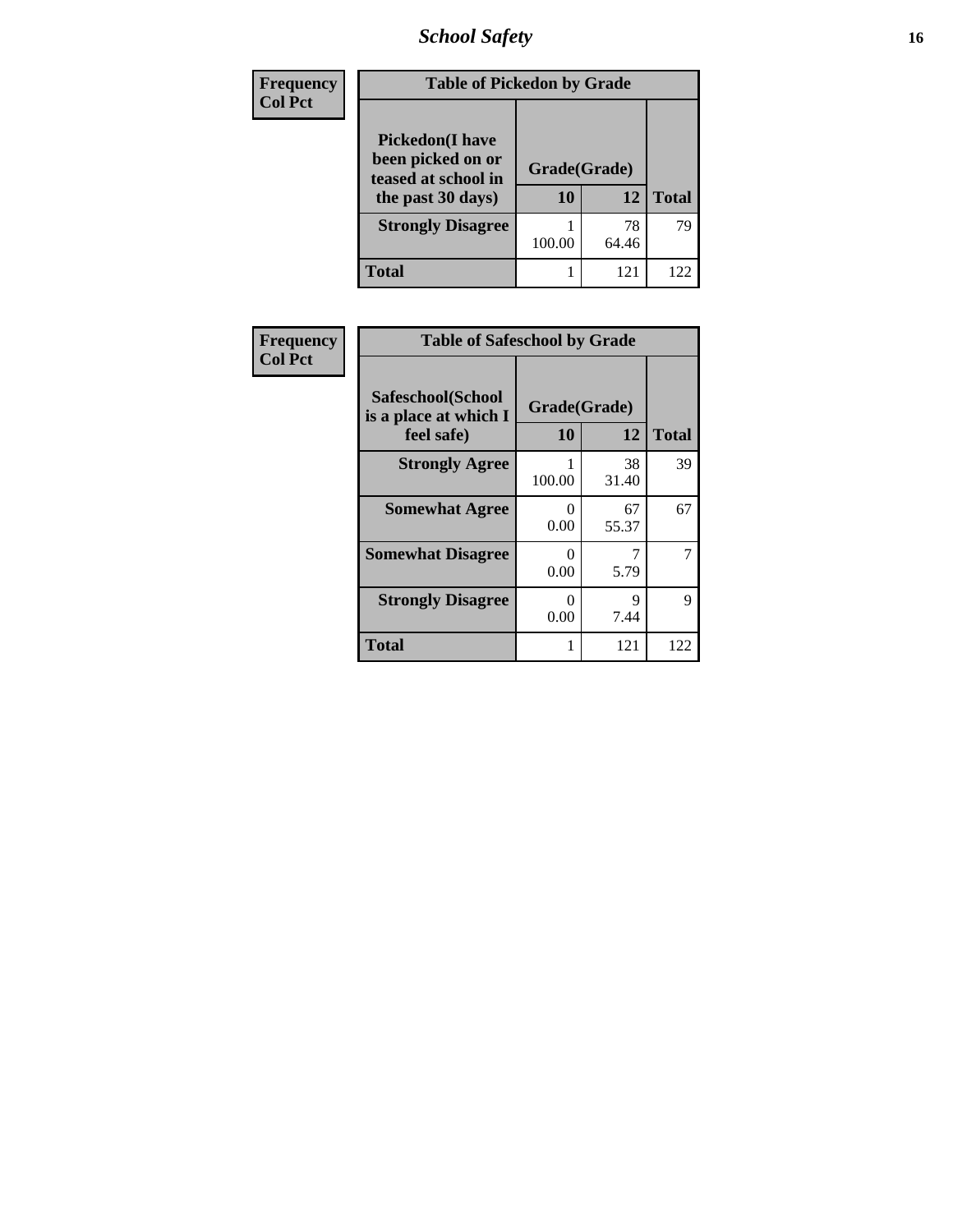*School Safety* **17**

| <b>Frequency</b> |              | <b>Table of Grade by Bullied</b> |                                                                                  |                               |                          |              |  |  |
|------------------|--------------|----------------------------------|----------------------------------------------------------------------------------|-------------------------------|--------------------------|--------------|--|--|
| <b>Row Pct</b>   |              |                                  | <b>Bullied</b> (I have been<br>bullied by other students<br>in the past 30 days) |                               |                          |              |  |  |
|                  | Grade(Grade) | $\bf{0}$<br><b>Days</b>          | 1 or<br>2<br>days                                                                | <b>10</b><br>to<br>19<br>days | All<br><b>30</b><br>days | <b>Total</b> |  |  |
|                  | 10           | 100.00                           | 0<br>0.00                                                                        | $\Omega$<br>0.00              | $\theta$<br>0.00         | 1            |  |  |
|                  | 12           | 107<br>88.43                     | 8<br>6.61                                                                        | 5<br>4.13                     | 0.83                     | 121          |  |  |
|                  | <b>Total</b> | 108                              | 8                                                                                | 5                             | 1                        | 122          |  |  |

| <b>Frequency</b> |              | <b>Table of Grade by Bulliedothers</b> |                                               |               |                  |                       |                        |              |
|------------------|--------------|----------------------------------------|-----------------------------------------------|---------------|------------------|-----------------------|------------------------|--------------|
| <b>Row Pct</b>   |              |                                        | <b>Bulliedothers</b> (I bullied others in the | past 30 days) |                  |                       |                        |              |
|                  |              | $\mathbf 0$                            | 1 or                                          | 3 to          | <b>6 to</b><br>9 | <b>10</b><br>to<br>19 | All<br>30              |              |
|                  | Grade(Grade) | <b>Days</b>                            | days                                          | days          | days             | days                  | days                   | <b>Total</b> |
|                  | 10           | 100.00                                 | 0<br>0.00                                     | 0<br>0.00     | $\Omega$<br>0.00 | $\Omega$<br>0.00      | $\Omega$<br>0.00       |              |
|                  | 12           | 108<br>89.26                           | 4<br>3.31                                     | 3<br>2.48     | 3<br>2.48        | 0.83                  | $\mathfrak{D}$<br>1.65 | 121          |
|                  | <b>Total</b> | 109                                    | $\overline{4}$                                | 3             | 3                |                       | $\overline{2}$         | 122          |

| <b>Frequency</b> |              | <b>Table of Grade by Weaponschool</b>                       |                   |                   |                                    |                        |              |
|------------------|--------------|-------------------------------------------------------------|-------------------|-------------------|------------------------------------|------------------------|--------------|
| <b>Row Pct</b>   |              | Weaponschool(I brought a<br>weapon to school in the past 30 |                   |                   |                                    |                        |              |
|                  | Grade(Grade) | $\mathbf{0}$<br><b>Days</b>                                 | 1 or<br>2<br>days | 3 to<br>5<br>days | 10<br>t <sub>0</sub><br>19<br>days | 20<br>to<br>29<br>days | <b>Total</b> |
|                  | 10           | 100.00                                                      | $\Omega$<br>0.00  | 0<br>0.00         | $\Omega$<br>0.00                   | 0<br>0.00              |              |
|                  | 12           | 115<br>95.04                                                | 0.83              | 2<br>1.65         | 0.83                               | 2<br>1.65              | 121          |
|                  | <b>Total</b> | 116                                                         |                   | $\overline{2}$    |                                    | $\overline{2}$         | 122          |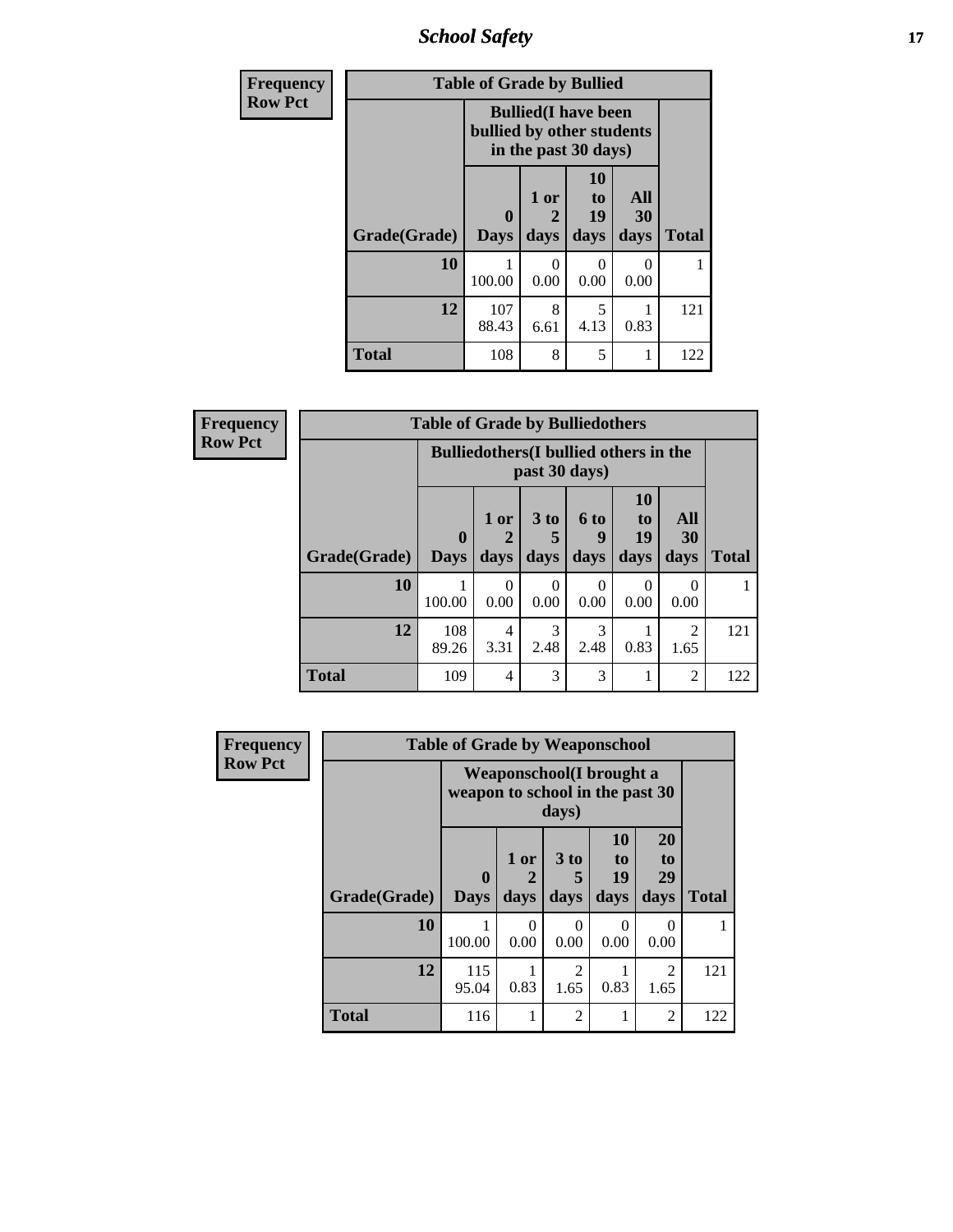*School Safety* **18**

| <b>Frequency</b> | <b>Table of Grade by Absentunsafe</b> |                             |                                                                 |                        |                   |              |
|------------------|---------------------------------------|-----------------------------|-----------------------------------------------------------------|------------------------|-------------------|--------------|
| <b>Row Pct</b>   |                                       | felt unsafe in the past 30  | <b>Absentunsafe</b> (I have<br>missed school because I<br>days) |                        |                   |              |
|                  | Grade(Grade)                          | $\mathbf{0}$<br><b>Days</b> | 6 to<br>9<br>days                                               | 10<br>to<br>19<br>days | All<br>30<br>days | <b>Total</b> |
|                  | 10                                    | 100.00                      | 0<br>0.00                                                       | 0<br>0.00              | 0<br>0.00         |              |
|                  | 12                                    | 115<br>95.04                | $\mathfrak{D}$<br>1.65                                          | 3<br>2.48              | 0.83              | 121          |
|                  | <b>Total</b>                          | 116                         | $\mathfrak{D}$                                                  | 3                      | 1                 | 122          |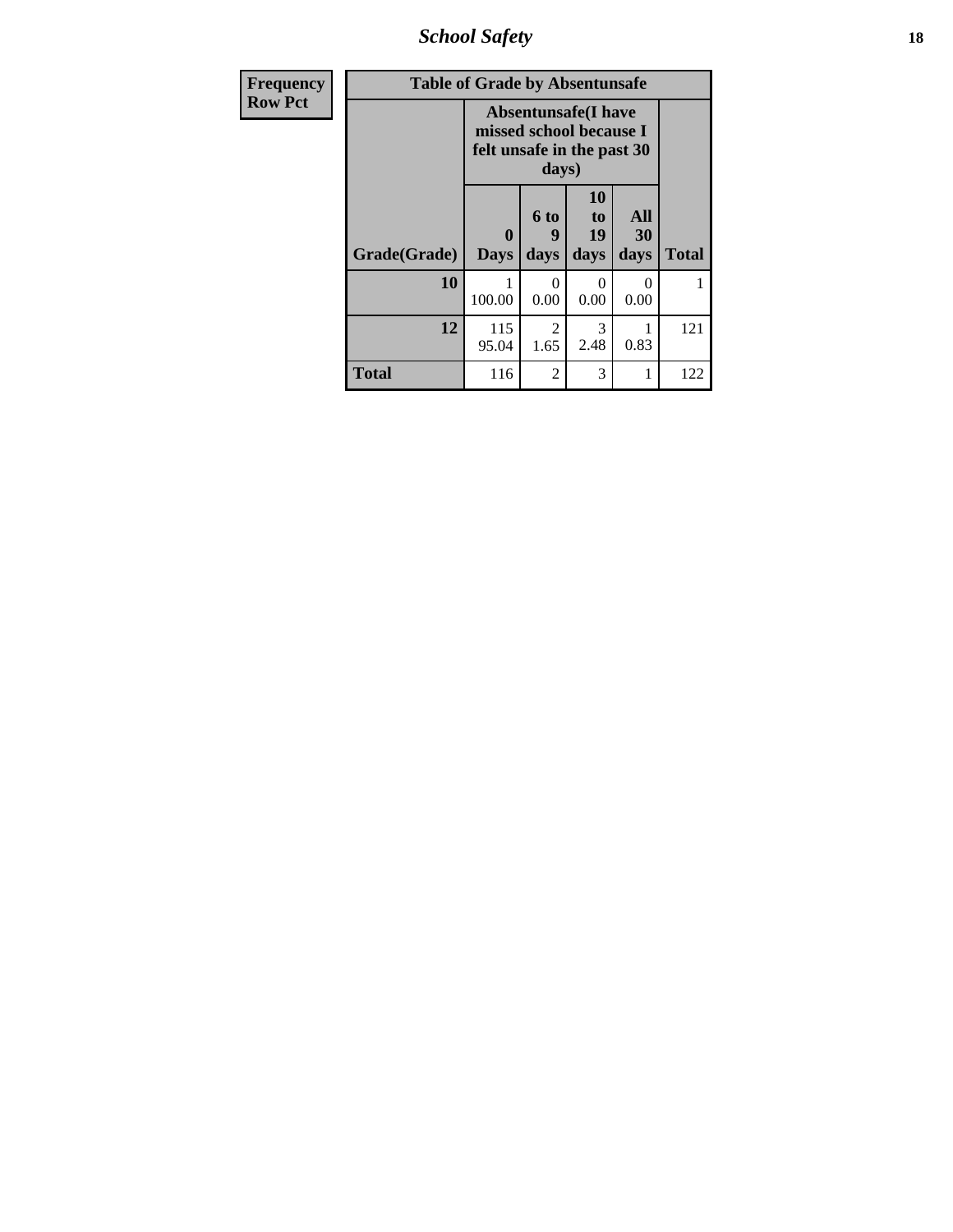# *Drug Use During Last 30 Days* **19**

#### **Frequency Row Pct**

| <b>Table of Grade by Alcohol</b> |                                 |                                     |                  |                  |                 |                   |                     |       |  |  |  |
|----------------------------------|---------------------------------|-------------------------------------|------------------|------------------|-----------------|-------------------|---------------------|-------|--|--|--|
|                                  |                                 | Alcohol (Alcohol use, past 30 days) |                  |                  |                 |                   |                     |       |  |  |  |
| Grade(Grade)                     | <b>Did</b><br>not<br><b>use</b> | $1 - 2$<br>days                     | $3 - 5$<br>days  | $6-9$<br>days    | $10-19$<br>days | $20 - 29$<br>days | <b>Every</b><br>day | Total |  |  |  |
| 10                               | $\theta$<br>0.00                | 0<br>0.00                           | $\Omega$<br>0.00 | $\Omega$<br>0.00 | 0<br>0.00       | 0<br>0.00         | 100.00              |       |  |  |  |
| 12                               | 72<br>59.50                     | 16<br>13.22                         | 6<br>4.96        | 9<br>7.44        | 14<br>11.57     | 0.83              | 3<br>2.48           | 121   |  |  |  |
| <b>Total</b>                     | 72                              | 16                                  | 6                | 9                | 14              |                   | 4                   | 122   |  |  |  |

| <b>Frequency</b> |              |                                 |                 | <b>Table of Grade by Cigarettes</b>               |                  |                 |                  |              |
|------------------|--------------|---------------------------------|-----------------|---------------------------------------------------|------------------|-----------------|------------------|--------------|
| <b>Row Pct</b>   |              |                                 |                 | Cigarettes (Smoking tobacco use,<br>past 30 days) |                  |                 |                  |              |
|                  | Grade(Grade) | <b>Did</b><br>not<br><b>use</b> | $1 - 2$<br>days | $3 - 5$<br>days                                   | $6-9$<br>days    | $10-19$<br>days | Every<br>day     | <b>Total</b> |
|                  | 10           | $\Omega$<br>0.00                | 0<br>0.00       | 100.00                                            | $\theta$<br>0.00 | 0.00            | $\theta$<br>0.00 |              |
|                  | 12           | 82<br>67.77                     | 14<br>11.57     | 6<br>4.96                                         | 5<br>4.13        | 6<br>4.96       | 8<br>6.61        | 121          |
|                  | <b>Total</b> | 82                              | 14              | 7                                                 | 5                | 6               | 8                | 122          |

**Frequency Row Pct**

| <b>Table of Grade by Smokeless</b> |                                 |                                                        |                 |               |               |                     |              |  |  |  |  |
|------------------------------------|---------------------------------|--------------------------------------------------------|-----------------|---------------|---------------|---------------------|--------------|--|--|--|--|
|                                    |                                 | <b>Smokeless</b> (Chewing tobaccouse,<br>past 30 days) |                 |               |               |                     |              |  |  |  |  |
| Grade(Grade)                       | <b>Did</b><br>not<br><b>use</b> | $1 - 2$<br>days                                        | $3 - 5$<br>days | $6-9$<br>days | 10-19<br>days | <b>Every</b><br>day | <b>Total</b> |  |  |  |  |
| 10                                 | 100.00                          | 0<br>0.00                                              | 0.00            | 0<br>0.00     | 0.00          | 0.00                |              |  |  |  |  |
| 12                                 | 102<br>84.30                    | 8<br>6.61                                              | 4<br>3.31       | 0.83          | 3<br>2.48     | 3<br>2.48           | 121          |  |  |  |  |
| <b>Total</b>                       | 103                             | 8                                                      | 4               | 1             | 3             | 3                   | 122          |  |  |  |  |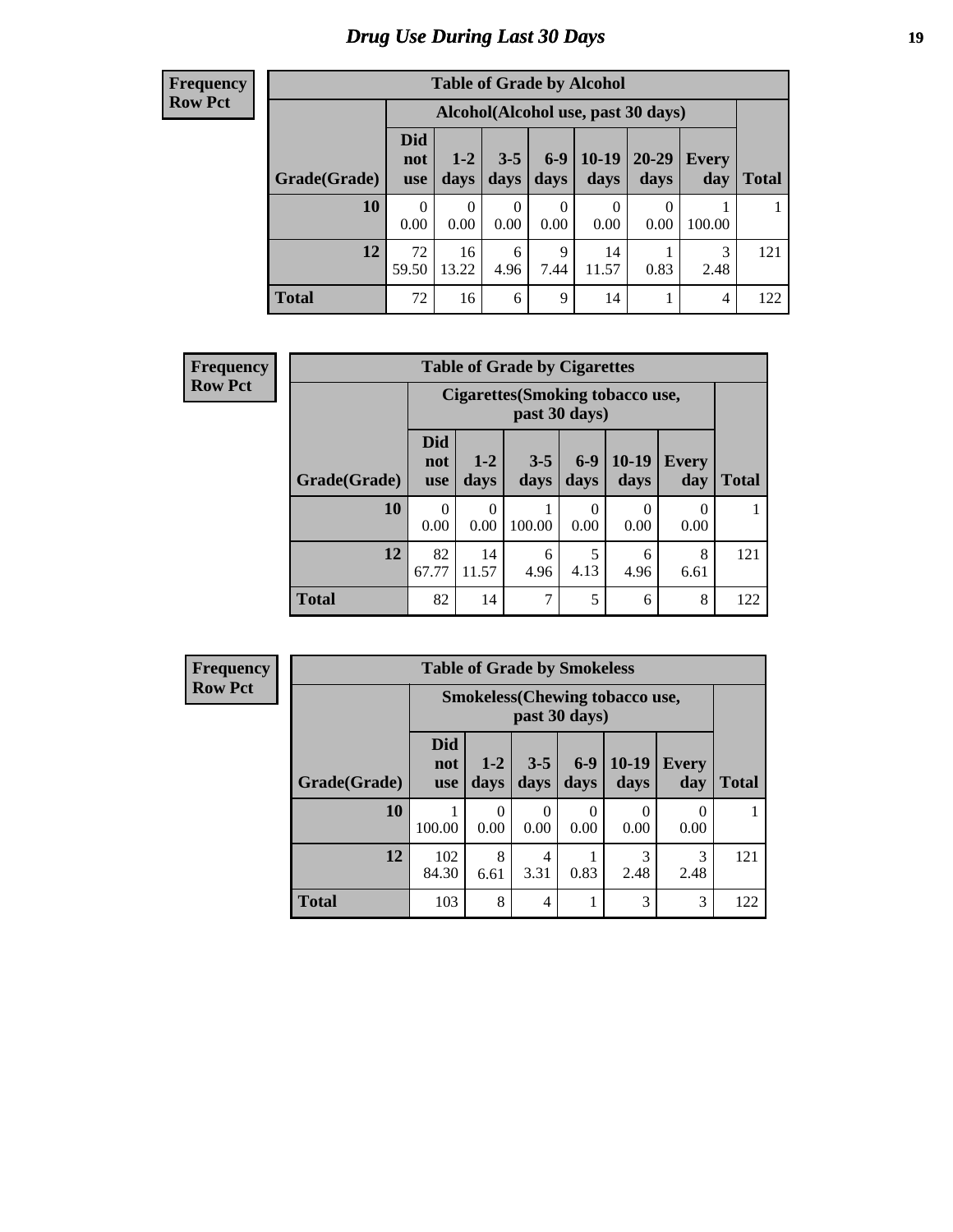| <b>Frequency</b> |
|------------------|
| <b>Row Pct</b>   |

| <b>Table of Grade by Marijuana</b> |                                 |                                         |                        |                |                  |                   |                     |              |  |  |  |
|------------------------------------|---------------------------------|-----------------------------------------|------------------------|----------------|------------------|-------------------|---------------------|--------------|--|--|--|
|                                    |                                 | Marijuana (Marijuana use, past 30 days) |                        |                |                  |                   |                     |              |  |  |  |
| Grade(Grade)                       | <b>Did</b><br>not<br><b>use</b> | $1-2$<br>days                           | $3 - 5$<br>days        | $6-9$<br>days  | $10-19$<br>days  | $20 - 29$<br>days | <b>Every</b><br>day | <b>Total</b> |  |  |  |
| 10                                 | 100.00                          | 0<br>0.00                               | 0<br>0.00              | 0.00           | $\Omega$<br>0.00 | 0.00              | 0<br>0.00           |              |  |  |  |
| 12                                 | 89<br>73.55                     | 5.79                                    | $\overline{c}$<br>1.65 | 4<br>3.31      | 5<br>4.13        | 3<br>2.48         | 11<br>9.09          | 121          |  |  |  |
| <b>Total</b>                       | 90                              |                                         | $\overline{2}$         | $\overline{4}$ | 5                | 3                 | 11                  | 122          |  |  |  |

| <b>Frequency</b> |              | <b>Table of Grade by Cocaine</b> |                  |                  |                                     |                   |                     |              |  |  |  |  |
|------------------|--------------|----------------------------------|------------------|------------------|-------------------------------------|-------------------|---------------------|--------------|--|--|--|--|
| <b>Row Pct</b>   |              |                                  |                  |                  | Cocaine (Cocaine use, past 30 days) |                   |                     |              |  |  |  |  |
|                  | Grade(Grade) | <b>Did</b><br>not<br><b>use</b>  | $1 - 2$<br>days  | $6-9$<br>days    | $10-19$<br>days                     | $20 - 29$<br>days | <b>Every</b><br>day | <b>Total</b> |  |  |  |  |
|                  | 10           | 100.00                           | $\Omega$<br>0.00 | $\Omega$<br>0.00 | $\Omega$<br>0.00                    | 0.00              | 0<br>0.00           |              |  |  |  |  |
|                  | 12           | 114<br>94.21                     | 0.83             | 0.83             | 0.83                                | 2.48              | 0.83                | 121          |  |  |  |  |
|                  | <b>Total</b> | 115                              | 1                |                  |                                     | 3                 |                     | 122          |  |  |  |  |

| Frequency      | <b>Table of Grade by Inhalants</b> |                                                  |                  |                 |                 |              |
|----------------|------------------------------------|--------------------------------------------------|------------------|-----------------|-----------------|--------------|
| <b>Row Pct</b> |                                    | <b>Inhalants</b> (Inhalant use,<br>past 30 days) |                  |                 |                 |              |
|                | Grade(Grade)                       | Did<br>not<br><b>use</b>                         | $1-2$<br>days    | $3 - 5$<br>days | $10-19$<br>days | <b>Total</b> |
|                | 10                                 | 100.00                                           | $\Omega$<br>0.00 | 0<br>0.00       | 0.00            |              |
|                | 12                                 | 114<br>94.21                                     | 3<br>2.48        | 0.83            | 3<br>2.48       | 121          |
|                | <b>Total</b>                       | 115                                              | 3                |                 | 3               | 122          |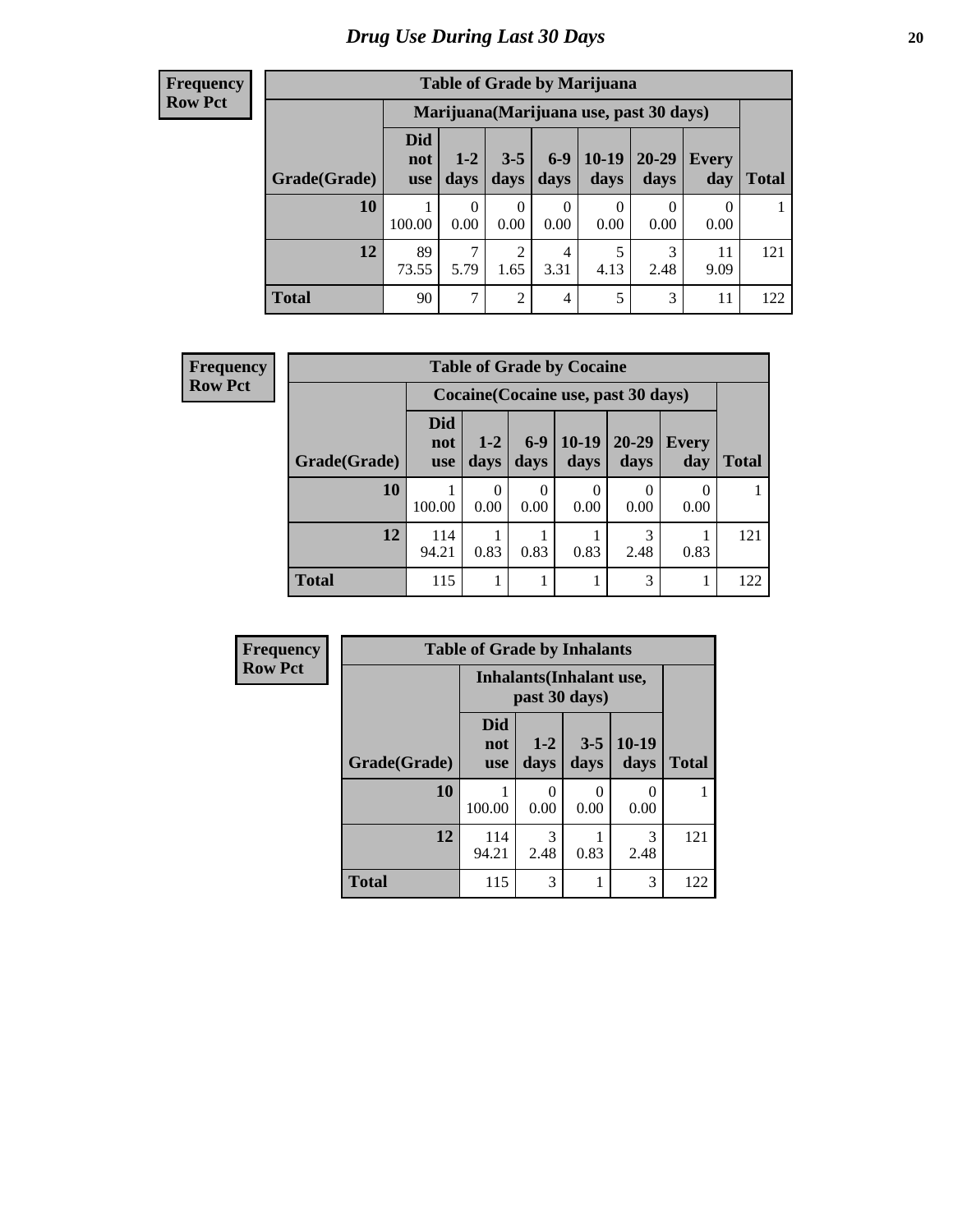# *Drug Use During Last 30 Days* **21**

| <b>Frequency</b> | <b>Table of Grade by Steroids</b> |                                         |                        |                       |                        |              |
|------------------|-----------------------------------|-----------------------------------------|------------------------|-----------------------|------------------------|--------------|
| <b>Row Pct</b>   |                                   | Steroids (Steroid use,<br>past 30 days) |                        |                       |                        |              |
|                  | Grade(Grade)                      | Did<br>not<br><b>use</b>                | $1 - 2$<br>days        | $10-19$<br>days       | $20 - 29$<br>days      | <b>Total</b> |
|                  | 10                                | 100.00                                  | 0<br>0.00              | $\mathcal{O}$<br>0.00 | 0<br>0.00              |              |
|                  | 12                                | 116<br>95.87                            | $\mathfrak{D}$<br>1.65 | 0.83                  | $\mathfrak{D}$<br>1.65 | 121          |
|                  | <b>Total</b>                      | 117                                     | $\overline{c}$         |                       | $\overline{2}$         | 122          |

| Frequency      | <b>Table of Grade by Ecstasy</b> |                                 |                                               |               |              |
|----------------|----------------------------------|---------------------------------|-----------------------------------------------|---------------|--------------|
| <b>Row Pct</b> |                                  |                                 | <b>Ecstasy</b> (Ecstasy<br>use, past 30 days) |               |              |
|                | Grade(Grade)                     | <b>Did</b><br>not<br><b>use</b> | $1 - 2$<br>days                               | $6-9$<br>days | <b>Total</b> |
|                | 10                               | 100.00                          | 0<br>0.00                                     | 0.00          | 1            |
|                | 12                               | 116<br>95.87                    | 0.83                                          | 4<br>3.31     | 121          |
|                | <b>Total</b>                     | 117                             | 1                                             | 4             | 122          |

| Frequency      | <b>Table of Grade by Meth</b> |                                 |                 |                 |               |              |
|----------------|-------------------------------|---------------------------------|-----------------|-----------------|---------------|--------------|
| <b>Row Pct</b> |                               | Meth(Methamphetamine use,       |                 |                 |               |              |
|                | Grade(Grade)                  | <b>Did</b><br>not<br><b>use</b> | $1 - 2$<br>days | $3 - 5$<br>days | $6-9$<br>days | <b>Total</b> |
|                | 10                            | 100.00                          | 0<br>0.00       | 0<br>0.00       | 0.00          |              |
|                | 12                            | 118<br>97.52                    | 0.83            | 0.83            | 0.83          | 121          |
|                | <b>Total</b>                  | 119                             |                 |                 |               | 122          |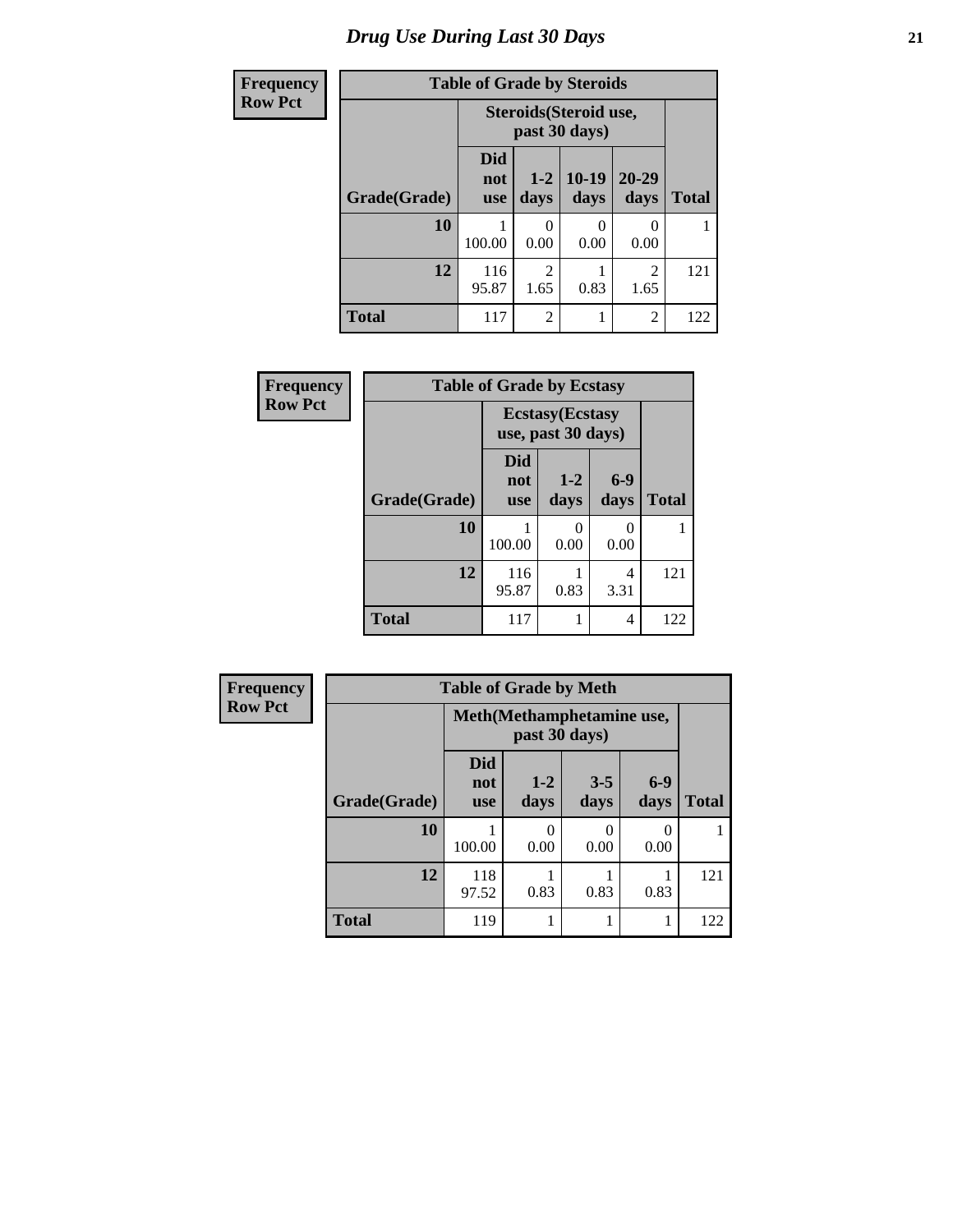# *Drug Use During Last 30 Days* **22**

| <b>Frequency</b> | <b>Table of Grade by Hallucinogens</b> |                                  |               |                 |                  |                        |              |
|------------------|----------------------------------------|----------------------------------|---------------|-----------------|------------------|------------------------|--------------|
| <b>Row Pct</b>   |                                        | Hallucinogens (Hallucinogen use, |               |                 |                  |                        |              |
|                  | Grade(Grade)                           | <b>Did</b><br>not<br><b>use</b>  | $1-2$<br>days | $3 - 5$<br>days | $10-19$<br>days  | $20 - 29$<br>days      | <b>Total</b> |
|                  | 10                                     | 100.00                           | 0<br>0.00     | 0.00            | $\Omega$<br>0.00 | $\Omega$<br>0.00       |              |
|                  | 12                                     | 116<br>95.87                     | 0.83          | 0.83            | 0.83             | $\overline{2}$<br>1.65 | 121          |
|                  | <b>Total</b>                           | 117                              |               |                 |                  | $\overline{2}$         | 122          |

| <b>Frequency</b> | <b>Table of Grade by Prescription</b> |                                   |                             |                        |                 |              |  |
|------------------|---------------------------------------|-----------------------------------|-----------------------------|------------------------|-----------------|--------------|--|
| <b>Row Pct</b>   |                                       | <b>Prescription</b> (Prescription | drugs not prescribed to me, |                        |                 |              |  |
|                  | Grade(Grade)                          | <b>Did</b><br>not<br><b>use</b>   | $1 - 2$<br>days             | $3 - 5$<br>days        | $10-19$<br>days | <b>Total</b> |  |
|                  | 10                                    | 100.00                            | $\theta$<br>0.00            | 0.00                   | 0<br>0.00       |              |  |
|                  | 12                                    | 107<br>88.43                      | $\mathbf Q$<br>7.44         | $\mathfrak{D}$<br>1.65 | 3<br>2.48       | 121          |  |
|                  | <b>Total</b>                          | 108                               | 9                           | $\overline{2}$         | 3               | 122          |  |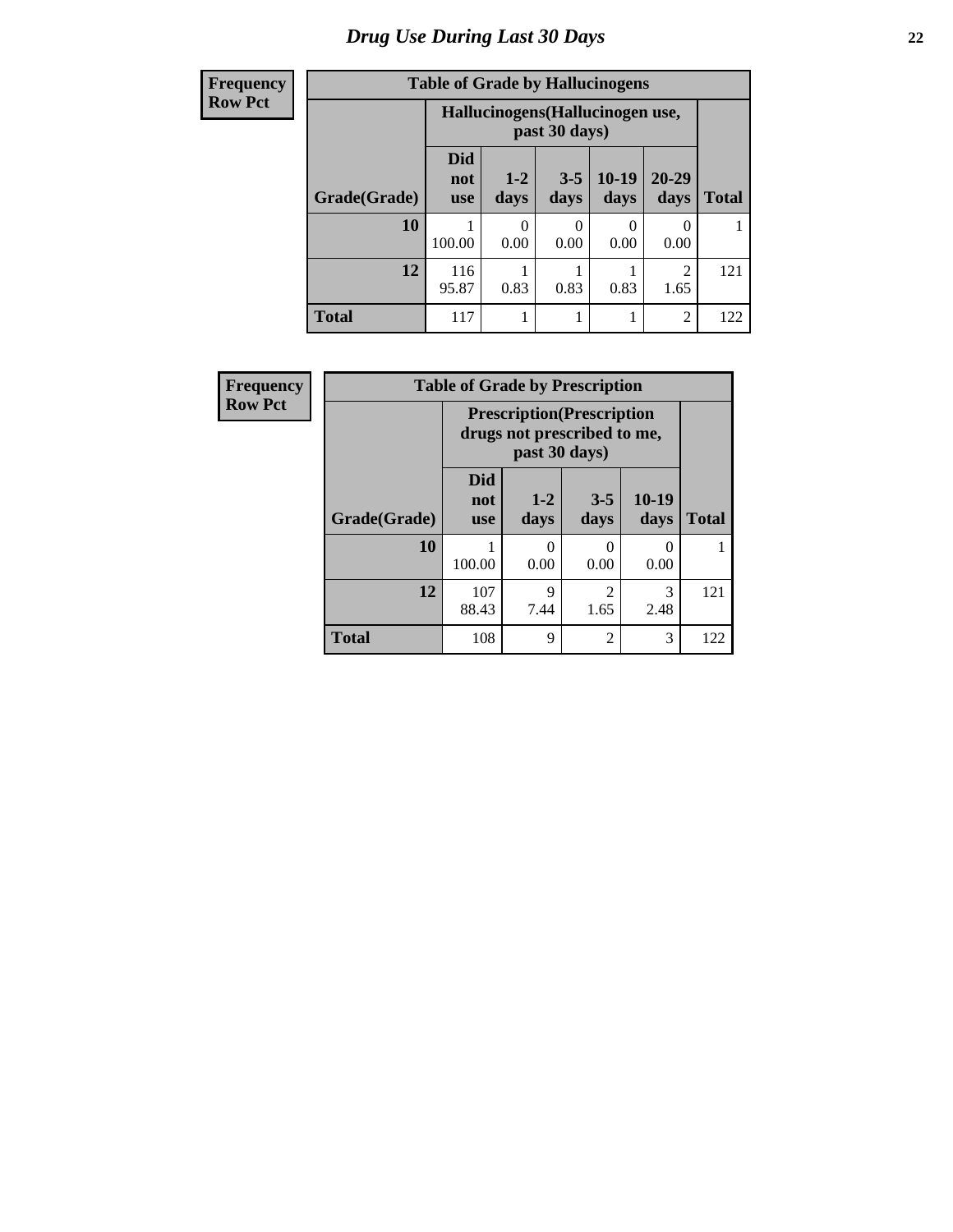| Frequency      | <b>Table of Alcoholease by Grade</b>              |                      |             |              |  |
|----------------|---------------------------------------------------|----------------------|-------------|--------------|--|
| <b>Col Pct</b> | <b>Alcoholease</b> (It is<br>easy to get alcohol) | Grade(Grade)<br>10   | 12          | <b>Total</b> |  |
|                | <b>Strongly Agree</b>                             | 100.00               | 52<br>42.98 | 53           |  |
|                | <b>Somewhat Agree</b>                             | 0.00                 | 40<br>33.06 | 40           |  |
|                | <b>Somewhat Disagree</b>                          | 0.00                 | 15<br>12.40 | 15           |  |
|                | <b>Strongly Disagree</b>                          | $\mathbf{0}$<br>0.00 | 14<br>11.57 | 14           |  |
|                | <b>Total</b>                                      |                      | 121         | 122          |  |

| Frequency<br>Col Pct |
|----------------------|

| <b>Table of Cigarettesease by Grade</b>                  |                    |             |              |  |  |
|----------------------------------------------------------|--------------------|-------------|--------------|--|--|
| Cigarettesease (It is<br>easy to get smoking<br>tobacco) | Grade(Grade)<br>10 | 12          | <b>Total</b> |  |  |
| <b>Strongly Agree</b>                                    | 100.00             | 75<br>61.98 | 76           |  |  |
| <b>Somewhat Agree</b>                                    | ∩<br>0.00          | 20<br>16.53 | 20           |  |  |
| <b>Somewhat Disagree</b>                                 | ∩<br>0.00          | 13<br>10.74 | 13           |  |  |
| <b>Strongly Disagree</b>                                 | 0<br>0.00          | 13<br>10.74 | 13           |  |  |
| Total                                                    |                    | 121         | 122          |  |  |

| Frequency      | <b>Table of Smokelessease by Grade</b>                         |                    |             |              |  |
|----------------|----------------------------------------------------------------|--------------------|-------------|--------------|--|
| <b>Col Pct</b> | <b>Smokelessease</b> (It is<br>easy to get chewing<br>tobacco) | Grade(Grade)<br>10 | 12          | <b>Total</b> |  |
|                | <b>Strongly Agree</b>                                          | 100.00             | 64<br>52.89 | 65           |  |
|                | <b>Somewhat Agree</b>                                          | 0<br>0.00          | 27<br>22.31 | 27           |  |
|                | <b>Somewhat Disagree</b>                                       | 0<br>0.00          | 9<br>7.44   | 9            |  |
|                | <b>Strongly Disagree</b>                                       | 0<br>0.00          | 21<br>17.36 | 21           |  |
|                | <b>Total</b>                                                   |                    | 121         | 122          |  |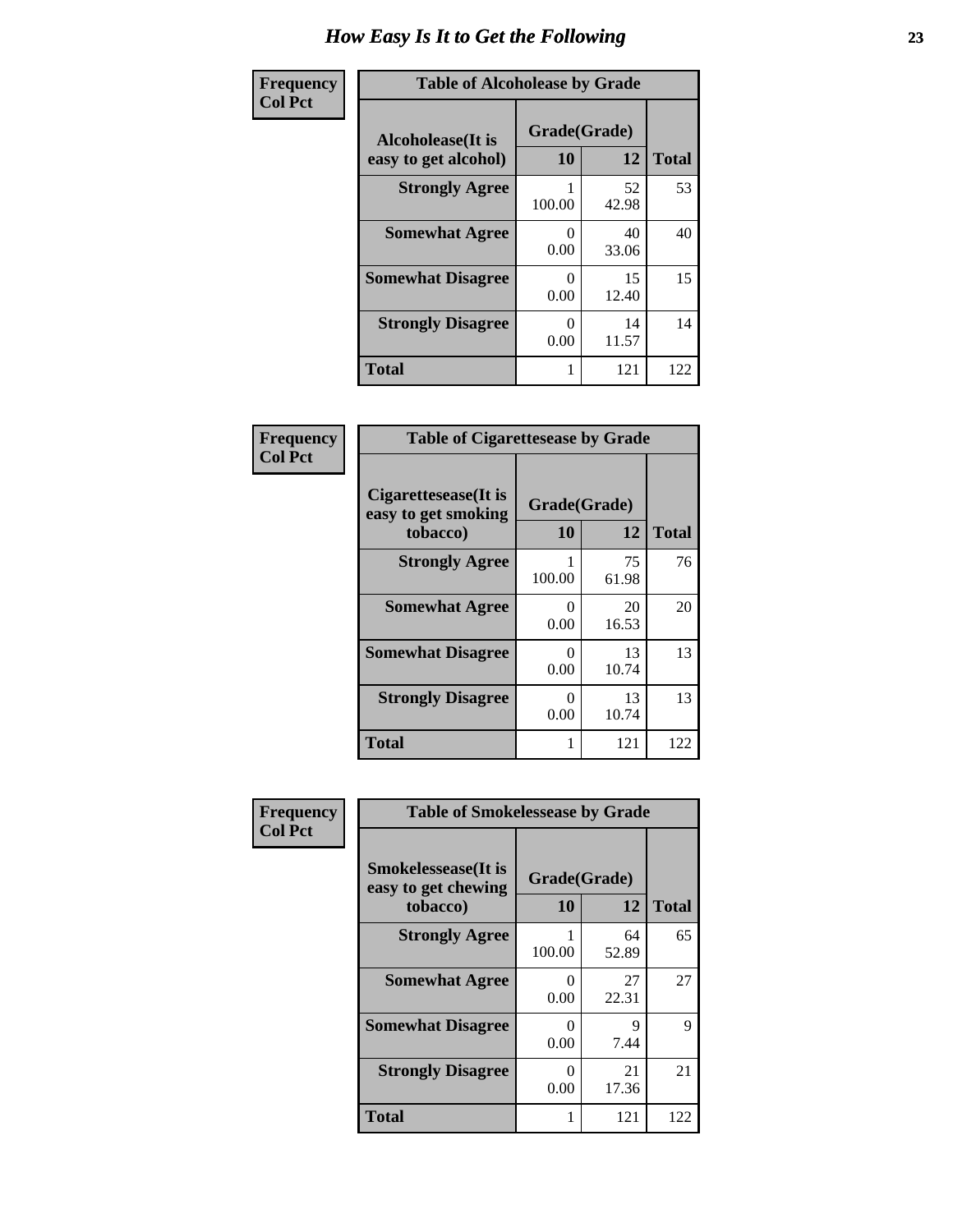| Frequency      | <b>Table of Marijuanaease by Grade</b>           |                           |             |              |  |
|----------------|--------------------------------------------------|---------------------------|-------------|--------------|--|
| <b>Col Pct</b> | Marijuanaease(It is<br>easy to get<br>marijuana) | Grade(Grade)<br>10        | 12          | <b>Total</b> |  |
|                | <b>Strongly Agree</b>                            | 100.00                    | 43<br>35.54 | 44           |  |
|                | <b>Somewhat Agree</b>                            | $\mathbf{0}$<br>0.00      | 31<br>25.62 | 31           |  |
|                | <b>Somewhat Disagree</b>                         | $\mathbf{\Omega}$<br>0.00 | 27<br>22.31 | 27           |  |
|                | <b>Strongly Disagree</b>                         | $\mathbf{\Omega}$<br>0.00 | 20<br>16.53 | 20           |  |
|                | <b>Total</b>                                     | 1                         | 121         | 122          |  |

| <b>Table of Cocaineease by Grade</b>              |                       |              |     |  |  |
|---------------------------------------------------|-----------------------|--------------|-----|--|--|
| <b>Cocaineease</b> (It is<br>easy to get cocaine) | Grade(Grade)<br>10    | <b>Total</b> |     |  |  |
|                                                   |                       | 12           |     |  |  |
| <b>Strongly Agree</b>                             | 100.00                | 9<br>7.44    | 10  |  |  |
| <b>Somewhat Agree</b>                             | $\mathbf{0}$<br>0.00  | 25<br>20.66  | 25  |  |  |
| <b>Somewhat Disagree</b>                          | 0.00                  | 29<br>23.97  | 29  |  |  |
| <b>Strongly Disagree</b>                          | $\mathcal{O}$<br>0.00 | 58<br>47.93  | 58  |  |  |
| <b>Total</b>                                      |                       | 121          | 122 |  |  |

| Frequency      | <b>Table of Inhalantsease by Grade</b>                   |                    |             |              |
|----------------|----------------------------------------------------------|--------------------|-------------|--------------|
| <b>Col Pct</b> | <b>Inhalantsease</b> (It is<br>easy to get<br>inhalants) | Grade(Grade)<br>10 | 12          | <b>Total</b> |
|                | <b>Strongly Agree</b>                                    | 100.00             | 35<br>28.93 | 36           |
|                | <b>Somewhat Agree</b>                                    | 0<br>0.00          | 24<br>19.83 | 24           |
|                | <b>Somewhat Disagree</b>                                 | 0<br>0.00          | 26<br>21.49 | 26           |
|                | <b>Strongly Disagree</b>                                 | 0<br>0.00          | 36<br>29.75 | 36           |
|                | <b>Total</b>                                             |                    | 121         | 122          |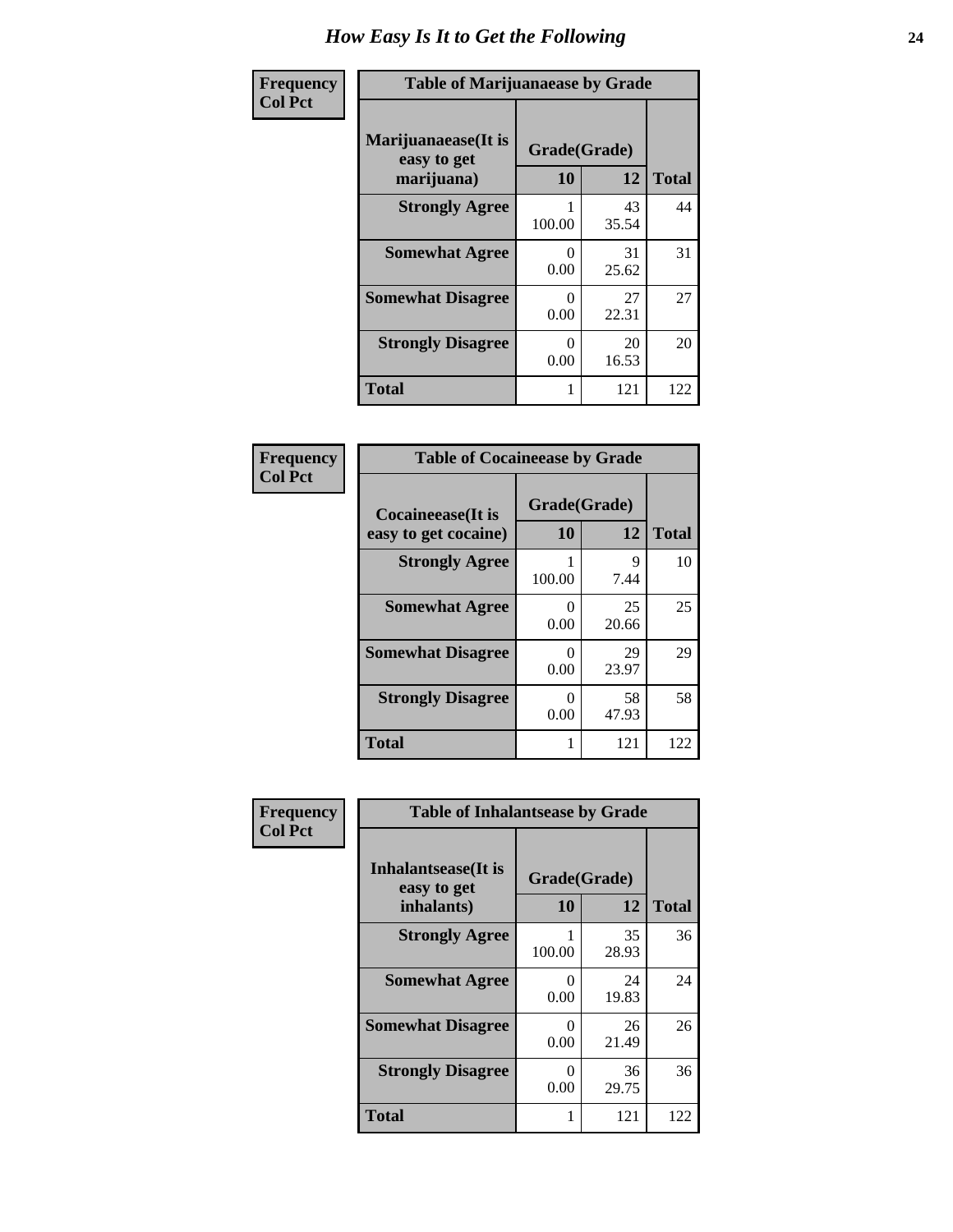| Frequency      |                                                     | <b>Table of Steroidsease by Grade</b> |             |              |  |  |  |  |  |  |  |
|----------------|-----------------------------------------------------|---------------------------------------|-------------|--------------|--|--|--|--|--|--|--|
| <b>Col Pct</b> | <b>Steroidsease</b> (It is<br>easy to get steroids) | Grade(Grade)<br>10                    | 12          | <b>Total</b> |  |  |  |  |  |  |  |
|                | <b>Strongly Agree</b>                               | 100.00                                | 15<br>12.40 | 16           |  |  |  |  |  |  |  |
|                | <b>Somewhat Agree</b>                               | 0.00                                  | 25<br>20.66 | 25           |  |  |  |  |  |  |  |
|                | <b>Somewhat Disagree</b>                            | 0.00                                  | 31<br>25.62 | 31           |  |  |  |  |  |  |  |
|                | <b>Strongly Disagree</b>                            | 0<br>0.00                             | 50<br>41.32 | 50           |  |  |  |  |  |  |  |
|                | <b>Total</b>                                        |                                       | 121         | 122          |  |  |  |  |  |  |  |

| Frequency      | <b>Table of Ecstasyease by Grade</b>              |                           |             |              |
|----------------|---------------------------------------------------|---------------------------|-------------|--------------|
| <b>Col Pct</b> | <b>Ecstasyease</b> (It is<br>easy to get ecstasy) | Grade(Grade)<br>10        | 12          | <b>Total</b> |
|                | <b>Strongly Agree</b>                             | 100.00                    | 17<br>14.05 | 18           |
|                | <b>Somewhat Agree</b>                             | $\mathbf{\Omega}$<br>0.00 | 16<br>13.22 | 16           |
|                | <b>Somewhat Disagree</b>                          | 0<br>0.00                 | 36<br>29.75 | 36           |
|                | <b>Strongly Disagree</b>                          | $\Omega$<br>0.00          | 52<br>42.98 | 52           |
|                | <b>Total</b>                                      | 1                         | 121         | 122          |

| <b>Frequency</b> | <b>Table of Methease by Grade</b>                          |                    |              |     |
|------------------|------------------------------------------------------------|--------------------|--------------|-----|
| <b>Col Pct</b>   | <b>Methease</b> (It is easy<br>to get<br>methamphetamines) | Grade(Grade)<br>10 | <b>Total</b> |     |
|                  | <b>Strongly Agree</b>                                      | 100.00             | 6<br>4.96    |     |
|                  | <b>Somewhat Agree</b>                                      | 0<br>0.00          | 14<br>11.57  | 14  |
|                  | <b>Somewhat Disagree</b>                                   | 0<br>0.00          | 35<br>28.93  | 35  |
|                  | <b>Strongly Disagree</b>                                   | 0<br>0.00          | 66<br>54.55  | 66  |
|                  | <b>Total</b>                                               |                    | 121          | 122 |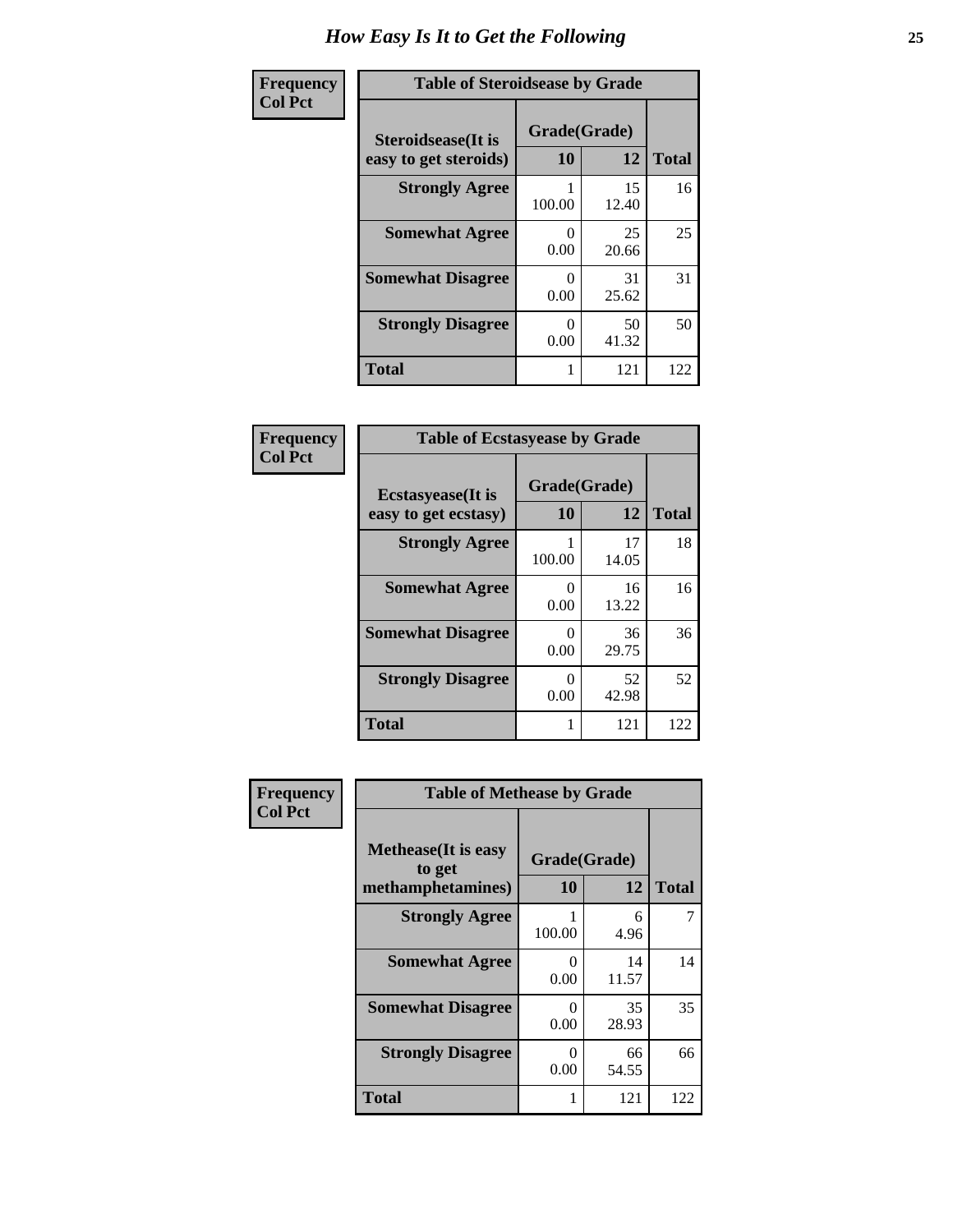| <b>Frequency</b> | <b>Table of Hallucinogensease by Grade</b>                |                    |             |              |
|------------------|-----------------------------------------------------------|--------------------|-------------|--------------|
| <b>Col Pct</b>   | Hallucinogensease(It)<br>is easy to get<br>hallucinogens) | Grade(Grade)<br>10 | 12          | <b>Total</b> |
|                  | <b>Strongly Agree</b>                                     | 100.00             | 12<br>9.92  | 13           |
|                  | <b>Somewhat Agree</b>                                     | ∩<br>0.00          | 18<br>14.88 | 18           |
|                  | <b>Somewhat Disagree</b>                                  | $\Omega$<br>0.00   | 41<br>33.88 | 41           |
|                  | <b>Strongly Disagree</b>                                  | ∩<br>0.00          | 50<br>41.32 | 50           |
|                  | <b>Total</b>                                              |                    | 121         | 122          |

| <b>Table of Prescriptionease by Grade</b>                                                       |                    |             |              |
|-------------------------------------------------------------------------------------------------|--------------------|-------------|--------------|
| <b>Prescriptionease</b> (It<br>is easy to get<br>prescription drugs<br>not prescribed to<br>me) | Grade(Grade)<br>10 | 12          | <b>Total</b> |
| <b>Strongly Agree</b>                                                                           | 100.00             | 36<br>29.75 | 37           |
| <b>Somewhat Agree</b>                                                                           | 0<br>0.00          | 35<br>28.93 | 35           |
| <b>Somewhat Disagree</b>                                                                        | 0<br>0.00          | 28<br>23.14 | 28           |
| <b>Strongly Disagree</b>                                                                        | 0<br>$0.00\,$      | 22<br>18.18 | 22           |
| <b>Total</b>                                                                                    |                    | 121         | 122          |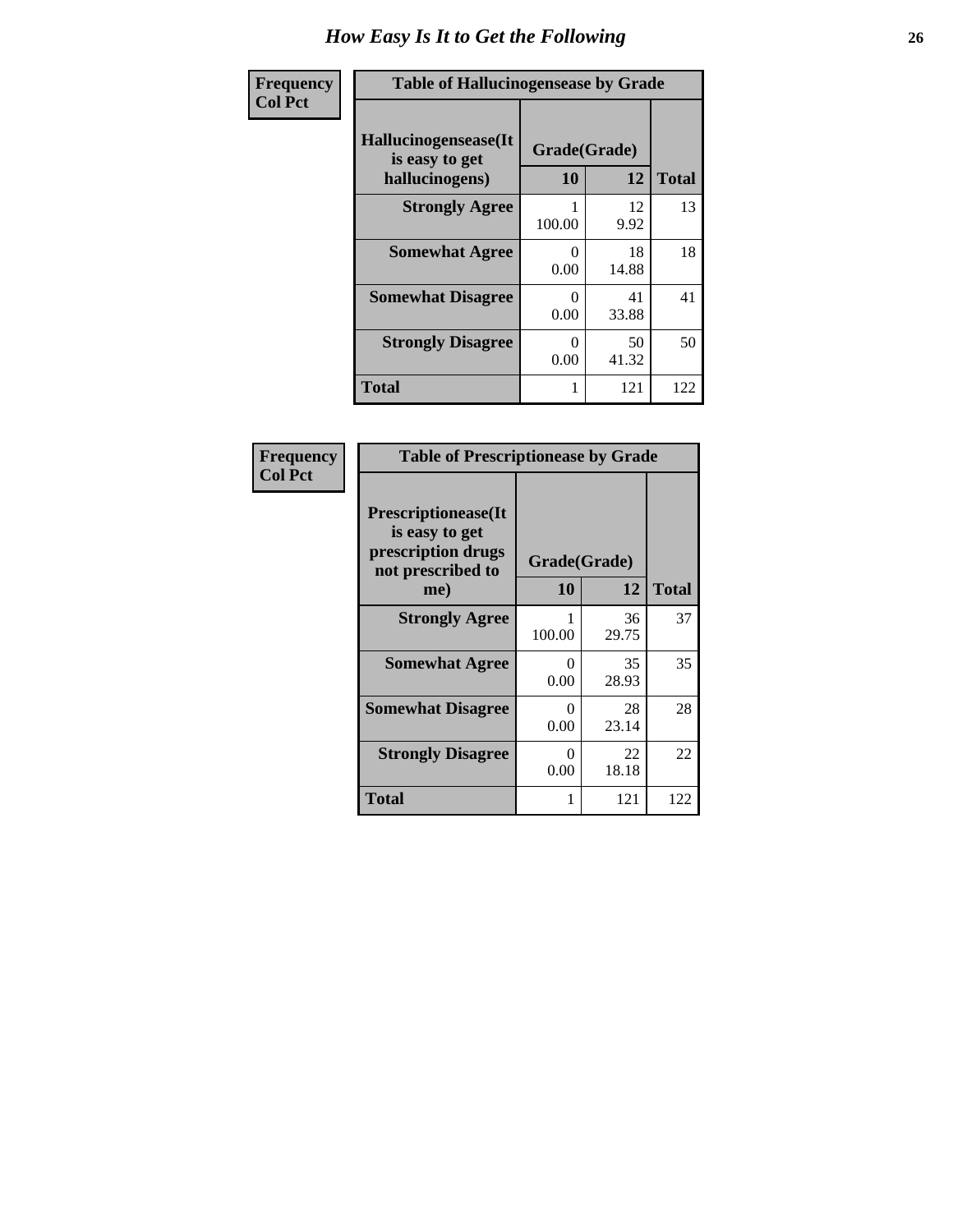### *Age at Onset of Use* **27** *Results for "Age at Onset of Use" questions exclude students who said they did not use that substance*

| Frequency      |              |                        |                                                  |                        |                          |                  | <b>Table of Grade by Alcoholinit</b> |             |                  |                        |              |
|----------------|--------------|------------------------|--------------------------------------------------|------------------------|--------------------------|------------------|--------------------------------------|-------------|------------------|------------------------|--------------|
| <b>Row Pct</b> |              |                        | Alcoholinit (I started using alcohol when I was) |                        |                          |                  |                                      |             |                  |                        |              |
|                | Grade(Grade) | <b>8 or</b><br>younger | <b>10</b>                                        | 12                     | 13                       | 14               | 15                                   | 16          | 17               | <b>18 or</b><br>older  | <b>Total</b> |
|                | 10           | $\Omega$<br>0.00       | $\Omega$<br>0.00 <sub>l</sub>                    | $\overline{0}$<br>0.00 | $\Omega$<br>0.00         | $\Omega$<br>0.00 | $\Omega$<br>0.00                     | 0.00        | $\Omega$<br>0.00 | 100.00                 | 1            |
|                | 12           | 4<br>6.35              | 2<br>3.17                                        | 3<br>4.76              | 11<br>17.46              | 4<br>6.35        | 8<br>12.70                           | 19<br>30.16 | 10<br>15.87      | $\overline{2}$<br>3.17 | 63           |
|                | <b>Total</b> | 4                      | 2                                                | 3                      | 11                       | 4                | 8                                    | 19          | 10               | 3                      | 64           |
|                |              |                        |                                                  |                        | Frequency Missing $= 58$ |                  |                                      |             |                  |                        |              |

#### **Frequency Row Pct**

| <b>Table of Grade by Cigarettesinit</b> |                 |                |                               |                  |                          |            |                                                      |             |      |                       |              |
|-----------------------------------------|-----------------|----------------|-------------------------------|------------------|--------------------------|------------|------------------------------------------------------|-------------|------|-----------------------|--------------|
|                                         |                 |                |                               |                  |                          |            | Cigarettesinit(I started smoking tobacco when I was) |             |      |                       |              |
| <b>Grade</b> (Grade)                    | 8 or<br>younger | 9              | 11                            | 12               | 13                       | 14         | 15                                                   | 16          | 17   | <b>18 or</b><br>older | <b>Total</b> |
| 10                                      | 0<br>0.00       | 0.00           | $\Omega$<br>0.00 <sub>1</sub> | $\theta$<br>0.00 | $\Omega$<br>0.00         | 0.00       | 100.00                                               | 0.00        | 0.00 | 0.00                  |              |
| 12                                      | 2.08            | ↑<br>4.17      | 4.17                          | 3<br>6.25        | 10.42                    | 9<br>18.75 | 8<br>16.67                                           | 13<br>27.08 | 2.08 | 8.33                  | 48           |
| <b>Total</b>                            |                 | $\overline{2}$ | 2                             | 3                | 5                        | 9          | 9                                                    | 13          |      | 4                     | 49           |
|                                         |                 |                |                               |                  | Frequency Missing $= 73$ |            |                                                      |             |      |                       |              |

| Frequency      |                                                         |                 |            |           |                        | <b>Table of Grade by Smokelessinit</b> |           |                |                       |              |
|----------------|---------------------------------------------------------|-----------------|------------|-----------|------------------------|----------------------------------------|-----------|----------------|-----------------------|--------------|
| <b>Row Pct</b> | Smokelessinit (I started chewing tobacco when I<br>was) |                 |            |           |                        |                                        |           |                |                       |              |
|                | Grade(Grade)                                            | 8 or<br>younger | <b>10</b>  | 13        | 14                     | <b>15</b>                              | <b>16</b> | 17             | <b>18 or</b><br>older | <b>Total</b> |
|                | 10                                                      | 0               | $\Omega$   | $\Omega$  | $\overline{0}$         | $\Omega$                               | $\Omega$  | $\Omega$       | $\Omega$              | 0            |
|                | 12                                                      | 3.33            | 3<br>10.00 | 2<br>6.67 | $\overline{c}$<br>6.67 | $\mathbf Q$<br>30.00                   | 23.33     | ∍<br>6.67      | 4<br>13.33            | 30           |
|                | <b>Total</b>                                            |                 | 3          | 2         | 2                      | 9                                      |           | $\overline{c}$ | 4                     | 30           |
|                |                                                         |                 |            |           |                        | <b>Frequency Missing = 92</b>          |           |                |                       |              |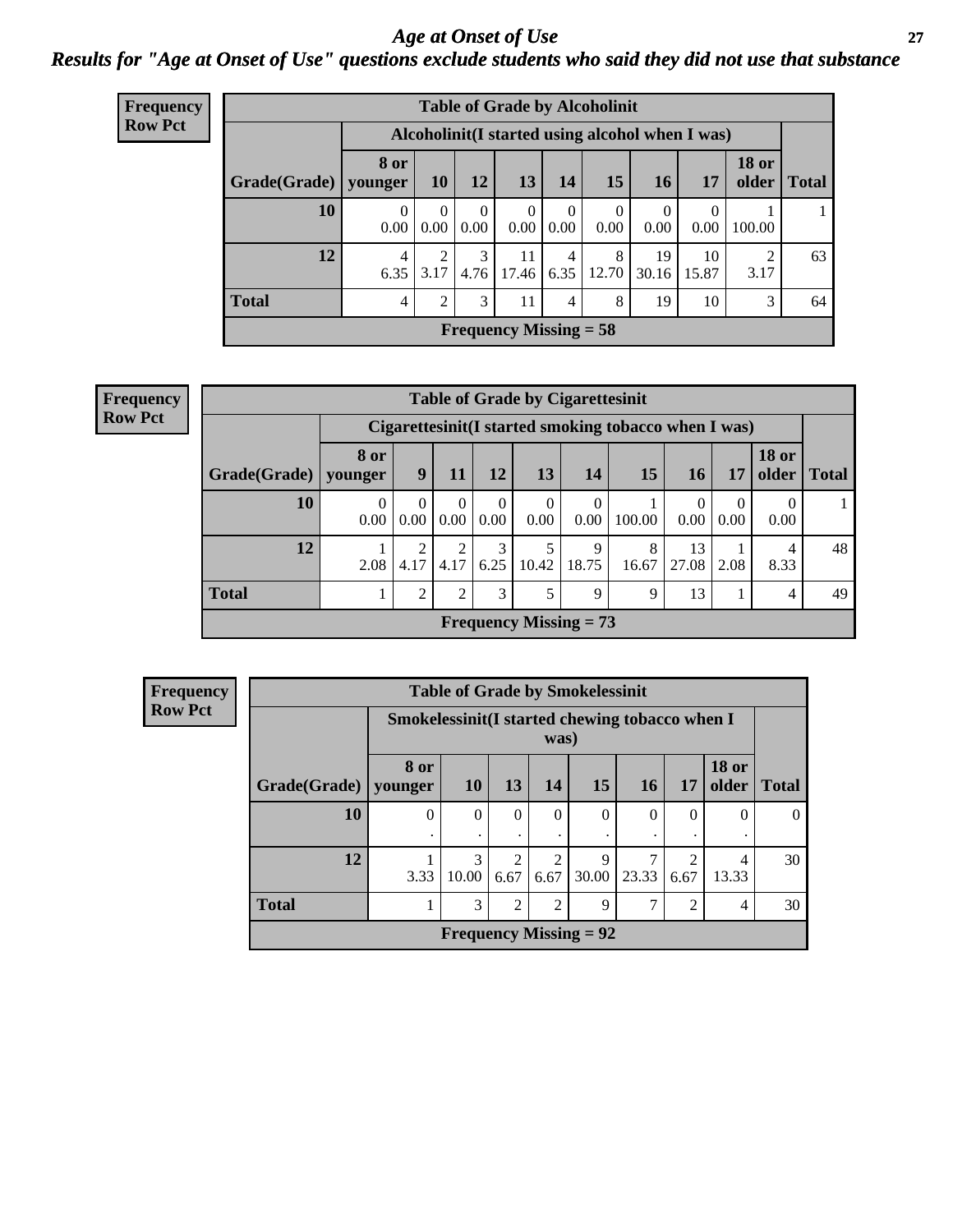### *Age at Onset of Use* **28**

*Results for "Age at Onset of Use" questions exclude students who said they did not use that substance*

| Frequency      | <b>Table of Grade by Marijuanainit</b> |                        |                  |                  |                                                     |                  |                  |                  |                        |                       |              |  |
|----------------|----------------------------------------|------------------------|------------------|------------------|-----------------------------------------------------|------------------|------------------|------------------|------------------------|-----------------------|--------------|--|
| <b>Row Pct</b> |                                        |                        |                  |                  | Marijuanainit(I started using marijuana when I was) |                  |                  |                  |                        |                       |              |  |
|                | Grade(Grade)                           | <b>8 or</b><br>younger | <b>11</b>        | 12               | 13                                                  | 14               | 15               | 16               | 17                     | <b>18 or</b><br>older | <b>Total</b> |  |
|                | 10                                     | $\Omega$<br>0.00       | $\Omega$<br>0.00 | $\Omega$<br>0.00 | 100.00                                              | $\Omega$<br>0.00 | $\Omega$<br>0.00 | $\theta$<br>0.00 | $\Omega$<br>0.00       | 0<br>0.00             |              |  |
|                | 12                                     | $\overline{2}$<br>4.55 | 2.27             | 4.55             | 4<br>9.09                                           | 11.36            | 19<br>43.18      | 15.91            | $\overline{2}$<br>4.55 | 2<br>4.55             | 44           |  |
|                | <b>Total</b>                           | $\overline{2}$         |                  | $\overline{2}$   | 5                                                   | 5                | 19               | ⇁                | $\mathfrak{D}$         | $\overline{2}$        | 45           |  |
|                |                                        |                        |                  |                  | <b>Frequency Missing = 77</b>                       |                  |                  |                  |                        |                       |              |  |

| Frequency      |                        | <b>Table of Grade by Cocaineinit</b>                 |           |                       |              |
|----------------|------------------------|------------------------------------------------------|-----------|-----------------------|--------------|
| <b>Row Pct</b> |                        | <b>Cocaineinit(I started</b><br>using cocaine when I | was)      |                       |              |
|                | Grade(Grade)   younger | 8 or                                                 | <b>16</b> | <b>18 or</b><br>older | <b>Total</b> |
|                | 10                     | $\Omega$                                             | $\Omega$  | 0                     | ∩            |
|                | 12                     | 4<br>66.67                                           | 16.67     | 16.67                 | 6            |
|                | <b>Total</b>           | 4                                                    |           |                       | 6            |
|                |                        | Frequency Missing $= 116$                            |           |                       |              |

| <b>Frequency</b> | <b>Table of Grade by Inhalantsinit</b> |                                             |                                                               |          |            |                       |              |  |
|------------------|----------------------------------------|---------------------------------------------|---------------------------------------------------------------|----------|------------|-----------------------|--------------|--|
| <b>Row Pct</b>   |                                        |                                             | <b>Inhalantsinit(I started using</b><br>inhalants when I was) |          |            |                       |              |  |
|                  | Grade(Grade)                           | 8 or<br>younger                             | <b>10</b>                                                     | 12       | 15         | <b>18 or</b><br>older | <b>Total</b> |  |
|                  | 10                                     | $\Omega$                                    | 0                                                             | $\Omega$ | 0          | 0                     | $\theta$     |  |
|                  | 12                                     | 12.50                                       | っ<br>25.00                                                    | 12.50    | 3<br>37.50 | 12.50                 | 8            |  |
|                  | <b>Total</b>                           |                                             | $\mathfrak{D}$                                                |          | 3          |                       | 8            |  |
|                  |                                        | <b>Frequency Missing <math>= 114</math></b> |                                                               |          |            |                       |              |  |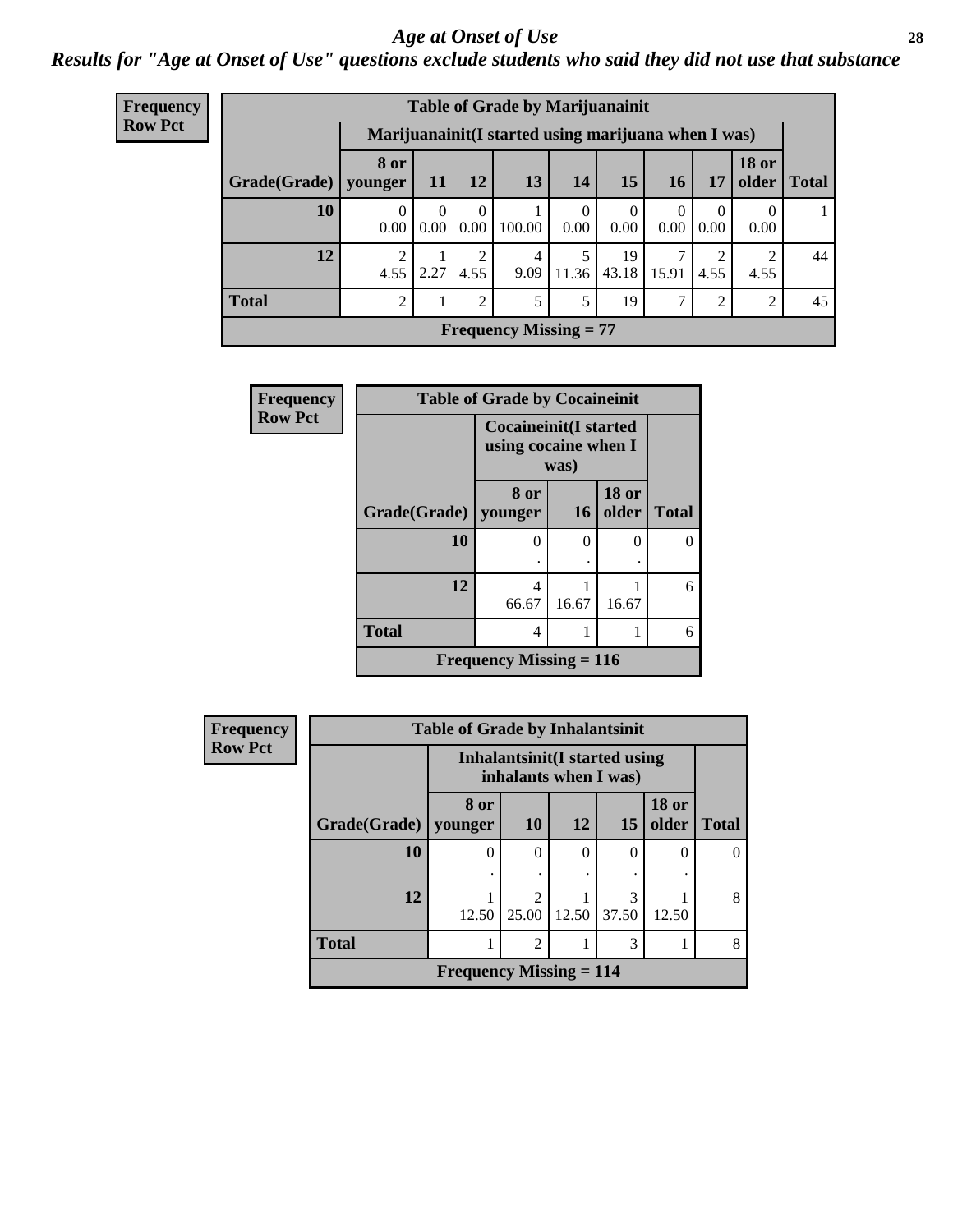#### *Age at Onset of Use* **29**

### *Results for "Age at Onset of Use" questions exclude students who said they did not use that substance*

| Frequency      | <b>Table of Grade by Steroidsinit</b> |                                      |                                      |       |                       |              |
|----------------|---------------------------------------|--------------------------------------|--------------------------------------|-------|-----------------------|--------------|
| <b>Row Pct</b> |                                       | <b>Steroidsinit (I started using</b> | steroids when I was)                 |       |                       |              |
|                | Grade(Grade)                          | 8 or<br>younger                      | 9                                    | 16    | <b>18 or</b><br>older | <b>Total</b> |
|                | 10                                    | 0                                    | $\Omega$                             | 0     | 0                     |              |
|                | 12                                    | $\mathfrak{D}$<br>33.33              | $\mathcal{D}_{\mathcal{L}}$<br>33.33 | 16.67 | 16.67                 | 6            |
|                | <b>Total</b>                          | $\overline{c}$                       | $\overline{2}$                       |       |                       | 6            |
|                |                                       | Frequency Missing $= 116$            |                                      |       |                       |              |

| <b>Frequency</b> | <b>Table of Grade by Ecstasyinit</b> |                                            |                                      |             |                         |                       |              |  |  |
|------------------|--------------------------------------|--------------------------------------------|--------------------------------------|-------------|-------------------------|-----------------------|--------------|--|--|
| <b>Row Pct</b>   |                                      | <b>Ecstasyinit(I started using ecstasy</b> |                                      | when I was) |                         |                       |              |  |  |
|                  | Grade(Grade)                         | 8 or<br>younger                            | <b>15</b>                            | <b>16</b>   | 17                      | <b>18 or</b><br>older | <b>Total</b> |  |  |
|                  | 10                                   | $\Omega$                                   | $\theta$                             | $\Omega$    | $\Omega$                | $\Omega$              |              |  |  |
|                  | 12                                   | $\mathfrak{D}$<br>18.18                    | $\mathcal{D}_{\mathcal{L}}$<br>18.18 | 4<br>36.36  | $\mathfrak{D}$<br>18.18 | 9.09                  | 11           |  |  |
|                  | <b>Total</b>                         | $\overline{c}$                             | $\overline{c}$                       | 4           | $\overline{c}$          |                       | 11           |  |  |
|                  |                                      | <b>Frequency Missing = 111</b>             |                                      |             |                         |                       |              |  |  |

| <b>Frequency</b> | <b>Table of Grade by Methinit</b>                                   |                                             |          |                         |                       |              |
|------------------|---------------------------------------------------------------------|---------------------------------------------|----------|-------------------------|-----------------------|--------------|
| <b>Row Pct</b>   | <b>Methinit</b> (I started using<br>methamphetamines when I<br>was) |                                             |          |                         |                       |              |
|                  | Grade(Grade)                                                        | 8 or<br>younger                             | 12       | 14                      | <b>18 or</b><br>older | <b>Total</b> |
|                  | 10                                                                  | 0                                           | $\theta$ | 0                       | 0                     |              |
|                  | 12                                                                  | 20.00                                       | 20.00    | $\mathfrak{D}$<br>40.00 | 20.00                 | 5            |
|                  | <b>Total</b><br>$\overline{c}$<br>1                                 |                                             |          |                         |                       | 5            |
|                  |                                                                     | <b>Frequency Missing <math>= 117</math></b> |          |                         |                       |              |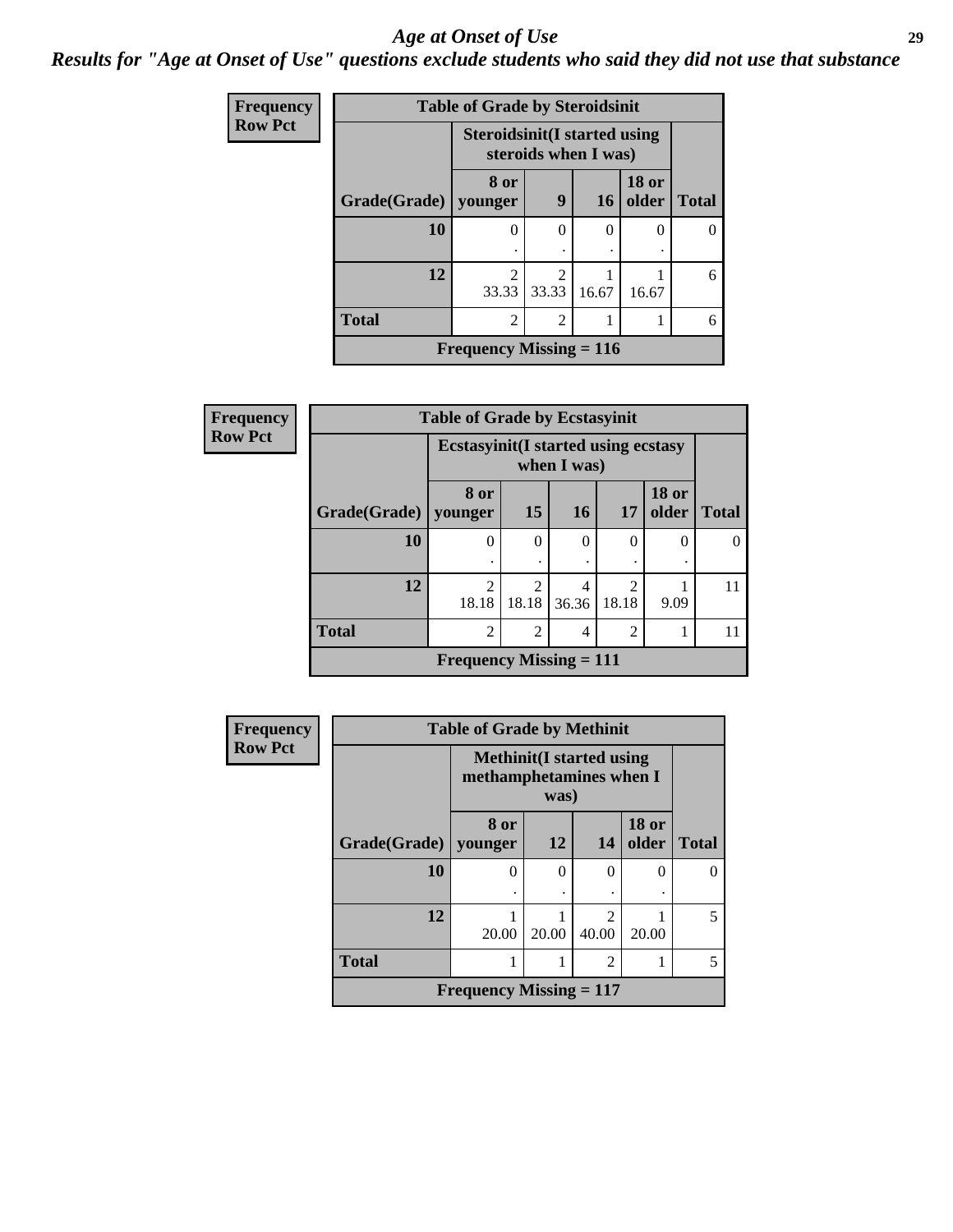### Age at Onset of Use **30**

*Results for "Age at Onset of Use" questions exclude students who said they did not use that substance*

| <b>Frequency</b> |              | <b>Table of Grade by Hallucinogensinit</b> |                         |                                                                 |            |                         |                       |              |  |
|------------------|--------------|--------------------------------------------|-------------------------|-----------------------------------------------------------------|------------|-------------------------|-----------------------|--------------|--|
| <b>Row Pct</b>   |              |                                            |                         | Hallucinogensinit (I started using<br>hallucinogens when I was) |            |                         |                       |              |  |
|                  | Grade(Grade) | 8 or<br>younger                            | 10                      | 12                                                              | 16         | 17                      | <b>18 or</b><br>older | <b>Total</b> |  |
|                  | 10           | $\theta$                                   | $\Omega$                | $\theta$                                                        | $\Omega$   | $\Omega$                | $\Omega$              | $\Omega$     |  |
|                  | 12           | 10.00                                      | $\mathfrak{D}$<br>20.00 | 10.00                                                           | 3<br>30.00 | $\overline{c}$<br>20.00 | 10.00                 | 10           |  |
|                  | <b>Total</b> | 1                                          | $\overline{2}$          | 1                                                               | 3          | $\overline{2}$          |                       | 10           |  |
|                  |              |                                            |                         | Frequency Missing $= 112$                                       |            |                         |                       |              |  |

| <b>Frequency</b> | <b>Table of Grade by Prescriptioninit</b> |                                                              |                         |          |                                  |          |               |                 |                       |              |
|------------------|-------------------------------------------|--------------------------------------------------------------|-------------------------|----------|----------------------------------|----------|---------------|-----------------|-----------------------|--------------|
| <b>Row Pct</b>   |                                           | <b>Prescriptioninit (I started using prescription drugs)</b> |                         |          | not prescribed to me when I was) |          |               |                 |                       |              |
|                  | Grade(Grade)                              | 8 or<br>younger                                              | <b>11</b>               | 12       | 13                               | 14       | 15            | 16 <sup>1</sup> | <b>18 or</b><br>older | <b>Total</b> |
|                  | 10                                        | 0                                                            | $\theta$                | $\theta$ | $\Omega$                         | $\Omega$ | $\Omega$<br>٠ | $\Omega$<br>٠   | $\Omega$              | 0            |
|                  | 12                                        | 5.00                                                         | $\overline{2}$<br>10.00 | 5.00     | $\overline{4}$<br>20.00          | 5.00     | 7<br>35.00    | 3<br>15.00      | 5.00                  | 20           |
|                  | <b>Total</b>                              |                                                              | $\overline{2}$          |          | 4                                |          | 7             | 3               |                       | 20           |
|                  |                                           |                                                              |                         |          | Frequency Missing $= 102$        |          |               |                 |                       |              |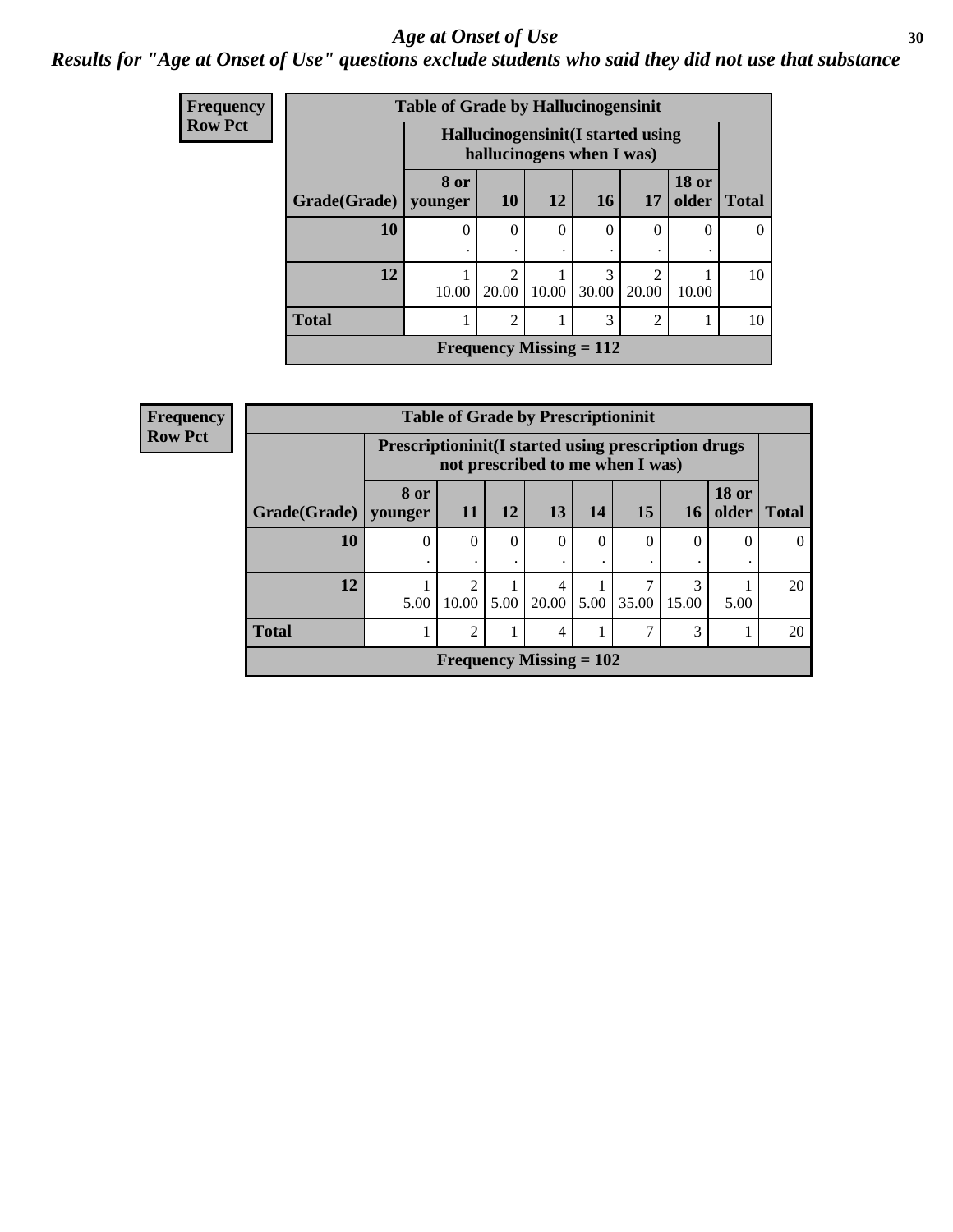| Frequency      | <b>Table of Alcoholharm by Grade</b>          |                    |             |              |
|----------------|-----------------------------------------------|--------------------|-------------|--------------|
| <b>Col Pct</b> | Alcoholharm(I<br>think alcohol is<br>harmful) | Grade(Grade)<br>10 | 12          | <b>Total</b> |
|                | <b>Strongly Agree</b>                         | 100.00             | 43<br>35.54 | 44           |
|                | <b>Somewhat Agree</b>                         | $\Omega$<br>0.00   | 51<br>42.15 | 51           |
|                | <b>Somewhat Disagree</b>                      | 0<br>0.00          | 14<br>11.57 | 14           |
|                | <b>Strongly Disagree</b>                      | 0<br>0.00          | 13<br>10.74 | 13           |
|                | <b>Total</b>                                  |                    | 121         | 122          |

| <b>Table of Cigarettesharm by Grade</b>                  |                    |             |              |  |  |  |  |
|----------------------------------------------------------|--------------------|-------------|--------------|--|--|--|--|
| Cigarettesharm(I<br>think smoking<br>tobacco is harmful) | Grade(Grade)<br>10 | 12          | <b>Total</b> |  |  |  |  |
| <b>Strongly Agree</b>                                    | 100.00             | 85<br>70.25 | 86           |  |  |  |  |
| <b>Somewhat Agree</b>                                    | 0<br>0.00          | 24<br>19.83 | 24           |  |  |  |  |
| <b>Somewhat Disagree</b>                                 | 0<br>0.00          | 9<br>7.44   | 9            |  |  |  |  |
| <b>Strongly Disagree</b>                                 | 0<br>0.00          | 3<br>2.48   | 3            |  |  |  |  |
| <b>Total</b>                                             | 1                  | 121         | 122          |  |  |  |  |

| Frequency      | <b>Table of Smokelessharm by Grade</b>                  |                           |             |              |
|----------------|---------------------------------------------------------|---------------------------|-------------|--------------|
| <b>Col Pct</b> | Smokelessharm(I<br>think chewing<br>tobacco is harmful) | Grade(Grade)<br>10        | 12          | <b>Total</b> |
|                | <b>Strongly Agree</b>                                   | 100.00                    | 83<br>68.60 | 84           |
|                | <b>Somewhat Agree</b>                                   | 0.00                      | 29<br>23.97 | 29           |
|                | <b>Somewhat Disagree</b>                                | $\mathbf{\Omega}$<br>0.00 | 5<br>4.13   | 5            |
|                | <b>Strongly Disagree</b>                                | $\mathbf{\Omega}$<br>0.00 | 4<br>3.31   | 4            |
|                | <b>Total</b>                                            |                           | 121         | 122          |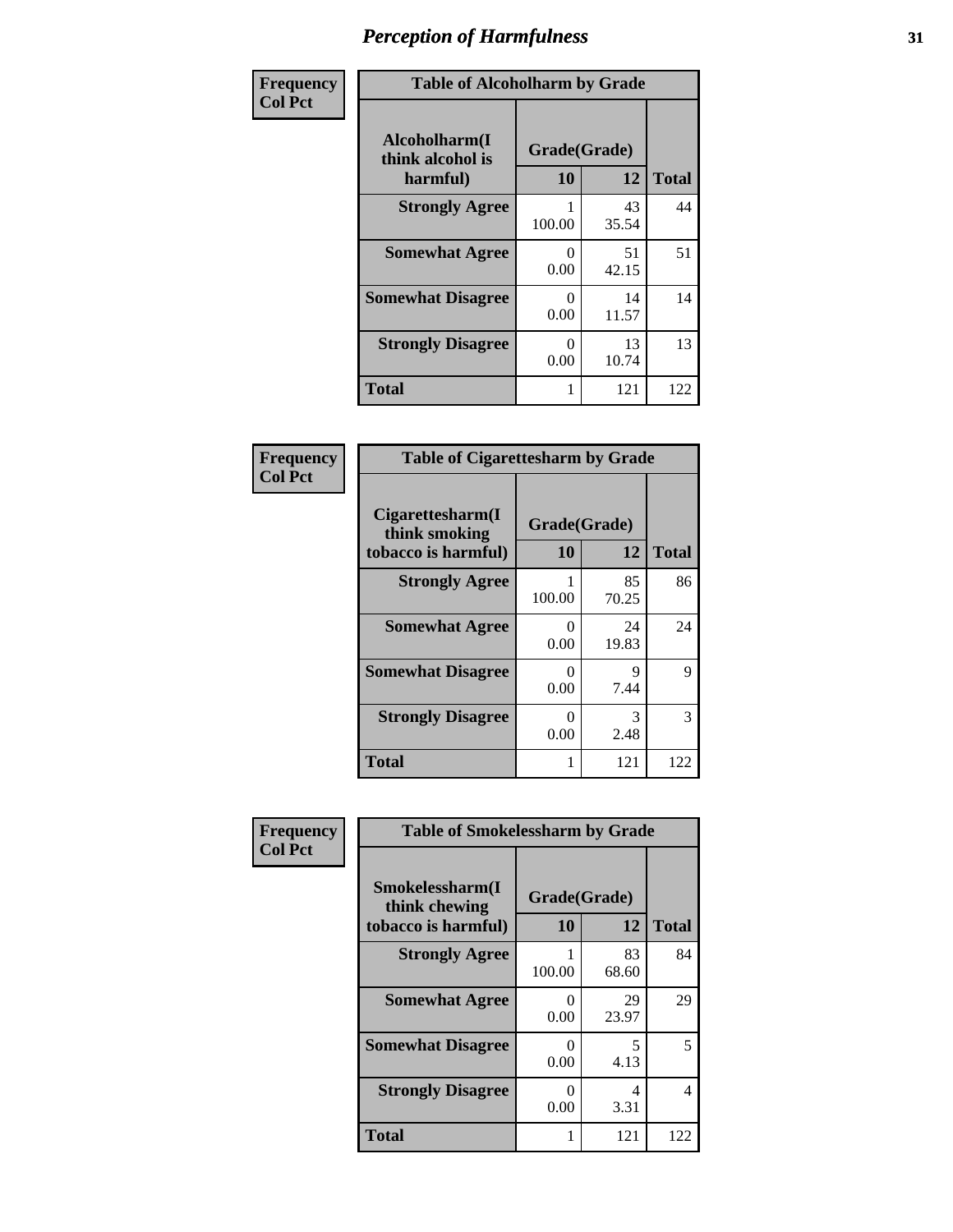| Frequency      | <b>Table of Marijuanaharm by Grade</b>            |                      |             |              |
|----------------|---------------------------------------------------|----------------------|-------------|--------------|
| <b>Col Pct</b> | Marijuanaharm(I<br>think marijuana is<br>harmful) | Grade(Grade)<br>10   | 12          | <b>Total</b> |
|                | <b>Strongly Agree</b>                             | 100.00               | 57<br>47.11 | 58           |
|                | <b>Somewhat Agree</b>                             | $\mathbf{0}$<br>0.00 | 26<br>21.49 | 26           |
|                | <b>Somewhat Disagree</b>                          | 0<br>0.00            | 13<br>10.74 | 13           |
|                | <b>Strongly Disagree</b>                          | 0<br>0.00            | 25<br>20.66 | 25           |
|                | <b>Total</b>                                      | 1                    | 121         | 122          |

| <b>Table of Cocaineharm by Grade</b>          |                           |              |              |  |  |  |
|-----------------------------------------------|---------------------------|--------------|--------------|--|--|--|
| Cocaineharm(I<br>think cocaine is<br>harmful) | Grade(Grade)<br>10        | 12           | <b>Total</b> |  |  |  |
| <b>Strongly Agree</b>                         | 100.00                    | 110<br>90.91 | 111          |  |  |  |
| <b>Somewhat Agree</b>                         | 0<br>0.00                 | 3<br>2.48    | 3            |  |  |  |
| <b>Somewhat Disagree</b>                      | $\mathbf{\Omega}$<br>0.00 | 4<br>3.31    | 4            |  |  |  |
| <b>Strongly Disagree</b>                      | 0<br>0.00                 | 4<br>3.31    | 4            |  |  |  |
| Total                                         |                           | 121          | 122          |  |  |  |

| Frequency<br><b>Col Pct</b> | <b>Table of Inhalantsharm by Grade</b> |              |              |              |  |  |
|-----------------------------|----------------------------------------|--------------|--------------|--------------|--|--|
|                             | Inhalantsharm(I                        | Grade(Grade) |              |              |  |  |
|                             | think inhalants                        |              |              |              |  |  |
|                             | are harmful)                           | 10           | 12           | <b>Total</b> |  |  |
|                             | <b>Strongly Agree</b>                  | 100.00       | 105<br>86.78 | 106          |  |  |
|                             | <b>Somewhat Agree</b>                  | 0.00         | 12<br>9.92   | 12           |  |  |
|                             | <b>Strongly Disagree</b>               | 0.00         | 4<br>3.31    | 4            |  |  |
|                             | <b>Total</b>                           |              | 121          | 122          |  |  |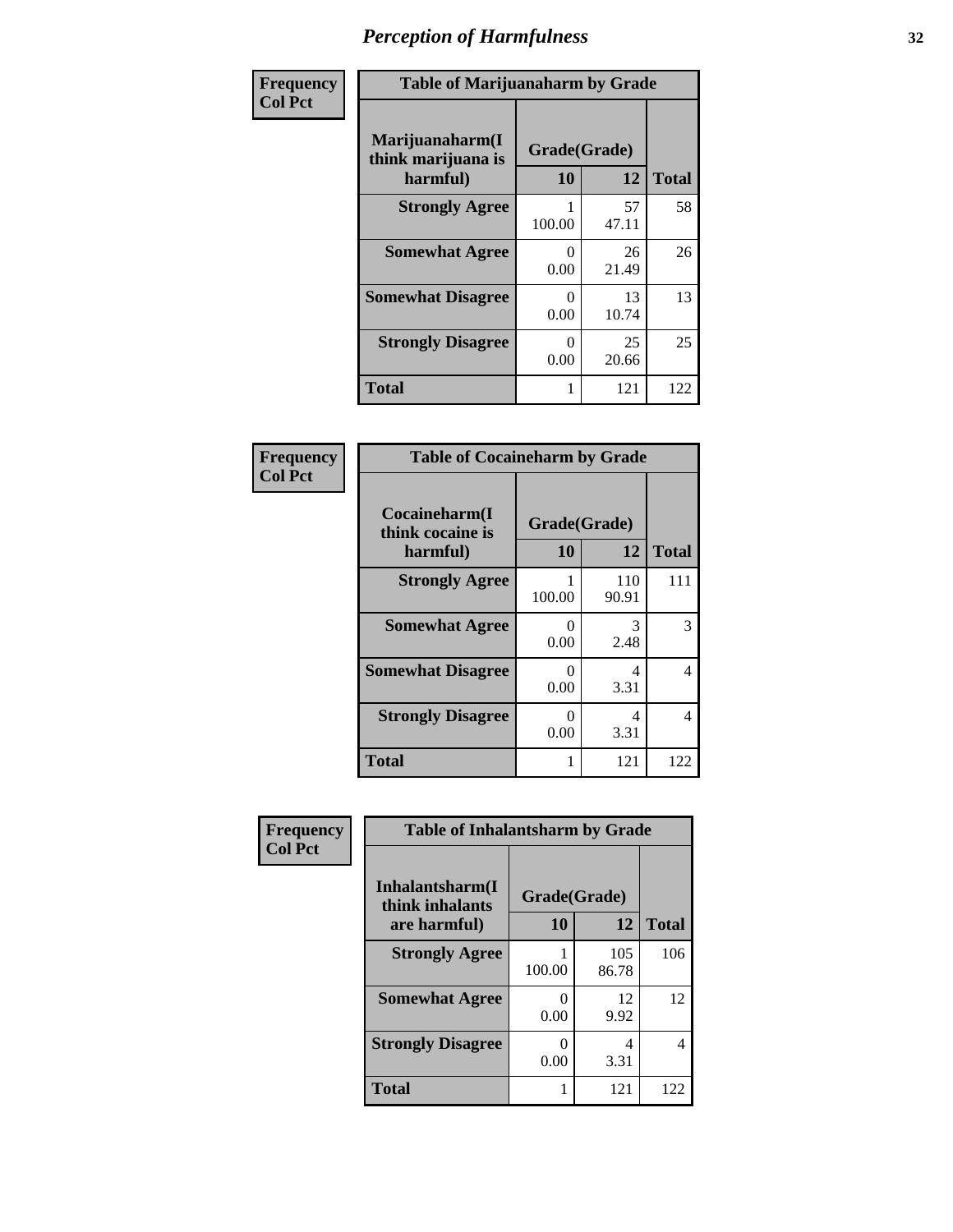| Frequency      |                                      | <b>Table of Steroidsharm by Grade</b> |             |              |  |  |
|----------------|--------------------------------------|---------------------------------------|-------------|--------------|--|--|
| <b>Col Pct</b> | Steroidsharm(I<br>think steroids are | Grade(Grade)                          |             |              |  |  |
|                | harmful)                             | 10                                    | 12          | <b>Total</b> |  |  |
|                | <b>Strongly Agree</b>                | 100.00                                | 99<br>81.82 | 100          |  |  |
|                | <b>Somewhat Agree</b>                | 0.00                                  | 18<br>14.88 | 18           |  |  |
|                | <b>Strongly Disagree</b>             | 0.00                                  | 4<br>3.31   | 4            |  |  |
|                | <b>Total</b>                         |                                       | 121         | 122          |  |  |

| Frequency      | <b>Table of Ecstasyharm by Grade</b>          |                    |             |              |
|----------------|-----------------------------------------------|--------------------|-------------|--------------|
| <b>Col Pct</b> | Ecstasyharm(I<br>think ecstasy is<br>harmful) | Grade(Grade)<br>10 | 12          | <b>Total</b> |
|                | <b>Strongly Agree</b>                         | 100.00             | 96<br>79.34 | 97           |
|                | <b>Somewhat Agree</b>                         | 0<br>0.00          | 12<br>9.92  | 12           |
|                | <b>Somewhat Disagree</b>                      | 0<br>0.00          | 9<br>7.44   | 9            |
|                | <b>Strongly Disagree</b>                      | 0<br>0.00          | 4<br>3.31   | 4            |
|                | <b>Total</b>                                  |                    | 121         | 122          |

| Frequency      | <b>Table of Methharm by Grade</b>                            |                    |                        |                |
|----------------|--------------------------------------------------------------|--------------------|------------------------|----------------|
| <b>Col Pct</b> | <b>Methharm</b> (I think<br>methamphetamines<br>are harmful) | Grade(Grade)<br>10 | 12                     | <b>Total</b>   |
|                | <b>Strongly Agree</b>                                        | 100.00             | 107<br>88.43           | 108            |
|                | <b>Somewhat Agree</b>                                        | 0<br>0.00          | $\mathfrak{D}$<br>1.65 | $\overline{2}$ |
|                | <b>Somewhat Disagree</b>                                     | 0<br>0.00          | 5.79                   | 7              |
|                | <b>Strongly Disagree</b>                                     | 0<br>0.00          | 5<br>4.13              | 5              |
|                | <b>Total</b>                                                 | 1                  | 121                    | 122            |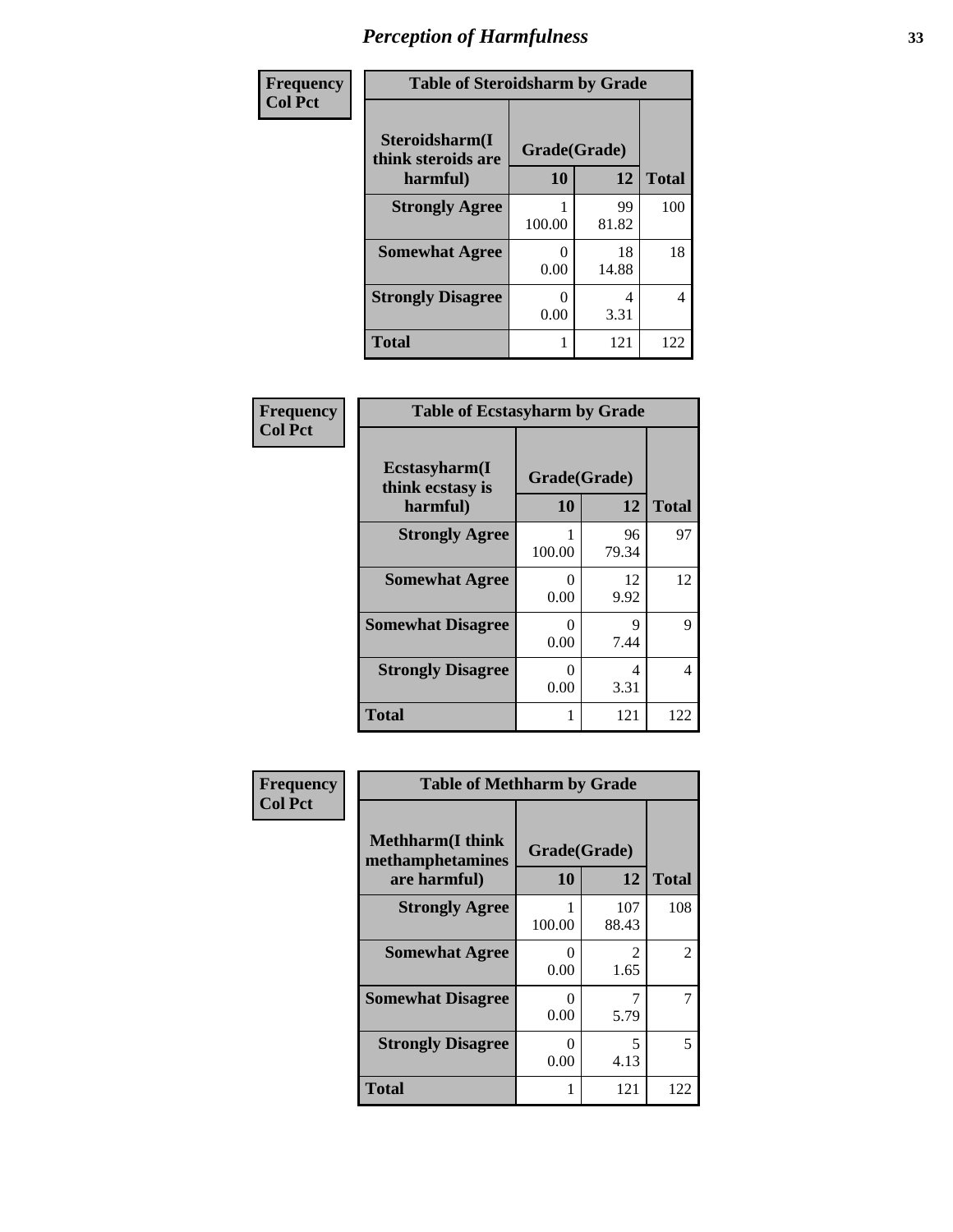| Frequency      | <b>Table of Hallucinogensharm by Grade</b>                 |                           |             |              |
|----------------|------------------------------------------------------------|---------------------------|-------------|--------------|
| <b>Col Pct</b> | Hallucinogensharm(I<br>think hallucinogens<br>are harmful) | Grade(Grade)<br>10        | 12          | <b>Total</b> |
|                | <b>Strongly Agree</b>                                      | 100.00                    | 96<br>79.34 | 97           |
|                | <b>Somewhat Agree</b>                                      | 0<br>0.00                 | 13<br>10.74 | 13           |
|                | <b>Somewhat Disagree</b>                                   | $\mathbf{\Omega}$<br>0.00 | 6<br>4.96   | 6            |
|                | <b>Strongly Disagree</b>                                   | 0<br>0.00                 | 6<br>4.96   | 6            |
|                | <b>Total</b>                                               |                           | 121         | 122          |

| <b>Table of Prescriptionharm by Grade</b>                                                         |                    |             |              |  |
|---------------------------------------------------------------------------------------------------|--------------------|-------------|--------------|--|
| <b>Prescriptionharm</b> (I<br>think prescription<br>drugs not<br>prescribed to me<br>are harmful) | Grade(Grade)<br>10 | 12          | <b>Total</b> |  |
| <b>Strongly Agree</b>                                                                             | 100.00             | 74<br>61.16 | 75           |  |
| <b>Somewhat Agree</b>                                                                             | 0<br>0.00          | 24<br>19.83 | 24           |  |
| <b>Somewhat Disagree</b>                                                                          | 0<br>0.00          | 12<br>9.92  | 12           |  |
| <b>Strongly Disagree</b>                                                                          | 0<br>0.00          | 11<br>9.09  | 11           |  |
| Total                                                                                             |                    | 121         | 122          |  |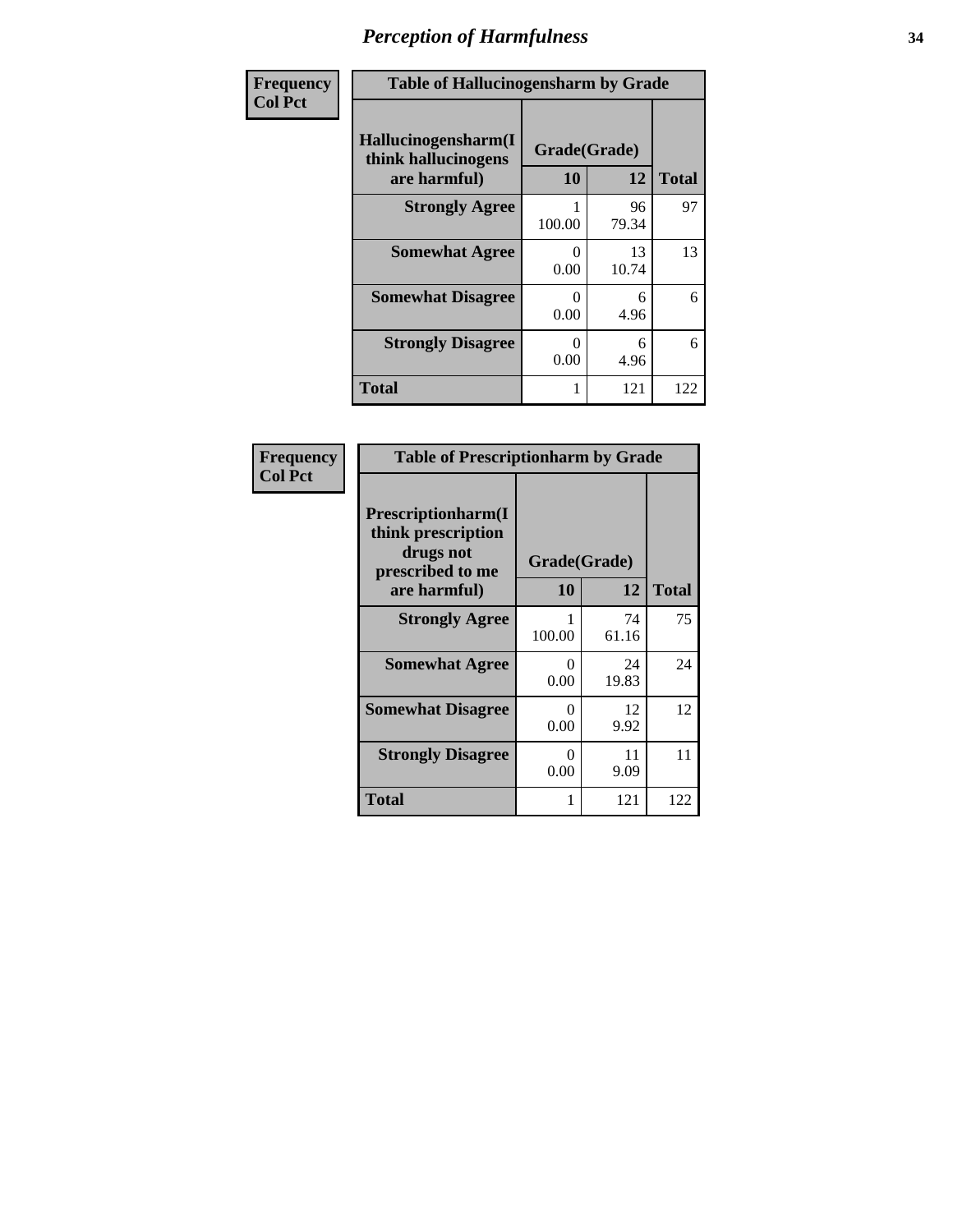# *Disapproval by Adults* **35**

| Frequency      | <b>Table of Alcoholadult by Grade</b>                                 |                    |             |              |
|----------------|-----------------------------------------------------------------------|--------------------|-------------|--------------|
| <b>Col Pct</b> | <b>Alcoholadult</b> (Adults<br>would disapprove if<br>I used alcohol) | Grade(Grade)<br>10 | 12          | <b>Total</b> |
|                | <b>Strongly Agree</b>                                                 | 100.00             | 57<br>47.11 | 58           |
|                | <b>Somewhat Agree</b>                                                 | 0.00               | 34<br>28.10 | 34           |
|                | <b>Somewhat Disagree</b>                                              | O<br>0.00          | 19<br>15.70 | 19           |
|                | <b>Strongly Disagree</b>                                              | 0<br>0.00          | 11<br>9.09  | 11           |
|                | <b>Total</b>                                                          | 1                  | 121         | 122          |

| <b>Table of Tobaccoadult by Grade</b>                                |                    |             |              |  |  |
|----------------------------------------------------------------------|--------------------|-------------|--------------|--|--|
| <b>Tobaccoadult(Adults</b><br>would disapprove if<br>I used tobacco) | Grade(Grade)<br>10 | 12          | <b>Total</b> |  |  |
| <b>Strongly Agree</b>                                                | 100.00             | 72<br>59.50 | 73           |  |  |
| <b>Somewhat Agree</b>                                                | 0<br>0.00          | 23<br>19.01 | 23           |  |  |
| <b>Somewhat Disagree</b>                                             | 0<br>0.00          | 17<br>14.05 | 17           |  |  |
| <b>Strongly Disagree</b>                                             | 0<br>0.00          | 9<br>7.44   | 9            |  |  |
| <b>Total</b>                                                         |                    | 121         | 122          |  |  |

| Frequency<br><b>Col Pct</b> | <b>Table of Marijuanaadult by Grade</b>                           |                    |             |              |
|-----------------------------|-------------------------------------------------------------------|--------------------|-------------|--------------|
|                             | Marijuanaadult(Adults<br>would disapprove if I<br>used marijuana) | Grade(Grade)<br>10 | 12          | <b>Total</b> |
|                             | <b>Strongly Agree</b>                                             | 100.00             | 85<br>70.25 | 86           |
|                             | <b>Somewhat Agree</b>                                             | 0<br>0.00          | 19<br>15.70 | 19           |
|                             | <b>Somewhat Disagree</b>                                          | 0<br>0.00          | 8<br>6.61   | 8            |
|                             | <b>Strongly Disagree</b>                                          | 0<br>0.00          | 9<br>7.44   | 9            |
|                             | <b>Total</b>                                                      |                    | 121         | 122          |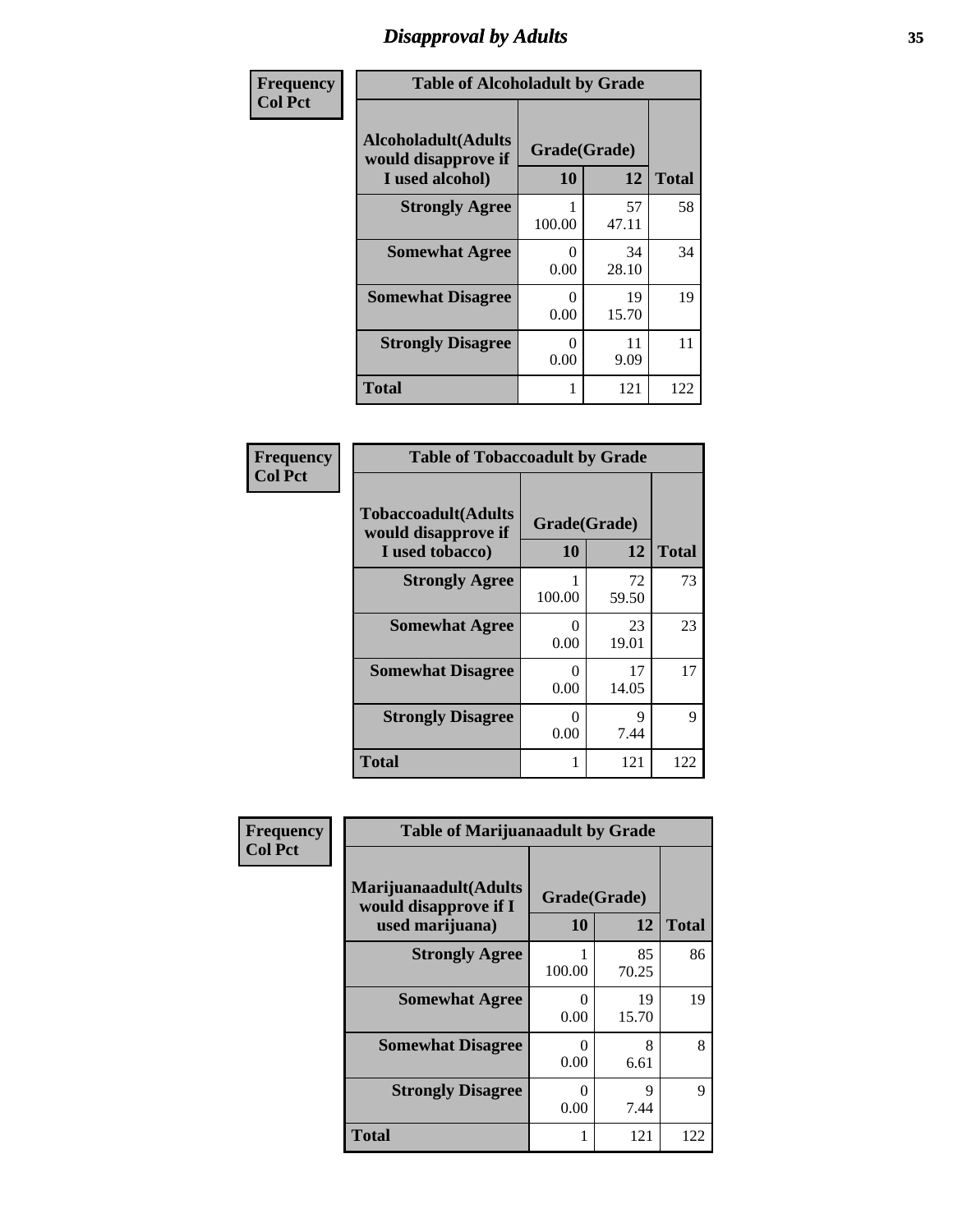### *Disapproval by Adults* **36**

| <b>Frequency</b> | <b>Table of Otherdrugadult by Grade</b>                                     |                    |             |              |
|------------------|-----------------------------------------------------------------------------|--------------------|-------------|--------------|
| <b>Col Pct</b>   | <b>Otherdrugadult</b> (Adults<br>would disapprove if I<br>used other drugs) | Grade(Grade)<br>10 | 12          | <b>Total</b> |
|                  | <b>Strongly Agree</b>                                                       | 100.00             | 99<br>81.82 | 100          |
|                  | <b>Somewhat Agree</b>                                                       | $\Omega$<br>0.00   | 11<br>9.09  | 11           |
|                  | <b>Somewhat Disagree</b>                                                    | 0<br>0.00          | 0.83        |              |
|                  | <b>Strongly Disagree</b>                                                    | 0<br>0.00          | 10<br>8.26  | 10           |
|                  | <b>Total</b>                                                                |                    | 121         | 122          |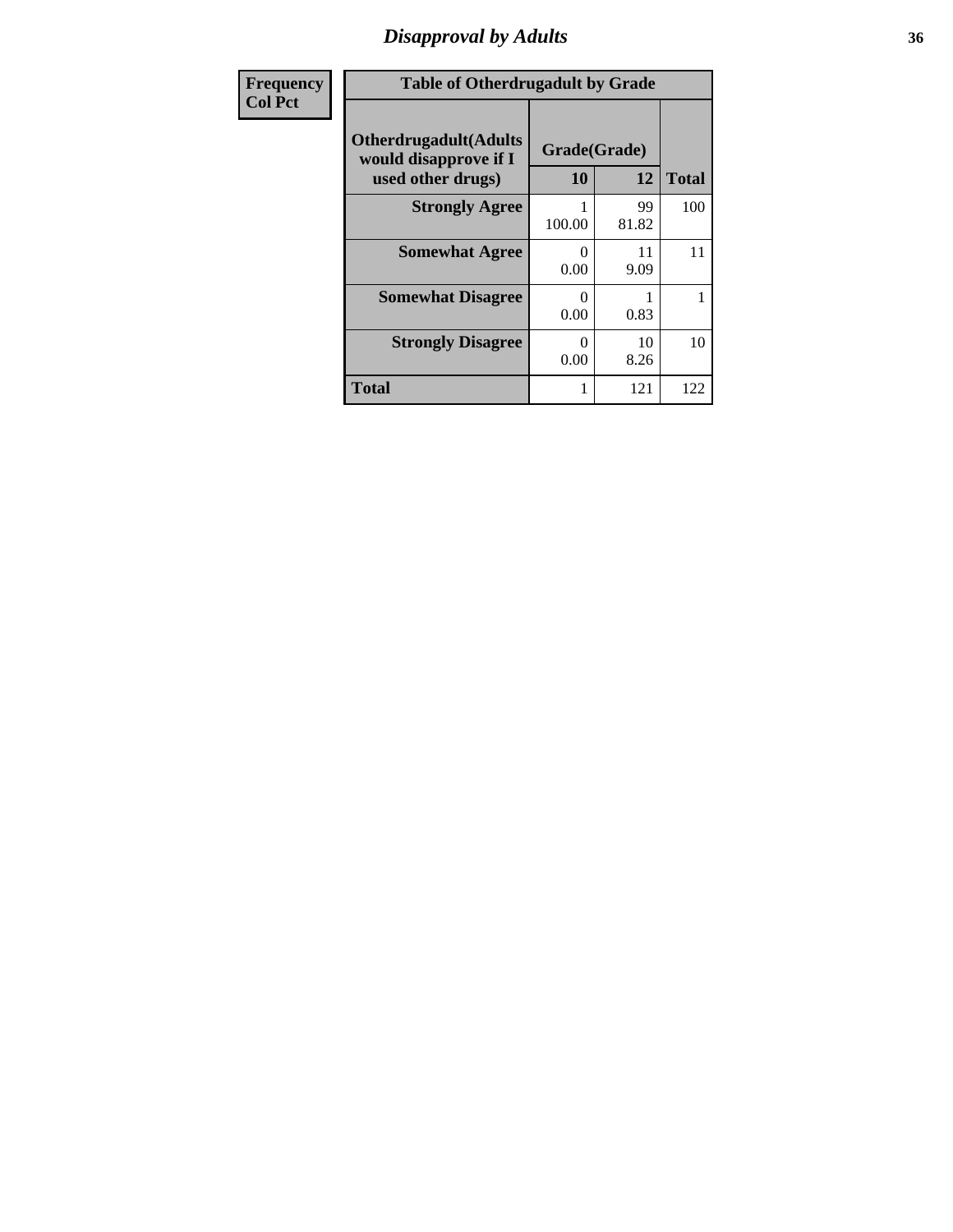# *Disapproval by Peers* **37**

| Frequency      | <b>Table of Alcoholpeer by Grade</b>                                |                    |             |              |  |
|----------------|---------------------------------------------------------------------|--------------------|-------------|--------------|--|
| <b>Col Pct</b> | Alcoholpeer(My<br>friends would<br>disapprove if I used<br>alcohol) | Grade(Grade)<br>10 | 12          | <b>Total</b> |  |
|                |                                                                     |                    |             |              |  |
|                | <b>Strongly Agree</b>                                               | 100.00             | 13<br>10.74 | 14           |  |
|                | <b>Somewhat Agree</b>                                               | 0<br>0.00          | 24<br>19.83 | 24           |  |
|                | <b>Somewhat Disagree</b>                                            | 0<br>0.00          | 24<br>19.83 | 24           |  |
|                | <b>Strongly Disagree</b>                                            | 0<br>0.00          | 60<br>49.59 | 60           |  |
|                | Total                                                               |                    | 121         | 122          |  |

| Frequency      | <b>Table of Tobaccopeer by Grade</b>                                |                           |             |              |
|----------------|---------------------------------------------------------------------|---------------------------|-------------|--------------|
| <b>Col Pct</b> | Tobaccopeer(My<br>friends would<br>disapprove if I used<br>tobacco) | Grade(Grade)<br><b>10</b> | 12          | <b>Total</b> |
|                | <b>Strongly Agree</b>                                               |                           | 39          | 40           |
|                |                                                                     | 100.00                    | 32.23       |              |
|                | <b>Somewhat Agree</b>                                               | 0<br>0.00                 | 20<br>16.53 | 20           |
|                | <b>Somewhat Disagree</b>                                            | 0<br>0.00                 | 24<br>19.83 | 24           |
|                | <b>Strongly Disagree</b>                                            | 0<br>0.00                 | 38<br>31.40 | 38           |
|                | <b>Total</b>                                                        |                           | 121         | 122          |

| Frequency      | <b>Table of Marijuanapeer by Grade</b>                    |                           |             |              |
|----------------|-----------------------------------------------------------|---------------------------|-------------|--------------|
| <b>Col Pct</b> | Marijuanapeer(My<br>friends would<br>disapprove if I used | Grade(Grade)              |             |              |
|                | marijuana)                                                | <b>10</b>                 | 12          | <b>Total</b> |
|                | <b>Strongly Agree</b>                                     | 100.00                    | 38<br>31.40 | 39           |
|                | <b>Somewhat Agree</b>                                     | $\mathbf{\Omega}$<br>0.00 | 23<br>19.01 | 23           |
|                | <b>Somewhat Disagree</b>                                  | 0<br>0.00                 | 21<br>17.36 | 21           |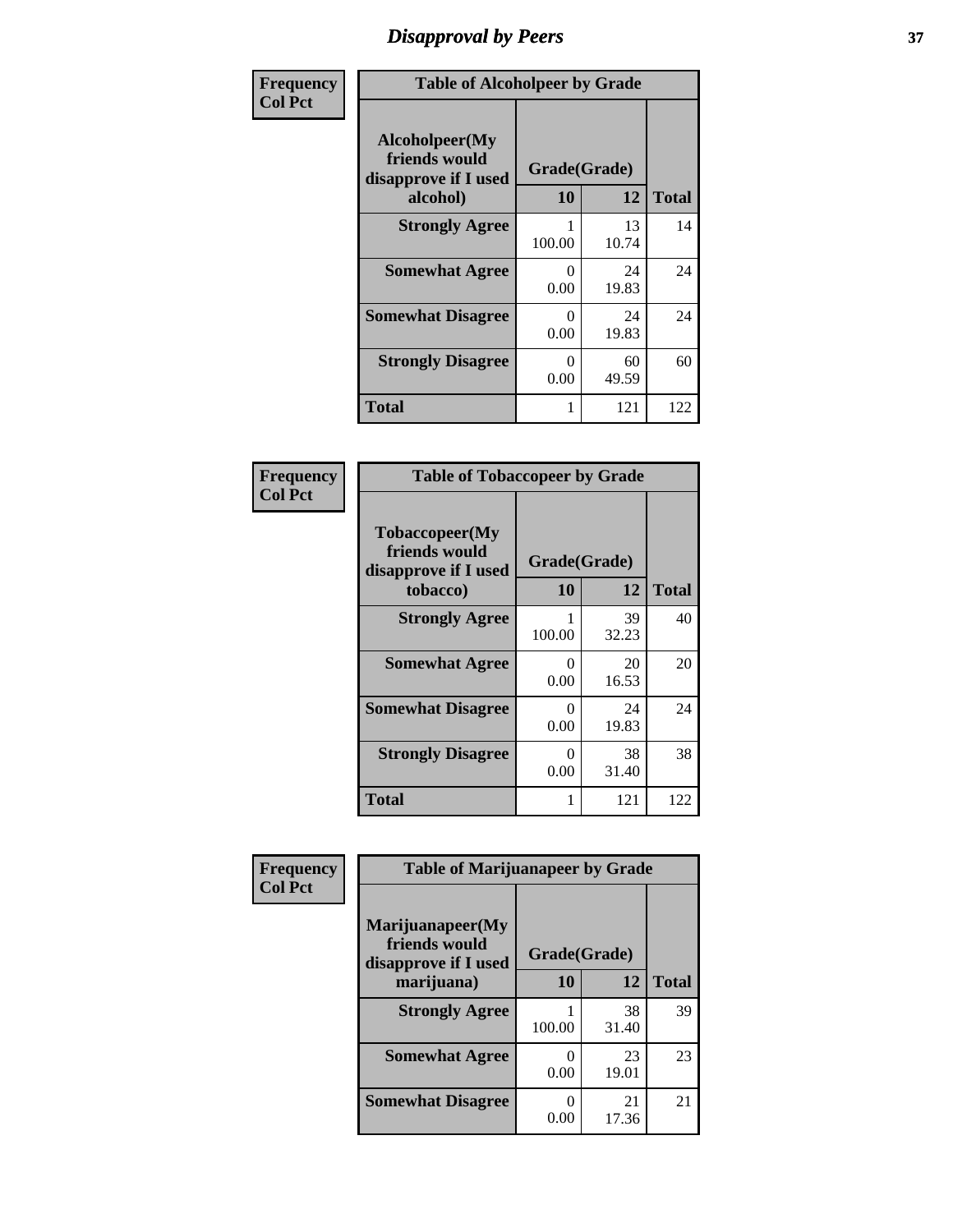# *Disapproval by Peers* **38**

| Frequency<br><b>Col Pct</b> | <b>Table of Marijuanapeer by Grade</b>                                  |                    |             |              |
|-----------------------------|-------------------------------------------------------------------------|--------------------|-------------|--------------|
|                             | Marijuanapeer(My<br>friends would<br>disapprove if I used<br>marijuana) | Grade(Grade)<br>10 | 12          | <b>Total</b> |
|                             | <b>Strongly Disagree</b>                                                | 0.00               | 39<br>32.23 | 39           |
|                             | Total                                                                   |                    | 121         | 122          |

| Frequency      | <b>Table of Otherdrugpeer by Grade</b>                                    |                    |             |              |
|----------------|---------------------------------------------------------------------------|--------------------|-------------|--------------|
| <b>Col Pct</b> | Otherdrugpeer(My<br>friends would<br>disapprove if I used<br>other drugs) | Grade(Grade)<br>10 | 12          | <b>Total</b> |
|                | <b>Strongly Agree</b>                                                     | 100.00             | 68<br>56.20 | 69           |
|                | <b>Somewhat Agree</b>                                                     | 0<br>0.00          | 16<br>13.22 | 16           |
|                | <b>Somewhat Disagree</b>                                                  | 0<br>0.00          | 13<br>10.74 | 13           |
|                | <b>Strongly Disagree</b>                                                  | $\Omega$<br>0.00   | 24<br>19.83 | 24           |
|                | <b>Total</b>                                                              | 1                  | 121         | 122          |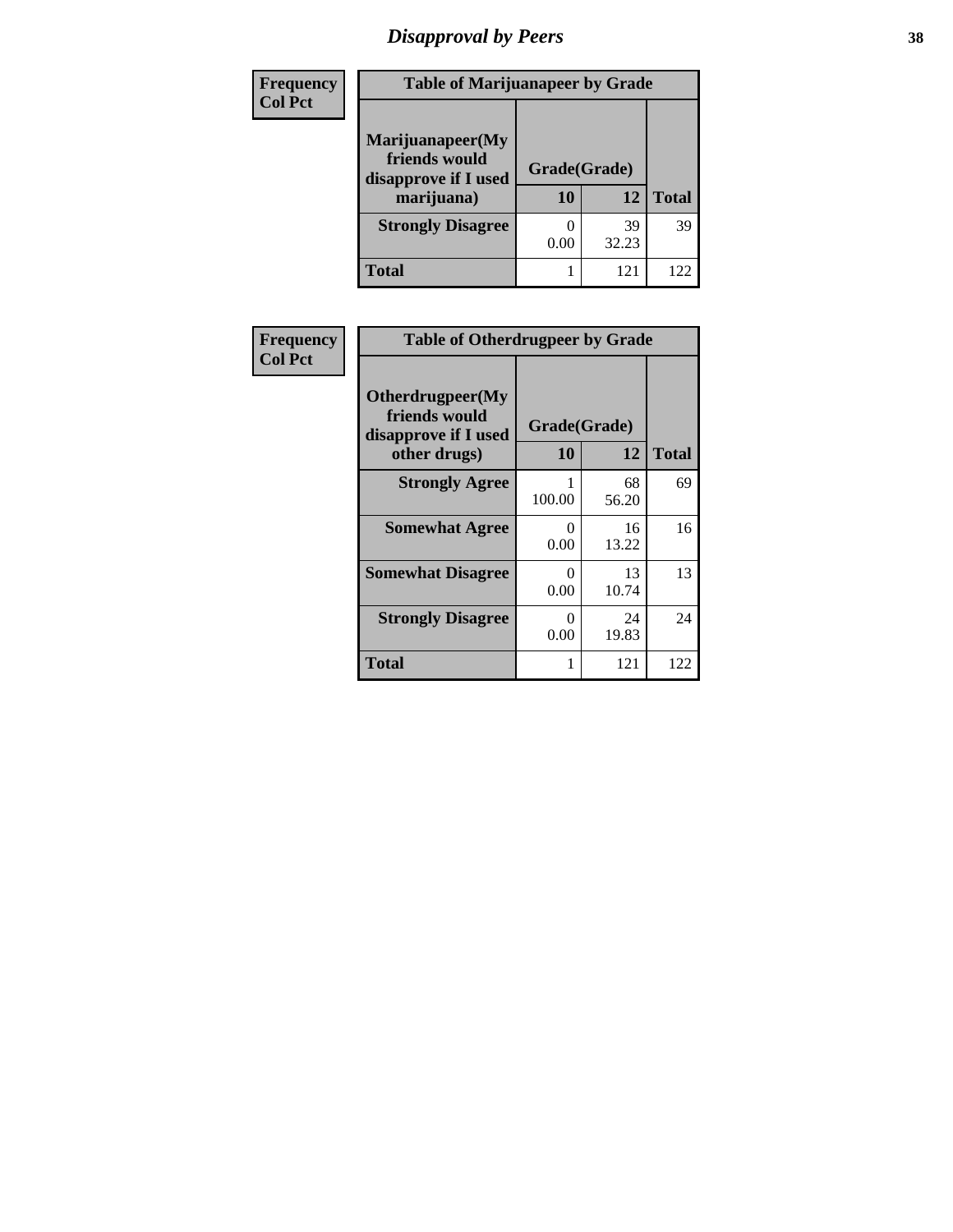| Frequency<br><b>Col Pct</b> | <b>Table of Alcohollocation1 by Grade</b> |              |             |              |
|-----------------------------|-------------------------------------------|--------------|-------------|--------------|
|                             | <b>Alcohollocation1(Places</b>            | Grade(Grade) |             |              |
|                             | <b>Friends Use Alcohol)</b>               | 10           | 12          | <b>Total</b> |
|                             |                                           | 100.00       | 91<br>75.21 | 92           |
|                             | Do Not Use                                | 0.00         | 30<br>24.79 | 30           |
|                             | <b>Total</b>                              |              | 121         | 122          |

| Frequency      | <b>Table of Alcohollocation2 by Grade</b> |              |             |              |
|----------------|-------------------------------------------|--------------|-------------|--------------|
| <b>Col Pct</b> | <b>Alcohollocation2(Places</b>            | Grade(Grade) |             |              |
|                | <b>Friends Use Alcohol)</b>               | 10           | 12          | <b>Total</b> |
|                |                                           | 0.00         | 54<br>44.63 | 54           |
|                |                                           |              |             |              |
|                | Home                                      | 100.00       | 67<br>55.37 | 68           |
|                |                                           |              |             |              |
|                | <b>Total</b>                              |              | 121         | 122          |

| Frequency<br><b>Col Pct</b> | <b>Table of Alcohollocation 3 by Grade</b> |              |              |              |
|-----------------------------|--------------------------------------------|--------------|--------------|--------------|
|                             | <b>Alcohollocation3(Places</b>             | Grade(Grade) |              |              |
|                             | <b>Friends Use Alcohol)</b>                | 10           | 12           | <b>Total</b> |
|                             |                                            | 100.00       | 109<br>90.08 | 110          |
|                             | <b>School</b>                              | 0.00         | 12<br>9.92   | 12           |
|                             | <b>Total</b>                               |              | 121          | 122          |

| <b>Frequency</b> | <b>Table of Alcohollocation4 by Grade</b> |              |              |              |  |
|------------------|-------------------------------------------|--------------|--------------|--------------|--|
| <b>Col Pct</b>   | <b>Alcohollocation4(Places</b>            | Grade(Grade) |              |              |  |
|                  | <b>Friends Use Alcohol)</b>               | 10           | 12           | <b>Total</b> |  |
|                  |                                           | 100.00       | 107<br>88.43 | 108          |  |
|                  | Car                                       | 0.00         | 14<br>11.57  | 14           |  |
|                  | <b>Total</b>                              |              | 121          | 122          |  |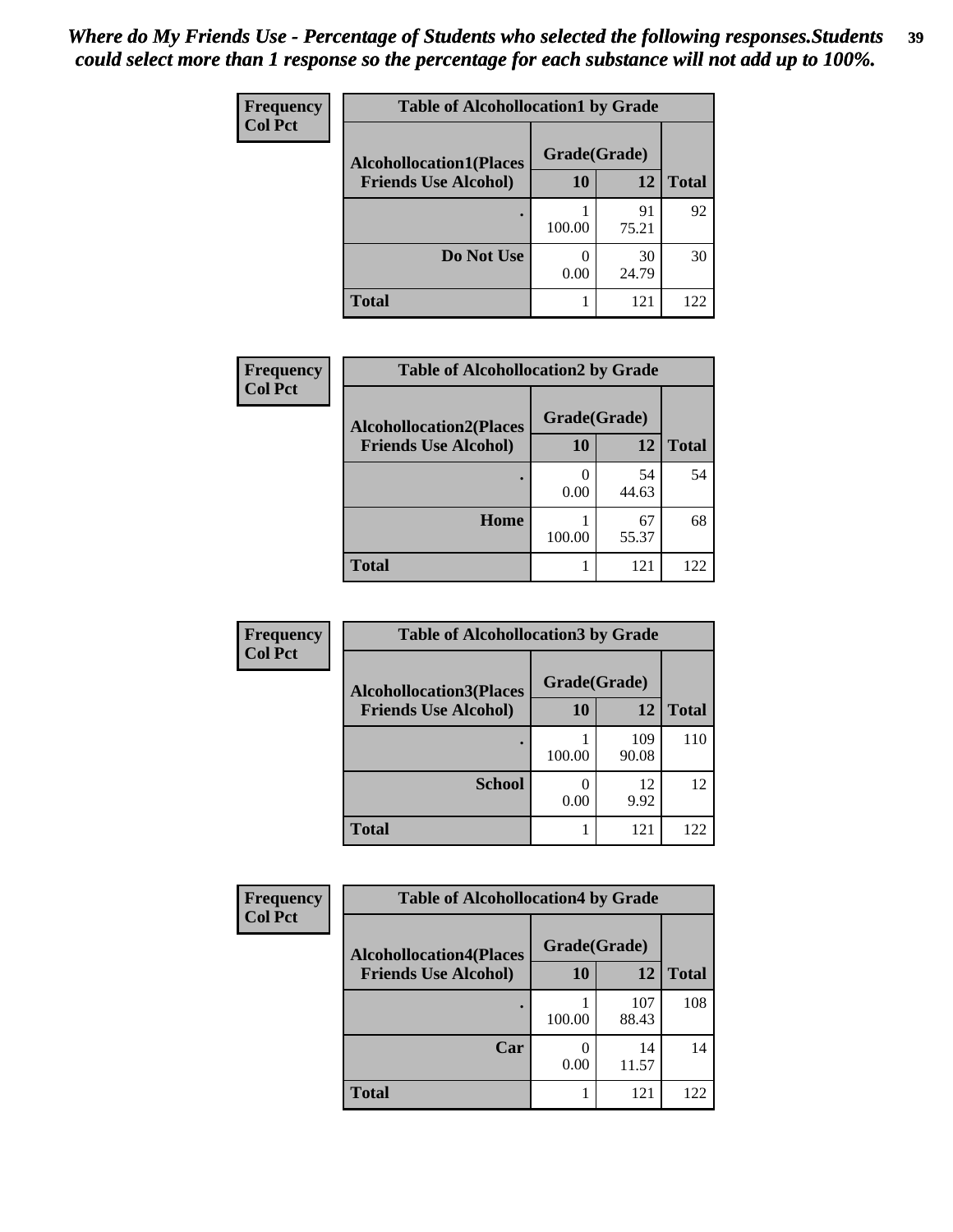| Frequency<br><b>Col Pct</b> | <b>Table of Alcohollocation5 by Grade</b>      |                           |             |              |
|-----------------------------|------------------------------------------------|---------------------------|-------------|--------------|
|                             | Grade(Grade)<br><b>Alcohollocation5(Places</b> |                           |             |              |
|                             | <b>Friends Use Alcohol)</b>                    | 10                        | 12          | <b>Total</b> |
|                             |                                                | 100.00                    | 52<br>42.98 | 53           |
|                             | <b>Friend's House</b>                          | $\mathbf{\Omega}$<br>0.00 | 69<br>57.02 | 69           |
|                             | <b>Total</b>                                   |                           | 121         | 122          |

| <b>Frequency</b> | <b>Table of Alcohollocation6 by Grade</b>                     |              |             |              |
|------------------|---------------------------------------------------------------|--------------|-------------|--------------|
| <b>Col Pct</b>   | <b>Alcohollocation6(Places</b><br><b>Friends Use Alcohol)</b> | Grade(Grade) |             |              |
|                  |                                                               | <b>10</b>    | 12          | <b>Total</b> |
|                  |                                                               | 100.00       | 87<br>71.90 | 88           |
|                  | <b>Other</b>                                                  | 0<br>0.00    | 34<br>28.10 | 34           |
|                  | <b>Total</b>                                                  |              | 121         | 122          |

| Frequency      | <b>Table of Tobaccolocation1 by Grade</b>                     |                           |             |              |
|----------------|---------------------------------------------------------------|---------------------------|-------------|--------------|
| <b>Col Pct</b> | <b>Tobaccolocation1(Places</b><br><b>Friends Use Tobacco)</b> | Grade(Grade)<br><b>10</b> | 12          | <b>Total</b> |
|                |                                                               | 100.00                    | 78<br>64.46 | 79           |
|                | Do Not Use                                                    | 0<br>0.00                 | 43<br>35.54 | 43           |
|                | <b>Total</b>                                                  |                           | 121         | 122          |

| Frequency      | <b>Table of Tobaccolocation2 by Grade</b> |              |             |              |  |
|----------------|-------------------------------------------|--------------|-------------|--------------|--|
| <b>Col Pct</b> | <b>Tobaccolocation2(Places</b>            | Grade(Grade) |             |              |  |
|                | <b>Friends Use Tobacco)</b>               | 10           | 12          | <b>Total</b> |  |
|                |                                           | 0.00         | 63<br>52.07 | 63           |  |
|                | Home                                      | 100.00       | 58<br>47.93 | 59           |  |
|                | <b>Total</b>                              |              | 121         | 122          |  |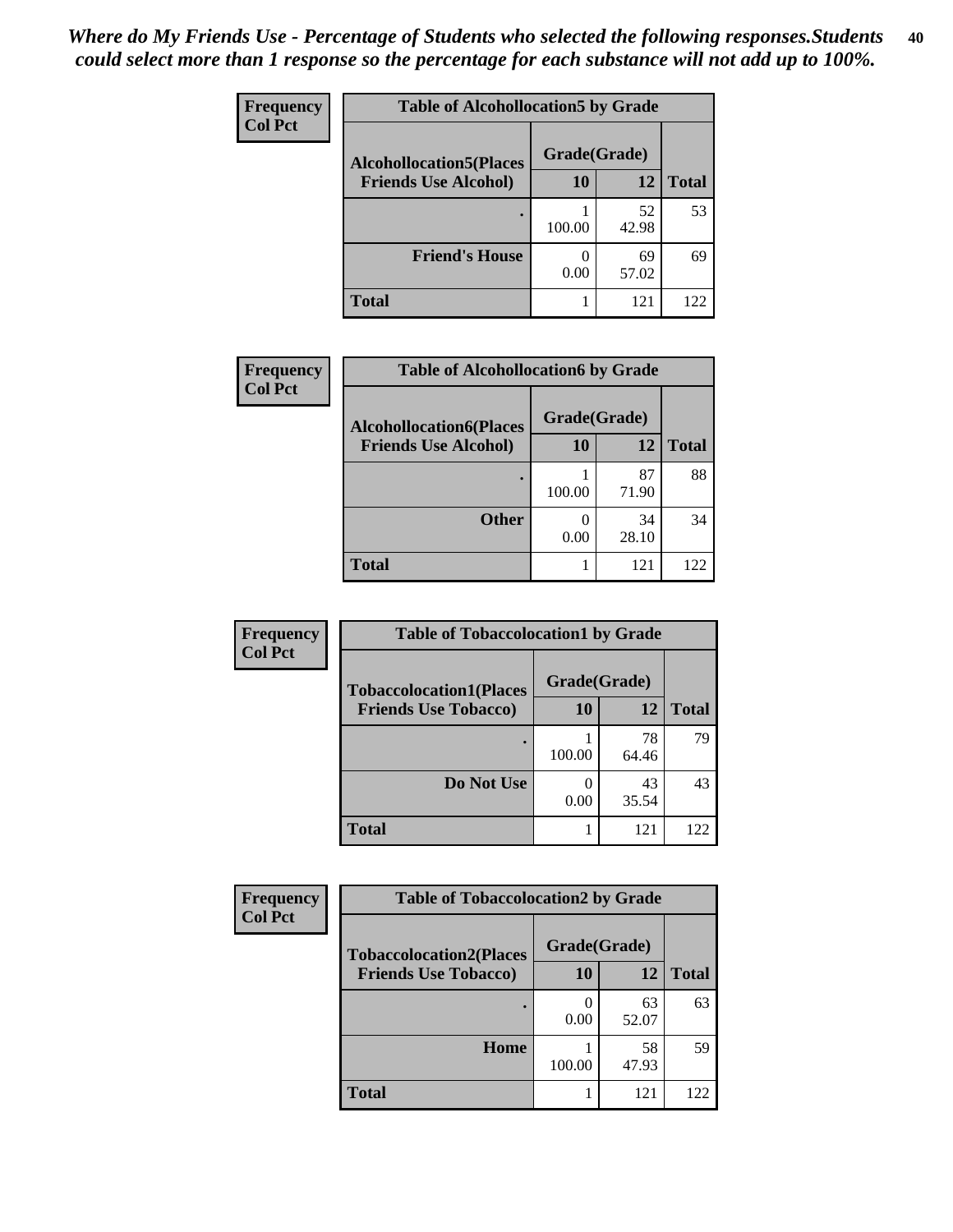| Frequency      | <b>Table of Tobaccolocation 3 by Grade</b> |              |             |              |  |
|----------------|--------------------------------------------|--------------|-------------|--------------|--|
| <b>Col Pct</b> | <b>Tobaccolocation3(Places</b>             | Grade(Grade) |             |              |  |
|                | <b>Friends Use Tobacco)</b>                | 10           | <b>12</b>   | <b>Total</b> |  |
|                | ٠                                          | 100.00       | 88<br>72.73 | 89           |  |
|                | <b>School</b>                              | 0.00         | 33<br>27.27 | 33           |  |
|                | <b>Total</b>                               |              | 121         | 122          |  |

| Frequency      | <b>Table of Tobaccolocation4 by Grade</b> |              |             |              |
|----------------|-------------------------------------------|--------------|-------------|--------------|
| <b>Col Pct</b> | <b>Tobaccolocation4(Places</b>            | Grade(Grade) |             |              |
|                | <b>Friends Use Tobacco)</b>               | <b>10</b>    | 12          | <b>Total</b> |
|                |                                           | 100.00       | 69<br>57.02 | 70           |
|                | Car                                       | 0.00         | 52<br>42.98 | 52           |
|                | <b>Total</b>                              |              | 121         | 122          |

| Frequency<br><b>Col Pct</b> | <b>Table of Tobaccolocation5 by Grade</b> |              |             |              |
|-----------------------------|-------------------------------------------|--------------|-------------|--------------|
|                             | <b>Tobaccolocation5(Places</b>            | Grade(Grade) |             |              |
|                             | <b>Friends Use Tobacco)</b>               | 10           | 12          | <b>Total</b> |
|                             |                                           | 100.00       | 64<br>52.89 | 65           |
|                             | <b>Friend's House</b>                     | 0.00         | 57<br>47.11 | 57           |
|                             | <b>Total</b>                              |              | 121         | 122          |

| <b>Frequency</b> | <b>Table of Tobaccolocation6 by Grade</b> |              |             |              |  |
|------------------|-------------------------------------------|--------------|-------------|--------------|--|
| <b>Col Pct</b>   | <b>Tobaccolocation6(Places</b>            | Grade(Grade) |             |              |  |
|                  | <b>Friends Use Tobacco)</b>               | 10           | 12          | <b>Total</b> |  |
|                  |                                           | 100.00       | 85<br>70.25 | 86           |  |
|                  | <b>Other</b>                              | 0.00         | 36<br>29.75 | 36           |  |
|                  | <b>Total</b>                              |              | 121         | 122          |  |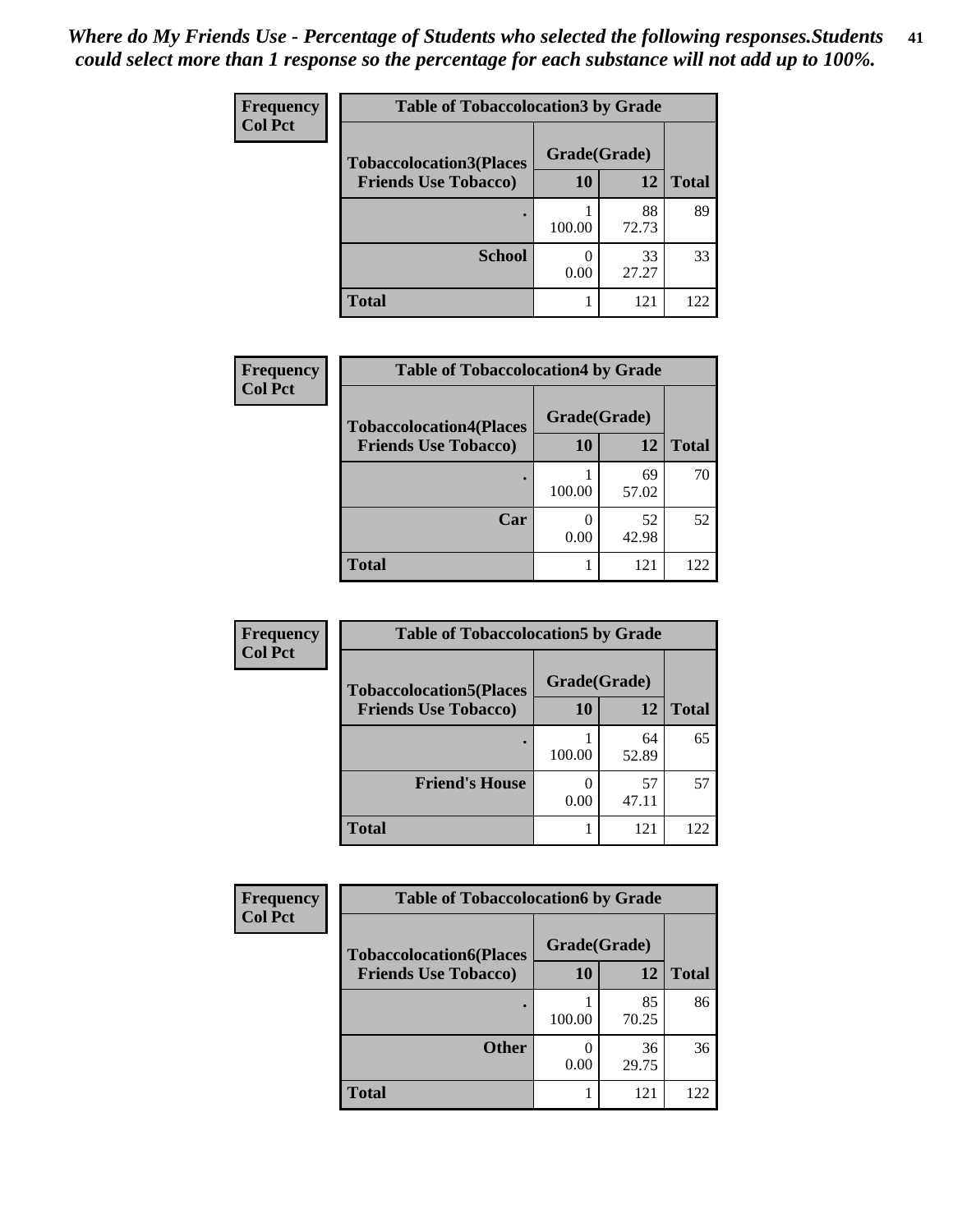| Frequency<br><b>Col Pct</b> | <b>Table of Marijuanalocation1 by Grade</b> |              |             |              |
|-----------------------------|---------------------------------------------|--------------|-------------|--------------|
|                             | <b>Marijuanalocation1(Places</b>            | Grade(Grade) |             |              |
|                             | <b>Friends Use Marijuana</b> )              | <b>10</b>    | 12          | <b>Total</b> |
|                             |                                             | 100.00       | 71<br>58.68 | 72           |
|                             | Do Not Use                                  | 0.00         | 50<br>41.32 | 50           |
|                             | <b>Total</b>                                |              | 121         | 122          |

| Frequency<br><b>Col Pct</b> | <b>Table of Marijuanalocation2 by Grade</b> |              |             |              |
|-----------------------------|---------------------------------------------|--------------|-------------|--------------|
|                             | <b>Marijuanalocation2(Places</b>            | Grade(Grade) |             |              |
|                             | <b>Friends Use Marijuana</b> )              | <b>10</b>    | 12          | <b>Total</b> |
|                             |                                             | 0.00         | 74<br>61.16 | 74           |
|                             | Home                                        | 100.00       | 47<br>38.84 | 48           |
|                             | <b>Total</b>                                |              | 121         | 122          |

| <b>Frequency</b> | <b>Table of Marijuanalocation3 by Grade</b> |              |              |              |
|------------------|---------------------------------------------|--------------|--------------|--------------|
| <b>Col Pct</b>   | <b>Marijuanalocation3</b> (Places           | Grade(Grade) |              |              |
|                  | <b>Friends Use Marijuana</b> )              | 10           | 12           | <b>Total</b> |
|                  |                                             | 100.00       | 100<br>82.64 | 101          |
|                  | <b>School</b>                               | 0.00         | 21<br>17.36  | 21           |
|                  | <b>Total</b>                                |              | 121          | 22           |

| <b>Frequency</b> | <b>Table of Marijuanalocation4 by Grade</b> |              |             |              |  |
|------------------|---------------------------------------------|--------------|-------------|--------------|--|
| <b>Col Pct</b>   | <b>Marijuanalocation4(Places</b>            | Grade(Grade) |             |              |  |
|                  | <b>Friends Use Marijuana</b> )              | 10           | 12          | <b>Total</b> |  |
|                  |                                             | 100.00       | 80<br>66.12 | 81           |  |
|                  | Car                                         | 0.00         | 41<br>33.88 | 41           |  |
|                  | <b>Total</b>                                |              | 121         | 122          |  |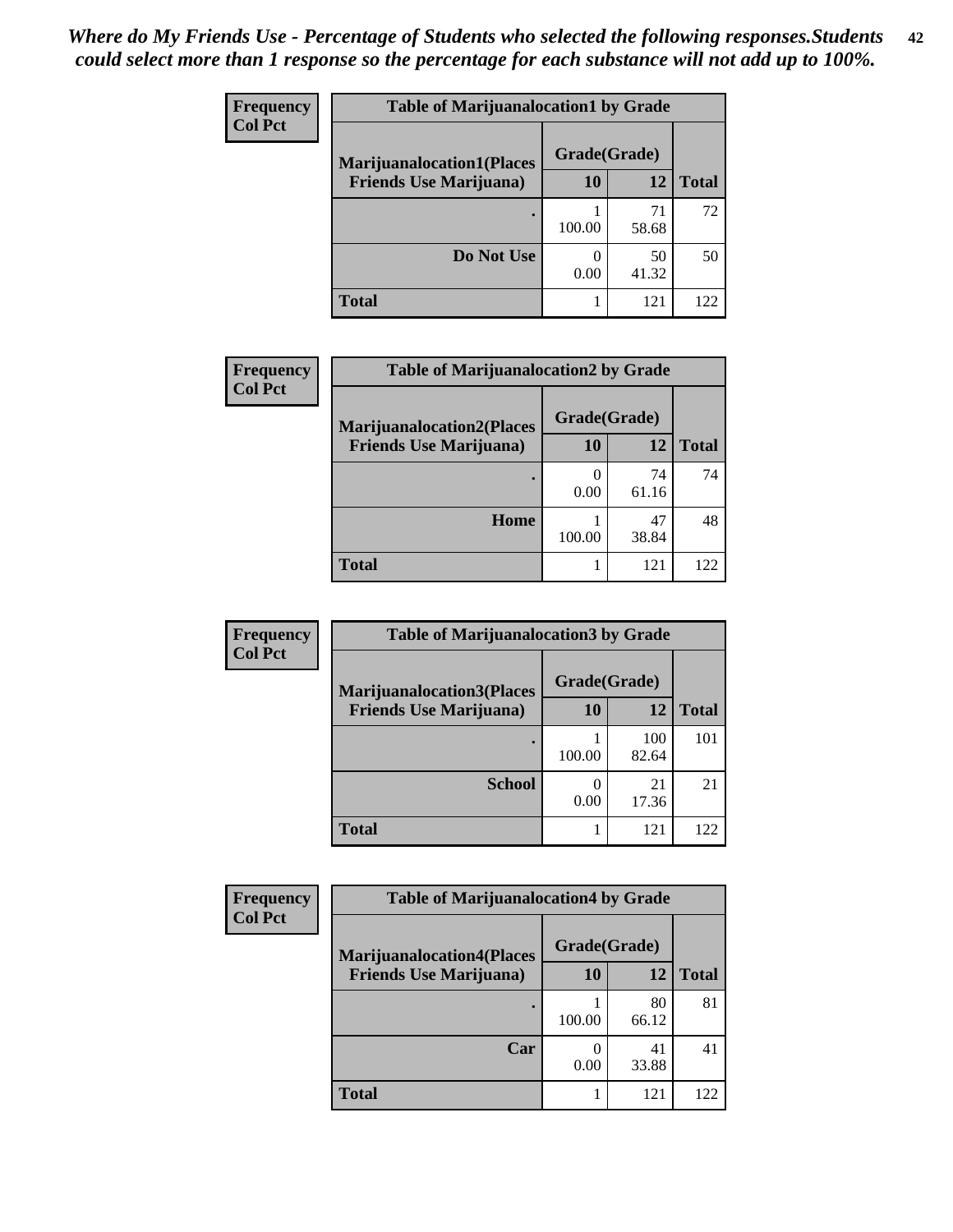| <b>Frequency</b> | <b>Table of Marijuanalocation5 by Grade</b> |              |             |              |
|------------------|---------------------------------------------|--------------|-------------|--------------|
| <b>Col Pct</b>   | <b>Marijuanalocation5(Places</b>            | Grade(Grade) |             |              |
|                  | <b>Friends Use Marijuana</b> )              | 10           | 12          | <b>Total</b> |
|                  |                                             | 100.00       | 72<br>59.50 | 73           |
|                  | <b>Friend's House</b>                       | 0.00         | 49<br>40.50 | 49           |
|                  | <b>Total</b>                                |              | 121         | 122          |

| <b>Frequency</b> | <b>Table of Marijuanalocation6 by Grade</b>                        |                           |             |              |
|------------------|--------------------------------------------------------------------|---------------------------|-------------|--------------|
| <b>Col Pct</b>   | <b>Marijuanalocation6(Places</b><br><b>Friends Use Marijuana</b> ) | Grade(Grade)<br><b>10</b> | 12          | <b>Total</b> |
|                  |                                                                    | 100.00                    | 82<br>67.77 | 83           |
|                  | <b>Other</b>                                                       | 0.00                      | 39<br>32.23 | 39           |
|                  | <b>Total</b>                                                       |                           | 121         | 122          |

| <b>Frequency</b> | <b>Table of Otherdruglocation1 by Grade</b>                          |              |             |              |
|------------------|----------------------------------------------------------------------|--------------|-------------|--------------|
| <b>Col Pct</b>   | <b>Otherdruglocation1(Places</b><br><b>Friends Use Other Illegal</b> | Grade(Grade) |             |              |
|                  | Drugs)                                                               | 10           | 12          | <b>Total</b> |
|                  |                                                                      | 0.00         | 37<br>30.58 | 37           |
|                  | Do Not Use                                                           | 100.00       | 84<br>69.42 | 85           |
|                  | <b>Total</b>                                                         |              | 121         | 122          |

| <b>Frequency</b> | <b>Table of Otherdruglocation2 by Grade</b>                          |                  |             |              |
|------------------|----------------------------------------------------------------------|------------------|-------------|--------------|
| <b>Col Pct</b>   | <b>Otherdruglocation2(Places</b><br><b>Friends Use Other Illegal</b> | Grade(Grade)     |             |              |
|                  | Drugs)                                                               | 10               | 12          | <b>Total</b> |
|                  |                                                                      | 100.00           | 95<br>78.51 | 96           |
|                  | Home                                                                 | $\Omega$<br>0.00 | 26<br>21.49 | 26           |
|                  | <b>Total</b>                                                         |                  | 121         | 122          |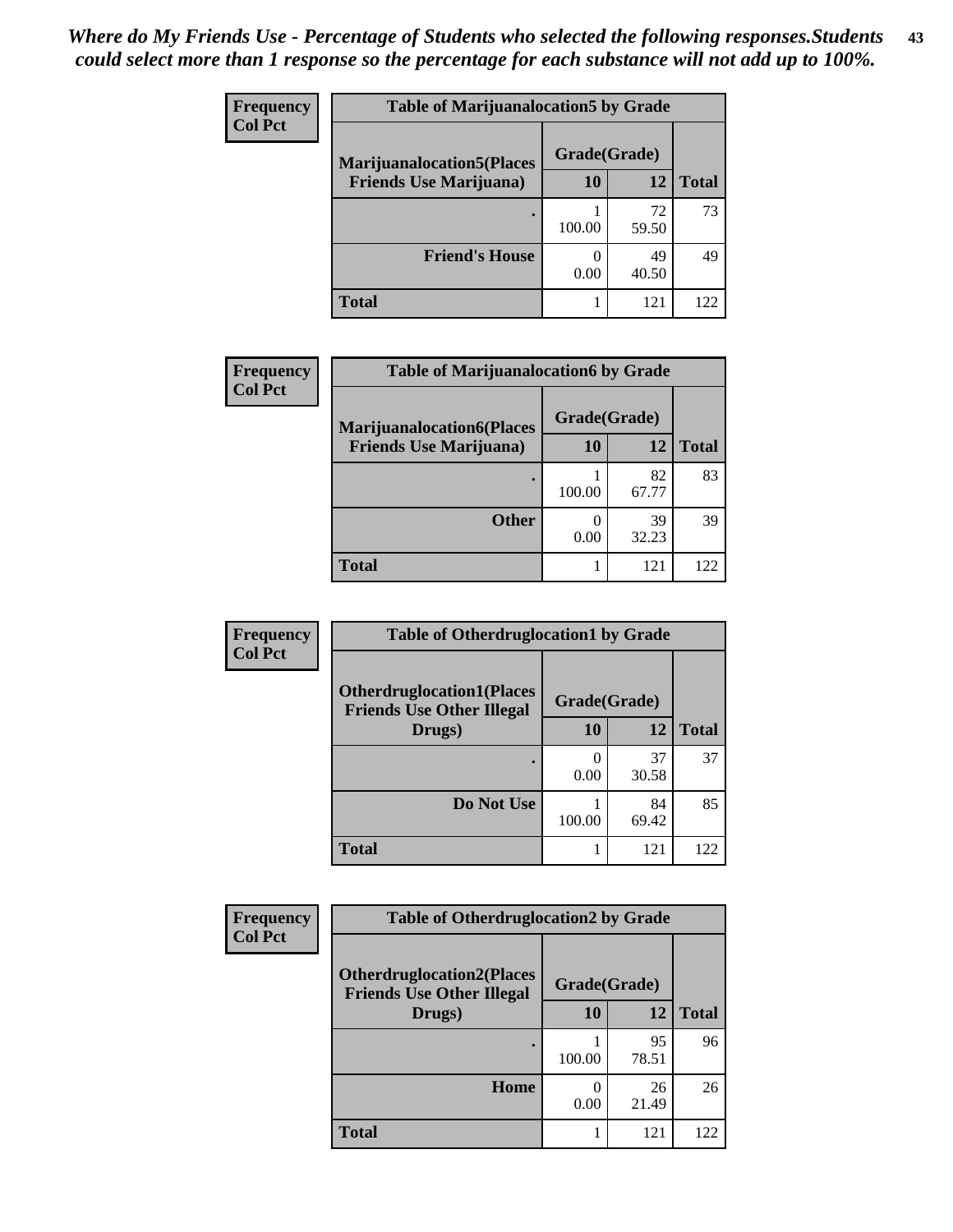| <b>Frequency</b> | <b>Table of Otherdruglocation 3 by Grade</b>                         |              |              |              |
|------------------|----------------------------------------------------------------------|--------------|--------------|--------------|
| <b>Col Pct</b>   | <b>Otherdruglocation3(Places</b><br><b>Friends Use Other Illegal</b> | Grade(Grade) |              |              |
|                  | Drugs)                                                               | 10           | 12           | <b>Total</b> |
|                  |                                                                      | 100.00       | 103<br>85.12 | 104          |
|                  | <b>School</b>                                                        | 0.00         | 18<br>14.88  | 18           |
|                  | <b>Total</b>                                                         |              | 121          | 122          |

| Frequency      | <b>Table of Otherdruglocation4 by Grade</b>                          |              |              |              |
|----------------|----------------------------------------------------------------------|--------------|--------------|--------------|
| <b>Col Pct</b> | <b>Otherdruglocation4(Places</b><br><b>Friends Use Other Illegal</b> | Grade(Grade) |              |              |
|                | Drugs)                                                               | 10           | 12           | <b>Total</b> |
|                |                                                                      | 100.00       | 111<br>91.74 | 112          |
|                | Car                                                                  | 0.00         | 10<br>8.26   | 10           |
|                | <b>Total</b>                                                         |              | 121          | 122          |

| <b>Frequency</b> | <b>Table of Otherdruglocation5 by Grade</b>                          |              |             |              |
|------------------|----------------------------------------------------------------------|--------------|-------------|--------------|
| <b>Col Pct</b>   | <b>Otherdruglocation5(Places</b><br><b>Friends Use Other Illegal</b> | Grade(Grade) |             |              |
|                  | Drugs)                                                               | 10           | 12          | <b>Total</b> |
|                  |                                                                      | 100.00       | 94<br>77.69 | 95           |
|                  | <b>Friend's House</b>                                                | 0.00         | 27<br>22.31 | 27           |
|                  | <b>Total</b>                                                         |              | 121         | 122          |

| <b>Frequency</b> | <b>Table of Otherdruglocation6 by Grade</b>                          |              |              |              |
|------------------|----------------------------------------------------------------------|--------------|--------------|--------------|
| <b>Col Pct</b>   | <b>Otherdruglocation6(Places</b><br><b>Friends Use Other Illegal</b> | Grade(Grade) |              |              |
|                  | Drugs)                                                               | 10           | 12           | <b>Total</b> |
|                  |                                                                      | 100.00       | 103<br>85.12 | 104          |
|                  | <b>Other</b>                                                         | 0.00         | 18<br>14.88  | 18           |
|                  | <b>Total</b>                                                         |              | 121          | 122          |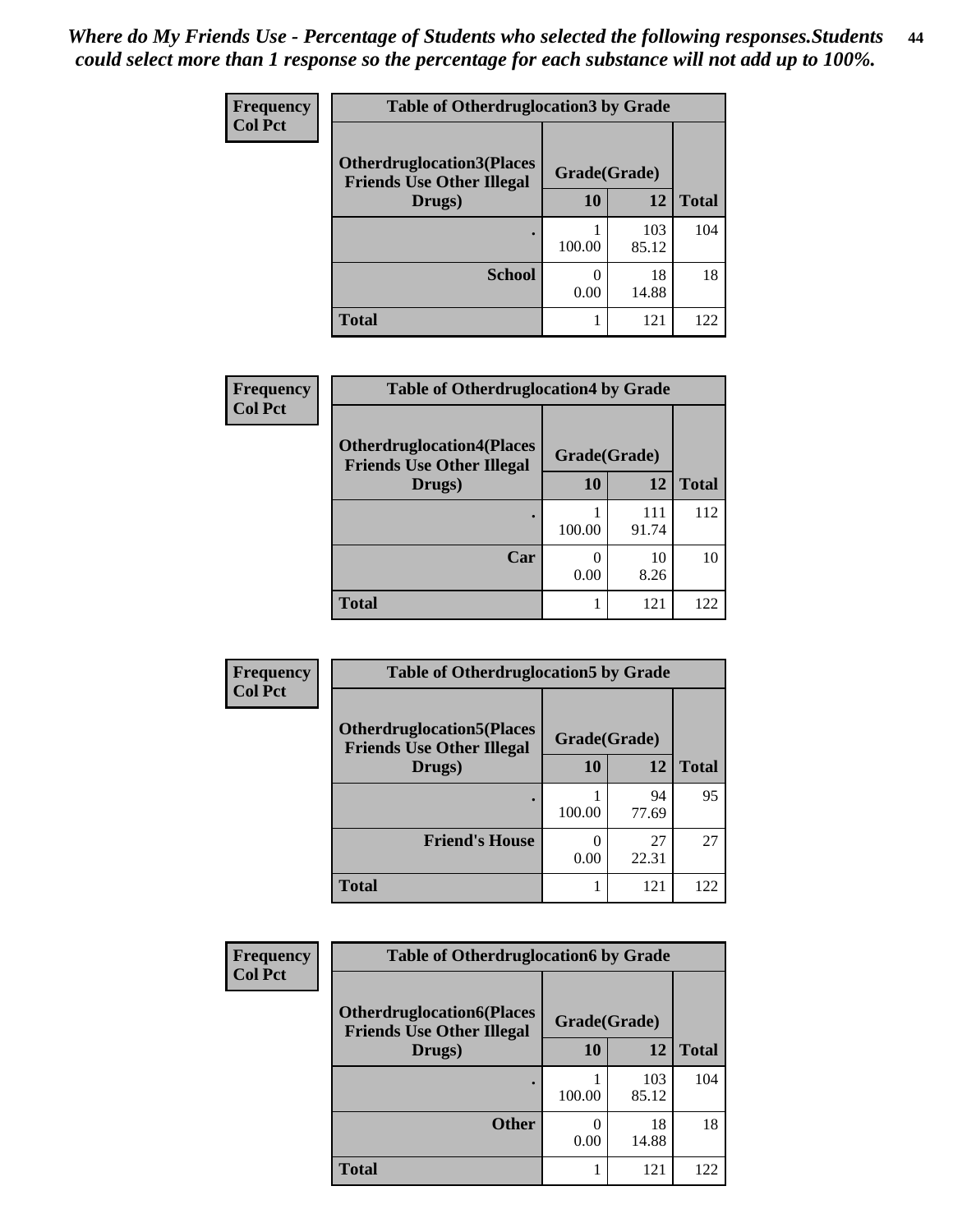| Frequency      | <b>Table of Alcoholtime1 by Grade</b>           |                       |             |              |
|----------------|-------------------------------------------------|-----------------------|-------------|--------------|
| <b>Col Pct</b> | <b>Alcoholtime1(Times</b><br><b>Friends Use</b> | Grade(Grade)          |             |              |
|                | Alcohol)                                        | 10                    | 12          | <b>Total</b> |
|                |                                                 | $\mathcal{L}$<br>0.00 | 95<br>78.51 | 95           |
|                | Do Not Use                                      | 100.00                | 26<br>21.49 | 27           |
|                | <b>Total</b>                                    |                       | 121         | 122          |

| Frequency      | <b>Table of Alcoholtime2 by Grade</b>           |              |              |              |
|----------------|-------------------------------------------------|--------------|--------------|--------------|
| <b>Col Pct</b> | <b>Alcoholtime2(Times</b><br><b>Friends Use</b> | Grade(Grade) |              |              |
|                | Alcohol)                                        | 10           | 12           | <b>Total</b> |
|                |                                                 | 100.00       | 118<br>97.52 | 119          |
|                | <b>On Way to School</b>                         | 0.00         | 3<br>2.48    | 3            |
|                | <b>Total</b>                                    |              | 121          | 122          |

| Frequency      | <b>Table of Alcoholtime3 by Grade</b>           |              |              |              |
|----------------|-------------------------------------------------|--------------|--------------|--------------|
| <b>Col Pct</b> | <b>Alcoholtime3(Times</b><br><b>Friends Use</b> | Grade(Grade) |              |              |
|                | Alcohol)                                        | 10           | 12           | <b>Total</b> |
|                |                                                 | 100.00       | 110<br>90.91 | 111          |
|                | <b>During School</b>                            | 0<br>0.00    | 11<br>9.09   | 11           |
|                | <b>Total</b>                                    |              | 121          | 122          |

| <b>Frequency</b> | <b>Table of Alcoholtime4 by Grade</b> |              |              |              |
|------------------|---------------------------------------|--------------|--------------|--------------|
| <b>Col Pct</b>   | <b>Alcoholtime4(Times</b>             | Grade(Grade) |              |              |
|                  | <b>Friends Use Alcohol)</b>           | 10           | 12           | <b>Total</b> |
|                  |                                       | 100.00       | 113<br>93.39 | 114          |
|                  | <b>On Way Home From School</b>        | 0.00         | 8<br>6.61    | 8            |
|                  | <b>Total</b>                          |              | 121          | 122          |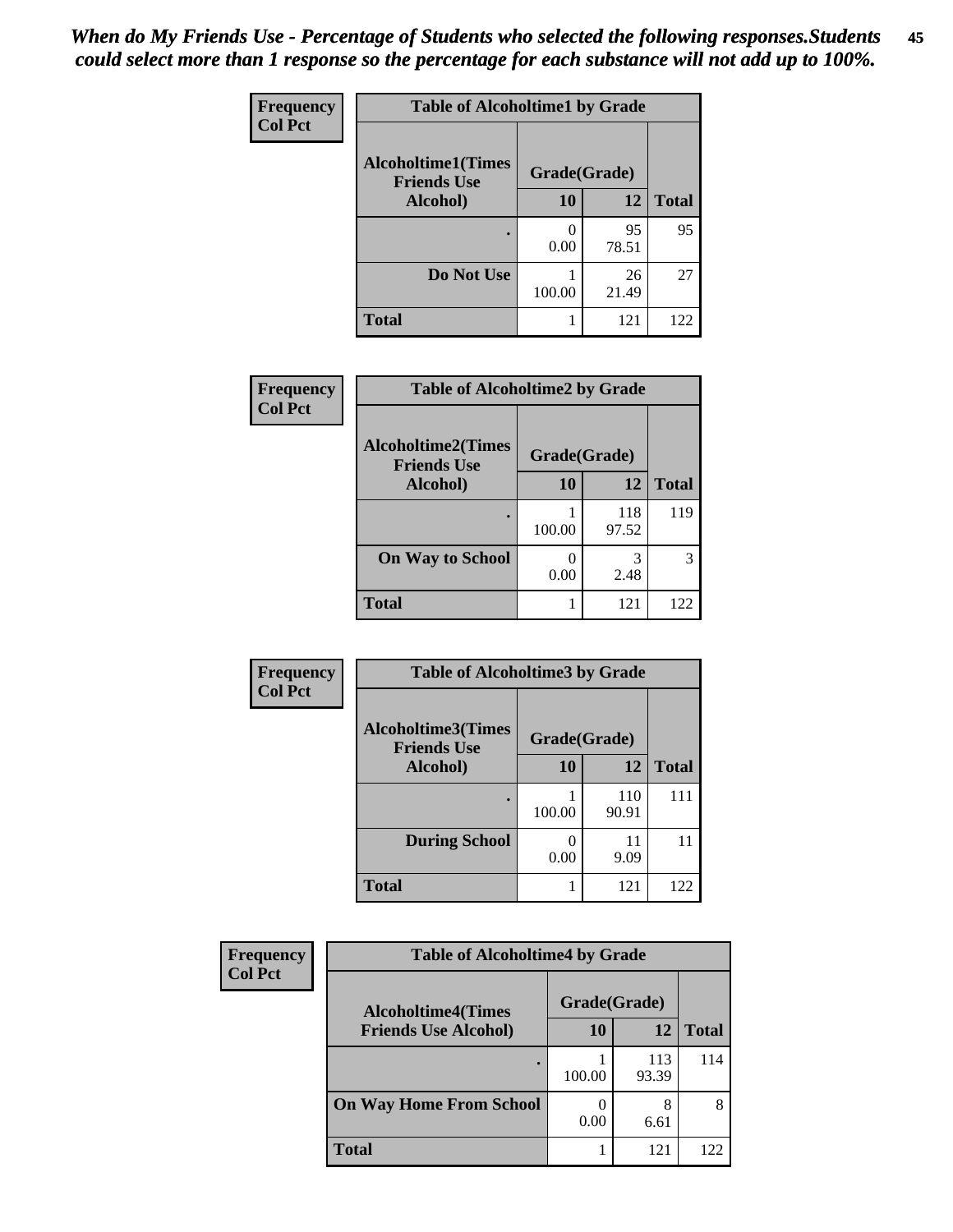*When do My Friends Use - Percentage of Students who selected the following responses.Students could select more than 1 response so the percentage for each substance will not add up to 100%.* **46**

| <b>Frequency</b> | <b>Table of Alcoholtime5 by Grade</b>           |                  |             |              |
|------------------|-------------------------------------------------|------------------|-------------|--------------|
| <b>Col Pct</b>   | <b>Alcoholtime5(Times</b><br><b>Friends Use</b> | Grade(Grade)     |             |              |
|                  | Alcohol)                                        | 10               | 12          | <b>Total</b> |
|                  |                                                 | 100.00           | 99<br>81.82 | 100          |
|                  | Weeknights                                      | $\Omega$<br>0.00 | 22<br>18.18 | 22           |
|                  | <b>Total</b>                                    |                  | 121         | 122          |

| Frequency      | <b>Table of Alcoholtime6 by Grade</b>           |              |             |              |
|----------------|-------------------------------------------------|--------------|-------------|--------------|
| <b>Col Pct</b> | <b>Alcoholtime6(Times</b><br><b>Friends Use</b> | Grade(Grade) |             |              |
|                | Alcohol)                                        | 10           | 12          | <b>Total</b> |
|                | ٠                                               | 100.00       | 30<br>24.79 | 31           |
|                | Weekends                                        | 0.00         | 91<br>75.21 | 91           |
|                | <b>Total</b>                                    |              | 121         | 122          |

| Frequency      | <b>Table of Tobaccotime1 by Grade</b>           |              |             |              |
|----------------|-------------------------------------------------|--------------|-------------|--------------|
| <b>Col Pct</b> | <b>Tobaccotime1(Times</b><br><b>Friends Use</b> | Grade(Grade) |             |              |
|                | <b>Tobacco</b> )                                | 10           | 12          | <b>Total</b> |
|                | ٠                                               | 100.00       | 79<br>65.29 | 80           |
|                | Do Not Use                                      | 0.00         | 42<br>34.71 | 42           |
|                | <b>Total</b>                                    |              | 121         | 122          |

| Frequency      | <b>Table of Tobaccotime2 by Grade</b>           |              |             |              |
|----------------|-------------------------------------------------|--------------|-------------|--------------|
| <b>Col Pct</b> | <b>Tobaccotime2(Times</b><br><b>Friends Use</b> | Grade(Grade) |             |              |
|                | <b>Tobacco</b> )                                | 10           | 12          | <b>Total</b> |
|                |                                                 | 100.00       | 86<br>71.07 | 87           |
|                | <b>On Way to School</b>                         | 0.00         | 35<br>28.93 | 35           |
|                | <b>Total</b>                                    |              | 121         | 122          |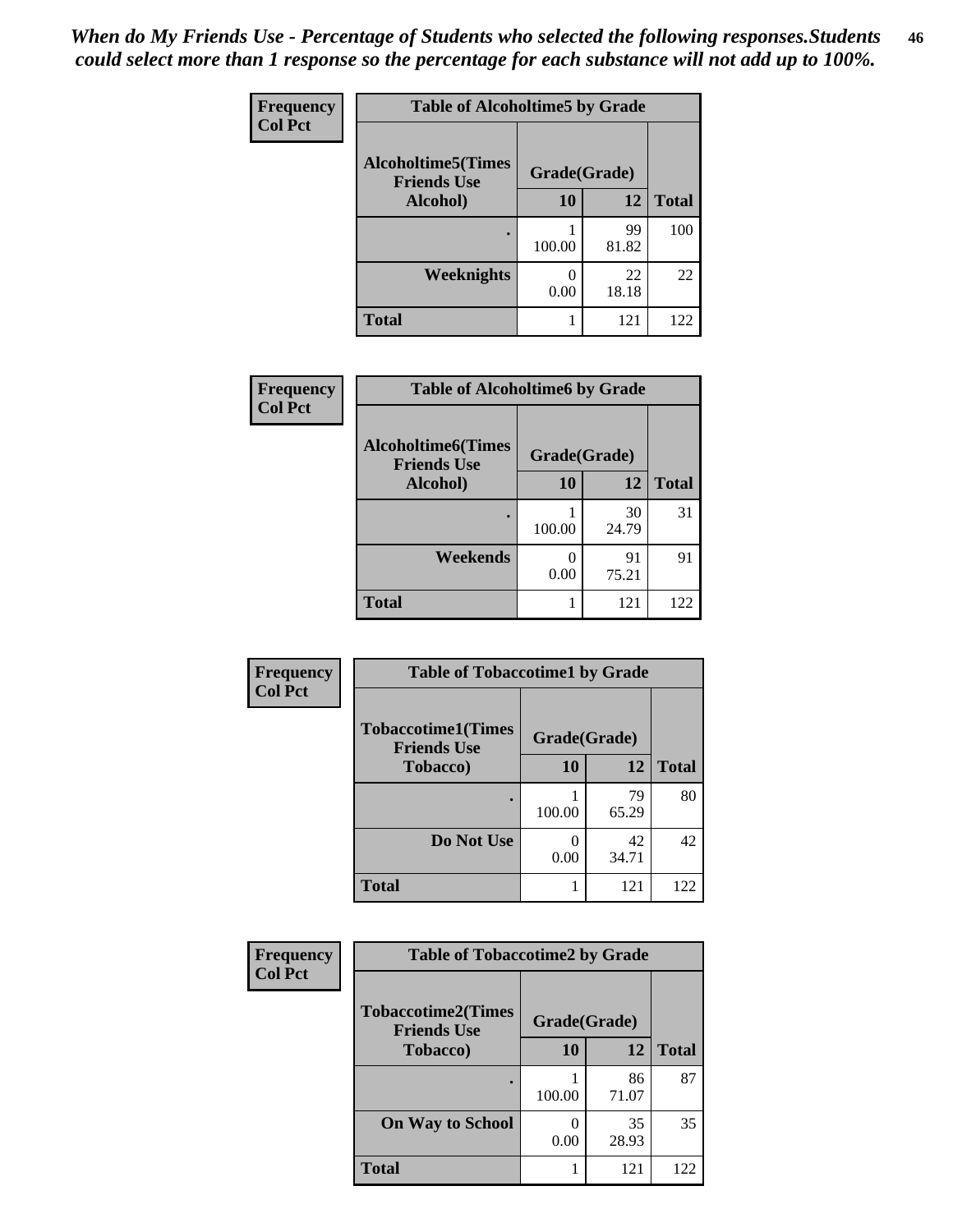| Frequency      | <b>Table of Tobaccotime3 by Grade</b>           |              |              |              |
|----------------|-------------------------------------------------|--------------|--------------|--------------|
| <b>Col Pct</b> | <b>Tobaccotime3(Times</b><br><b>Friends Use</b> | Grade(Grade) |              |              |
|                | <b>Tobacco</b> )                                | 10           | 12           | <b>Total</b> |
|                | ٠                                               | 100.00       | 101<br>83.47 | 102          |
|                | <b>During School</b>                            | 0.00         | 20<br>16.53  | 20           |
|                | <b>Total</b>                                    |              | 121          | 122          |

| <b>Frequency</b> | <b>Table of Tobaccotime4 by Grade</b> |              |              |              |
|------------------|---------------------------------------|--------------|--------------|--------------|
| <b>Col Pct</b>   | <b>Tobaccotime4(Times</b>             | Grade(Grade) |              |              |
|                  | <b>Friends Use Tobacco)</b>           | 10           | 12           | <b>Total</b> |
|                  |                                       | 100.00       | 113<br>93.39 | 114          |
|                  | <b>On Way Home From School</b>        | 0.00         | 8<br>6.61    |              |
|                  | <b>Total</b>                          |              | 121          | 122          |

| Frequency      | <b>Table of Tobaccotime5 by Grade</b>            |              |             |              |
|----------------|--------------------------------------------------|--------------|-------------|--------------|
| <b>Col Pct</b> | <b>Tobaccotime5</b> (Times<br><b>Friends Use</b> | Grade(Grade) |             |              |
|                | <b>Tobacco</b> )                                 | 10           | 12          | <b>Total</b> |
|                |                                                  | 0.00         | 57<br>47.11 | 57           |
|                | <b>Weeknights</b>                                | 100.00       | 64<br>52.89 | 65           |
|                | <b>Total</b>                                     |              | 121         | 122          |

| Frequency      | <b>Table of Tobaccotime6 by Grade</b>           |              |             |              |  |
|----------------|-------------------------------------------------|--------------|-------------|--------------|--|
| <b>Col Pct</b> | <b>Tobaccotime6(Times</b><br><b>Friends Use</b> | Grade(Grade) |             |              |  |
|                | <b>Tobacco</b> )                                | 10           | 12          | <b>Total</b> |  |
|                |                                                 | 0.00         | 54<br>44.63 | 54           |  |
|                | Weekends                                        | 100.00       | 67<br>55.37 | 68           |  |
|                | <b>Total</b>                                    |              | 121         | 122          |  |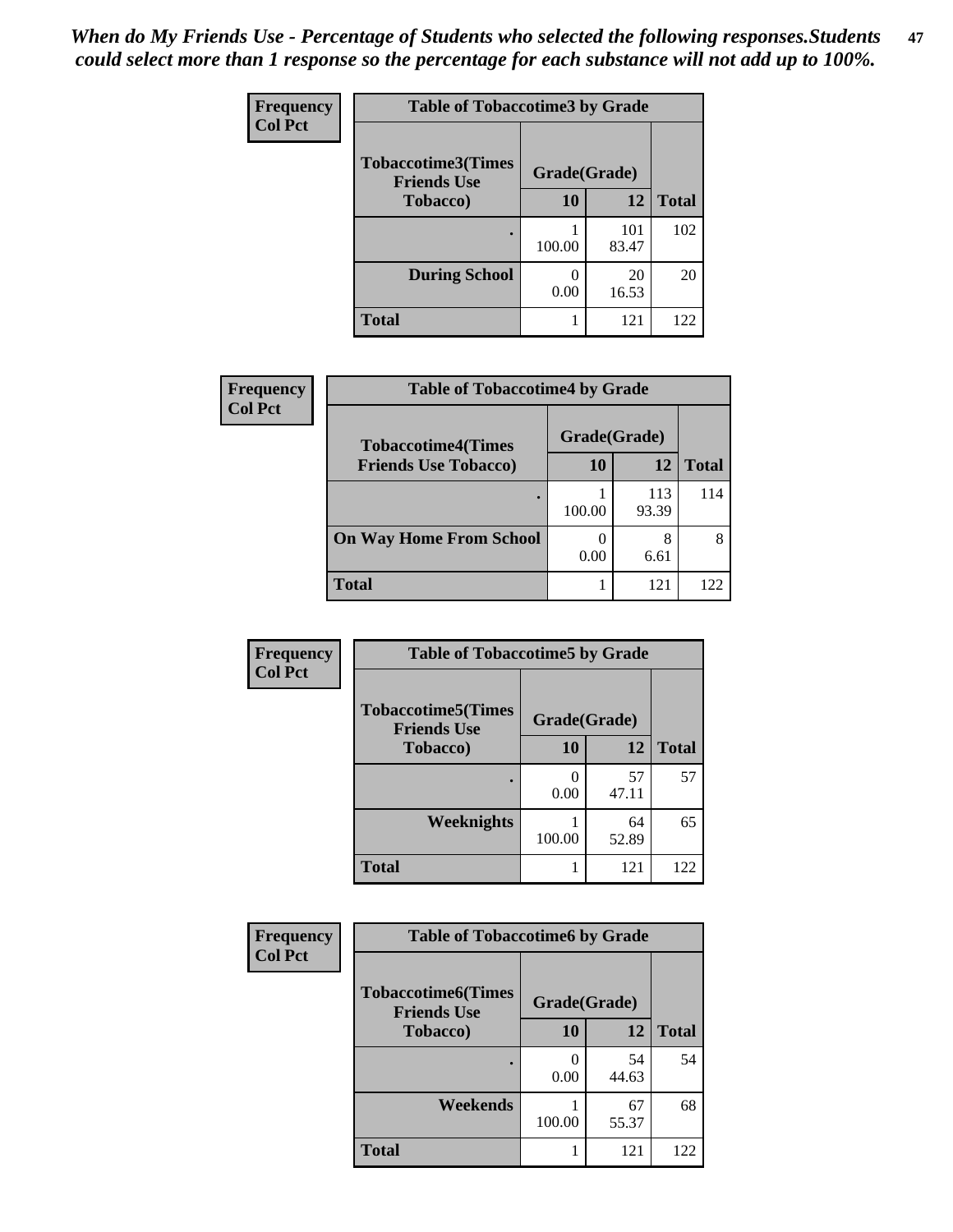| <b>Frequency</b> | <b>Table of Marijuanatime1 by Grade</b>           |              |             |              |
|------------------|---------------------------------------------------|--------------|-------------|--------------|
| <b>Col Pct</b>   | <b>Marijuanatime1(Times</b><br><b>Friends Use</b> | Grade(Grade) |             |              |
|                  | Marijuana)                                        | 10           | 12          | <b>Total</b> |
|                  |                                                   | 100.00       | 68<br>56.20 | 69           |
|                  | Do Not Use                                        | 0.00         | 53<br>43.80 | 53           |
|                  | <b>Total</b>                                      | 1            | 121         | 122          |

| <b>Frequency</b> | <b>Table of Marijuanatime2 by Grade</b>           |              |             |              |
|------------------|---------------------------------------------------|--------------|-------------|--------------|
| <b>Col Pct</b>   | <b>Marijuanatime2(Times</b><br><b>Friends Use</b> | Grade(Grade) |             |              |
|                  | Marijuana)                                        | 10           | 12          | <b>Total</b> |
|                  |                                                   | 100.00       | 92<br>76.03 | 93           |
|                  | <b>On Way to School</b>                           | 0<br>0.00    | 29<br>23.97 | 29           |
|                  | <b>Total</b>                                      |              | 121         | 122          |

| <b>Frequency</b><br><b>Col Pct</b> | <b>Table of Marijuanatime3 by Grade</b>    |              |              |              |  |
|------------------------------------|--------------------------------------------|--------------|--------------|--------------|--|
|                                    | Marijuanatime3(Times<br><b>Friends Use</b> | Grade(Grade) |              |              |  |
|                                    | Marijuana)                                 | 10           | 12           | <b>Total</b> |  |
|                                    |                                            | 100.00       | 107<br>88.43 | 108          |  |
|                                    | <b>During School</b>                       | 0.00         | 14<br>11.57  | 14           |  |
|                                    | Total                                      |              | 121          | 122          |  |

| <b>Frequency</b><br><b>Col Pct</b> | <b>Table of Marijuanatime4 by Grade</b> |              |             |       |
|------------------------------------|-----------------------------------------|--------------|-------------|-------|
|                                    | <b>Marijuanatime4(Times</b>             | Grade(Grade) |             |       |
|                                    | <b>Friends Use Marijuana</b> )          | 10           | 12          | Total |
|                                    |                                         | 100.00       | 95<br>78.51 | 96    |
|                                    | <b>On Way Home From School</b>          | 0.00         | 26<br>21.49 | 26    |
|                                    | <b>Total</b>                            |              | 121         | 122   |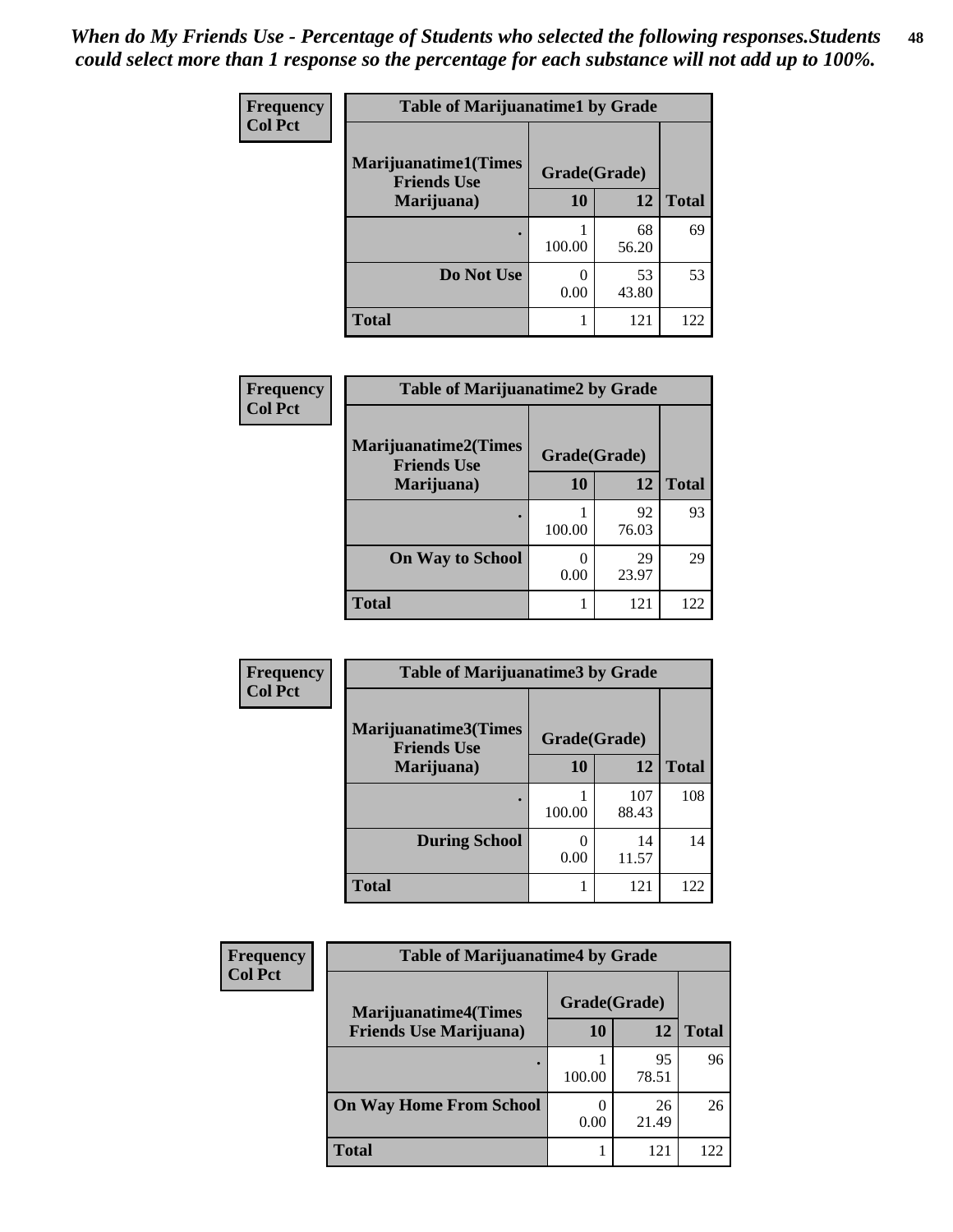| Frequency<br><b>Col Pct</b> | <b>Table of Marijuanatime5 by Grade</b>            |              |             |              |
|-----------------------------|----------------------------------------------------|--------------|-------------|--------------|
|                             | <b>Marijuanatime5</b> (Times<br><b>Friends Use</b> | Grade(Grade) |             |              |
|                             | Marijuana)                                         | 10           | 12          | <b>Total</b> |
|                             |                                                    | 0.00         | 79<br>65.29 | 79           |
|                             | Weeknights                                         | 100.00       | 42<br>34.71 | 43           |
|                             | <b>Total</b>                                       |              | 121         | 122          |

| Frequency      | <b>Table of Marijuanatime6 by Grade</b>            |                       |             |              |  |
|----------------|----------------------------------------------------|-----------------------|-------------|--------------|--|
| <b>Col Pct</b> | <b>Marijuanatime6</b> (Times<br><b>Friends Use</b> | Grade(Grade)          |             |              |  |
|                | Marijuana)                                         | 10                    | 12          | <b>Total</b> |  |
|                |                                                    | $\mathcal{O}$<br>0.00 | 54<br>44.63 | 54           |  |
|                | Weekends                                           | 100.00                | 67<br>55.37 | 68           |  |
|                | <b>Total</b>                                       |                       | 121         | 122          |  |

| Frequency      | <b>Table of Otherdrugtime1 by Grade</b>                 |              |             |              |
|----------------|---------------------------------------------------------|--------------|-------------|--------------|
| <b>Col Pct</b> | <b>Otherdrugtime1(Times</b><br><b>Friends Use Other</b> | Grade(Grade) |             |              |
|                | <b>Illegal Drugs</b> )                                  | 10           | 12          | <b>Total</b> |
|                |                                                         | 0<br>0.00    | 37<br>30.58 | 37           |
|                | Do Not Use                                              | 100.00       | 84<br>69.42 | 85           |
|                | Total                                                   |              | 121         | 122          |

| Frequency      | <b>Table of Otherdrugtime2 by Grade</b>                 |              |              |              |  |  |
|----------------|---------------------------------------------------------|--------------|--------------|--------------|--|--|
| <b>Col Pct</b> | <b>Otherdrugtime2(Times</b><br><b>Friends Use Other</b> | Grade(Grade) |              |              |  |  |
|                | <b>Illegal Drugs</b> )                                  |              | 12           | <b>Total</b> |  |  |
|                |                                                         | 100.00       | 107<br>88.43 | 108          |  |  |
|                | <b>On Way to School</b>                                 | 0.00         | 14<br>11.57  | 14           |  |  |
|                | Total                                                   |              | 121          | 122          |  |  |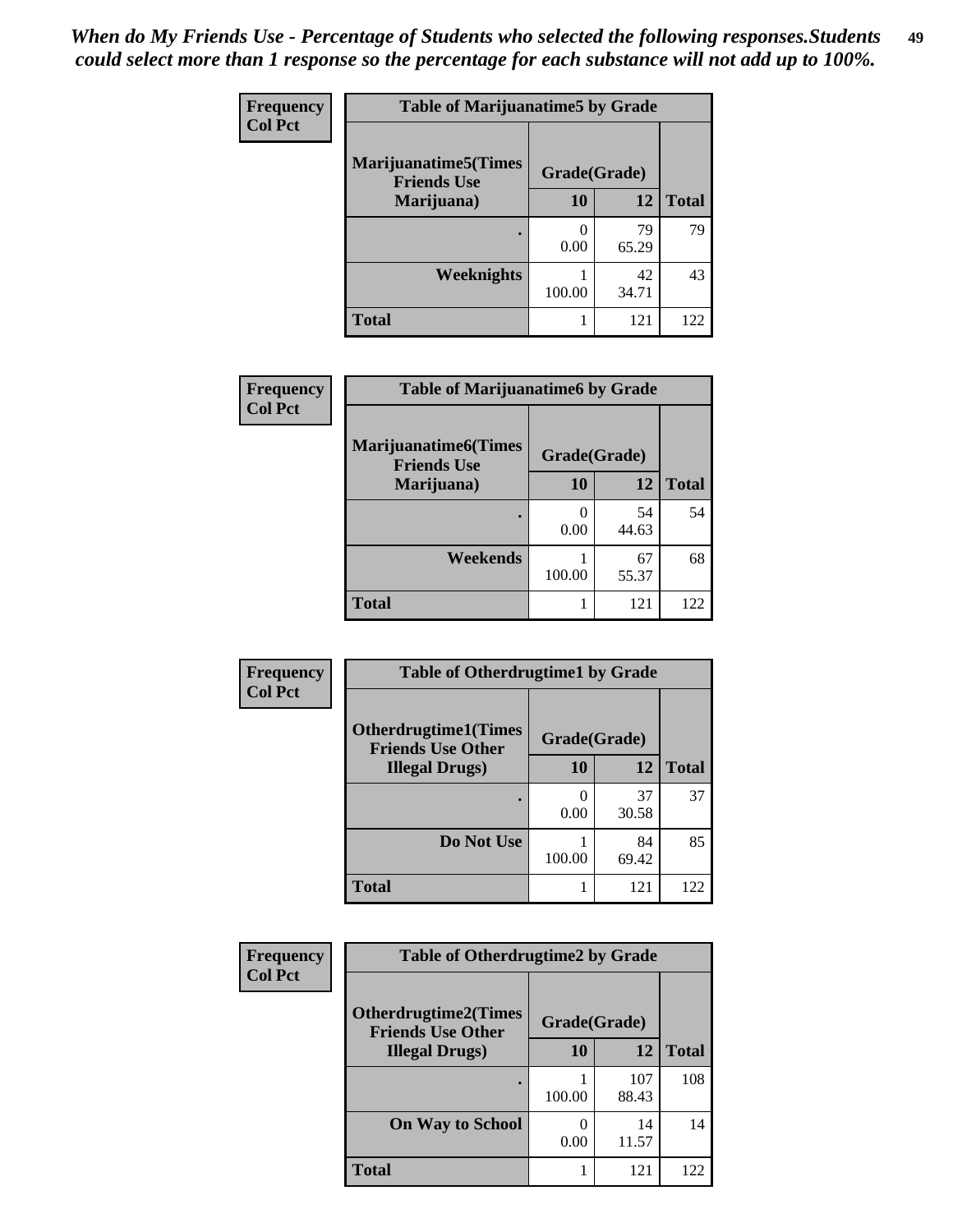| <b>Frequency</b> | <b>Table of Otherdrugtime3 by Grade</b>          |              |              |              |  |  |
|------------------|--------------------------------------------------|--------------|--------------|--------------|--|--|
| <b>Col Pct</b>   | Otherdrugtime3(Times<br><b>Friends Use Other</b> | Grade(Grade) |              |              |  |  |
|                  | <b>Illegal Drugs</b> )                           | 10           | 12           | <b>Total</b> |  |  |
|                  |                                                  | 100.00       | 108<br>89.26 | 109          |  |  |
|                  | <b>During School</b>                             | 0.00         | 13<br>10.74  | 13           |  |  |
|                  | Total                                            |              | 121          | 122          |  |  |

| <b>Frequency</b> | <b>Table of Otherdrugtime4 by Grade</b>                         |              |              |              |  |  |
|------------------|-----------------------------------------------------------------|--------------|--------------|--------------|--|--|
| <b>Col Pct</b>   | <b>Otherdrugtime4(Times</b><br><b>Friends Use Other Illegal</b> | Grade(Grade) |              |              |  |  |
|                  | Drugs)                                                          | 10           | 12           | <b>Total</b> |  |  |
|                  | $\bullet$                                                       | 100.00       | 108<br>89.26 | 109          |  |  |
|                  | <b>On Way Home From School</b>                                  | 0.00         | 13<br>10.74  | 13           |  |  |
|                  | <b>Total</b>                                                    |              | 121          | 122          |  |  |

| Frequency      | <b>Table of Otherdrugtime5 by Grade</b>                  |              |              |              |  |  |
|----------------|----------------------------------------------------------|--------------|--------------|--------------|--|--|
| <b>Col Pct</b> | <b>Otherdrugtime5</b> (Times<br><b>Friends Use Other</b> | Grade(Grade) |              |              |  |  |
|                | <b>Illegal Drugs</b> )                                   | 10           | 12           | <b>Total</b> |  |  |
|                |                                                          | 100.00       | 103<br>85.12 | 104          |  |  |
|                | Weeknights                                               | 0.00         | 18<br>14.88  | 18           |  |  |
|                | Total                                                    |              | 121          | 122          |  |  |

| Frequency      | <b>Table of Otherdrugtime6 by Grade</b>                 |              |             |              |  |  |
|----------------|---------------------------------------------------------|--------------|-------------|--------------|--|--|
| <b>Col Pct</b> | <b>Otherdrugtime6(Times</b><br><b>Friends Use Other</b> | Grade(Grade) |             |              |  |  |
|                | <b>Illegal Drugs</b> )                                  | 10           | 12          | <b>Total</b> |  |  |
|                |                                                         | 100.00       | 88<br>72.73 | 89           |  |  |
|                | Weekends                                                | 0.00         | 33<br>27.27 | 33           |  |  |
|                | Total                                                   |              | 121         | 122          |  |  |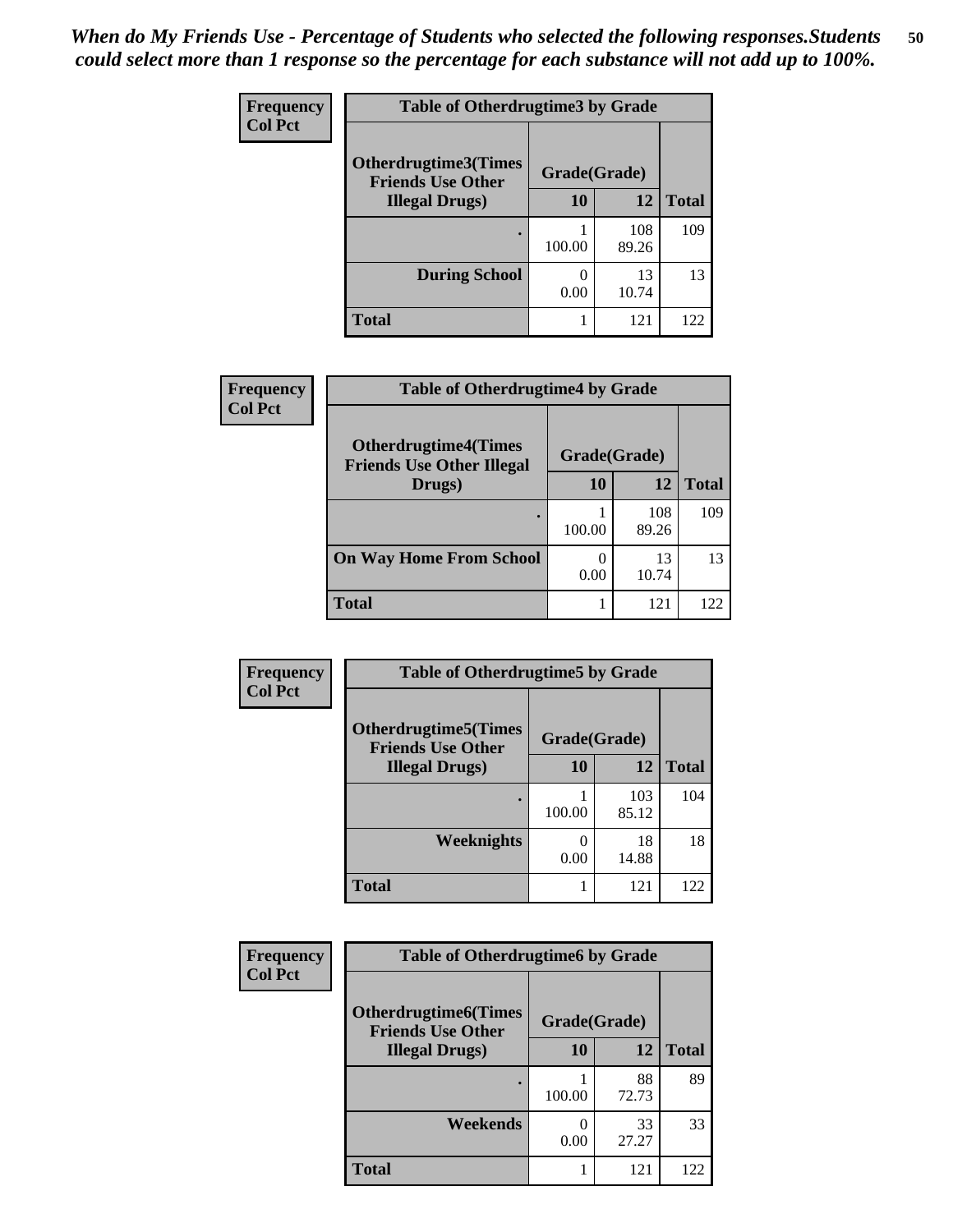| Frequency      | <b>Table of Educationalcohol by Grade</b>                                                                  |              |             |              |  |
|----------------|------------------------------------------------------------------------------------------------------------|--------------|-------------|--------------|--|
| <b>Col Pct</b> | Educationalcohol(I<br>have been taught<br>about alcohol,<br>tobacco,<br>and other drugs<br>within the last | Grade(Grade) |             |              |  |
|                | year at school)                                                                                            | 10           | 12          | <b>Total</b> |  |
|                | <b>Yes</b>                                                                                                 | 100.00       | 86<br>71.07 | 87           |  |
|                | N <sub>0</sub>                                                                                             | 0<br>0.00    | 35<br>28.93 | 35           |  |
|                | <b>Total</b>                                                                                               | 1            | 121         | 122          |  |

| Frequency      | <b>Table of Eversmoked by Grade</b> |              |             |              |  |  |
|----------------|-------------------------------------|--------------|-------------|--------------|--|--|
| <b>Col Pct</b> | Eversmoked(I<br>have smoked         | Grade(Grade) |             |              |  |  |
|                | a cigarette)                        | 10           | 12          | <b>Total</b> |  |  |
|                | <b>Yes</b>                          | 100.00       | 58<br>47.93 | 59           |  |  |
|                | N <sub>0</sub>                      | 0.00         | 63<br>52.07 | 63           |  |  |
|                | <b>Total</b>                        |              | 121         | 122          |  |  |

| Frequency      | <b>Table of Drovedrinking by Grade</b>                                                                              |                          |              |              |  |
|----------------|---------------------------------------------------------------------------------------------------------------------|--------------------------|--------------|--------------|--|
| <b>Col Pct</b> | Drovedrinking(In<br>the past 30 days I<br>have driven a car<br>or other vehicle<br>while I was<br>drinking alcohol) | Grade(Grade)<br>12<br>10 |              | <b>Total</b> |  |
|                | Yes                                                                                                                 | $\mathbf{0}$<br>0.00     | 16<br>13.22  | 16           |  |
|                | N <sub>0</sub>                                                                                                      | 100.00                   | 105<br>86.78 | 106          |  |
|                | <b>Total</b>                                                                                                        |                          | 121          | 122          |  |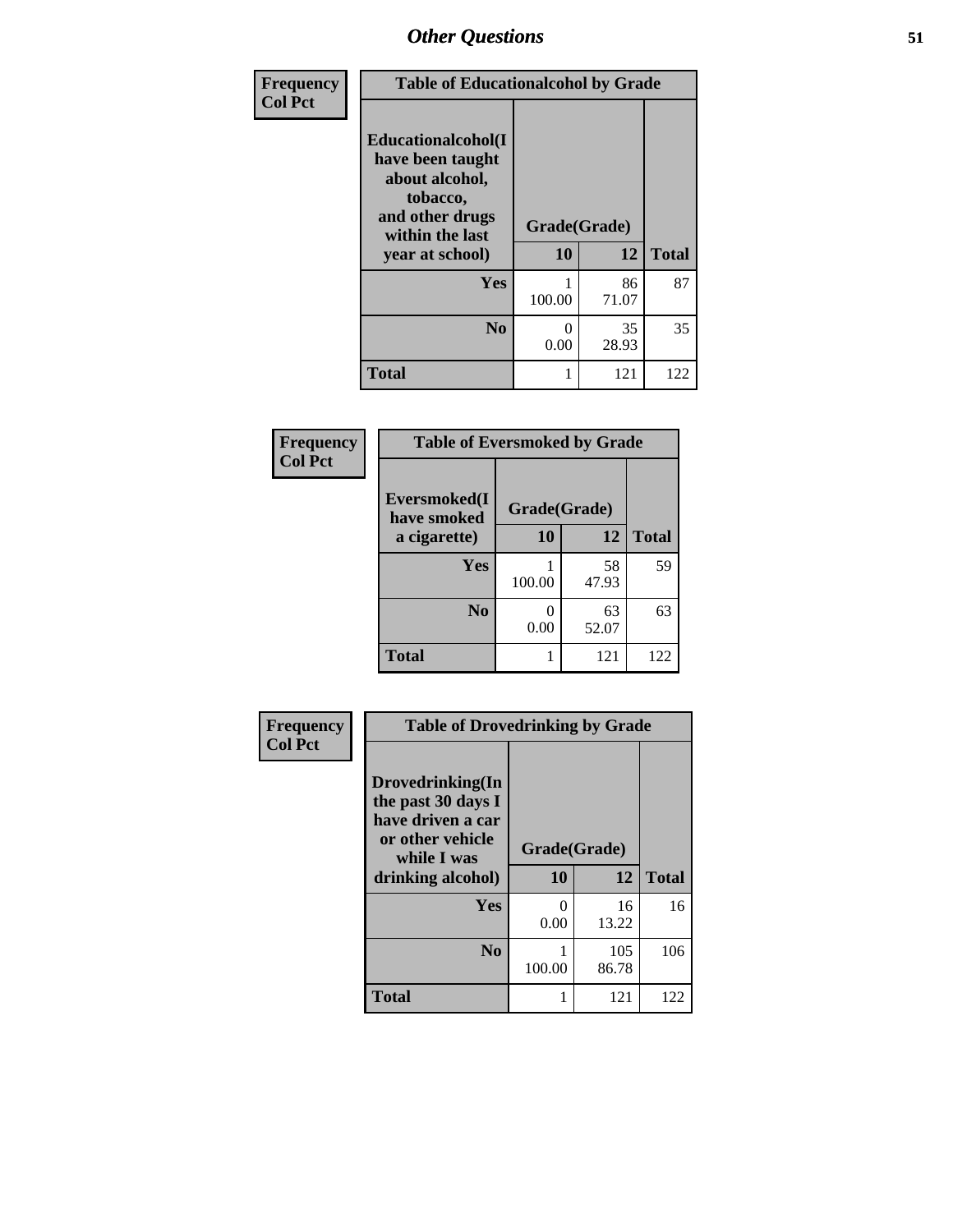| Frequency<br><b>Col Pct</b> | <b>Table of Rodedrinking by Grade</b>                                                                                  |                    |              |     |  |
|-----------------------------|------------------------------------------------------------------------------------------------------------------------|--------------------|--------------|-----|--|
|                             | Rodedrinking(In<br>the past 30 days<br>I have ridden in<br>a car with a<br>driver who had<br>been drinking<br>alcohol) | Grade(Grade)<br>10 | <b>Total</b> |     |  |
|                             |                                                                                                                        |                    | 12           |     |  |
|                             | <b>Yes</b>                                                                                                             | 0<br>0.00          | 12<br>9.92   | 12  |  |
|                             | N <sub>0</sub>                                                                                                         | 100.00             | 109<br>90.08 | 110 |  |
|                             | <b>Total</b>                                                                                                           |                    | 121          | 122 |  |

#### **Frequency Col Pct**

Л

| <b>Table of Drugsschool by Grade</b>                                                                                                   |                    |             |              |  |  |  |
|----------------------------------------------------------------------------------------------------------------------------------------|--------------------|-------------|--------------|--|--|--|
| <b>Drugsschool</b> (During<br>the past 12 months,<br>I have been offered,<br>sold,<br>or given illegal<br>drugs on school<br>property) | Grade(Grade)<br>10 | 12          | <b>Total</b> |  |  |  |
| Yes                                                                                                                                    | 1<br>100.00        | 30<br>24.79 | 31           |  |  |  |
| N <sub>0</sub>                                                                                                                         | 0<br>0.00          | 91<br>75.21 | 91           |  |  |  |
| <b>Total</b>                                                                                                                           | 1                  | 121         | 122          |  |  |  |

| Frequency      | <b>Table of Helpbullied by Grade</b>                             |                                 |             |              |  |
|----------------|------------------------------------------------------------------|---------------------------------|-------------|--------------|--|
| <b>Col Pct</b> | Helpbullied(I<br>would help<br>someone who was<br>being bullied) | Grade(Grade)<br><b>10</b><br>12 |             | <b>Total</b> |  |
|                | <b>Strongly Agree</b>                                            | 100.00                          | 48<br>39.67 | 49           |  |
|                | <b>Somewhat Agree</b>                                            | $\mathbf{\Omega}$<br>0.00       | 54<br>44.63 | 54           |  |
|                | <b>Somewhat Disagree</b>                                         | 0<br>0.00                       | 13<br>10.74 | 13           |  |
|                | <b>Strongly Disagree</b>                                         | 0<br>0.00                       | 6<br>4.96   | 6            |  |
|                | Total                                                            |                                 | 121         | 122          |  |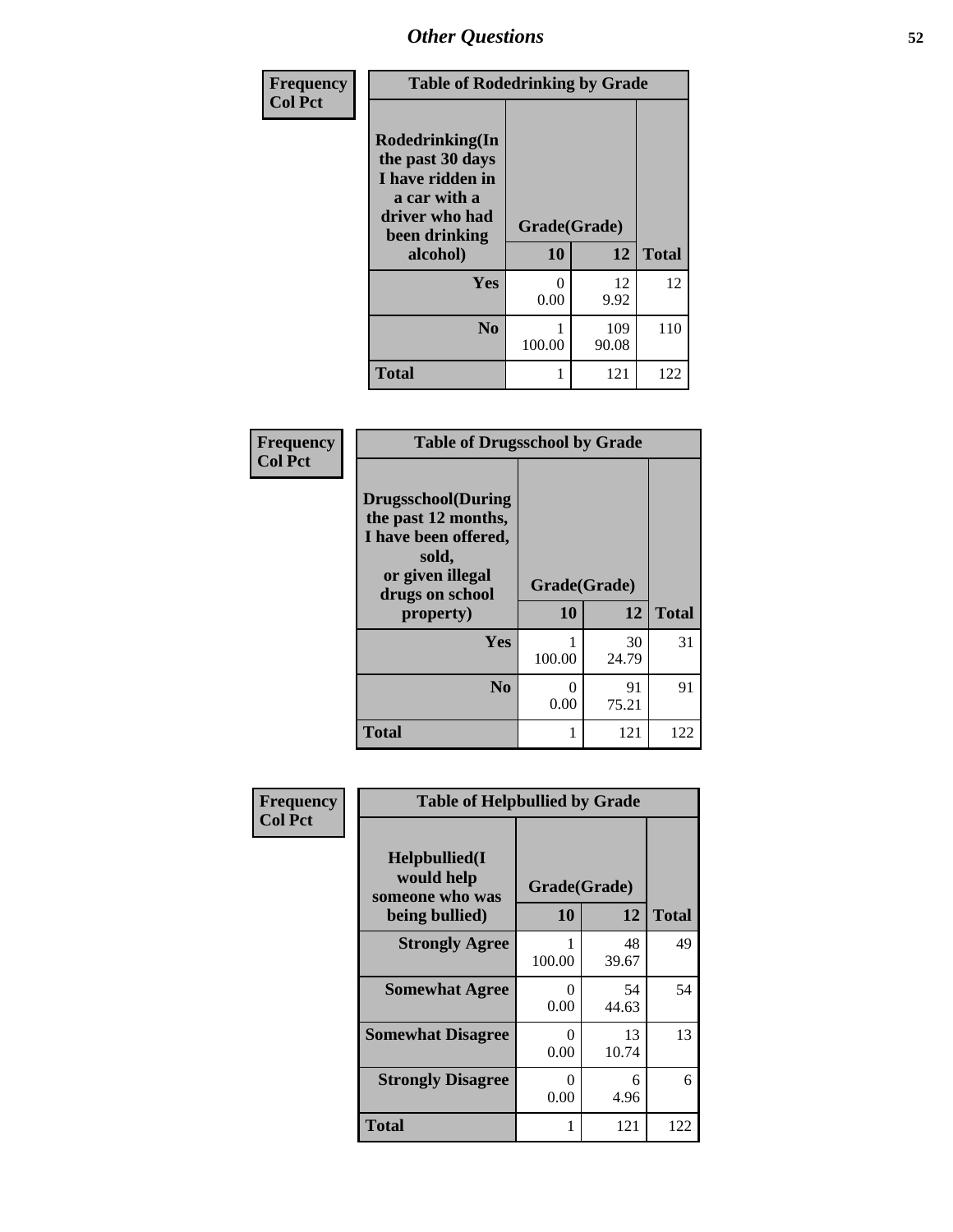*Other Questions* **53**

| <b>Frequency</b> | <b>Table of Grade by Bingedrinking</b> |                             |                    |                       |                          |                                                                             |                   |              |
|------------------|----------------------------------------|-----------------------------|--------------------|-----------------------|--------------------------|-----------------------------------------------------------------------------|-------------------|--------------|
| <b>Row Pct</b>   |                                        |                             |                    |                       | during the last 30 days) | Bingedrinking(I have drunk five or<br>more drinks of alcohol at one sitting |                   |              |
|                  | Grade(Grade)                           | $\mathbf{0}$<br><b>Days</b> | $1$ or $ $<br>days | 3 to<br>days          | <b>6 to</b><br>9<br>days | <b>10</b><br>to<br>19<br>days                                               | All<br>30<br>days | <b>Total</b> |
|                  | 10                                     | 100.00                      | 0<br>0.00          | $\Omega$<br>0.00      | 0<br>0.00                | 0<br>0.00                                                                   | 0<br>0.00         |              |
|                  | 12                                     | 84<br>69.42                 | 12<br>9.92         | $\mathcal{R}$<br>2.48 | 6<br>4.96                | 15<br>12.40                                                                 | 0.83              | 121          |
|                  | <b>Total</b>                           | 85                          | 12                 | 3                     | 6                        | 15                                                                          | 1                 | 122          |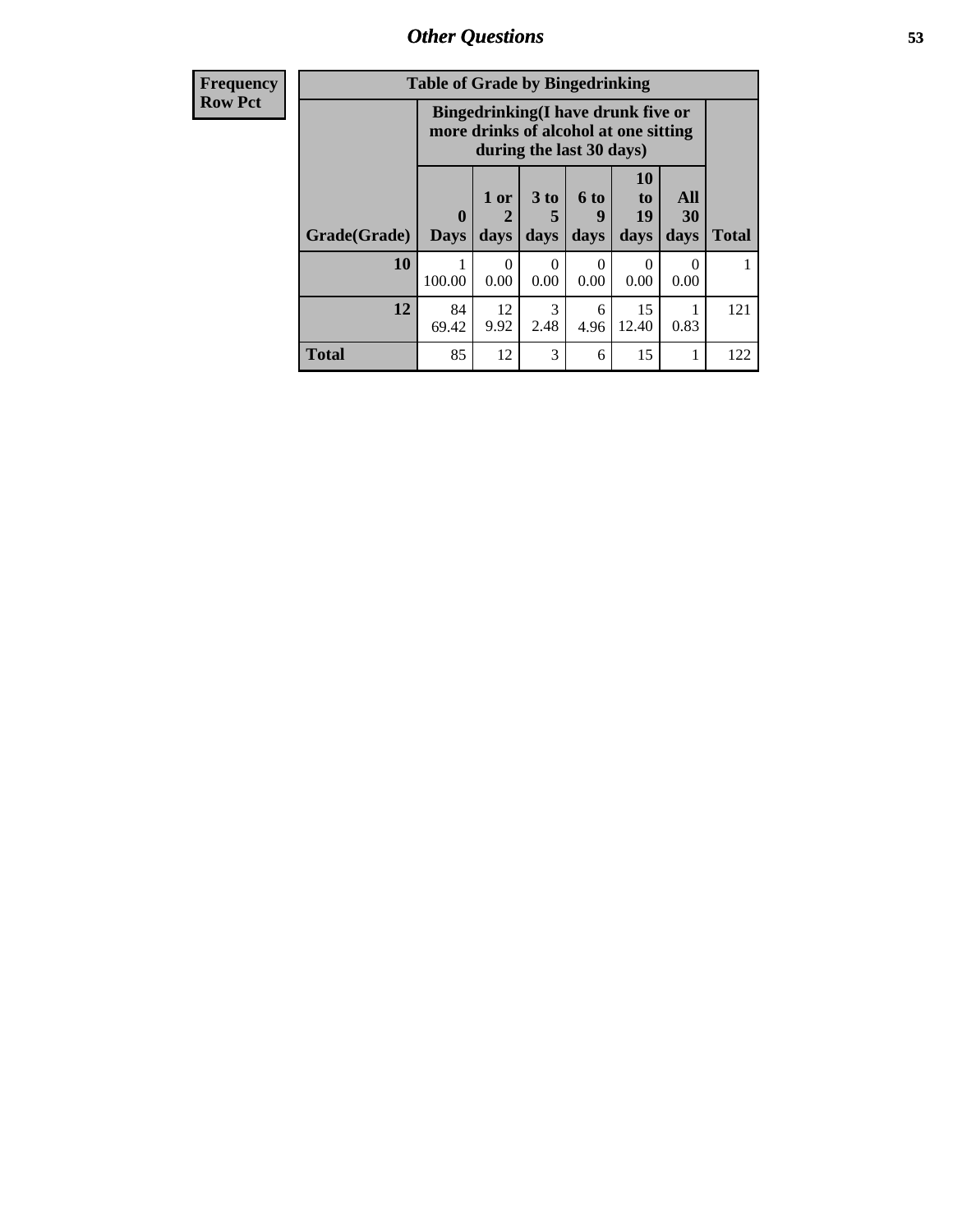## *Nutrition* **54**

| <b>Frequency</b> |
|------------------|
| <b>Row Pct</b>   |

| <b>Table of Grade by Dairy</b> |                          |                                                                 |                             |                                    |              |  |
|--------------------------------|--------------------------|-----------------------------------------------------------------|-----------------------------|------------------------------------|--------------|--|
|                                |                          | Dairy (I eat at least 3 servings of dairy<br>products each day) |                             |                                    |              |  |
| Grade(Grade)                   | <b>Strongly</b><br>Agree | Somewhat  <br>Agree                                             | <b>Somewhat</b><br>Disagree | <b>Strongly</b><br><b>Disagree</b> | <b>Total</b> |  |
| 10                             | 100.00                   | 0.00                                                            | 0.00                        | 0.00                               |              |  |
| 12                             | 32<br>26.45              | 47<br>38.84                                                     | 26<br>21.49                 | 16<br>13.22                        | 121          |  |
| <b>Total</b>                   | 33                       | 47                                                              | 26                          | 16                                 | 122          |  |

| <b>Frequency</b> |
|------------------|
| <b>Row Pct</b>   |

| <b>Table of Grade by Fruitveg</b>                                        |                          |             |                                        |                                    |              |
|--------------------------------------------------------------------------|--------------------------|-------------|----------------------------------------|------------------------------------|--------------|
| Fruitveg(I eat at least 5 servings of fruits<br>and vegetables each day) |                          |             |                                        |                                    |              |
| Grade(Grade)                                                             | <b>Strongly</b><br>Agree | Agree       | <b>Somewhat   Somewhat</b><br>Disagree | <b>Strongly</b><br><b>Disagree</b> | <b>Total</b> |
| 10                                                                       | 100.00                   | 0.00        | 0<br>0.00                              | 0.00                               |              |
| 12                                                                       | 11<br>9.09               | 41<br>33.88 | 45<br>37.19                            | 24<br>19.83                        | 121          |
| <b>Total</b>                                                             | 12                       | 41          | 45                                     | 24                                 | 122          |

| <b>Frequency</b> | <b>Table of Grade by Cafeteriahealthy</b> |                                                                       |                     |                             |                                    |              |
|------------------|-------------------------------------------|-----------------------------------------------------------------------|---------------------|-----------------------------|------------------------------------|--------------|
| <b>Row Pct</b>   |                                           | Cafeteriahealthy (School meals in my<br>school cafeteria are healthy) |                     |                             |                                    |              |
|                  | Grade(Grade)                              | <b>Strongly</b><br>Agree                                              | Somewhat  <br>Agree | Somewhat<br><b>Disagree</b> | <b>Strongly</b><br><b>Disagree</b> | <b>Total</b> |
|                  | <b>10</b>                                 | 100.00                                                                | $\theta$<br>0.00    | 0.00                        | 0.00                               |              |
|                  | 12                                        | 11<br>9.09                                                            | 48<br>39.67         | 28<br>23.14                 | 34<br>28.10                        | 121          |
|                  | Total                                     | 12                                                                    | 48                  | 28                          | 34                                 | 122          |

| <b>Frequency</b> |
|------------------|
| <b>Row Pct</b>   |

| <b>Table of Grade by Cafeterianutrition</b> |                                                                                           |                   |                 |                                        |              |  |
|---------------------------------------------|-------------------------------------------------------------------------------------------|-------------------|-----------------|----------------------------------------|--------------|--|
|                                             | <b>Cafeterianutrition</b> (Facts about nutrition<br>are available in my school cafeteria) |                   |                 |                                        |              |  |
| Grade(Grade)                                | <b>Strongly</b><br>Agree                                                                  | Somewhat<br>Agree | <b>Somewhat</b> | <b>Strongly</b><br>Disagree   Disagree | <b>Total</b> |  |
| 10                                          | 100.00                                                                                    | 0.00              | 0.00            | 0.00                                   |              |  |
| 12                                          | 42<br>34.71                                                                               | 40<br>33.06       | 30<br>24.79     | 9<br>7.44                              | 121          |  |
| <b>Total</b>                                | 43                                                                                        | 40                | 30              | 9                                      | 122          |  |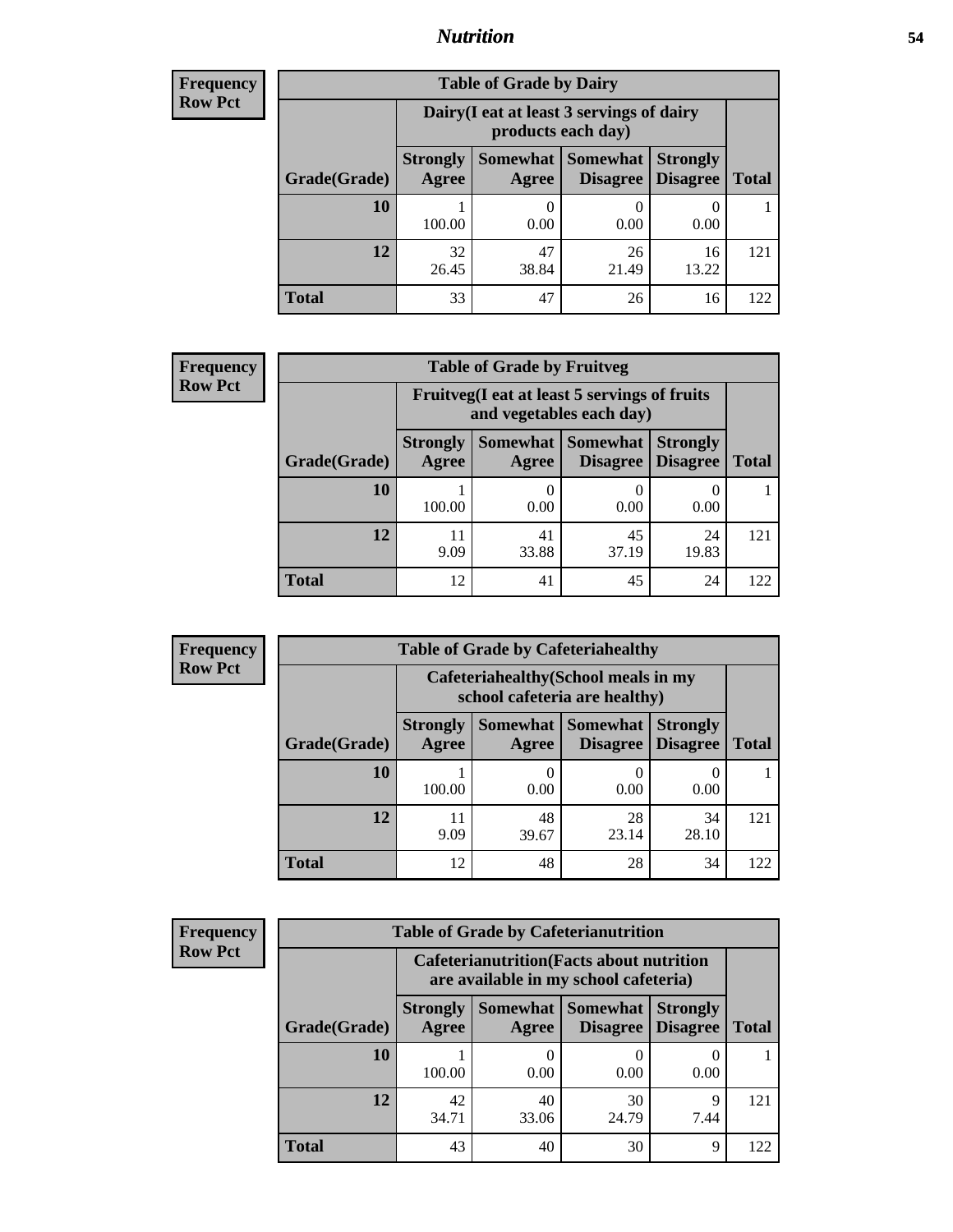## *Nutrition* **55**

| Frequency      |
|----------------|
| <b>Row Pct</b> |

| <b>Table of Grade by Schoollunch</b> |                          |                                                                 |                                   |                                    |              |  |
|--------------------------------------|--------------------------|-----------------------------------------------------------------|-----------------------------------|------------------------------------|--------------|--|
|                                      |                          | Schoollunch(I eat school lunch three or<br>more times per week) |                                   |                                    |              |  |
| Grade(Grade)                         | <b>Strongly</b><br>Agree | Agree                                                           | Somewhat   Somewhat  <br>Disagree | <b>Strongly</b><br><b>Disagree</b> | <b>Total</b> |  |
| 10                                   | 100.00                   | 0.00                                                            | 0.00                              | 0.00                               |              |  |
| 12                                   | 56<br>46.28              | 23<br>19.01                                                     | ┑<br>5.79                         | 35<br>28.93                        | 121          |  |
| <b>Total</b>                         | 57                       | 23                                                              | ┑                                 | 35                                 | 122          |  |

| <b>Frequency</b> |  |
|------------------|--|
| <b>Row Pct</b>   |  |

| <b>Table of Grade by Foodchoices</b>                                       |                          |             |                                   |                                    |              |
|----------------------------------------------------------------------------|--------------------------|-------------|-----------------------------------|------------------------------------|--------------|
| <b>Foodchoices</b> (I make healthy food choices in<br>my school cafeteria) |                          |             |                                   |                                    |              |
| Grade(Grade)                                                               | <b>Strongly</b><br>Agree | Agree       | Somewhat   Somewhat  <br>Disagree | <b>Strongly</b><br><b>Disagree</b> | <b>Total</b> |
| 10                                                                         | 100.00                   | 0.00        | 0.00                              | 0.00                               |              |
| 12                                                                         | 15<br>12.40              | 38<br>31.40 | 37<br>30.58                       | 31<br>25.62                        | 121          |
| Total                                                                      | 16                       | 38          | 37                                | 31                                 | 122          |

| Frequency      | Tab          |
|----------------|--------------|
| <b>Row Pct</b> | Wh<br>mult   |
|                | <b>Stron</b> |

٠

| <b>Table of Grade by Wholewheat</b> |                          |                                                                                                             |                 |                                        |              |  |
|-------------------------------------|--------------------------|-------------------------------------------------------------------------------------------------------------|-----------------|----------------------------------------|--------------|--|
|                                     |                          | Wholewheat (There are whole wheat and<br>multigrain breads and cereals available in<br>my school cafeteria) |                 |                                        |              |  |
| Grade(Grade)                        | <b>Strongly</b><br>Agree | Somewhat<br>Agree                                                                                           | <b>Somewhat</b> | <b>Strongly</b><br>Disagree   Disagree | <b>Total</b> |  |
| 10                                  | 100.00                   | 0.00                                                                                                        | 0.00            | 0.00                                   |              |  |
| 12                                  | 32<br>26.45              | 38<br>31.40                                                                                                 | 29<br>23.97     | 22<br>18.18                            | 121          |  |
| <b>Total</b>                        | 33                       | 38                                                                                                          | 29              | 22                                     | 122          |  |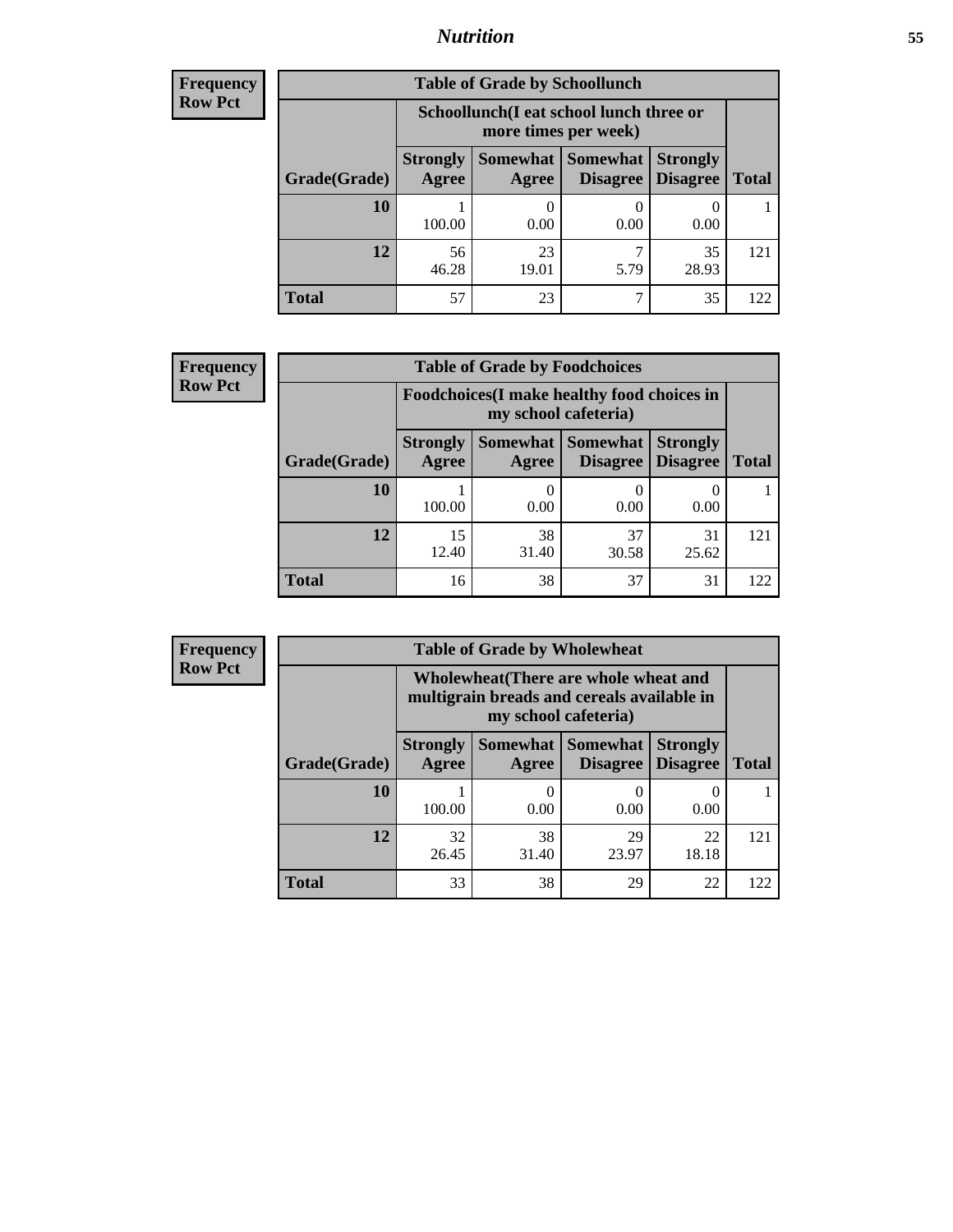## *Nutrition* **56**

**Frequency Row Pct**

| <b>Table of Grade by Healthyvending</b> |                                                                                                                                               |                          |                                    |                                    |              |  |
|-----------------------------------------|-----------------------------------------------------------------------------------------------------------------------------------------------|--------------------------|------------------------------------|------------------------------------|--------------|--|
|                                         | Healthyvending (If only healthy snacks and<br>beverages were available in the vending<br>machines during the school day,<br>I would buy them) |                          |                                    |                                    |              |  |
| Grade(Grade)                            | <b>Strongly</b><br>Agree                                                                                                                      | <b>Somewhat</b><br>Agree | <b>Somewhat</b><br><b>Disagree</b> | <b>Strongly</b><br><b>Disagree</b> | <b>Total</b> |  |
| 10                                      | 100.00                                                                                                                                        | $\mathcal{O}$<br>0.00    | 0<br>0.00                          | 0<br>0.00                          |              |  |
| 12                                      | 30<br>24.79                                                                                                                                   | 32<br>26.45              | 35<br>28.93                        | 24<br>19.83                        | 121          |  |
| <b>Total</b>                            | 31                                                                                                                                            | 32                       | 35                                 | 24                                 | 122          |  |

**Frequency Row Pct**

| <b>Table of Grade by Schoolbreakfast</b> |                                                                                                                                         |             |                                            |                 |              |  |
|------------------------------------------|-----------------------------------------------------------------------------------------------------------------------------------------|-------------|--------------------------------------------|-----------------|--------------|--|
|                                          | Schoolbreakfast (If breakfast were<br>available at school,<br>but outside the cafeteria,<br>I would eat breakfast at school more often) |             |                                            |                 |              |  |
| Grade(Grade)                             | <b>Strongly</b><br>Agree                                                                                                                | Agree       | Somewhat   Somewhat<br>Disagree   Disagree | <b>Strongly</b> | <b>Total</b> |  |
| 10                                       | 100.00                                                                                                                                  | 0.00        | 0<br>0.00                                  | 0.00            |              |  |
| 12                                       | 29<br>23.97                                                                                                                             | 31<br>25.62 | 37<br>30.58                                | 24<br>19.83     | 121          |  |
| <b>Total</b>                             | 30                                                                                                                                      | 31          | 37                                         | 24              | 122          |  |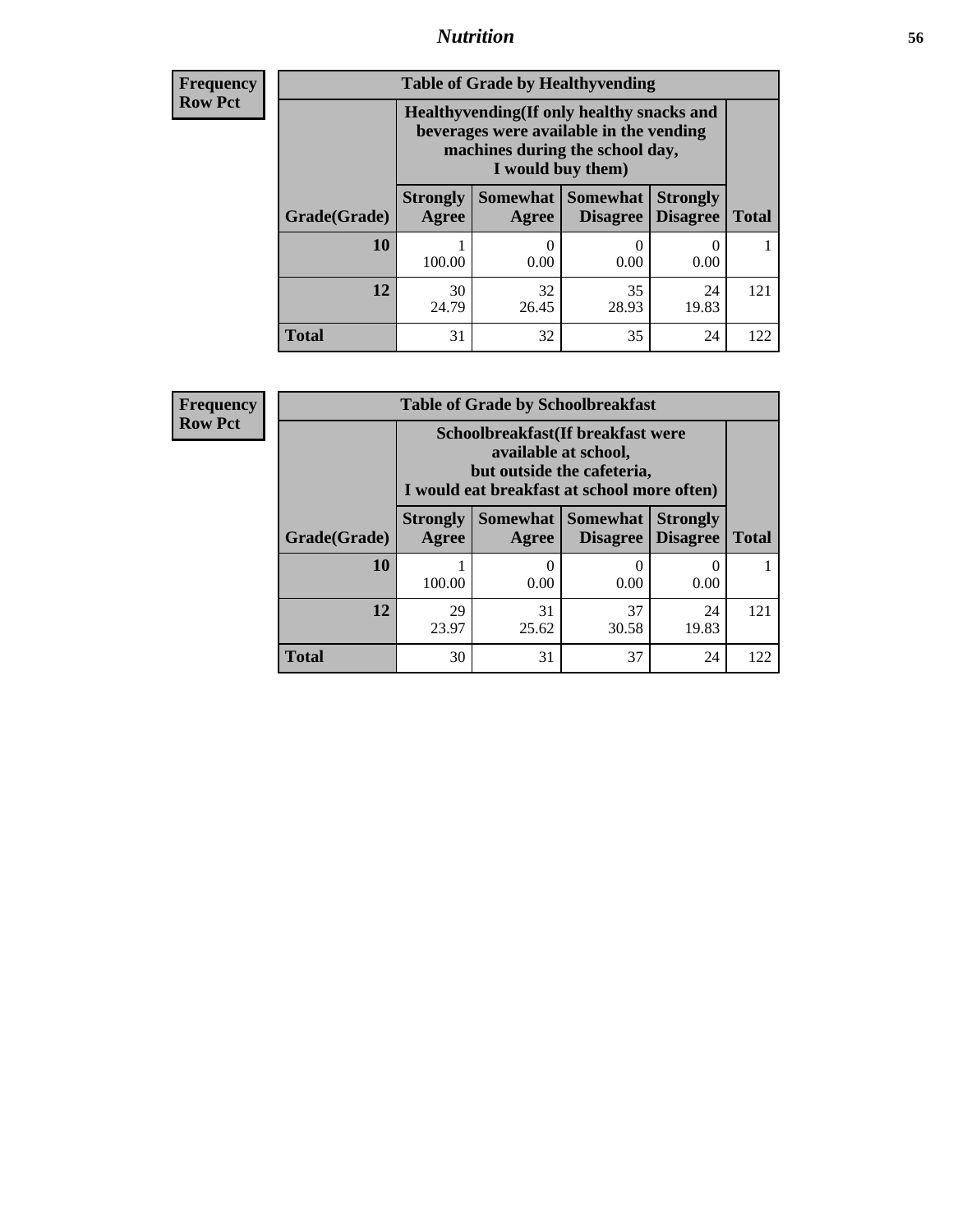| Frequency<br><b>Col Pct</b> | <b>Table of Educationaids by Grade</b>                                                                    |                    |             |              |
|-----------------------------|-----------------------------------------------------------------------------------------------------------|--------------------|-------------|--------------|
|                             | <b>Educationaids</b> (I<br>have been<br>taught about<br><b>HIV/AIDS</b> at<br>school in the<br>past year) | Grade(Grade)<br>10 | 12          | <b>Total</b> |
|                             | <b>Yes</b>                                                                                                | 100.00             | 90<br>74.38 | 91           |
|                             | N <sub>0</sub>                                                                                            | 0<br>0.00          | 31<br>25.62 | 31           |
|                             | <b>Total</b>                                                                                              |                    | 121         | 122          |

| Frequency      | <b>Table of Educationcharacter by Grade</b> |              |             |              |
|----------------|---------------------------------------------|--------------|-------------|--------------|
| <b>Col Pct</b> | Educationcharacter(I<br>have been taught    |              |             |              |
|                | about character<br>education in the past    | Grade(Grade) |             |              |
|                | year at school)                             | 10           | 12          | <b>Total</b> |
|                | <b>Yes</b>                                  | 100.00       | 76<br>62.81 | 77           |
|                | N <sub>0</sub>                              | 0.00         | 45<br>37.19 | 45           |
|                | <b>Total</b>                                |              | 121         | 122          |

| Frequency      | <b>Table of Gradcoach1 by Grade</b>              |              |             |              |
|----------------|--------------------------------------------------|--------------|-------------|--------------|
| <b>Col Pct</b> | Gradcoach1(I<br>know who my<br><b>Graduation</b> | Grade(Grade) |             |              |
|                | Coach is)                                        | 10           | 12          | <b>Total</b> |
|                | <b>Yes</b>                                       | 100.00       | 23<br>19.01 | 24           |
|                | N <sub>0</sub>                                   | 0<br>0.00    | 98<br>80.99 | 98           |
|                | <b>Total</b>                                     |              | 121         | 122          |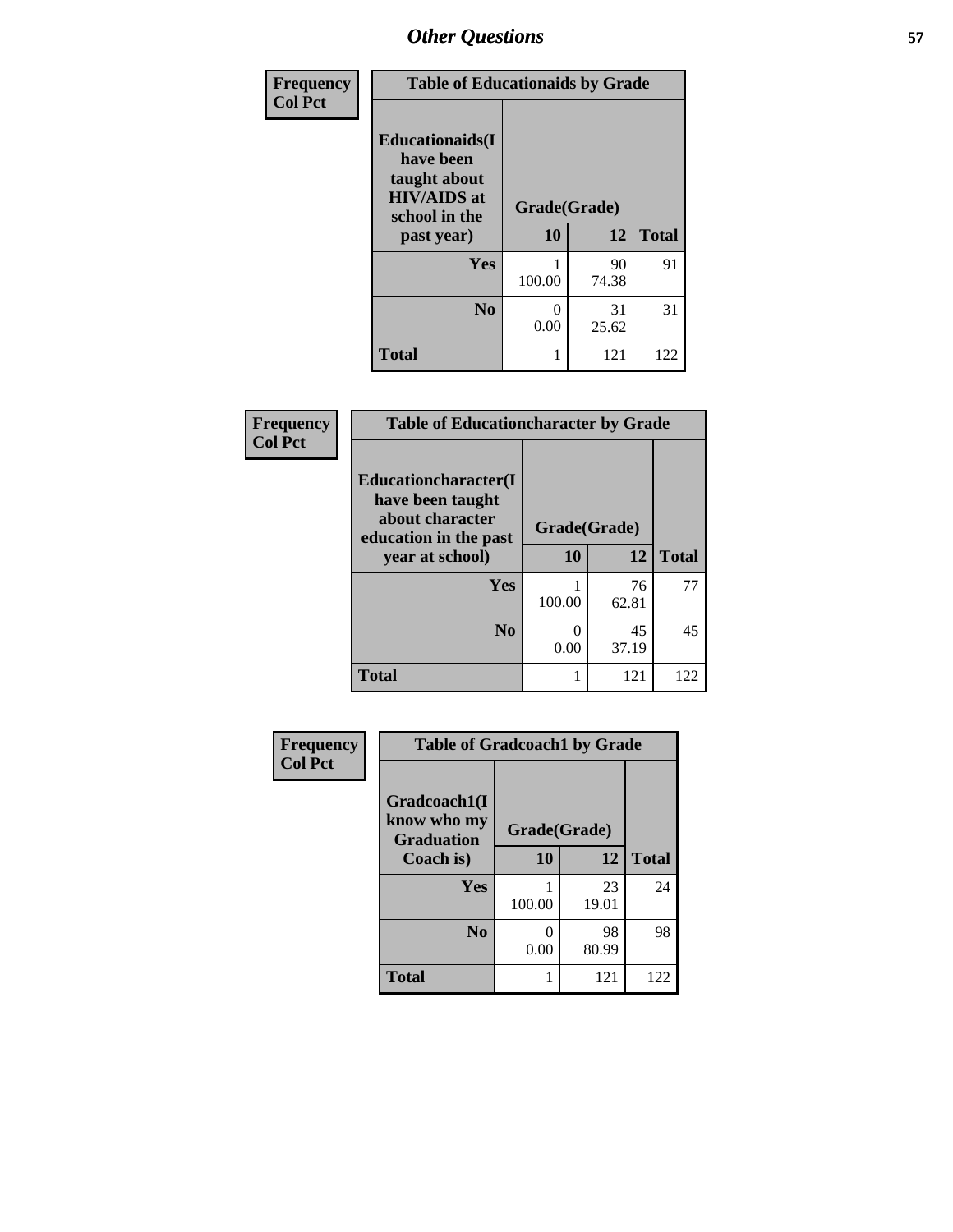| Frequency      | <b>Table of Gradcoach2 by Grade</b> |              |              |              |
|----------------|-------------------------------------|--------------|--------------|--------------|
| <b>Col Pct</b> |                                     |              |              |              |
|                | Gradcoach2(I<br>have                |              |              |              |
|                | contacted my<br><b>Graduation</b>   | Grade(Grade) |              |              |
|                | Coach)                              | 10           | 12           | <b>Total</b> |
|                | Yes                                 | 0<br>0.00    | 5.79         |              |
|                | N <sub>0</sub>                      | 100.00       | 114<br>94.21 | 115          |
|                | <b>Total</b>                        |              | 121          | 122          |

| Frequency<br><b>Col Pct</b> | <b>Table of Gradcoach3 by Grade</b>                                         |              |             |              |  |
|-----------------------------|-----------------------------------------------------------------------------|--------------|-------------|--------------|--|
|                             | Gradcoach3(I<br>have received<br>assistance<br>from my<br><b>Graduation</b> | Grade(Grade) |             |              |  |
|                             | Coach)                                                                      | 10           | 12          | <b>Total</b> |  |
|                             | Yes                                                                         | 100.00       | 9<br>7.44   | 10           |  |
|                             | N <sub>0</sub>                                                              | 0<br>0.00    | 35<br>28.93 | 35           |  |
|                             | Don't know                                                                  | 0<br>0.00    | 77<br>63.64 | 77           |  |
|                             | <b>Total</b>                                                                | 1            | 121         | 122          |  |

| Frequency<br><b>Col Pct</b> | <b>Table of Selfharm by Grade</b>                                                                                                                                          |              |              |              |
|-----------------------------|----------------------------------------------------------------------------------------------------------------------------------------------------------------------------|--------------|--------------|--------------|
|                             | <b>Selfharm</b> (During<br>the past 12<br>months,<br>I harmed myself<br>on purpose<br><b>Suicideconsider</b><br>During the past<br>12 months,<br>I seriously<br>considered | Grade(Grade) |              |              |
|                             | suicide)                                                                                                                                                                   | 10           | 12           | <b>Total</b> |
|                             | Yes                                                                                                                                                                        | 0<br>0.00    | 20<br>16.53  | 20           |
|                             | N <sub>0</sub>                                                                                                                                                             | 100.00       | 101<br>83.47 | 102          |
|                             | Total                                                                                                                                                                      | 1            | 121          | 122          |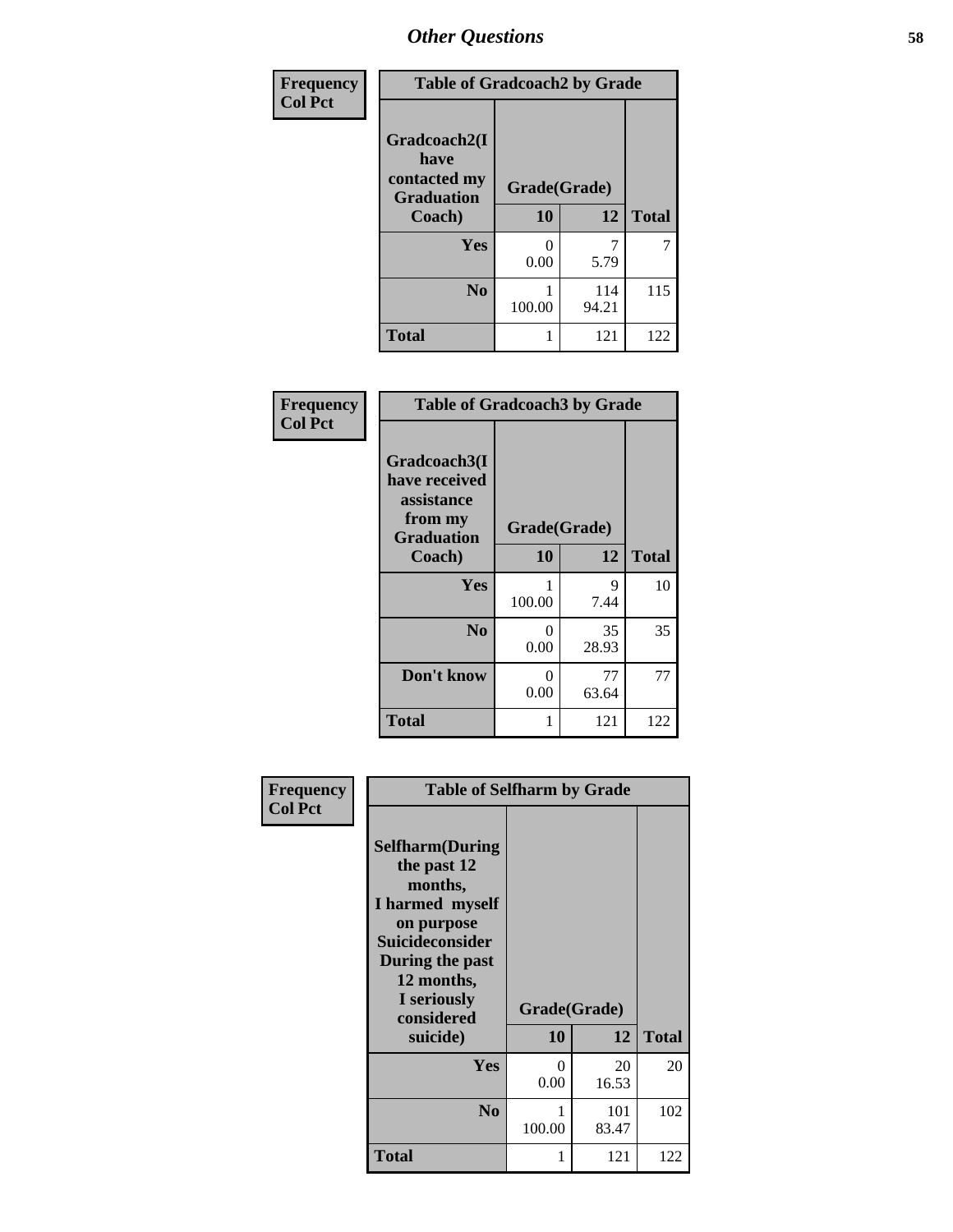| <b>Frequency</b> | <b>Table of Suicideconsider by Grade</b> |              |              |              |
|------------------|------------------------------------------|--------------|--------------|--------------|
| <b>Col Pct</b>   |                                          | Grade(Grade) |              |              |
|                  | Suicideconsider                          | <b>10</b>    | 12           | <b>Total</b> |
|                  | Yes                                      | 0.00         | 16<br>13.22  | 16           |
|                  | N <sub>0</sub>                           | 100.00       | 105<br>86.78 | 106          |
|                  | <b>Total</b>                             |              | 121          | 122          |

| Frequency      | <b>Table of Suicideattempt by Grade</b>              |              |              |              |
|----------------|------------------------------------------------------|--------------|--------------|--------------|
| <b>Col Pct</b> | Suicideattempt(I<br>have attempted<br>suicide in the | Grade(Grade) |              |              |
|                | last year)                                           | 10           | 12           | <b>Total</b> |
|                | Yes                                                  | 0<br>0.00    | 13<br>10.74  | 13           |
|                | N <sub>0</sub>                                       | 100.00       | 108<br>89.26 | 109          |
|                | <b>Total</b>                                         |              | 121          | 122          |

| Frequency      | <b>Table of Instantmessaged by Grade</b>               |              |             |              |
|----------------|--------------------------------------------------------|--------------|-------------|--------------|
| <b>Col Pct</b> | Instantmessaged(I<br>have instant<br>messaged people I | Grade(Grade) |             |              |
|                | do not even know)                                      | 10           | 12          | <b>Total</b> |
|                | Yes                                                    | 100.00       | 30<br>24.79 | 31           |
|                | N <sub>0</sub>                                         | 0<br>0.00    | 91<br>75.21 | 91           |
|                | <b>Total</b>                                           |              | 121         | 122          |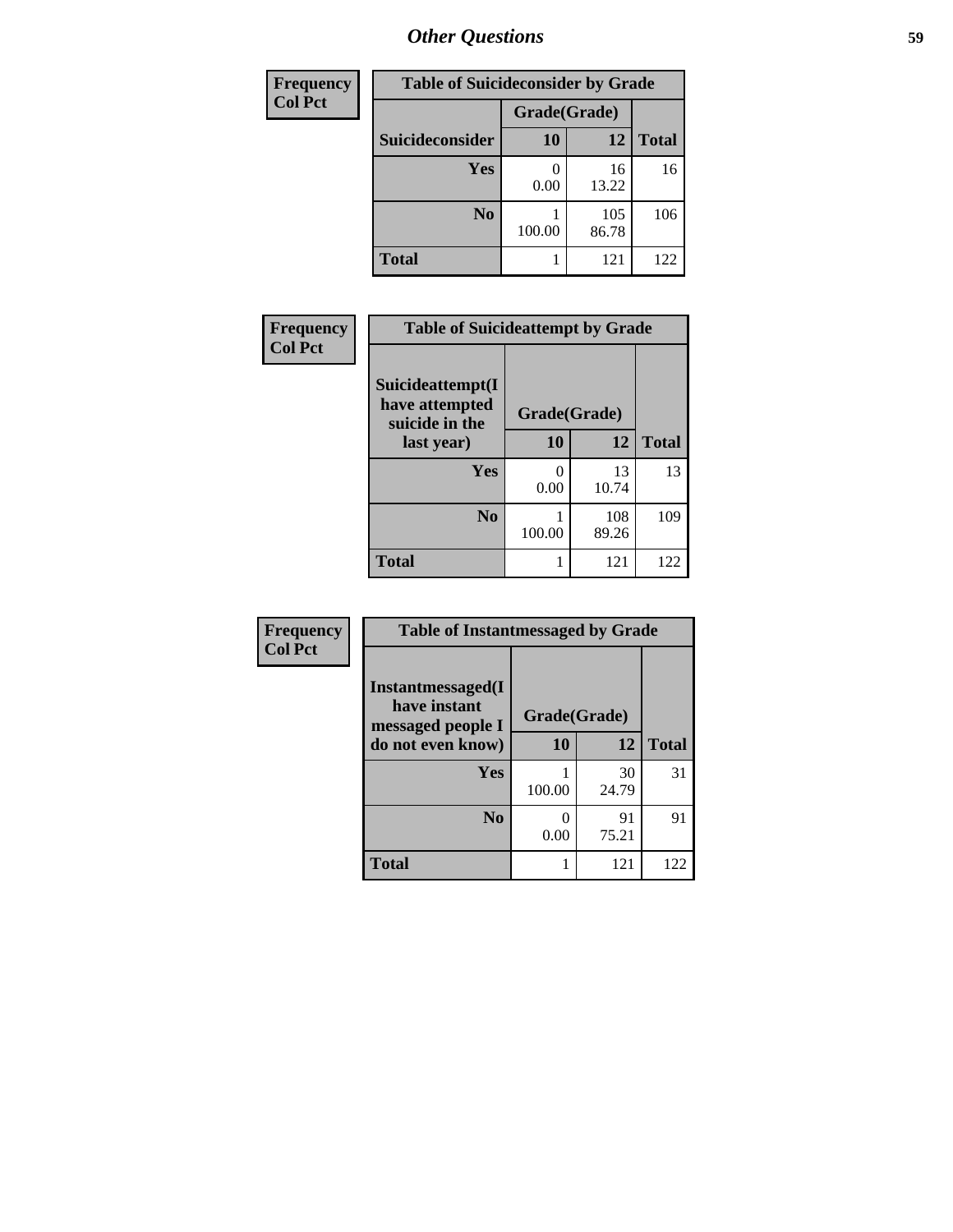| Frequency      |                                                             | <b>Table of Getsalong by Grade</b> |             |              |  |  |  |
|----------------|-------------------------------------------------------------|------------------------------------|-------------|--------------|--|--|--|
| <b>Col Pct</b> | <b>Getsalong</b> (I get<br>along with other<br>students and | Grade(Grade)<br>10                 |             | <b>Total</b> |  |  |  |
|                | adults)                                                     |                                    | 12          |              |  |  |  |
|                | <b>Strongly Agree</b>                                       | 100.00                             | 71<br>58.68 | 72           |  |  |  |
|                | <b>Somewhat Agree</b>                                       | 0<br>0.00                          | 45<br>37.19 | 45           |  |  |  |
|                | <b>Somewhat Disagree</b>                                    | 0<br>0.00                          | 0.83        |              |  |  |  |
|                | <b>Strongly Disagree</b>                                    | 0<br>0.00                          | 4<br>3.31   | 4            |  |  |  |
|                | Total                                                       |                                    | 121         | 122          |  |  |  |

| Frequency      |                                  | <b>Table of Safehome by Grade</b> |             |              |  |  |
|----------------|----------------------------------|-----------------------------------|-------------|--------------|--|--|
| <b>Col Pct</b> | Safehome(I feel<br>safe at home) | Grade(Grade)<br><b>10</b>         | 12          | <b>Total</b> |  |  |
|                | <b>Strongly Agree</b>            | 100.00                            | 84<br>69.42 | 85           |  |  |
|                | <b>Somewhat Agree</b>            | 0.00                              | 19<br>15.70 | 19           |  |  |
|                | <b>Somewhat Disagree</b>         | 0.00                              | 5.79        |              |  |  |
|                | <b>Strongly Disagree</b>         | 0.00                              | 11<br>9.09  | 11           |  |  |
|                | <b>Total</b>                     |                                   | 121         | 122          |  |  |

| Frequency      | <b>Table of Adulttalk by Grade</b>                                                   |              |             |              |  |  |  |
|----------------|--------------------------------------------------------------------------------------|--------------|-------------|--------------|--|--|--|
| <b>Col Pct</b> | <b>Adulttalk</b> (I<br>know an<br>adult at<br>school that<br>I can talk<br>with if I | Grade(Grade) |             |              |  |  |  |
|                | need help)                                                                           | 10           | 12          | <b>Total</b> |  |  |  |
|                | <b>Yes</b>                                                                           | 100.00       | 88<br>72.73 | 89           |  |  |  |
|                | N <sub>0</sub>                                                                       | 0<br>0.00    | 33<br>27.27 | 33           |  |  |  |
|                | <b>Total</b>                                                                         |              | 121         | 122          |  |  |  |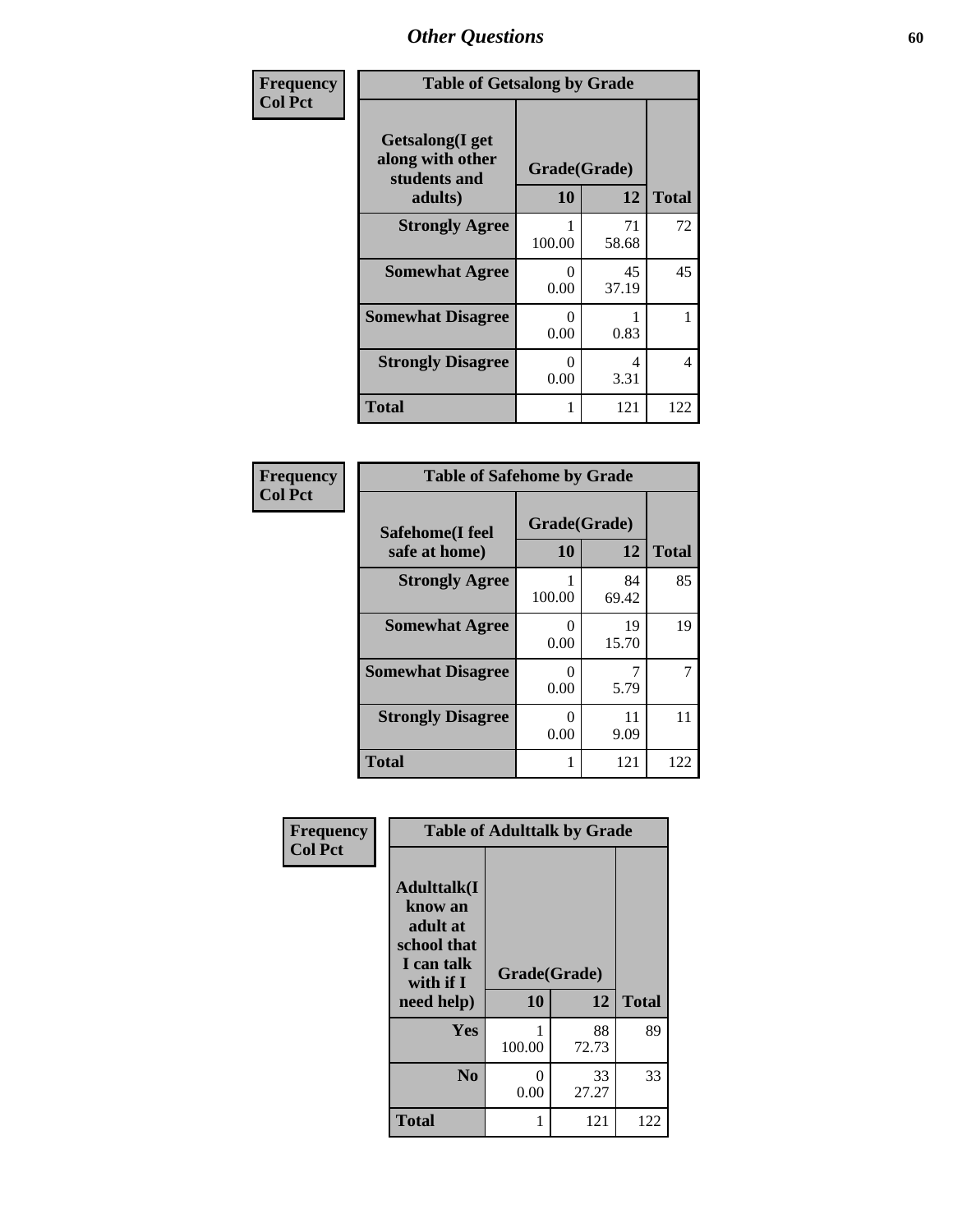**Frequency Row Pct**

| <b>Table of Grade by Tytime</b> |             |                                                                                         |             |                                                                    |         |           |              |  |  |  |
|---------------------------------|-------------|-----------------------------------------------------------------------------------------|-------------|--------------------------------------------------------------------|---------|-----------|--------------|--|--|--|
|                                 |             | Tytime (On an average school day,<br>how much unsupervised time do I spend watching TV) |             |                                                                    |         |           |              |  |  |  |
| Grade(Grade)   None             |             | <b>Less that</b>                                                                        |             | $2 - 3$<br>hour/day   hour/day   hours/day   hours/day   hours/day | $4 - 5$ | $6+$      | <b>Total</b> |  |  |  |
| <b>10</b>                       | 0<br>0.00   | 0.00                                                                                    | 100.00      | 0.00                                                               | 0.00    | 0.00      |              |  |  |  |
| 12                              | 17<br>14.05 | 24<br>19.83                                                                             | 30<br>24.79 | 36<br>29.75                                                        | 6.61    | h<br>4.96 | 121          |  |  |  |
| <b>Total</b>                    | 17          | 24                                                                                      | 31          | 36                                                                 | 8       | 6         | 122          |  |  |  |

**Frequency Row Pct**

| <b>Table of Grade by Computertime</b> |           |                                                                                                   |             |                      |                      |                   |              |  |
|---------------------------------------|-----------|---------------------------------------------------------------------------------------------------|-------------|----------------------|----------------------|-------------------|--------------|--|
|                                       |           | Computertime (On an average school day,<br>how much unsupervised time do I spend on the computer) |             |                      |                      |                   |              |  |
| Grade(Grade)                          | None      | <b>Less that</b><br>hour/day                                                                      | hour/day    | $2 - 3$<br>hours/day | $4 - 5$<br>hours/day | $6+$<br>hours/day | <b>Total</b> |  |
| 10                                    | 0.00      | 0<br>0.00                                                                                         | 0.00        | 100.00               | 0.00                 | 0.00              |              |  |
| 12                                    | 4<br>3.31 | 19<br>15.70                                                                                       | 32<br>26.45 | 38<br>31.40          | 18<br>14.88          | 10<br>8.26        | 121          |  |
| <b>Total</b>                          | 4         | 19                                                                                                | 32          | 39                   | 18                   | 10                | 122.         |  |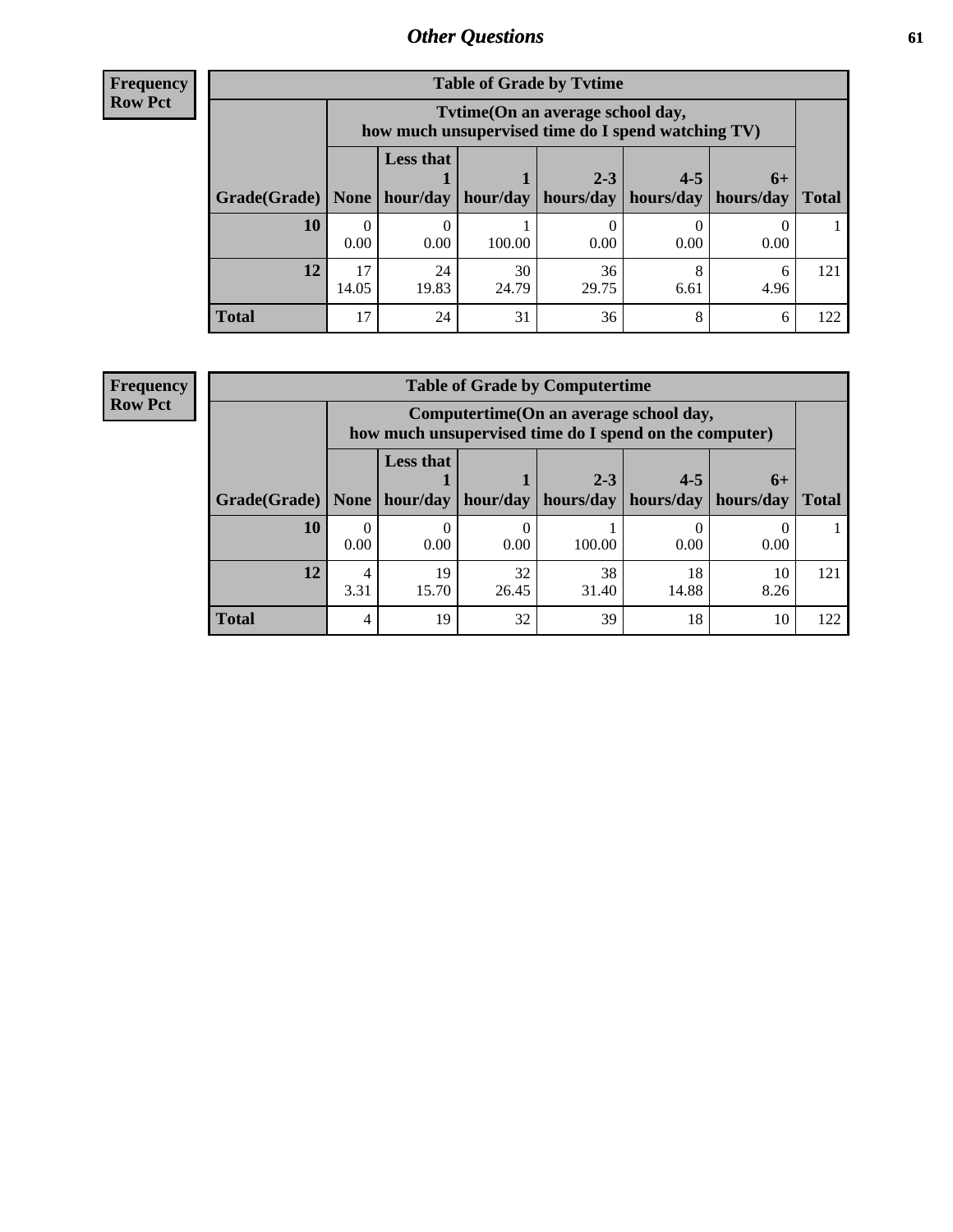### *Questions about Driving Laws* **62** *Driving Questions were asked only of high school students.*

| <b>Frequency</b> |              | <b>Table of Grade by License1</b>                                                                                                         |                                               |                       |                      |              |
|------------------|--------------|-------------------------------------------------------------------------------------------------------------------------------------------|-----------------------------------------------|-----------------------|----------------------|--------------|
| <b>Row Pct</b>   |              | License1(During the first 6 months of<br>driving with a provisional license,<br>the only passengers who can ride with<br>the driver are:) |                                               |                       |                      |              |
|                  | Grade(Grade) | <b>Parent or</b>                                                                                                                          | Family<br><b>Guardian   Members   Friends</b> |                       | Don't<br><b>Know</b> | <b>Total</b> |
|                  | 10           | $\mathcal{O}$<br>0.00                                                                                                                     | 100.00                                        | $\mathcal{O}$<br>0.00 | $\mathbf{0}$<br>0.00 |              |
|                  | 12           | 25<br>20.66                                                                                                                               | 78<br>64.46                                   | 5<br>4.13             | 13<br>10.74          | 121          |
|                  | <b>Total</b> | 25                                                                                                                                        | 79                                            | 5                     | 13                   | 122          |

| Frequency      |              |                                                                                                          | <b>Table of Grade by License2</b> |                  |                                                      |                      |              |  |
|----------------|--------------|----------------------------------------------------------------------------------------------------------|-----------------------------------|------------------|------------------------------------------------------|----------------------|--------------|--|
| <b>Row Pct</b> |              | License2(17 yr old drivers with a<br>provisional driver's license cannot<br>drive between the hours of:) |                                   |                  |                                                      |                      |              |  |
|                | Grade(Grade) | <b>Midnight</b><br>to 6am                                                                                | 1am<br>to<br>5am                  | 1am<br>to<br>6am | N <sub>0</sub><br>curfew<br>for $17$<br>year<br>olds | Don't<br><b>Know</b> | <b>Total</b> |  |
|                | 10           | 100.00                                                                                                   | $\Omega$<br>0.00                  | $\Omega$<br>0.00 | 0<br>0.00                                            | 0<br>0.00            |              |  |
|                | 12           | 89<br>73.55                                                                                              | $\overline{4}$<br>3.31            | 11<br>9.09       | $\overline{c}$<br>1.65                               | 15<br>12.40          | 121          |  |
|                | <b>Total</b> | 90                                                                                                       | 4                                 | 11               | $\overline{2}$                                       | 15                   | 122          |  |

| <b>Frequency</b> |              | <b>Table of Grade by License3</b> |                                                                                        |             |                  |             |                  |              |
|------------------|--------------|-----------------------------------|----------------------------------------------------------------------------------------|-------------|------------------|-------------|------------------|--------------|
| <b>Row Pct</b>   |              |                                   | License3(For drivers under the age of 21,<br>what level of alcohol is considered DUI?) |             |                  |             |                  |              |
|                  | Grade(Grade) | Any<br><b>Amount</b>              | 0.02                                                                                   | 0.04        | 0.06             | 0.08        | Don't<br>know    | <b>Total</b> |
|                  | 10           | 0<br>0.00                         | 0.00                                                                                   | 0.00        | $\Omega$<br>0.00 | 100.00      | $\theta$<br>0.00 |              |
|                  | 12           | 13<br>10.74                       | 43<br>35.54                                                                            | 13<br>10.74 | 3<br>2.48        | 19<br>15.70 | 30<br>24.79      | 121          |
|                  | <b>Total</b> | 13                                | 43                                                                                     | 13          | 3                | 20          | 30               | 122          |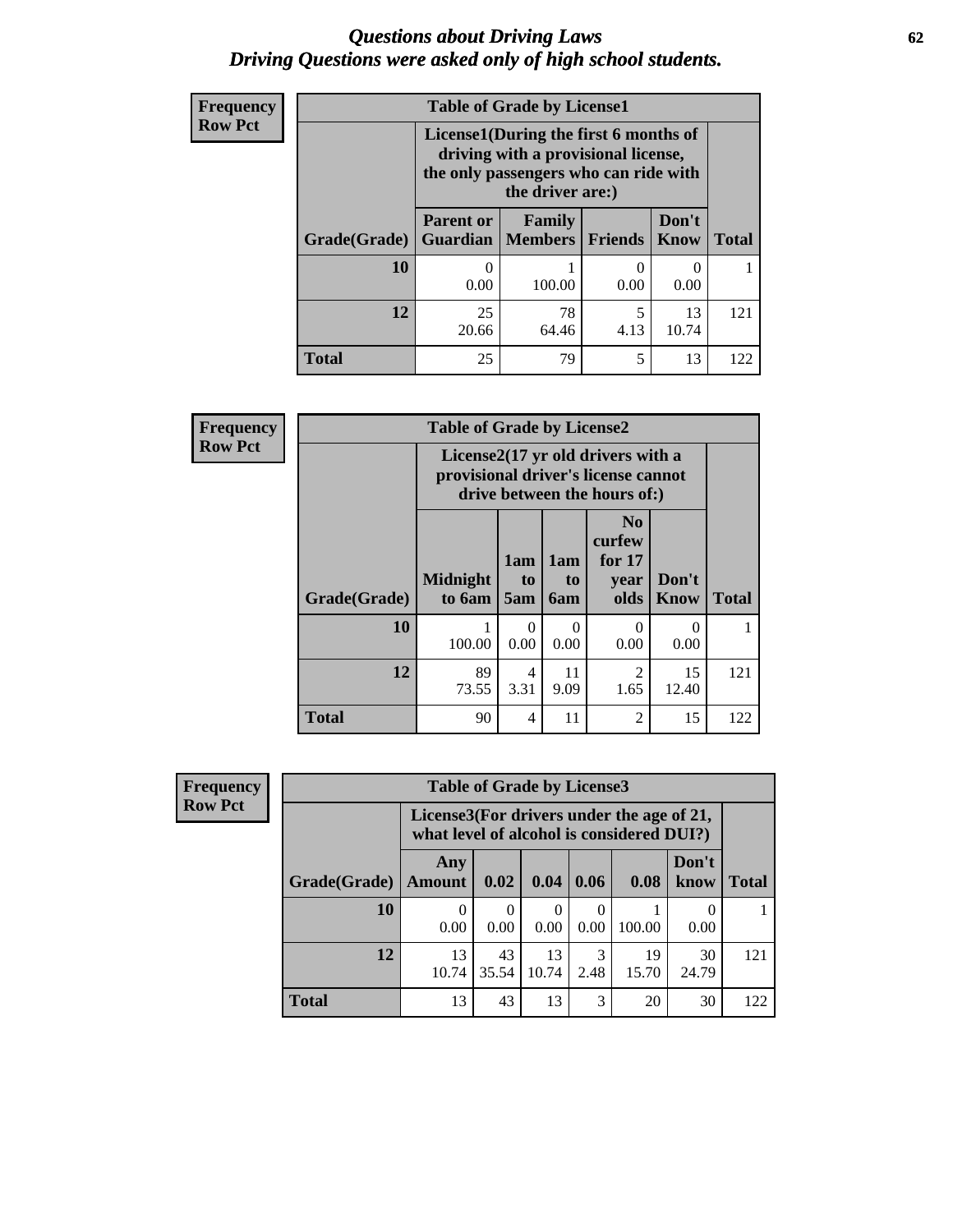#### *Questions about Driving Laws* **63** *Driving Questions were asked only of high school students.*

**Frequency Row Pct**

|              |                  |                                                                                                                      |              | <b>Table of Grade by License4</b> |                                             |                  |              |
|--------------|------------------|----------------------------------------------------------------------------------------------------------------------|--------------|-----------------------------------|---------------------------------------------|------------------|--------------|
|              |                  | License4(A driver under 21 automatically<br>loses his/her license if caught exceeding the<br>posted speet limit by:) |              |                                   |                                             |                  |              |
| Grade(Grade) | $15+$<br>mph     | $25+$<br>mph                                                                                                         | $35+$<br>mph | <b>Depends</b><br>on<br>judge     | Can't<br>lose<br>license<br>for<br>speeding | Don't<br>know    | <b>Total</b> |
| 10           | $\Omega$<br>0.00 | $\Omega$<br>0.00                                                                                                     | 0<br>0.00    | 100.00                            | 0<br>0.00                                   | $\theta$<br>0.00 |              |
| 12           | 11<br>9.09       | 38<br>31.40                                                                                                          | 10<br>8.26   | 15<br>12.40                       | 7<br>5.79                                   | 40<br>33.06      | 121          |
| <b>Total</b> | 11               | 38                                                                                                                   | 10           | 16                                | 7                                           | 40               | 122          |

| Frequency      | <b>Table of Grade by License5</b> |                    |                                                                                                                                   |               |              |
|----------------|-----------------------------------|--------------------|-----------------------------------------------------------------------------------------------------------------------------------|---------------|--------------|
| <b>Row Pct</b> |                                   | License5(A Georgia | teenager with<br>family connections<br>or a good lawyer<br>can break a teen<br>driving law and<br>keep their driver's<br>license) |               |              |
|                | Grade(Grade)                      | Yes                | N <sub>0</sub>                                                                                                                    | Don't<br>know | <b>Total</b> |
|                | 10                                | 100.00             | 0<br>0.00                                                                                                                         | 0<br>0.00     |              |
|                | 12                                | 26<br>21.49        | 50<br>41.32                                                                                                                       | 45<br>37.19   | 121          |
|                | Total                             | 27                 | 50                                                                                                                                | 45            | 122          |

| <b>Frequency</b> |              |                     | <b>Table of Grade by License6</b>                                                                                     |               |              |  |  |
|------------------|--------------|---------------------|-----------------------------------------------------------------------------------------------------------------------|---------------|--------------|--|--|
| <b>Row Pct</b>   |              | friend or classmate | License <sub>6</sub> (I know a<br>that broke a teen<br>driving law,<br>but was allowed to<br>keep his/her<br>license) |               |              |  |  |
|                  | Grade(Grade) | Yes                 | N <sub>0</sub>                                                                                                        | Don't<br>know | <b>Total</b> |  |  |
|                  | 10           | 100.00              | 0<br>0.00                                                                                                             | 0<br>0.00     | 1            |  |  |
|                  | 12           | 60<br>49.59         | 38<br>31.40                                                                                                           | 23<br>19.01   | 121          |  |  |
|                  | <b>Total</b> | 61                  | 38                                                                                                                    | 23            | 122          |  |  |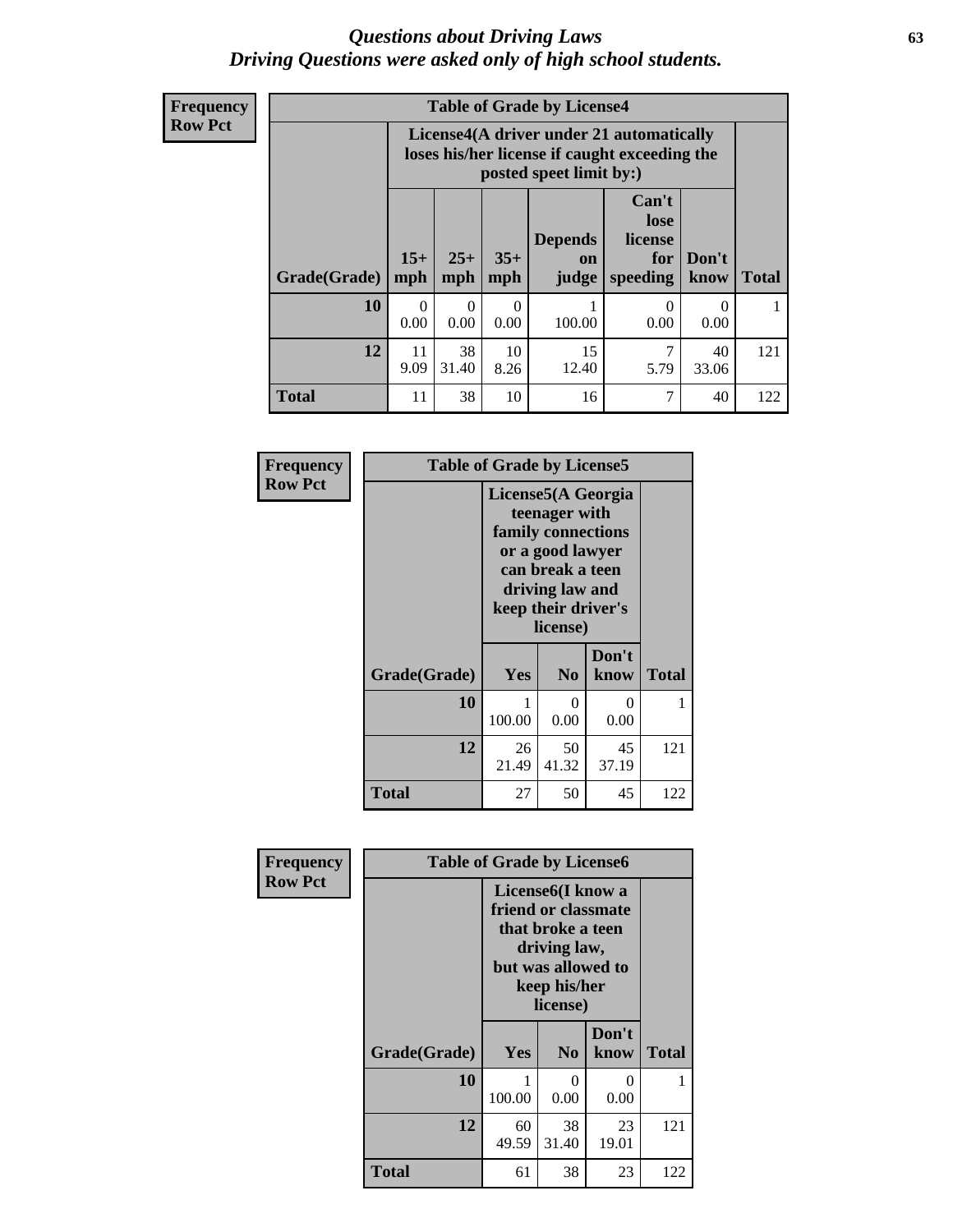### *Questions about Driving Laws* **64** *Driving Questions were asked only of high school students.*

**Frequency Row Pct**

|              | <b>Table of Grade by License7</b>                                                  |                                                                                               |                                                           |               |              |  |  |
|--------------|------------------------------------------------------------------------------------|-----------------------------------------------------------------------------------------------|-----------------------------------------------------------|---------------|--------------|--|--|
|              |                                                                                    | License7(A student under the age of 18 cam loser<br>his/her driving privileges if he or she:) |                                                           |               |              |  |  |
| Grade(Grade) | <b>Have</b><br>more than<br>10<br>unexcused<br><b>absences</b><br>per school<br>yr | Drop out<br>without<br>graduating                                                             | <b>Bring</b><br>alcohol/drugs/weapon<br>to school   above | All of<br>the | <b>Total</b> |  |  |
|              |                                                                                    |                                                                                               |                                                           |               |              |  |  |
| 10           | 0<br>0.00                                                                          | $\Omega$<br>0.00                                                                              | $\Omega$<br>0.00                                          | 100.00        |              |  |  |
| 12           | 17<br>14.05                                                                        | 10<br>8.26                                                                                    | 9<br>7.44                                                 | 85<br>70.25   | 121          |  |  |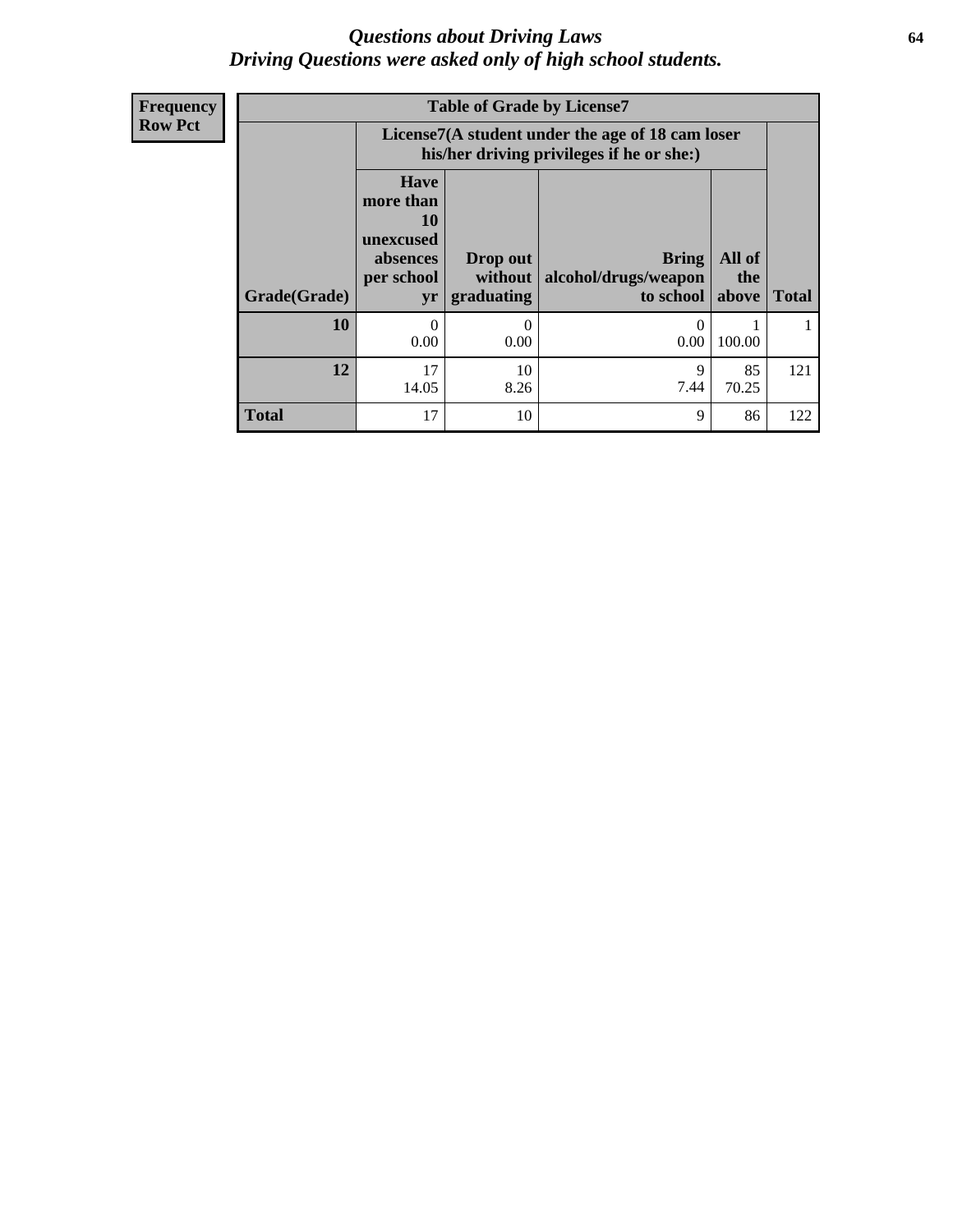# *Select Results by Gender* **65**

| Frequency      | <b>Table of SchoolClimate2 by Gender</b>          |                                 |             |                |
|----------------|---------------------------------------------------|---------------------------------|-------------|----------------|
| <b>Col Pct</b> | SchoolClimate2(I<br>feel successful at<br>school) | Gender(Gender)<br><b>Female</b> | <b>Male</b> | <b>Total</b>   |
|                | <b>Strongly Agree</b>                             | 18<br>27.27                     | 19<br>33.93 | 37             |
|                | <b>Somewhat Agree</b>                             | 38<br>57.58                     | 32<br>57.14 | 70             |
|                | <b>Somewhat Disagree</b>                          | 9<br>13.64                      | 4<br>7.14   | 13             |
|                | <b>Strongly Disagree</b>                          | 1.52                            | 1.79        | $\overline{2}$ |
|                | <b>Total</b>                                      | 66                              | 56          | 122            |

| Frequency      | <b>Table of SchoolClimate6 by Gender</b>                 |                                 |                        |              |  |
|----------------|----------------------------------------------------------|---------------------------------|------------------------|--------------|--|
| <b>Col Pct</b> | <b>SchoolClimate6(Teachers</b><br>treat me with respect) | Gender(Gender)<br><b>Female</b> | <b>Male</b>            | <b>Total</b> |  |
|                | <b>Strongly Agree</b>                                    | 28<br>42.42                     | 23<br>41.07            | 51           |  |
|                | <b>Somewhat Agree</b>                                    | 28<br>42.42                     | 22<br>39.29            | 50           |  |
|                | <b>Somewhat Disagree</b>                                 | 7<br>10.61                      | q<br>16.07             | 16           |  |
|                | <b>Strongly Disagree</b>                                 | 3<br>4.55                       | $\mathfrak{D}$<br>3.57 | 5            |  |
|                | <b>Total</b>                                             | 66                              | 56                     | 122          |  |

| <b>Frequency</b> | <b>Table of SchoolClimate8 by Gender</b>                                             |                        |                               |              |
|------------------|--------------------------------------------------------------------------------------|------------------------|-------------------------------|--------------|
| <b>Col Pct</b>   | <b>SchoolClimate8(Students</b><br>are frequently<br>recognized for good<br>behavior) | <b>Female</b>          | Gender(Gender)<br><b>Male</b> | <b>Total</b> |
|                  | <b>Strongly Agree</b>                                                                | 27<br>40.91            | 14<br>25.00                   | 41           |
|                  | <b>Somewhat Agree</b>                                                                | 20<br>30.30            | 21<br>37.50                   | 41           |
|                  | <b>Somewhat Disagree</b>                                                             | 17<br>25.76            | 18<br>32.14                   | 35           |
|                  | <b>Strongly Disagree</b>                                                             | $\mathfrak{D}$<br>3.03 | 3<br>5.36                     | 5            |
|                  | Total                                                                                | 66                     | 56                            | 122          |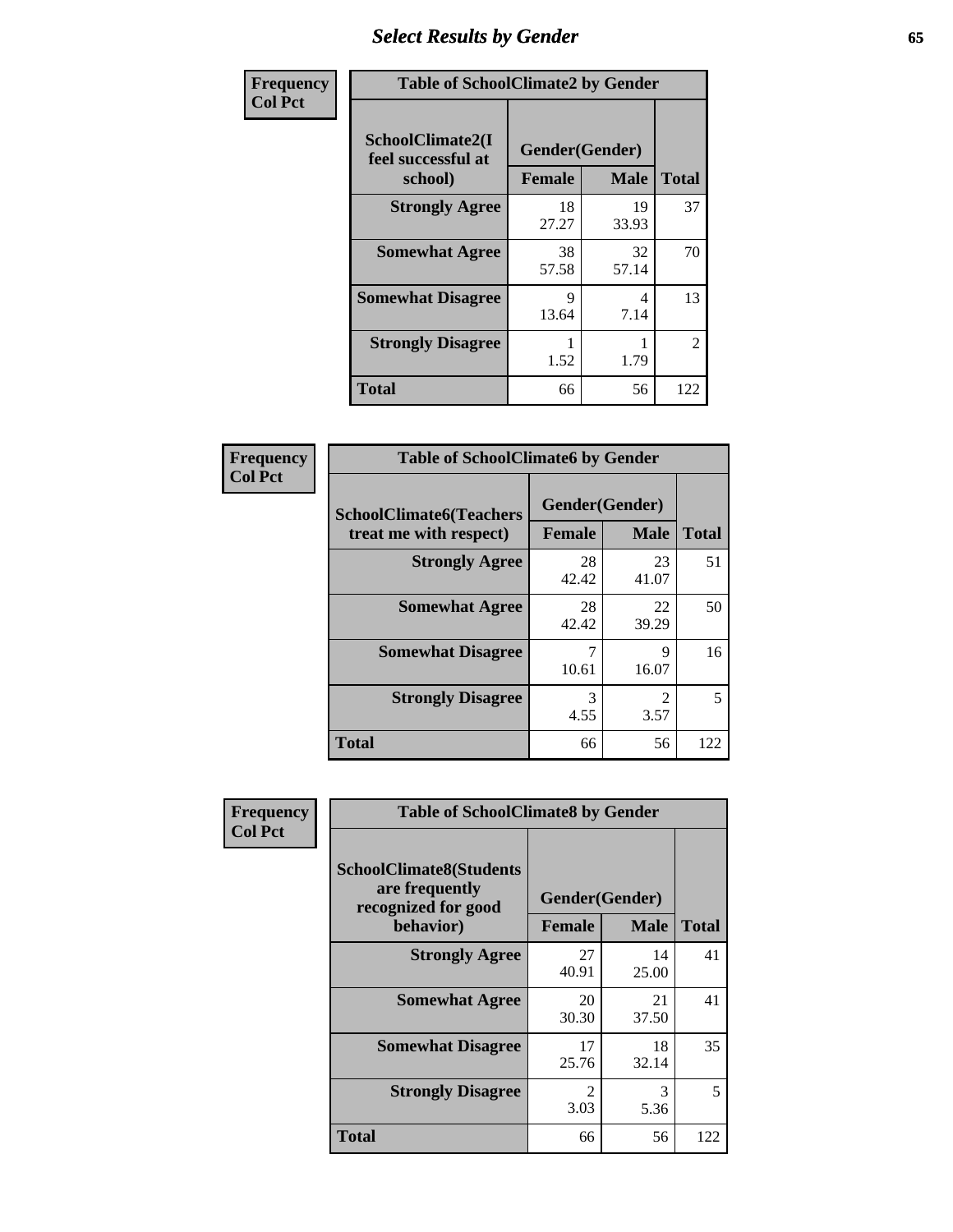# *Select Results by Gender* **66**

| <b>Frequency</b> | <b>Table of Gender by Dropout</b> |                                                                        |                |              |
|------------------|-----------------------------------|------------------------------------------------------------------------|----------------|--------------|
| <b>Row Pct</b>   |                                   | Dropout(I<br>have<br>thought<br>about<br>dropping<br>out of<br>school) |                |              |
|                  | Gender(Gender)                    | <b>Yes</b>                                                             | N <sub>0</sub> | <b>Total</b> |
|                  | <b>Female</b>                     | 15<br>22.73                                                            | 51<br>77.27    | 66           |
|                  | <b>Male</b>                       | 8<br>14.29                                                             | 48<br>85.71    | 56           |
|                  | <b>Total</b>                      | 23                                                                     | 99             | 122          |

| <b>Frequency</b> | <b>Table of Gender by Dropoutreason</b> |                                                                    |              |                          |                                |              |              |
|------------------|-----------------------------------------|--------------------------------------------------------------------|--------------|--------------------------|--------------------------------|--------------|--------------|
| <b>Row Pct</b>   |                                         | Dropoutreason(If I dropped out the<br>reason would most likely be) |              |                          |                                |              |              |
|                  | Gender(Gender)                          | Won't<br><b>Drop</b><br>out                                        | <b>Bored</b> | Family<br><b>Reasons</b> | <b>Being</b><br><b>Bullied</b> | <b>Other</b> | <b>Total</b> |
|                  | Female                                  | 40<br>60.61                                                        | 13<br>19.70  | 4<br>6.06                | $\mathfrak{D}$<br>3.03         | ┑<br>10.61   | 66           |
|                  | <b>Male</b>                             | 42<br>75.00                                                        | 6<br>10.71   | 3<br>5.36                | 0.00                           | 5<br>8.93    | 56           |
|                  | <b>Total</b>                            | 82                                                                 | 19           | 7                        | 2                              | 12           | 122          |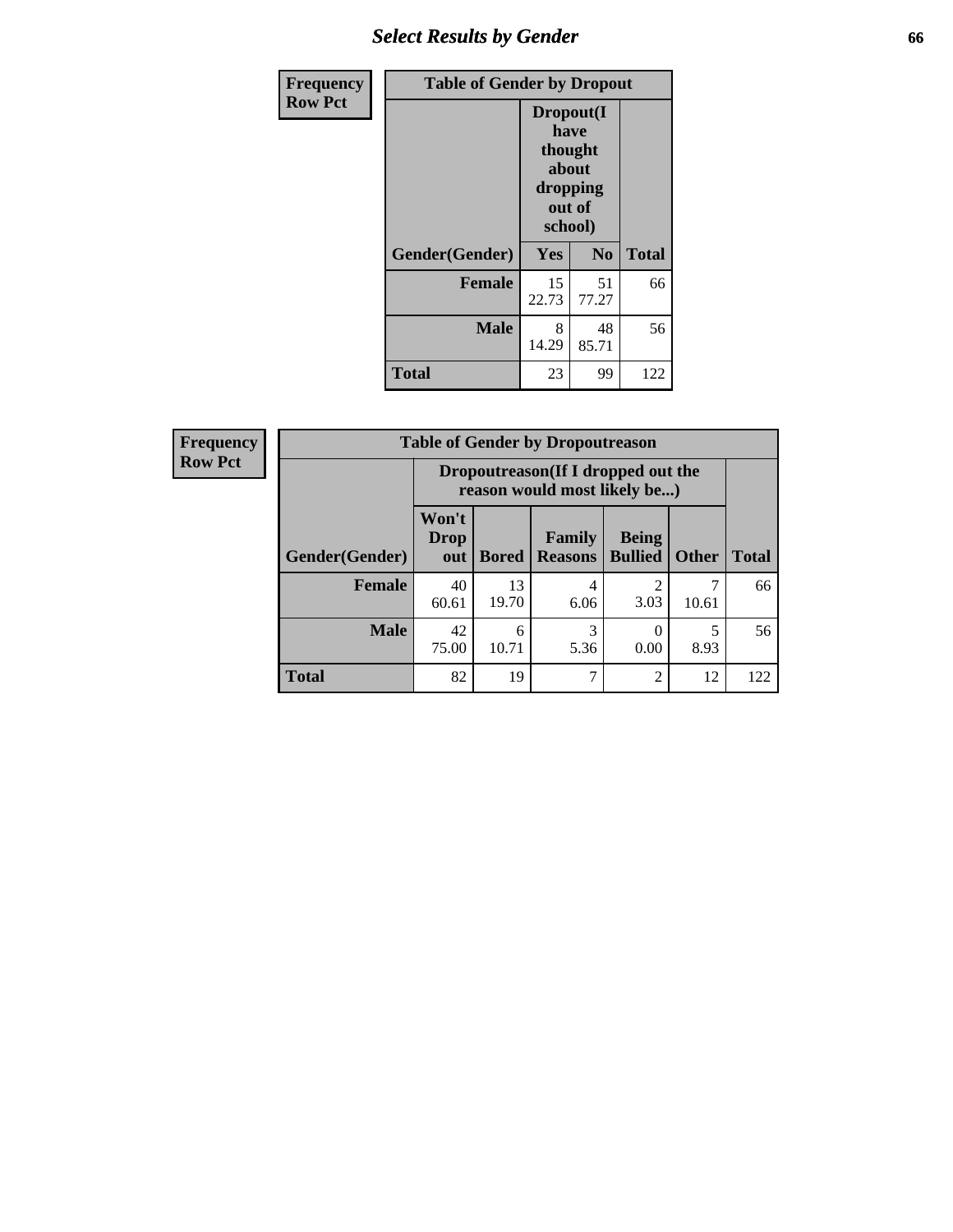*School Safety* **67**

| Frequency      | <b>Table of Gender by Bullied2</b> |                 |                |              |
|----------------|------------------------------------|-----------------|----------------|--------------|
| <b>Row Pct</b> |                                    | <b>Bullied2</b> |                |              |
|                | Gender(Gender)                     | <b>Yes</b>      | N <sub>0</sub> | <b>Total</b> |
|                | <b>Female</b>                      | 12<br>18.18     | 54<br>81.82    | 66           |
|                | <b>Male</b>                        | 2<br>3.57       | 54<br>96.43    | 56           |
|                | <b>Total</b>                       | 14              | 108            | 122          |

| <b>Frequency</b> | <b>Table of Gender by Bulliedothers2</b> |                       |                |              |
|------------------|------------------------------------------|-----------------------|----------------|--------------|
| <b>Row Pct</b>   |                                          | <b>Bulliedothers2</b> |                |              |
|                  | Gender(Gender)                           | <b>Yes</b>            | N <sub>0</sub> | <b>Total</b> |
|                  | <b>Female</b>                            | 9<br>13.64            | 57<br>86.36    | 66           |
|                  | <b>Male</b>                              | 4<br>7.14             | 52<br>92.86    | 56           |
|                  | <b>Total</b>                             | 13                    | 109            | 122          |

| Frequency      | <b>Table of Gender by Weaponschool2</b> |                        |                |              |
|----------------|-----------------------------------------|------------------------|----------------|--------------|
| <b>Row Pct</b> |                                         | <b>Weaponschool2</b>   |                |              |
|                | Gender(Gender)                          | Yes                    | N <sub>0</sub> | <b>Total</b> |
|                | <b>Female</b>                           | 6.06                   | 62<br>93.94    | 66           |
|                | <b>Male</b>                             | $\mathfrak{D}$<br>3.57 | 54<br>96.43    | 56           |
|                | <b>Total</b>                            | 6                      | 116            | 122          |

| Frequency      | <b>Table of Gender by Absentunsafe2</b> |               |                |              |
|----------------|-----------------------------------------|---------------|----------------|--------------|
| <b>Row Pct</b> |                                         | Absentunsafe2 |                |              |
|                | Gender(Gender)                          | Yes           | N <sub>0</sub> | <b>Total</b> |
|                | <b>Female</b>                           | 7.58          | 61<br>92.42    | 66           |
|                | <b>Male</b>                             | 1.79          | 55<br>98.21    | 56           |
|                | <b>Total</b>                            | 6             | 116            | 122          |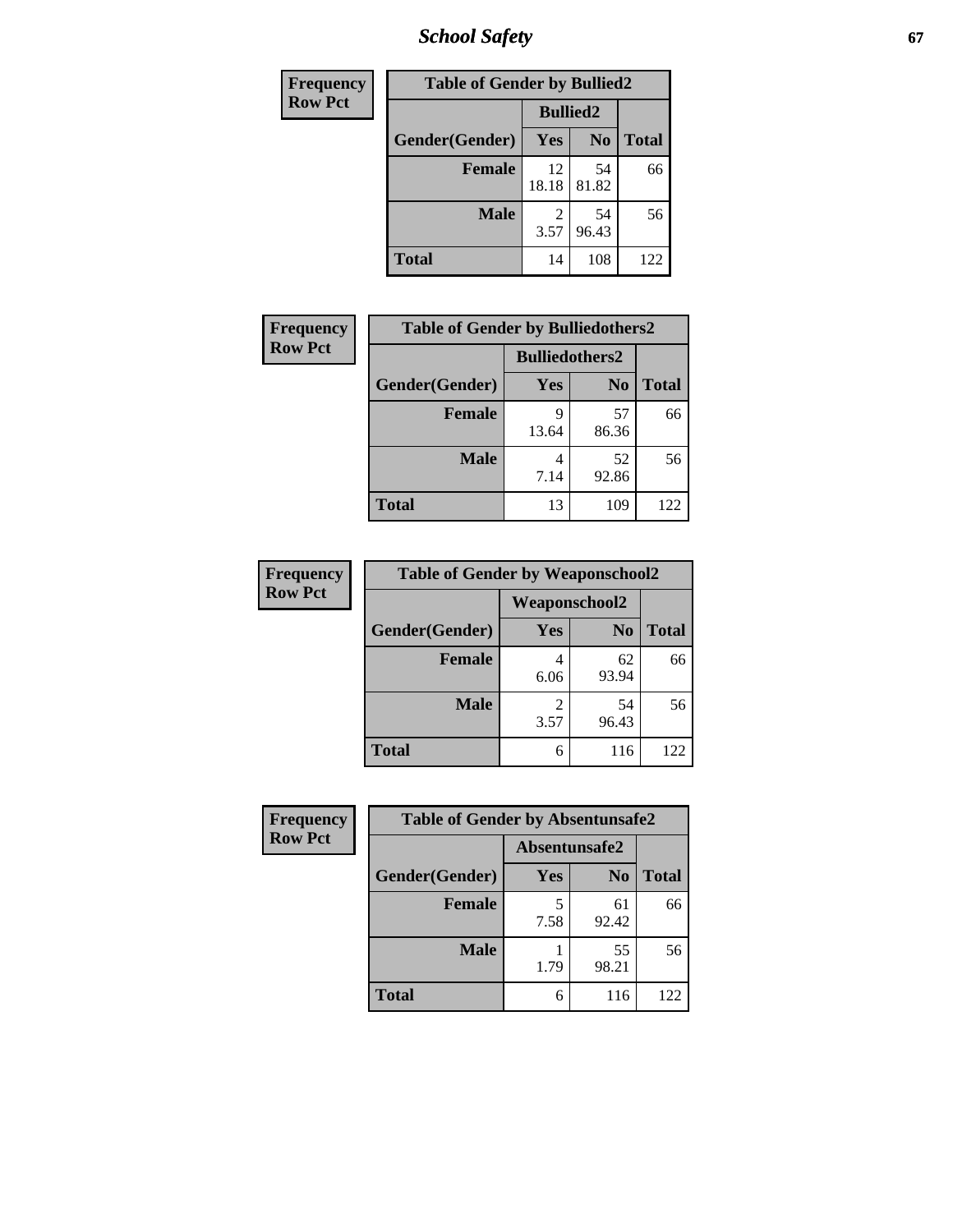*School Safety* **68**

| Frequency      | <b>Table of Gender by Gangself</b> |                                                                                                |                |              |
|----------------|------------------------------------|------------------------------------------------------------------------------------------------|----------------|--------------|
| <b>Row Pct</b> |                                    | Gangself(I<br>have<br>participated<br>in illegal gang<br>activities in<br>the past 30<br>days) |                |              |
|                | Gender(Gender)                     | Yes                                                                                            | N <sub>0</sub> | <b>Total</b> |
|                | <b>Female</b>                      | 3<br>4.55                                                                                      | 63<br>95.45    | 66           |
|                | <b>Male</b>                        | 2<br>3.57                                                                                      | 54<br>96.43    | 56           |
|                | <b>Total</b>                       | 5                                                                                              | 117            | 122          |

| Frequency      |                | <b>Table of Gender by Gangpeers</b>                                                                                         |                |              |
|----------------|----------------|-----------------------------------------------------------------------------------------------------------------------------|----------------|--------------|
| <b>Row Pct</b> |                | <b>Gangpeers</b> (I<br>have friends<br>who have<br>participated<br>in illegal gang<br>activities in<br>the past 30<br>days) |                |              |
|                | Gender(Gender) | Yes                                                                                                                         | N <sub>0</sub> | <b>Total</b> |
|                | <b>Female</b>  | 13<br>19.70                                                                                                                 | 53<br>80.30    | 66           |
|                | <b>Male</b>    | 11<br>19.64                                                                                                                 | 45<br>80.36    | 56           |
|                | Total          | 24                                                                                                                          | 98             | 122          |

| Frequency      | <b>Table of Gender by Pickedon2</b> |             |                |              |
|----------------|-------------------------------------|-------------|----------------|--------------|
| <b>Row Pct</b> |                                     | Pickedon2   |                |              |
|                | Gender(Gender)                      | <b>Yes</b>  | N <sub>0</sub> | <b>Total</b> |
|                | <b>Female</b>                       | 20<br>30.30 | 46<br>69.70    | 66           |
|                | <b>Male</b>                         | 12.50       | 49<br>87.50    | 56           |
|                | <b>Total</b>                        | 27          | 95             | 122          |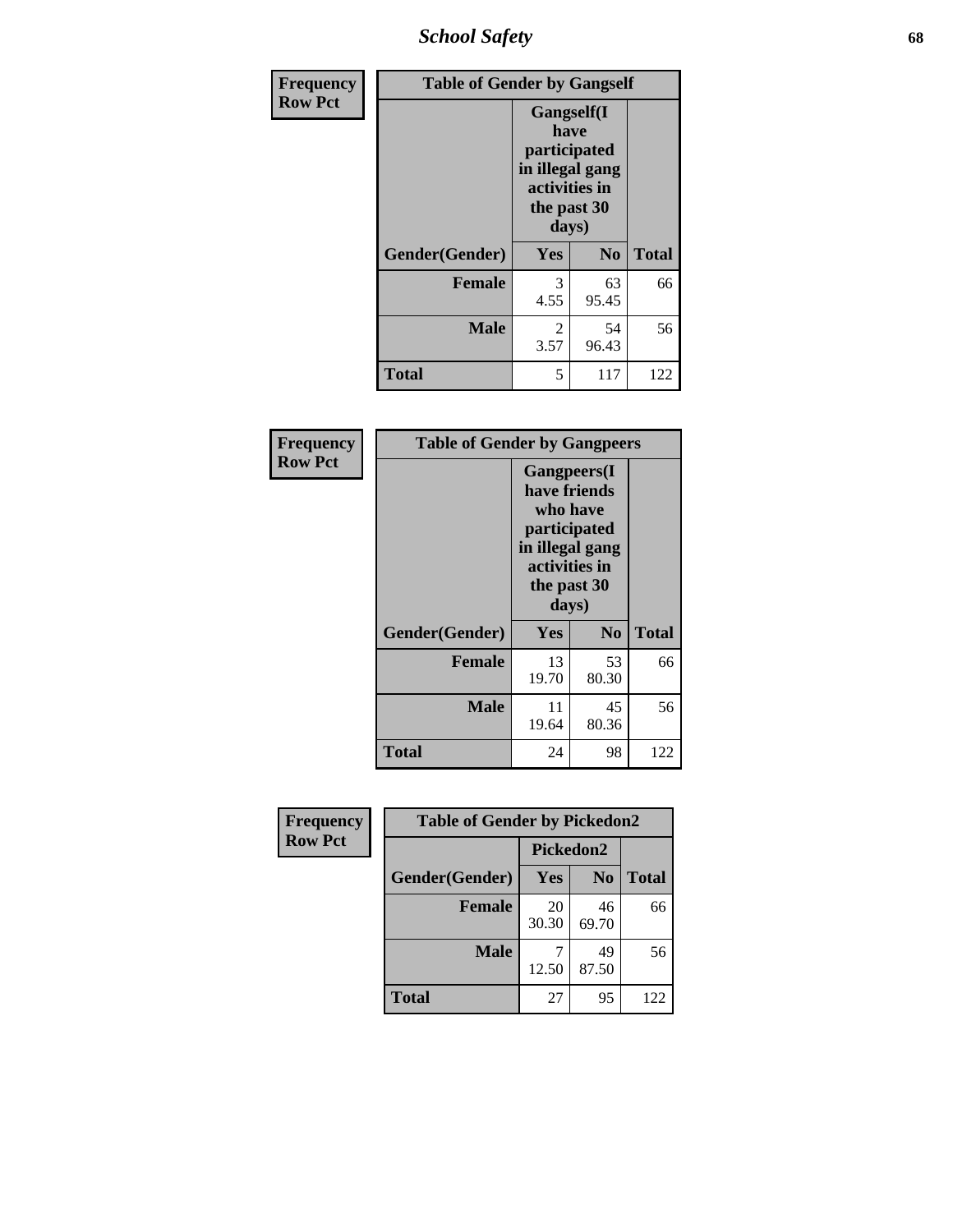*School Safety* **69**

| Frequency      | <b>Table of Gender by Safeschool2</b> |             |                |              |  |
|----------------|---------------------------------------|-------------|----------------|--------------|--|
| <b>Row Pct</b> |                                       | Safeschool2 |                |              |  |
|                | Gender(Gender)                        | Yes         | N <sub>0</sub> | <b>Total</b> |  |
|                | <b>Female</b>                         | 58<br>87.88 | 8<br>12.12     | 66           |  |
|                | <b>Male</b>                           | 48<br>85.71 | 8<br>14.29     | 56           |  |
|                | <b>Total</b>                          | 106         | 16             | 122          |  |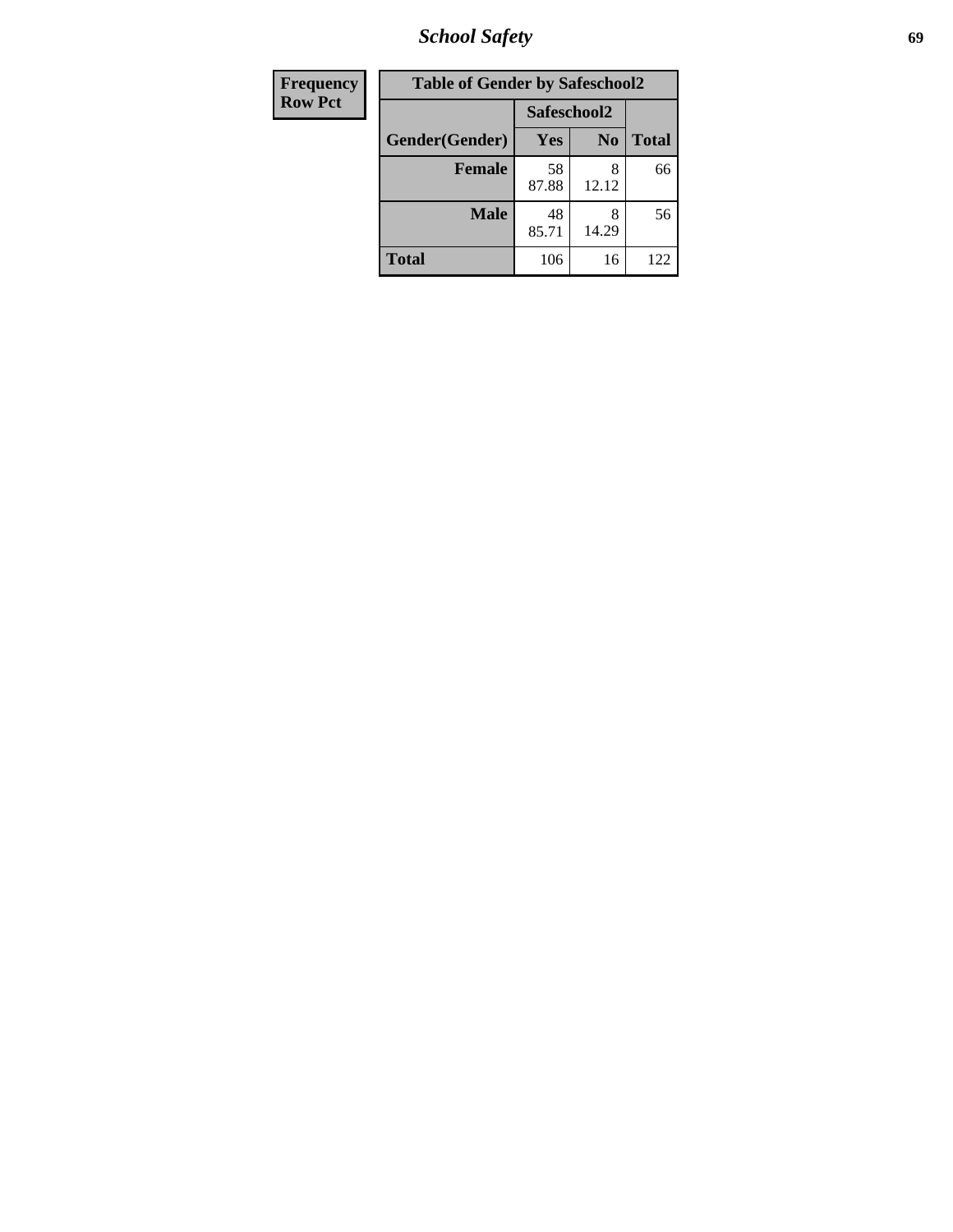# *Incidence of Drug Use* **70**

| <b>Frequency</b> | <b>Table of Gender by AlcoholAlt</b> |                                          |                |              |  |
|------------------|--------------------------------------|------------------------------------------|----------------|--------------|--|
| <b>Row Pct</b>   |                                      | AlcoholAlt(Alcohol<br>use, past 30 days) |                |              |  |
|                  | Gender(Gender)                       | Yes                                      | N <sub>0</sub> | <b>Total</b> |  |
|                  | Female                               | 22<br>33.33                              | 44<br>66.67    | 66           |  |
|                  | <b>Male</b>                          | 28<br>50.00                              | 28<br>50.00    | 56           |  |
|                  | <b>Total</b>                         | 50                                       | 72             | 122          |  |

| <b>Frequency</b> | <b>Table of Gender by TobaccoAny</b> |                    |                    |              |  |
|------------------|--------------------------------------|--------------------|--------------------|--------------|--|
| <b>Row Pct</b>   |                                      | use, past 30 days) | TobaccoAny(Tobacco |              |  |
|                  | Gender(Gender)                       | Yes                | N <sub>0</sub>     | <b>Total</b> |  |
|                  | <b>Female</b>                        | 16<br>24.24        | 50<br>75.76        | 66           |  |
|                  | <b>Male</b>                          | 26<br>46.43        | 30<br>53.57        | 56           |  |
|                  | <b>Total</b>                         | 42                 | 80                 | 122          |  |

| <b>Frequency</b> | <b>Table of Gender by MarijuanaAlt</b> |             |                                              |              |  |
|------------------|----------------------------------------|-------------|----------------------------------------------|--------------|--|
| <b>Row Pct</b>   |                                        |             | MarijuanaAlt(Marijuana<br>use, past 30 days) |              |  |
|                  | Gender(Gender)                         | <b>Yes</b>  | N <sub>0</sub>                               | <b>Total</b> |  |
|                  | <b>Female</b>                          | 11<br>16.67 | 55<br>83.33                                  | 66           |  |
|                  | <b>Male</b>                            | 21<br>37.50 | 35<br>62.50                                  | 56           |  |
|                  | <b>Total</b>                           | 32          | 90                                           | 122          |  |

| <b>Frequency</b> | <b>Table of Gender by OtherDrugAny</b> |                                                      |                |              |  |
|------------------|----------------------------------------|------------------------------------------------------|----------------|--------------|--|
| <b>Row Pct</b>   |                                        | <b>OtherDrugAny(Other</b><br>drug use, past 30 days) |                |              |  |
|                  | Gender(Gender)                         | <b>Yes</b>                                           | N <sub>0</sub> | <b>Total</b> |  |
|                  | <b>Female</b>                          | 10<br>15.15                                          | 56<br>84.85    | 66           |  |
|                  | <b>Male</b>                            | 12.50                                                | 49<br>87.50    | 56           |  |
|                  | <b>Total</b>                           | 17                                                   | 105            | 122          |  |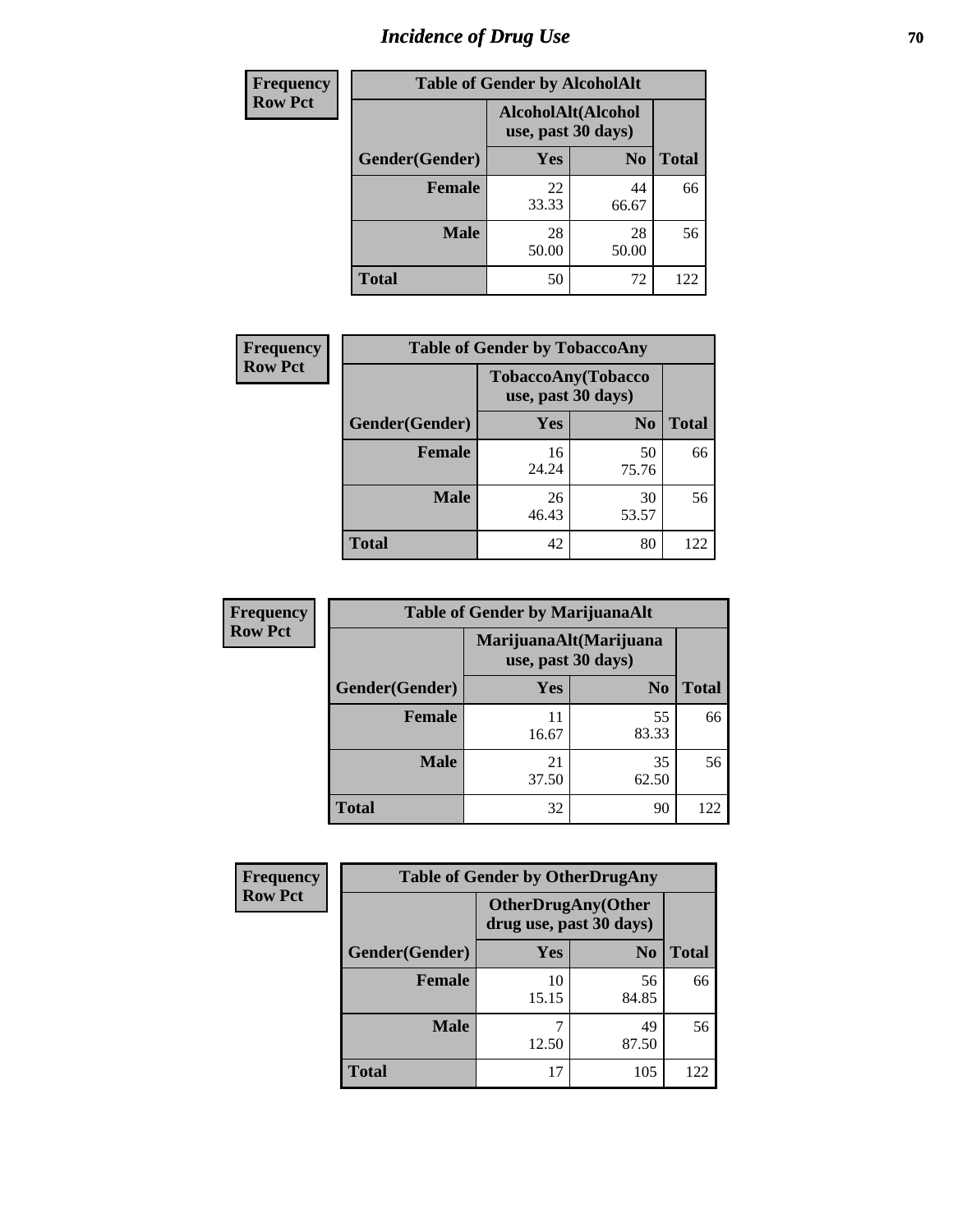### *Average Age at Onset of Use* **71** *Results for "Average Age at Onset of Use" questions exclude students who said they did not use that substance*

#### **Gender=Female**

| <b>Variable</b>                 | Label                                                              | <b>Mean</b> |
|---------------------------------|--------------------------------------------------------------------|-------------|
| Alcoholinit2                    | I started using alcohol when I was                                 | 14.29       |
| Cigarettesinit2                 | I started smoking tobacco when I was                               | 13.90       |
| Smokelessinit2                  | I started chewing tobacco when I was                               | 11.50       |
| Marijuanainit2                  | I started using marijuana when I was                               | 14.17       |
| Cocaineinit2                    | I started using cocaine when I was                                 | 10.50       |
| Inhalantsinit2                  | I started using inhalants when I was                               | 12.20       |
| Steroidsinit2                   | I started using steroids when I was                                | 11.00       |
| Ecstasyinit2                    | I started using ecstasy when I was                                 | 14.80       |
| Methinit2                       | I started using methamphetamines when I was                        | 13.50       |
| Hallucinogensinit2              | I started using hallucinogens when I was                           | 12.60       |
| Prescription in it <sub>2</sub> | I started using prescription drugs not prescribed to me when I was | 13.83       |

#### **Gender=Male**

| <b>Variable</b>                 | Label                                                              | <b>Mean</b> |
|---------------------------------|--------------------------------------------------------------------|-------------|
| Alcoholinit2                    | I started using alcohol when I was                                 | 14.91       |
| Cigarettesinit2                 | I started smoking tobacco when I was                               | 14.79       |
| Smokelessinit2                  | I started chewing tobacco when I was                               | 15.35       |
| Marijuanainit2                  | I started using marijuana when I was                               | 14.74       |
| Cocaineinit2                    | I started using cocaine when I was                                 | 12.00       |
| Inhalantsinit2                  | I started using inhalants when I was                               | 14.00       |
| Steroidsinit2                   | I started using steroids when I was                                | 12.00       |
| Ecstasyinit2                    | I started using ecstasy when I was                                 | 14.67       |
| Methinit2                       | I started using methamphetamines when I was                        | 12.00       |
| Hallucinogensinit2              | I started using hallucinogens when I was                           | 15.40       |
| Prescription in it <sub>2</sub> | I started using prescription drugs not prescribed to me when I was | 14.13       |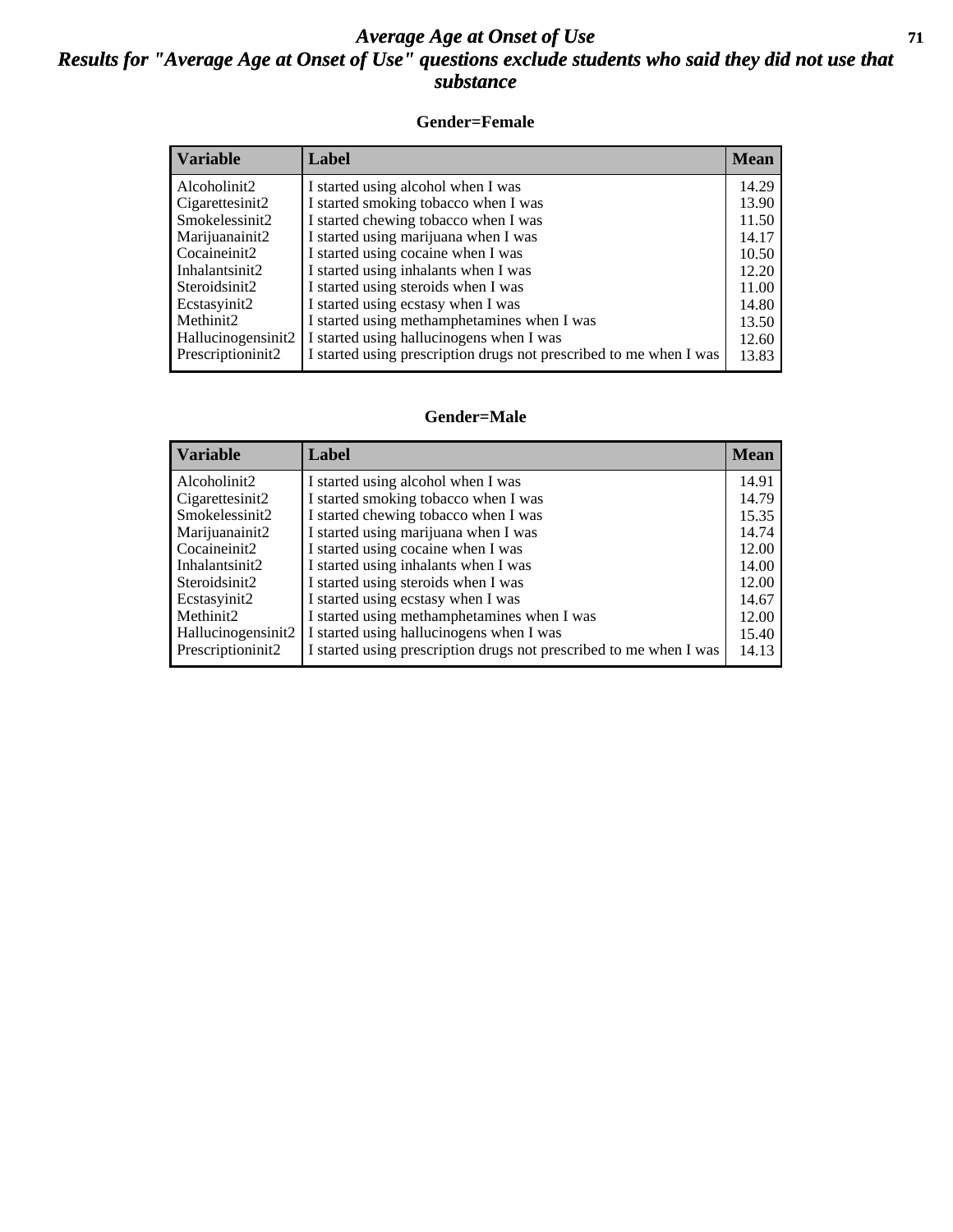# *I Think These Drugs are Harmful* **72**

| Frequency      | <b>Table of Gender by Alcoholharmdich</b> |                                                   |                |              |  |
|----------------|-------------------------------------------|---------------------------------------------------|----------------|--------------|--|
| <b>Row Pct</b> |                                           | Alcoholharmdich(I<br>think alcohol is<br>harmful) |                |              |  |
|                | Gender(Gender)                            | <b>Yes</b>                                        | N <sub>0</sub> | <b>Total</b> |  |
|                | <b>Female</b>                             | 57<br>86.36                                       | q<br>13.64     | 66           |  |
|                | <b>Male</b>                               | 38<br>67.86                                       | 18<br>32.14    | 56           |  |
|                | <b>Total</b>                              | 95                                                | 27             | 122          |  |

| Frequency      | <b>Table of Gender by Tobaccoharmdich</b> |                                       |                |              |  |
|----------------|-------------------------------------------|---------------------------------------|----------------|--------------|--|
| <b>Row Pct</b> |                                           | Tobaccoharmdich(I<br>think tobacco is | harmful)       |              |  |
|                | Gender(Gender)                            | <b>Yes</b>                            | N <sub>0</sub> | <b>Total</b> |  |
|                | <b>Female</b>                             | 62<br>93.94                           | 4<br>6.06      | 66           |  |
|                | <b>Male</b>                               | 55<br>98.21                           | 1.79           | 56           |  |
|                | <b>Total</b>                              | 117                                   | 5              | 122          |  |

| Frequency      | <b>Table of Gender by Marijuanaharmdich</b> |                                                       |                |              |  |
|----------------|---------------------------------------------|-------------------------------------------------------|----------------|--------------|--|
| <b>Row Pct</b> |                                             | Marijuanaharmdich(I<br>think marijuana is<br>harmful) |                |              |  |
|                | Gender(Gender)                              | <b>Yes</b>                                            | N <sub>0</sub> | <b>Total</b> |  |
|                | <b>Female</b>                               | 58<br>87.88                                           | 8<br>12.12     | 66           |  |
|                | <b>Male</b>                                 | 26<br>46.43                                           | 30<br>53.57    | 56           |  |
|                | <b>Total</b>                                | 84                                                    | 38             | 122          |  |

| Frequency      | <b>Table of Gender by Otherdrugharmdich</b> |                                                          |                        |              |  |
|----------------|---------------------------------------------|----------------------------------------------------------|------------------------|--------------|--|
| <b>Row Pct</b> |                                             | Otherdrugharmdich(I<br>think other drugs are<br>harmful) |                        |              |  |
|                | Gender(Gender)                              | <b>Yes</b>                                               | N <sub>0</sub>         | <b>Total</b> |  |
|                | <b>Female</b>                               | 64<br>96.97                                              | $\overline{c}$<br>3.03 | 66           |  |
|                | <b>Male</b>                                 | 54<br>96.43                                              | $\mathfrak{D}$<br>3.57 | 56           |  |
|                | <b>Total</b>                                | 118                                                      | 4                      | 122          |  |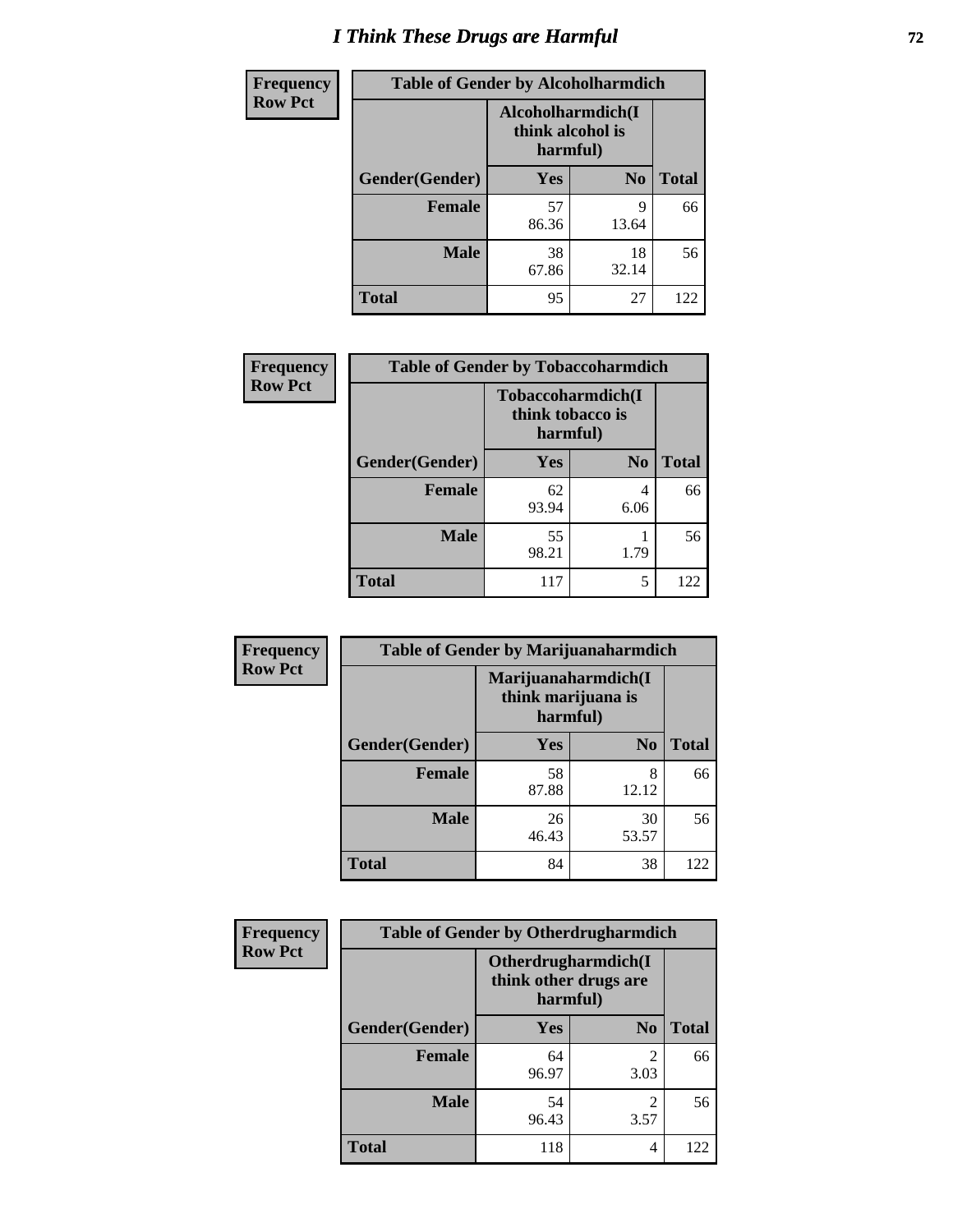| <b>Frequency</b> | <b>Table of Gender by Alcohollocation1</b> |                                                               |             |              |
|------------------|--------------------------------------------|---------------------------------------------------------------|-------------|--------------|
| <b>Row Pct</b>   |                                            | <b>Alcohollocation1(Places</b><br><b>Friends Use Alcohol)</b> |             |              |
|                  | Gender(Gender)                             |                                                               | Do Not Use  | <b>Total</b> |
|                  | <b>Female</b>                              | 48<br>72.73                                                   | 18<br>27.27 | 66           |
|                  | <b>Male</b>                                | 44<br>78.57                                                   | 12<br>21.43 | 56           |
|                  | <b>Total</b>                               | 92                                                            | 30          | 122          |

| <b>Frequency</b> | <b>Table of Gender by Alcohollocation2</b> |                                                               |             |              |
|------------------|--------------------------------------------|---------------------------------------------------------------|-------------|--------------|
| <b>Row Pct</b>   |                                            | <b>Alcohollocation2(Places</b><br><b>Friends Use Alcohol)</b> |             |              |
|                  | Gender(Gender)                             |                                                               | Home        | <b>Total</b> |
|                  | <b>Female</b>                              | 37<br>56.06                                                   | 29<br>43.94 | 66           |
|                  | <b>Male</b>                                | 17<br>30.36                                                   | 39<br>69.64 | 56           |
|                  | <b>Total</b>                               | 54                                                            | 68          | 122          |

| Frequency      | <b>Table of Gender by Alcohollocation3</b> |             |                                                               |              |
|----------------|--------------------------------------------|-------------|---------------------------------------------------------------|--------------|
| <b>Row Pct</b> |                                            |             | <b>Alcohollocation3(Places</b><br><b>Friends Use Alcohol)</b> |              |
|                | Gender(Gender)                             |             | <b>School</b>                                                 | <b>Total</b> |
|                | <b>Female</b>                              | 57<br>86.36 | q<br>13.64                                                    | 66           |
|                | <b>Male</b>                                | 53<br>94.64 | 5.36                                                          | 56           |
|                | <b>Total</b>                               | 110         | 12                                                            | 122          |

| <b>Frequency</b> | <b>Table of Gender by Alcohollocation4</b> |                                                               |            |              |
|------------------|--------------------------------------------|---------------------------------------------------------------|------------|--------------|
| <b>Row Pct</b>   |                                            | <b>Alcohollocation4(Places</b><br><b>Friends Use Alcohol)</b> |            |              |
|                  | Gender(Gender)                             |                                                               | Car        | <b>Total</b> |
|                  | <b>Female</b>                              | 60<br>90.91                                                   | 6<br>9.09  | 66           |
|                  | <b>Male</b>                                | 48<br>85.71                                                   | 8<br>14.29 | 56           |
|                  | <b>Total</b>                               | 108                                                           | 14         | 122          |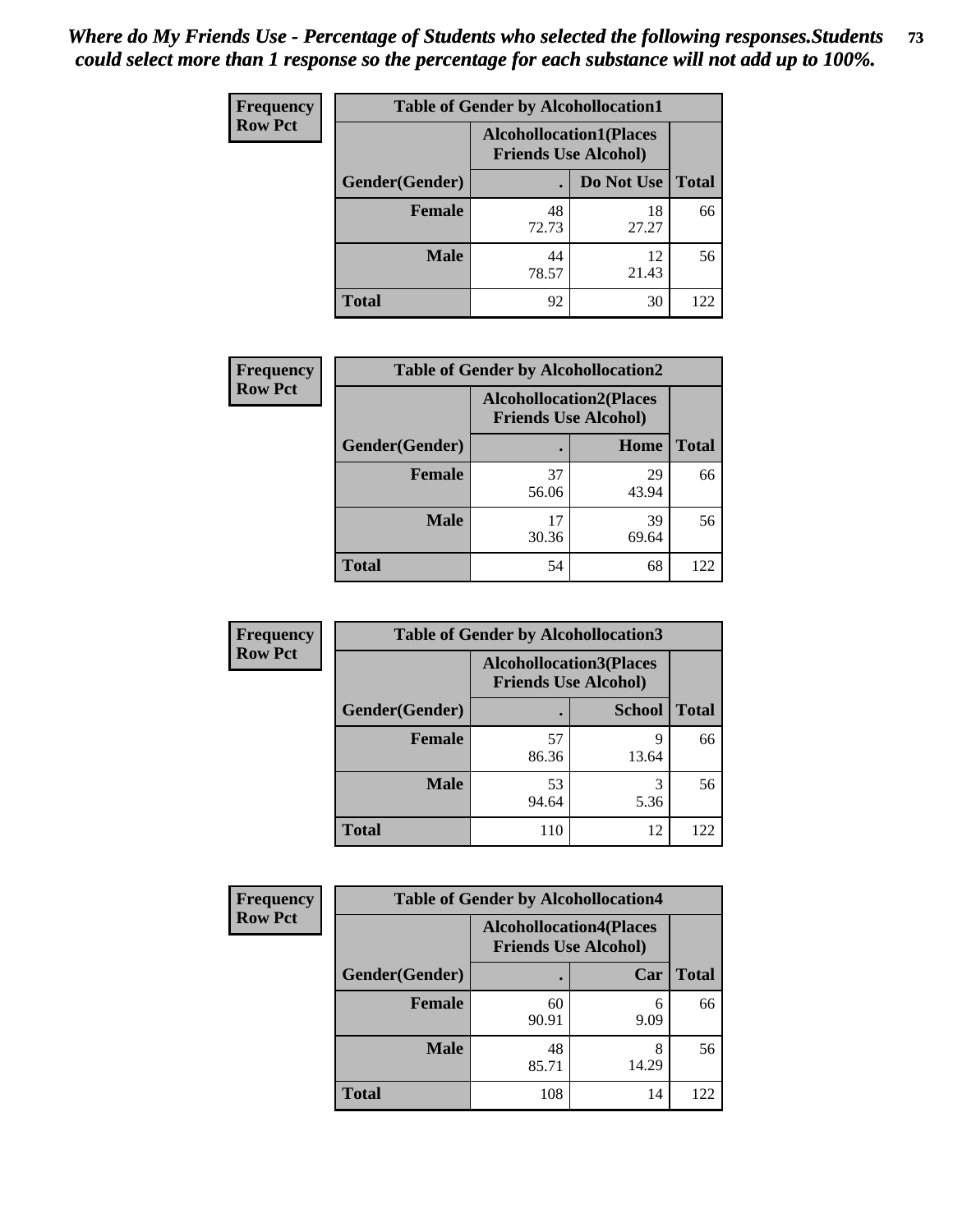| <b>Frequency</b> | <b>Table of Gender by Alcohollocation5</b> |             |                                                                |              |
|------------------|--------------------------------------------|-------------|----------------------------------------------------------------|--------------|
| <b>Row Pct</b>   |                                            |             | <b>Alcohollocation5</b> (Places<br><b>Friends Use Alcohol)</b> |              |
|                  | Gender(Gender)                             | $\bullet$   | <b>Friend's</b><br><b>House</b>                                | <b>Total</b> |
|                  | <b>Female</b>                              | 28<br>42.42 | 38<br>57.58                                                    | 66           |
|                  | <b>Male</b>                                | 25<br>44.64 | 31<br>55.36                                                    | 56           |
|                  | <b>Total</b>                               | 53          | 69                                                             | 122          |

| <b>Frequency</b> | <b>Table of Gender by Alcohollocation6</b> |                                                               |              |              |
|------------------|--------------------------------------------|---------------------------------------------------------------|--------------|--------------|
| <b>Row Pct</b>   |                                            | <b>Alcohollocation6(Places</b><br><b>Friends Use Alcohol)</b> |              |              |
|                  | Gender(Gender)                             |                                                               | <b>Other</b> | <b>Total</b> |
|                  | <b>Female</b>                              | 47<br>71.21                                                   | 19<br>28.79  | 66           |
|                  | <b>Male</b>                                | 41<br>73.21                                                   | 15<br>26.79  | 56           |
|                  | <b>Total</b>                               | 88                                                            | 34           | 122          |

| Frequency      | <b>Table of Gender by Tobaccolocation1</b> |                                                               |             |              |  |
|----------------|--------------------------------------------|---------------------------------------------------------------|-------------|--------------|--|
| <b>Row Pct</b> |                                            | <b>Tobaccolocation1(Places</b><br><b>Friends Use Tobacco)</b> |             |              |  |
|                | Gender(Gender)                             |                                                               | Do Not Use  | <b>Total</b> |  |
|                | Female                                     | 40<br>60.61                                                   | 26<br>39.39 | 66           |  |
|                | <b>Male</b>                                | 39<br>69.64                                                   | 17<br>30.36 | 56           |  |
|                | <b>Total</b>                               | 79                                                            | 43          | 122          |  |

| <b>Frequency</b> | <b>Table of Gender by Tobaccolocation2</b> |                             |                                |              |
|------------------|--------------------------------------------|-----------------------------|--------------------------------|--------------|
| <b>Row Pct</b>   |                                            | <b>Friends Use Tobacco)</b> | <b>Tobaccolocation2(Places</b> |              |
|                  | Gender(Gender)                             |                             | Home                           | <b>Total</b> |
|                  | Female                                     | 40<br>60.61                 | 26<br>39.39                    | 66           |
|                  | <b>Male</b>                                | 23<br>41.07                 | 33<br>58.93                    | 56           |
|                  | <b>Total</b>                               | 63                          | 59                             | 122          |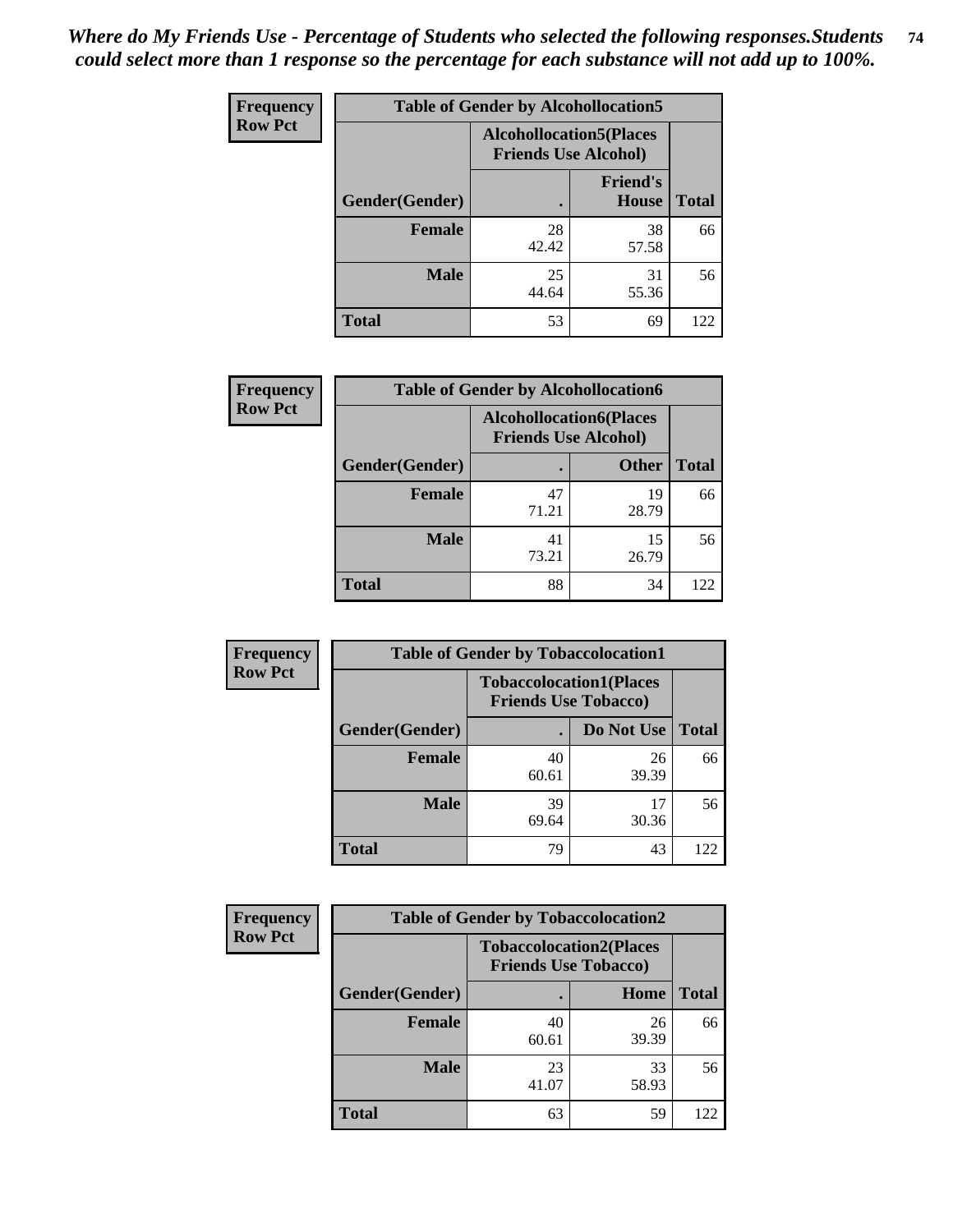| <b>Frequency</b> | <b>Table of Gender by Tobaccolocation3</b> |                                                               |               |              |
|------------------|--------------------------------------------|---------------------------------------------------------------|---------------|--------------|
| <b>Row Pct</b>   |                                            | <b>Tobaccolocation3(Places</b><br><b>Friends Use Tobacco)</b> |               |              |
|                  | Gender(Gender)                             |                                                               | <b>School</b> | <b>Total</b> |
|                  | <b>Female</b>                              | 52<br>78.79                                                   | 14<br>21.21   | 66           |
|                  | <b>Male</b>                                | 37<br>66.07                                                   | 19<br>33.93   | 56           |
|                  | <b>Total</b>                               | 89                                                            | 33            | 122          |

| <b>Frequency</b> |                | <b>Table of Gender by Tobaccolocation4</b>                    |             |              |
|------------------|----------------|---------------------------------------------------------------|-------------|--------------|
| <b>Row Pct</b>   |                | <b>Tobaccolocation4(Places</b><br><b>Friends Use Tobacco)</b> |             |              |
|                  | Gender(Gender) |                                                               | Car         | <b>Total</b> |
|                  | <b>Female</b>  | 38<br>57.58                                                   | 28<br>42.42 | 66           |
|                  | <b>Male</b>    | 32<br>57.14                                                   | 24<br>42.86 | 56           |
|                  | <b>Total</b>   | 70                                                            | 52          | 122          |

| <b>Frequency</b> | <b>Table of Gender by Tobaccolocation5</b> |                                                               |                          |              |
|------------------|--------------------------------------------|---------------------------------------------------------------|--------------------------|--------------|
| <b>Row Pct</b>   |                                            | <b>Tobaccolocation5(Places</b><br><b>Friends Use Tobacco)</b> |                          |              |
|                  | Gender(Gender)                             |                                                               | <b>Friend's</b><br>House | <b>Total</b> |
|                  | <b>Female</b>                              | 36<br>54.55                                                   | 30<br>45.45              | 66           |
|                  | <b>Male</b>                                | 29<br>51.79                                                   | 27<br>48.21              | 56           |
|                  | <b>Total</b>                               | 65                                                            | 57                       | 122          |

| <b>Frequency</b> | <b>Table of Gender by Tobaccolocation6</b> |             |                                                               |              |  |
|------------------|--------------------------------------------|-------------|---------------------------------------------------------------|--------------|--|
| <b>Row Pct</b>   |                                            |             | <b>Tobaccolocation6(Places</b><br><b>Friends Use Tobacco)</b> |              |  |
|                  | Gender(Gender)                             |             | <b>Other</b>                                                  | <b>Total</b> |  |
|                  | Female                                     | 50<br>75.76 | 16<br>24.24                                                   | 66           |  |
|                  | <b>Male</b>                                | 36<br>64.29 | 20<br>35.71                                                   | 56           |  |
|                  | <b>Total</b>                               | 86          | 36                                                            | 122          |  |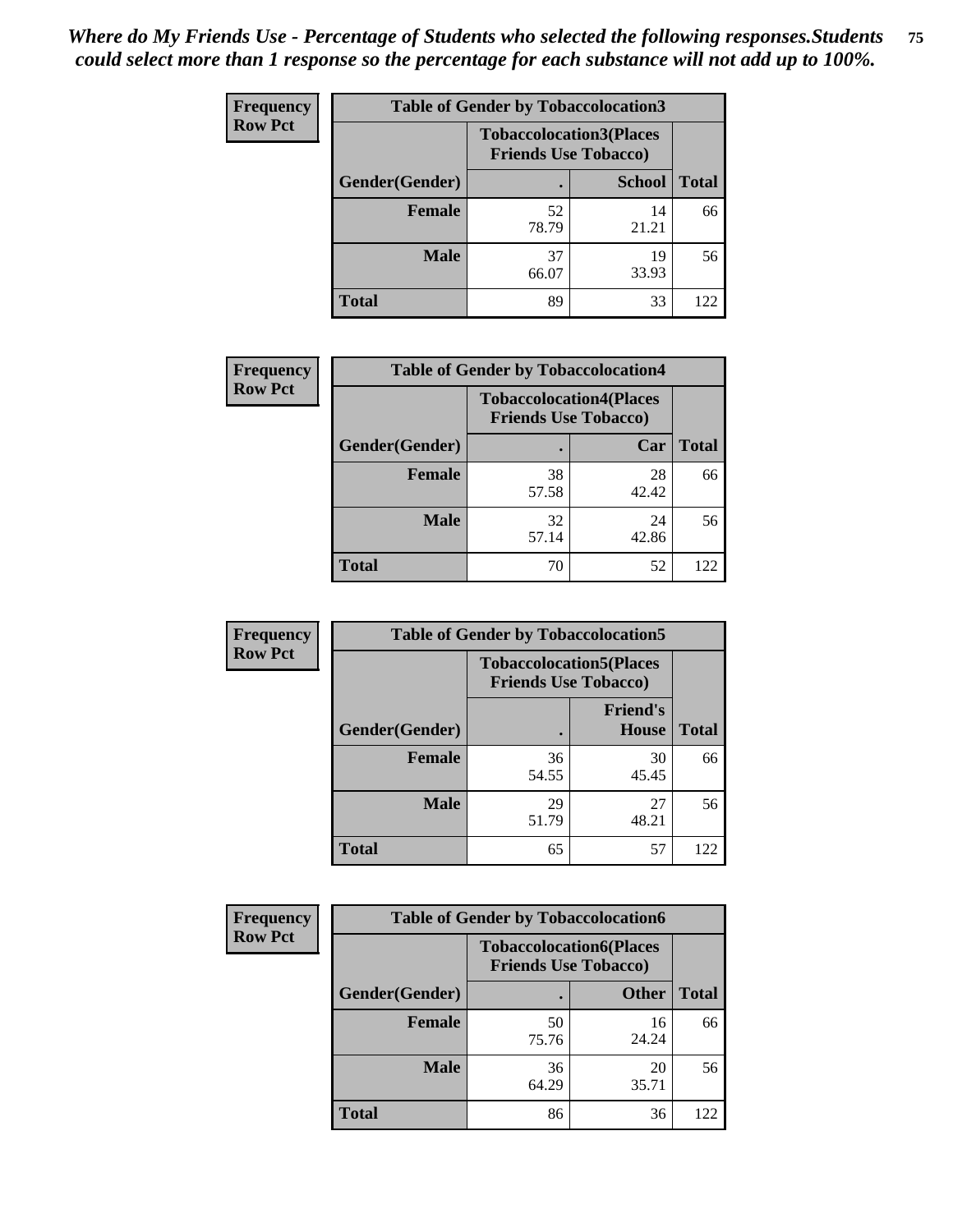| <b>Frequency</b> | <b>Table of Gender by Marijuanalocation1</b> |                                                                    |             |              |
|------------------|----------------------------------------------|--------------------------------------------------------------------|-------------|--------------|
| <b>Row Pct</b>   |                                              | <b>Marijuanalocation1(Places</b><br><b>Friends Use Marijuana</b> ) |             |              |
|                  | Gender(Gender)                               |                                                                    | Do Not Use  | <b>Total</b> |
|                  | <b>Female</b>                                | 34<br>51.52                                                        | 32<br>48.48 | 66           |
|                  | <b>Male</b>                                  | 38<br>67.86                                                        | 18<br>32.14 | 56           |
|                  | <b>Total</b>                                 | 72                                                                 | 50          | 122          |

| <b>Frequency</b> | <b>Table of Gender by Marijuanalocation2</b> |                                                                    |             |              |
|------------------|----------------------------------------------|--------------------------------------------------------------------|-------------|--------------|
| <b>Row Pct</b>   |                                              | <b>Marijuanalocation2(Places</b><br><b>Friends Use Marijuana</b> ) |             |              |
|                  | Gender(Gender)                               |                                                                    | Home        | <b>Total</b> |
|                  | <b>Female</b>                                | 47<br>71.21                                                        | 19<br>28.79 | 66           |
|                  | <b>Male</b>                                  | 27<br>48.21                                                        | 29<br>51.79 | 56           |
|                  | <b>Total</b>                                 | 74                                                                 | 48          | 122          |

| Frequency      | <b>Table of Gender by Marijuanalocation3</b> |             |                                                                    |              |  |
|----------------|----------------------------------------------|-------------|--------------------------------------------------------------------|--------------|--|
| <b>Row Pct</b> |                                              |             | <b>Marijuanalocation3(Places</b><br><b>Friends Use Marijuana</b> ) |              |  |
|                | Gender(Gender)                               |             | <b>School</b>                                                      | <b>Total</b> |  |
|                | Female                                       | 56<br>84.85 | 10<br>15.15                                                        | 66           |  |
|                | <b>Male</b>                                  | 45<br>80.36 | 11<br>19.64                                                        | 56           |  |
|                | <b>Total</b>                                 | 101         | 21                                                                 | 122          |  |

| <b>Frequency</b> | <b>Table of Gender by Marijuanalocation4</b> |                                |                                  |              |
|------------------|----------------------------------------------|--------------------------------|----------------------------------|--------------|
| <b>Row Pct</b>   |                                              | <b>Friends Use Marijuana</b> ) | <b>Marijuanalocation4(Places</b> |              |
|                  | Gender(Gender)                               |                                | Car                              | <b>Total</b> |
|                  | Female                                       | 45<br>68.18                    | 21<br>31.82                      | 66           |
|                  | <b>Male</b>                                  | 36<br>64.29                    | 20<br>35.71                      | 56           |
|                  | <b>Total</b>                                 | 81                             | 41                               | 122          |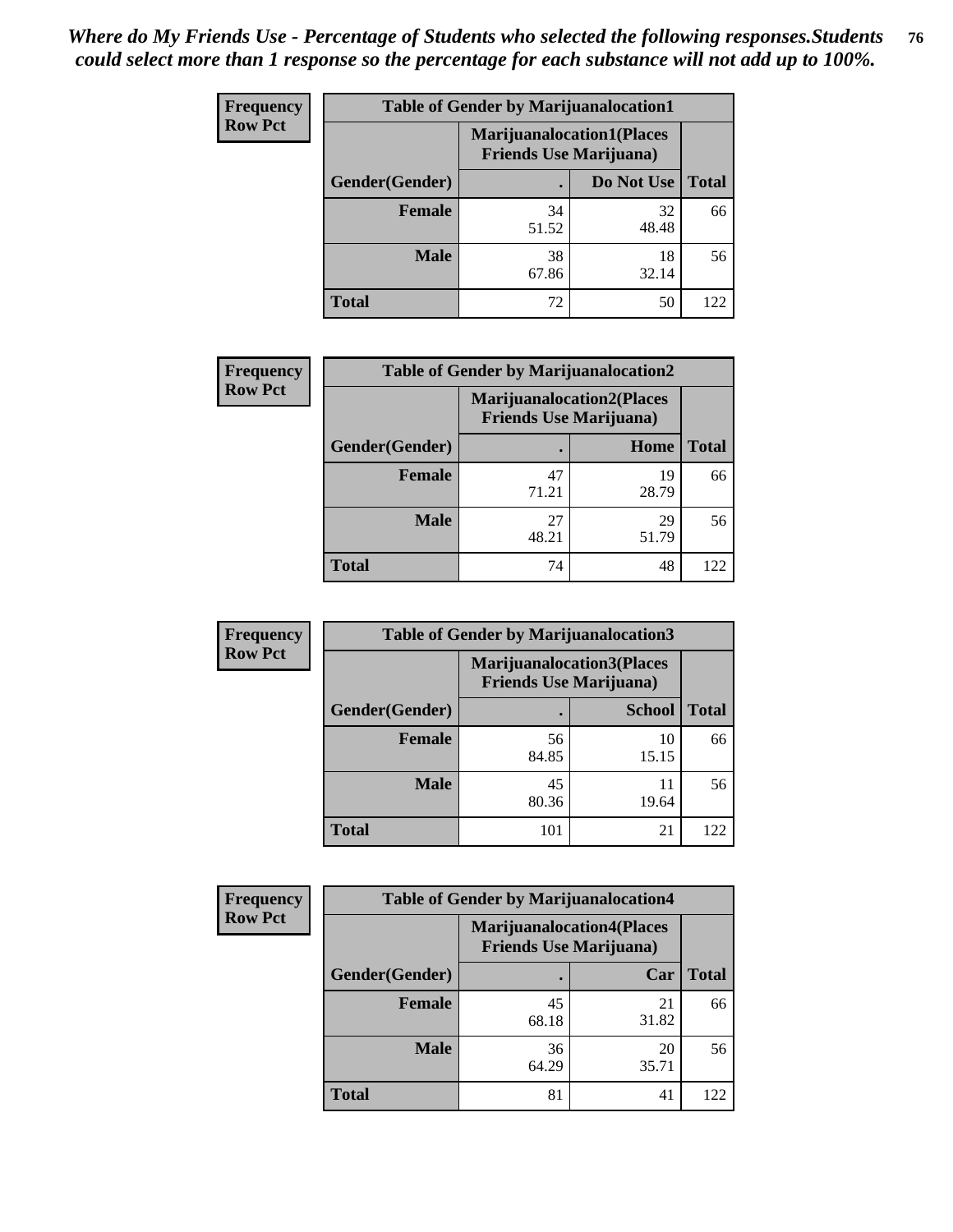| <b>Frequency</b> | <b>Table of Gender by Marijuanalocation5</b> |                                |                                   |              |
|------------------|----------------------------------------------|--------------------------------|-----------------------------------|--------------|
| <b>Row Pct</b>   |                                              | <b>Friends Use Marijuana</b> ) | <b>Marijuanalocation5</b> (Places |              |
|                  | Gender(Gender)                               |                                | <b>Friend's</b><br>House          | <b>Total</b> |
|                  | <b>Female</b>                                | 41<br>62.12                    | 25<br>37.88                       | 66           |
|                  | <b>Male</b>                                  | 32<br>57.14                    | 24<br>42.86                       | 56           |
|                  | <b>Total</b>                                 | 73                             | 49                                | 122          |

| <b>Frequency</b> | <b>Table of Gender by Marijuanalocation6</b> |                                                                    |              |              |
|------------------|----------------------------------------------|--------------------------------------------------------------------|--------------|--------------|
| <b>Row Pct</b>   |                                              | <b>Marijuanalocation6(Places</b><br><b>Friends Use Marijuana</b> ) |              |              |
|                  | Gender(Gender)                               |                                                                    | <b>Other</b> | <b>Total</b> |
|                  | <b>Female</b>                                | 50<br>75.76                                                        | 16<br>24.24  | 66           |
|                  | <b>Male</b>                                  | 33<br>58.93                                                        | 23<br>41.07  | 56           |
|                  | <b>Total</b>                                 | 83                                                                 | 39           | 122          |

| <b>Frequency</b> | <b>Table of Gender by Otherdruglocation1</b> |                                                                                |             |              |
|------------------|----------------------------------------------|--------------------------------------------------------------------------------|-------------|--------------|
| <b>Row Pct</b>   |                                              | <b>Otherdruglocation1(Places</b><br><b>Friends Use Other Illegal</b><br>Drugs) |             |              |
|                  | Gender(Gender)                               |                                                                                | Do Not Use  | <b>Total</b> |
|                  | Female                                       | 16<br>24.24                                                                    | 50<br>75.76 | 66           |
|                  | <b>Male</b>                                  | 21<br>37.50                                                                    | 35<br>62.50 | 56           |
|                  | <b>Total</b>                                 | 37                                                                             | 85          | 122          |

| <b>Frequency</b> | <b>Table of Gender by Otherdruglocation2</b> |                                            |                                  |              |
|------------------|----------------------------------------------|--------------------------------------------|----------------------------------|--------------|
| <b>Row Pct</b>   |                                              | <b>Friends Use Other Illegal</b><br>Drugs) | <b>Otherdruglocation2(Places</b> |              |
|                  | Gender(Gender)                               |                                            | Home                             | <b>Total</b> |
|                  | <b>Female</b>                                | 57<br>86.36                                | 9<br>13.64                       | 66           |
|                  | <b>Male</b>                                  | 39<br>69.64                                | 17<br>30.36                      | 56           |
|                  | <b>Total</b>                                 | 96                                         | 26                               | 122          |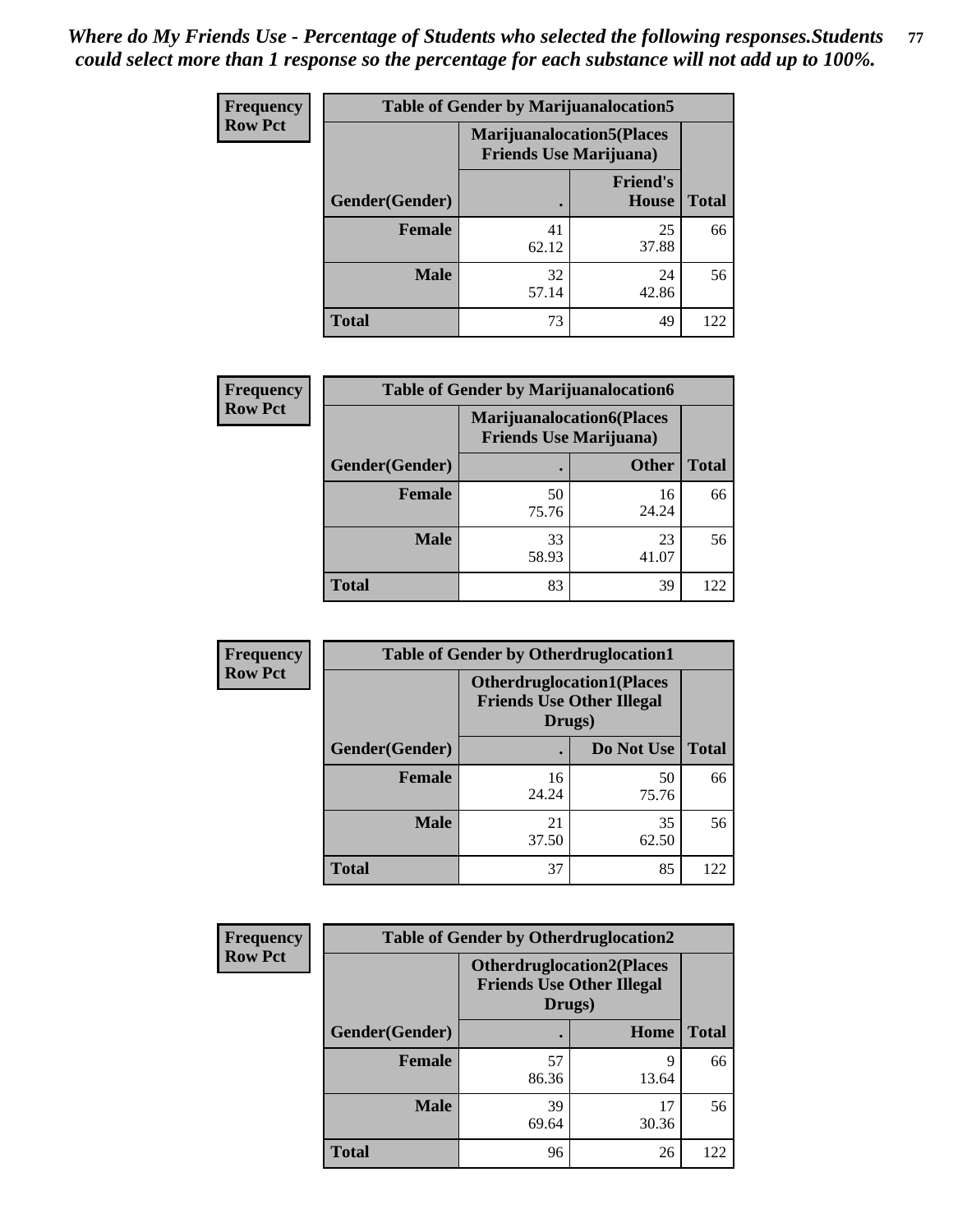| Frequency      | <b>Table of Gender by Otherdruglocation3</b> |                                                                                |               |              |
|----------------|----------------------------------------------|--------------------------------------------------------------------------------|---------------|--------------|
| <b>Row Pct</b> |                                              | <b>Otherdruglocation3(Places</b><br><b>Friends Use Other Illegal</b><br>Drugs) |               |              |
|                | Gender(Gender)                               |                                                                                | <b>School</b> | <b>Total</b> |
|                | <b>Female</b>                                | 56<br>84.85                                                                    | 10<br>15.15   | 66           |
|                | <b>Male</b>                                  | 48<br>85.71                                                                    | 8<br>14.29    | 56           |
|                | <b>Total</b>                                 | 104                                                                            | 18            | 122          |

| <b>Frequency</b> | <b>Table of Gender by Otherdruglocation4</b> |                                                                                |           |              |
|------------------|----------------------------------------------|--------------------------------------------------------------------------------|-----------|--------------|
| <b>Row Pct</b>   |                                              | <b>Otherdruglocation4(Places</b><br><b>Friends Use Other Illegal</b><br>Drugs) |           |              |
|                  | Gender(Gender)                               |                                                                                | Car       | <b>Total</b> |
|                  | <b>Female</b>                                | 63<br>95.45                                                                    | 3<br>4.55 | 66           |
|                  | <b>Male</b>                                  | 49<br>87.50                                                                    | 12.50     | 56           |
|                  | <b>Total</b>                                 | 112                                                                            | 10        | 122.         |

| Frequency      | <b>Table of Gender by Otherdruglocation5</b> |                                                                                |                                 |              |
|----------------|----------------------------------------------|--------------------------------------------------------------------------------|---------------------------------|--------------|
| <b>Row Pct</b> |                                              | <b>Otherdruglocation5(Places</b><br><b>Friends Use Other Illegal</b><br>Drugs) |                                 |              |
|                | Gender(Gender)                               |                                                                                | <b>Friend's</b><br><b>House</b> | <b>Total</b> |
|                | <b>Female</b>                                | 57<br>86.36                                                                    | q<br>13.64                      | 66           |
|                | <b>Male</b>                                  | 38<br>67.86                                                                    | 18<br>32.14                     | 56           |
|                | <b>Total</b>                                 | 95                                                                             | 27                              | 122          |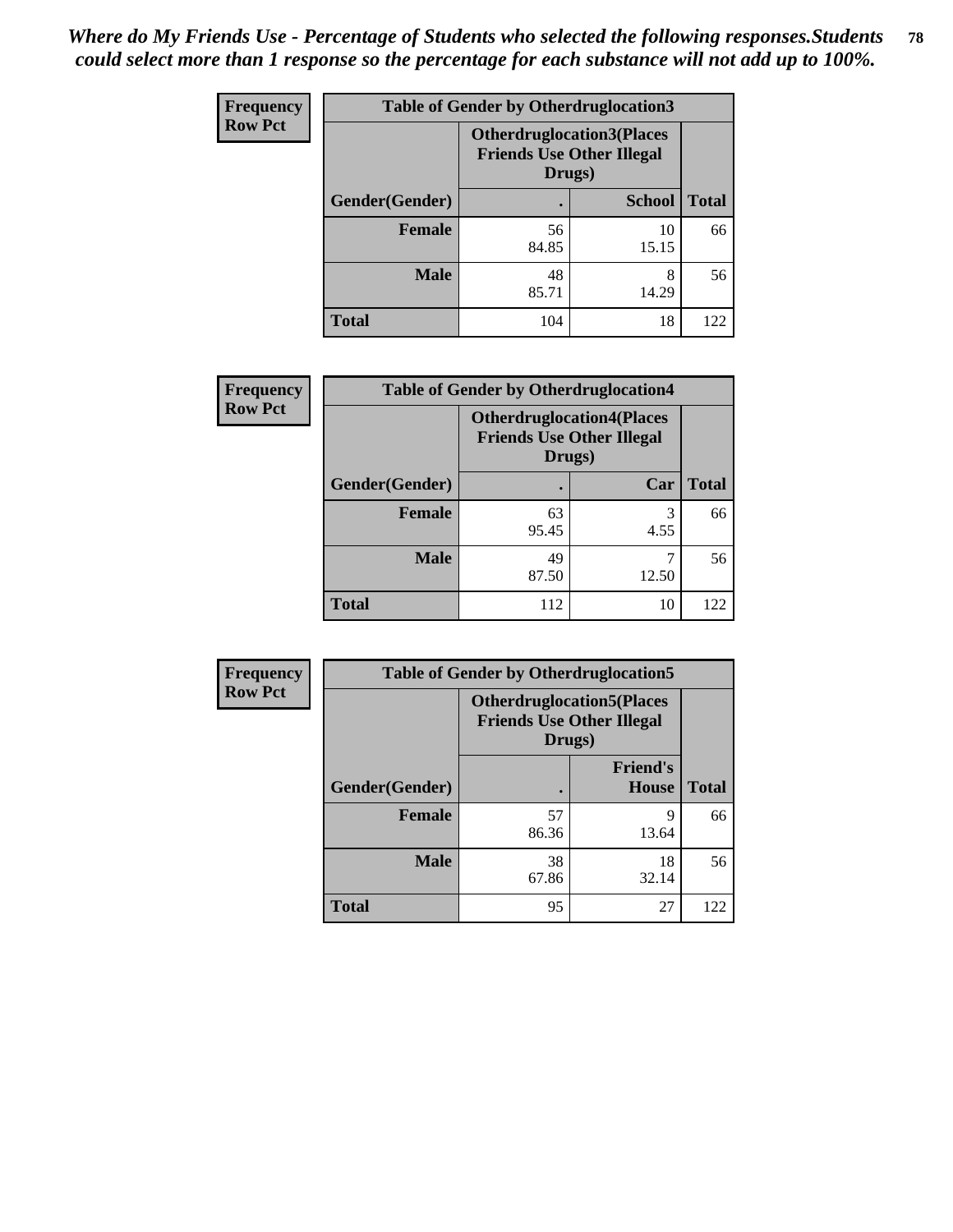| <b>Frequency</b> | <b>Table of Gender by Otherdruglocation6</b> |                                            |                                  |              |
|------------------|----------------------------------------------|--------------------------------------------|----------------------------------|--------------|
| <b>Row Pct</b>   |                                              | <b>Friends Use Other Illegal</b><br>Drugs) | <b>Otherdruglocation6(Places</b> |              |
|                  | Gender(Gender)                               |                                            | <b>Other</b>                     | <b>Total</b> |
|                  | <b>Female</b>                                | 58<br>87.88                                | 8<br>12.12                       | 66           |
|                  | <b>Male</b>                                  | 46<br>82.14                                | 10<br>17.86                      | 56           |
|                  | <b>Total</b>                                 | 104                                        | 18                               | 122          |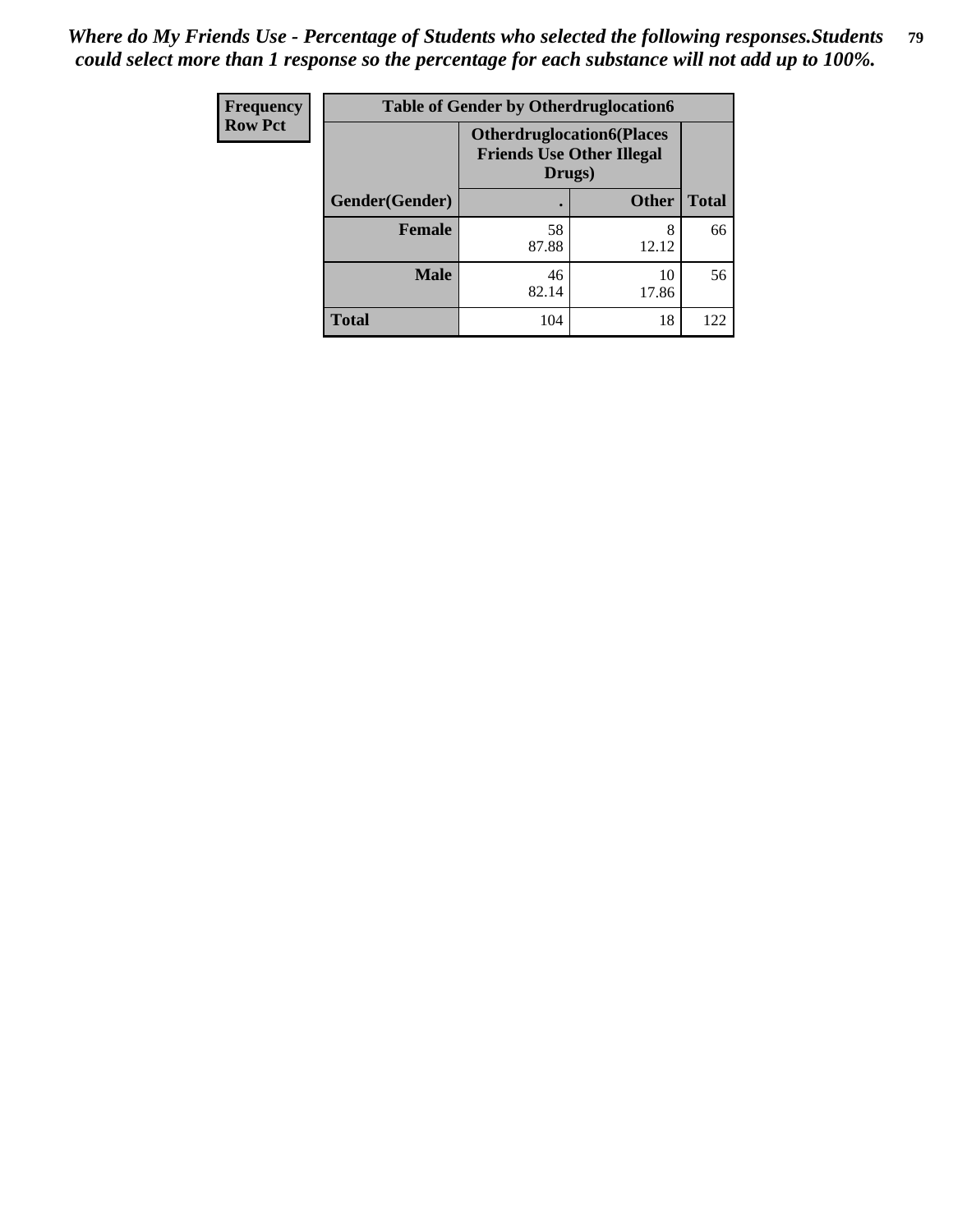| <b>Frequency</b> | <b>Table of Gender by Alcoholtime1</b> |                                                          |                      |              |
|------------------|----------------------------------------|----------------------------------------------------------|----------------------|--------------|
| <b>Row Pct</b>   |                                        | <b>Alcoholtime1(Times</b><br><b>Friends Use Alcohol)</b> |                      |              |
|                  | Gender(Gender)                         | $\bullet$                                                | Do Not<br><b>Use</b> | <b>Total</b> |
|                  | <b>Female</b>                          | 49<br>74.24                                              | 17<br>25.76          | 66           |
|                  | <b>Male</b>                            | 46<br>82.14                                              | 10<br>17.86          | 56           |
|                  | <b>Total</b>                           | 95                                                       | 27                   | 122          |

| <b>Frequency</b> | <b>Table of Gender by Alcoholtime2</b> |                                                          |                            |              |
|------------------|----------------------------------------|----------------------------------------------------------|----------------------------|--------------|
| <b>Row Pct</b>   |                                        | <b>Alcoholtime2(Times</b><br><b>Friends Use Alcohol)</b> |                            |              |
|                  | Gender(Gender)                         |                                                          | <b>On Way</b><br>to School | <b>Total</b> |
|                  | <b>Female</b>                          | 64<br>96.97                                              | 2<br>3.03                  | 66           |
|                  | <b>Male</b>                            | 55<br>98.21                                              | 1.79                       | 56           |
|                  | <b>Total</b>                           | 119                                                      | 3                          | 122          |

| <b>Frequency</b> | <b>Table of Gender by Alcoholtime3</b> |                                                          |                                |              |
|------------------|----------------------------------------|----------------------------------------------------------|--------------------------------|--------------|
| <b>Row Pct</b>   |                                        | <b>Alcoholtime3(Times</b><br><b>Friends Use Alcohol)</b> |                                |              |
|                  | <b>Gender</b> (Gender)                 |                                                          | <b>During</b><br><b>School</b> | <b>Total</b> |
|                  | Female                                 | 58<br>87.88                                              | 8<br>12.12                     | 66           |
|                  | <b>Male</b>                            | 53<br>94.64                                              | 3<br>5.36                      | 56           |
|                  | <b>Total</b>                           | 111                                                      | 11                             | 122          |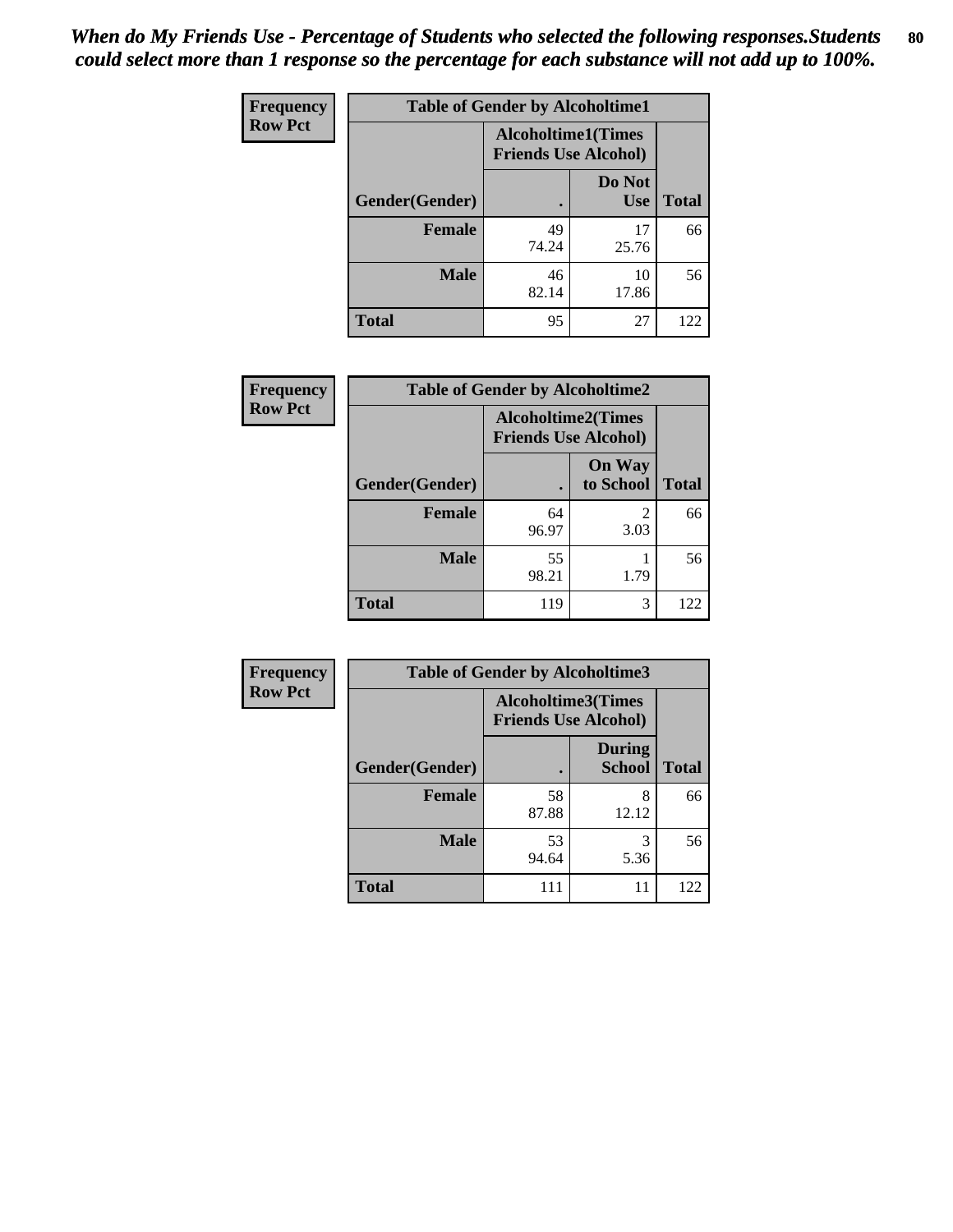*When do My Friends Use - Percentage of Students who selected the following responses.Students could select more than 1 response so the percentage for each substance will not add up to 100%.* **81**

| <b>Frequency</b> | <b>Table of Gender by Alcoholtime4</b> |                                                          |                                                |              |
|------------------|----------------------------------------|----------------------------------------------------------|------------------------------------------------|--------------|
| <b>Row Pct</b>   |                                        | <b>Alcoholtime4(Times</b><br><b>Friends Use Alcohol)</b> |                                                |              |
|                  | Gender(Gender)                         | $\bullet$                                                | <b>On Way</b><br>Home<br>From<br><b>School</b> | <b>Total</b> |
|                  | <b>Female</b>                          | 61<br>92.42                                              | 5<br>7.58                                      | 66           |
|                  | <b>Male</b>                            | 53<br>94.64                                              | 3<br>5.36                                      | 56           |
|                  | <b>Total</b>                           | 114                                                      | 8                                              | 122          |

| <b>Frequency</b> | <b>Table of Gender by Alcoholtime5</b> |                                                           |                   |              |
|------------------|----------------------------------------|-----------------------------------------------------------|-------------------|--------------|
| <b>Row Pct</b>   |                                        | <b>Alcoholtime5</b> (Times<br><b>Friends Use Alcohol)</b> |                   |              |
|                  | Gender(Gender)                         |                                                           | <b>Weeknights</b> | <b>Total</b> |
|                  | <b>Female</b>                          | 53<br>80.30                                               | 13<br>19.70       | 66           |
|                  | <b>Male</b>                            | 47<br>83.93                                               | 9<br>16.07        | 56           |
|                  | <b>Total</b>                           | 100                                                       | 22                | 122          |

| <b>Frequency</b> | <b>Table of Gender by Alcoholtime6</b> |             |                                                          |              |  |
|------------------|----------------------------------------|-------------|----------------------------------------------------------|--------------|--|
| <b>Row Pct</b>   |                                        |             | <b>Alcoholtime6(Times</b><br><b>Friends Use Alcohol)</b> |              |  |
|                  | Gender(Gender)                         |             | <b>Weekends</b>                                          | <b>Total</b> |  |
|                  | Female                                 | 21<br>31.82 | 45<br>68.18                                              | 66           |  |
|                  | <b>Male</b>                            | 10<br>17.86 | 46<br>82.14                                              | 56           |  |
|                  | <b>Total</b>                           | 31          | 91                                                       | 122          |  |

| Frequency      | <b>Table of Gender by Tobaccotime1</b> |                                                          |                      |              |
|----------------|----------------------------------------|----------------------------------------------------------|----------------------|--------------|
| <b>Row Pct</b> |                                        | <b>Tobaccotime1(Times</b><br><b>Friends Use Tobacco)</b> |                      |              |
|                | Gender(Gender)                         |                                                          | Do Not<br><b>Use</b> | <b>Total</b> |
|                | <b>Female</b>                          | 41<br>62.12                                              | 25<br>37.88          | 66           |
|                | <b>Male</b>                            | 39<br>69.64                                              | 17<br>30.36          | 56           |
|                | <b>Total</b>                           | 80                                                       | 42                   | 122          |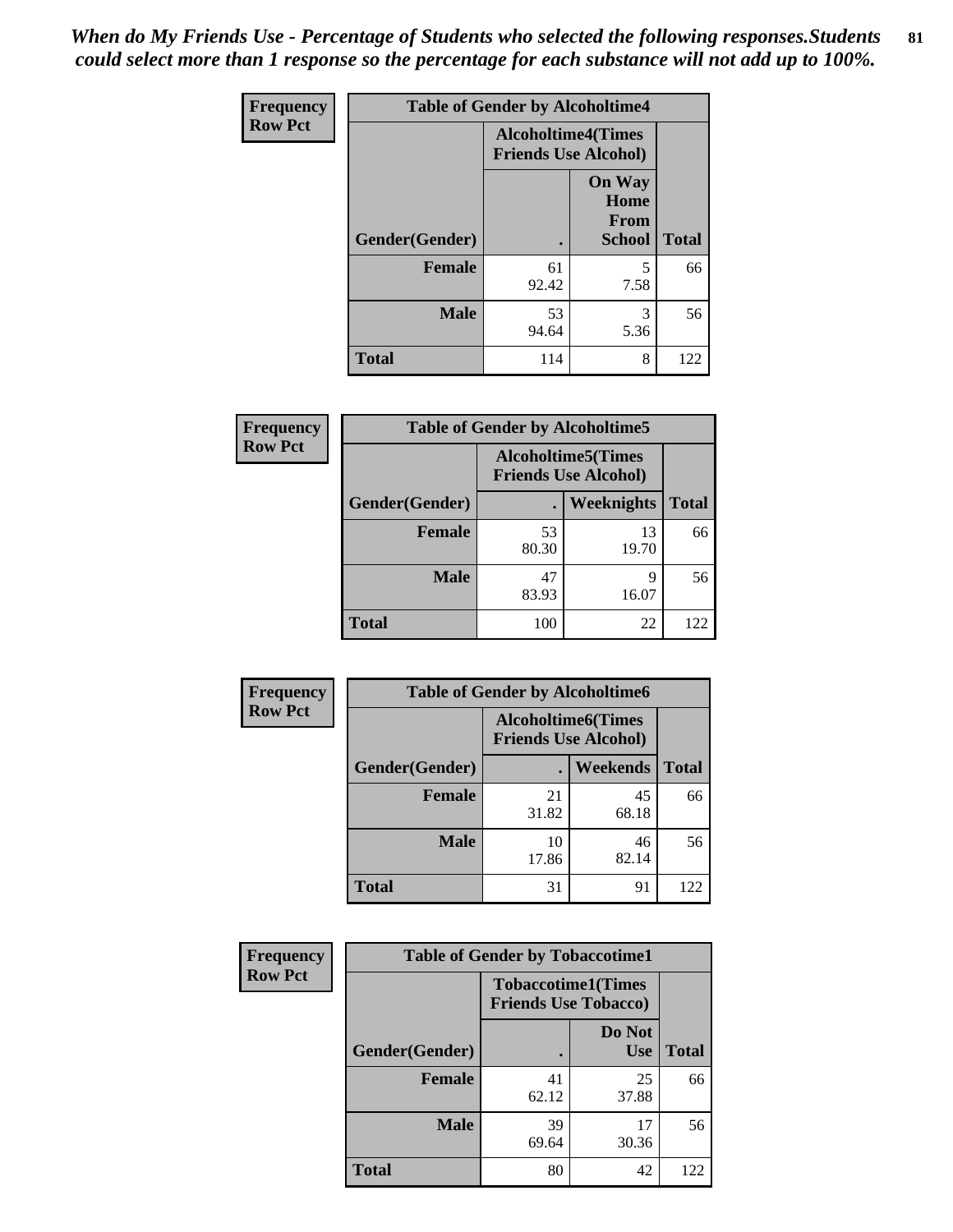*When do My Friends Use - Percentage of Students who selected the following responses.Students could select more than 1 response so the percentage for each substance will not add up to 100%.* **82**

| <b>Frequency</b> | <b>Table of Gender by Tobaccotime2</b> |                                                          |                            |              |
|------------------|----------------------------------------|----------------------------------------------------------|----------------------------|--------------|
| <b>Row Pct</b>   |                                        | <b>Tobaccotime2(Times</b><br><b>Friends Use Tobacco)</b> |                            |              |
|                  | Gender(Gender)                         | $\bullet$                                                | <b>On Way</b><br>to School | <b>Total</b> |
|                  | Female                                 | 47<br>71.21                                              | 19<br>28.79                | 66           |
|                  | <b>Male</b>                            | 40<br>71.43                                              | 16<br>28.57                | 56           |
|                  | <b>Total</b>                           | 87                                                       | 35                         | 122          |

| <b>Frequency</b> | <b>Table of Gender by Tobaccotime3</b> |                                                          |                                |              |
|------------------|----------------------------------------|----------------------------------------------------------|--------------------------------|--------------|
| <b>Row Pct</b>   |                                        | <b>Tobaccotime3(Times</b><br><b>Friends Use Tobacco)</b> |                                |              |
|                  | Gender(Gender)                         |                                                          | <b>During</b><br><b>School</b> | <b>Total</b> |
|                  | Female                                 | 59<br>89.39                                              | 10.61                          | 66           |
|                  | <b>Male</b>                            | 43<br>76.79                                              | 13<br>23.21                    | 56           |
|                  | <b>Total</b>                           | 102                                                      | 20                             | 122          |

| <b>Frequency</b> | <b>Table of Gender by Tobaccotime4</b> |                                                          |                                                |              |
|------------------|----------------------------------------|----------------------------------------------------------|------------------------------------------------|--------------|
| <b>Row Pct</b>   |                                        | <b>Tobaccotime4(Times</b><br><b>Friends Use Tobacco)</b> |                                                |              |
|                  | Gender(Gender)                         |                                                          | <b>On Way</b><br>Home<br>From<br><b>School</b> | <b>Total</b> |
|                  | <b>Female</b>                          | 61<br>92.42                                              | 5<br>7.58                                      | 66           |
|                  | <b>Male</b>                            | 53<br>94.64                                              | 3<br>5.36                                      | 56           |
|                  | <b>Total</b>                           | 114                                                      | 8                                              | 122          |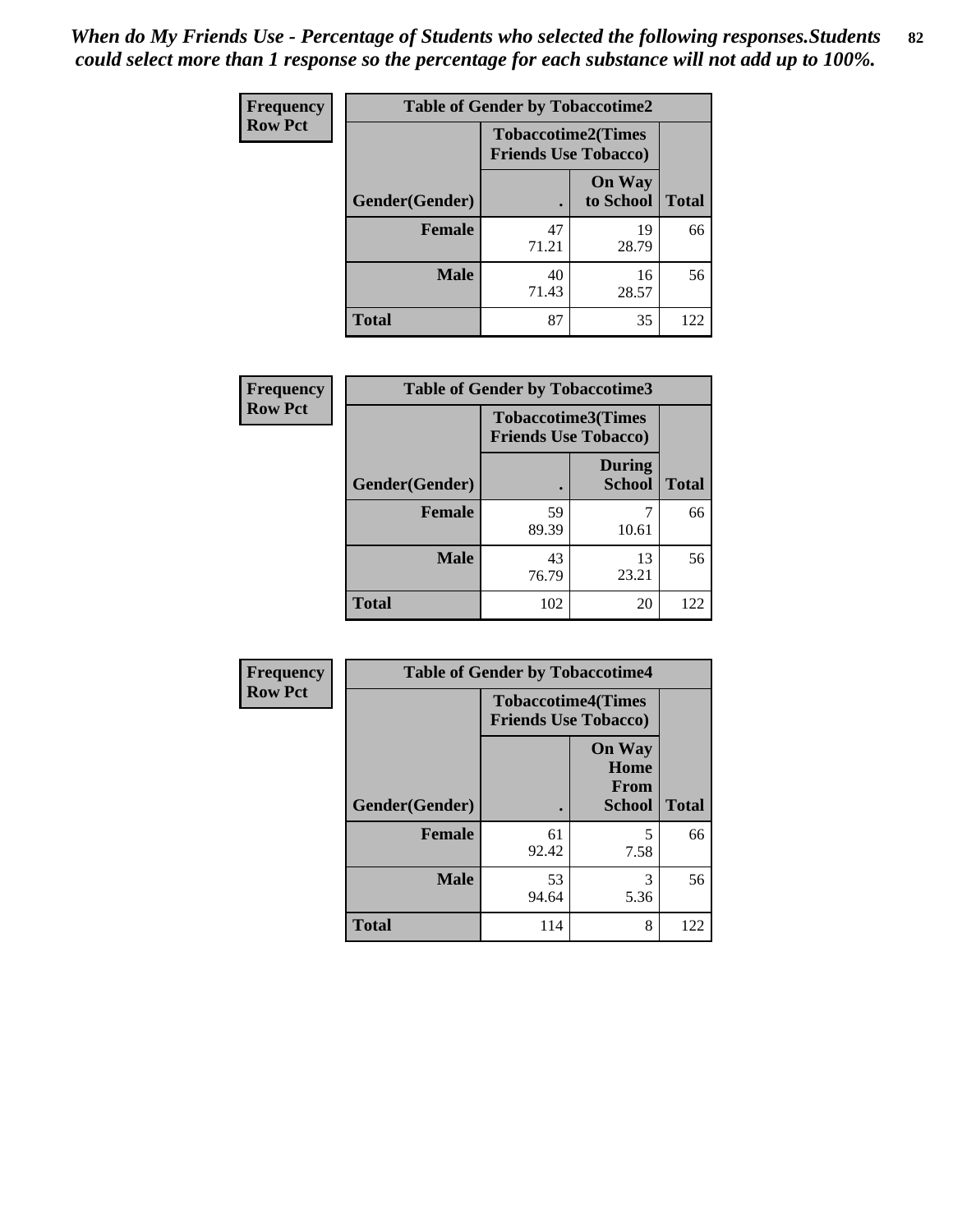| <b>Frequency</b> | <b>Table of Gender by Tobaccotime5</b> |             |                                                           |              |
|------------------|----------------------------------------|-------------|-----------------------------------------------------------|--------------|
| <b>Row Pct</b>   |                                        |             | <b>Tobaccotime5</b> (Times<br><b>Friends Use Tobacco)</b> |              |
|                  | Gender(Gender)                         |             | Weeknights                                                | <b>Total</b> |
|                  | <b>Female</b>                          | 36<br>54.55 | 30<br>45.45                                               | 66           |
|                  | <b>Male</b>                            | 21<br>37.50 | 35<br>62.50                                               | 56           |
|                  | Total                                  | 57          | 65                                                        | 122          |

| <b>Frequency</b> | <b>Table of Gender by Tobaccotime6</b> |                             |                           |              |
|------------------|----------------------------------------|-----------------------------|---------------------------|--------------|
| <b>Row Pct</b>   |                                        | <b>Friends Use Tobacco)</b> | <b>Tobaccotime6(Times</b> |              |
|                  | Gender(Gender)                         |                             | Weekends                  | <b>Total</b> |
|                  | Female                                 | 30<br>45.45                 | 36<br>54.55               | 66           |
|                  | <b>Male</b>                            | 24<br>42.86                 | 32<br>57.14               | 56           |
|                  | <b>Total</b>                           | 54                          | 68                        | 122          |

| <b>Frequency</b> | <b>Table of Gender by Marijuanatime1</b> |                                |                             |              |
|------------------|------------------------------------------|--------------------------------|-----------------------------|--------------|
| <b>Row Pct</b>   |                                          | <b>Friends Use Marijuana</b> ) | <b>Marijuanatime1(Times</b> |              |
|                  | Gender(Gender)                           |                                | Do Not Use                  | <b>Total</b> |
|                  | <b>Female</b>                            | 34<br>51.52                    | 32<br>48.48                 | 66           |
|                  | <b>Male</b>                              | 35<br>62.50                    | 21<br>37.50                 | 56           |
|                  | <b>Total</b>                             | 69                             | 53                          | 122          |

| <b>Frequency</b> | <b>Table of Gender by Marijuanatime2</b> |                                                        |                            |              |
|------------------|------------------------------------------|--------------------------------------------------------|----------------------------|--------------|
| <b>Row Pct</b>   |                                          | Marijuanatime2(Times<br><b>Friends Use Marijuana</b> ) |                            |              |
|                  | Gender(Gender)                           |                                                        | On Way to<br><b>School</b> | <b>Total</b> |
|                  | <b>Female</b>                            | 55<br>83.33                                            | 11<br>16.67                | 66           |
|                  | <b>Male</b>                              | 38<br>67.86                                            | 18<br>32.14                | 56           |
|                  | <b>Total</b>                             | 93                                                     | 29                         | 122          |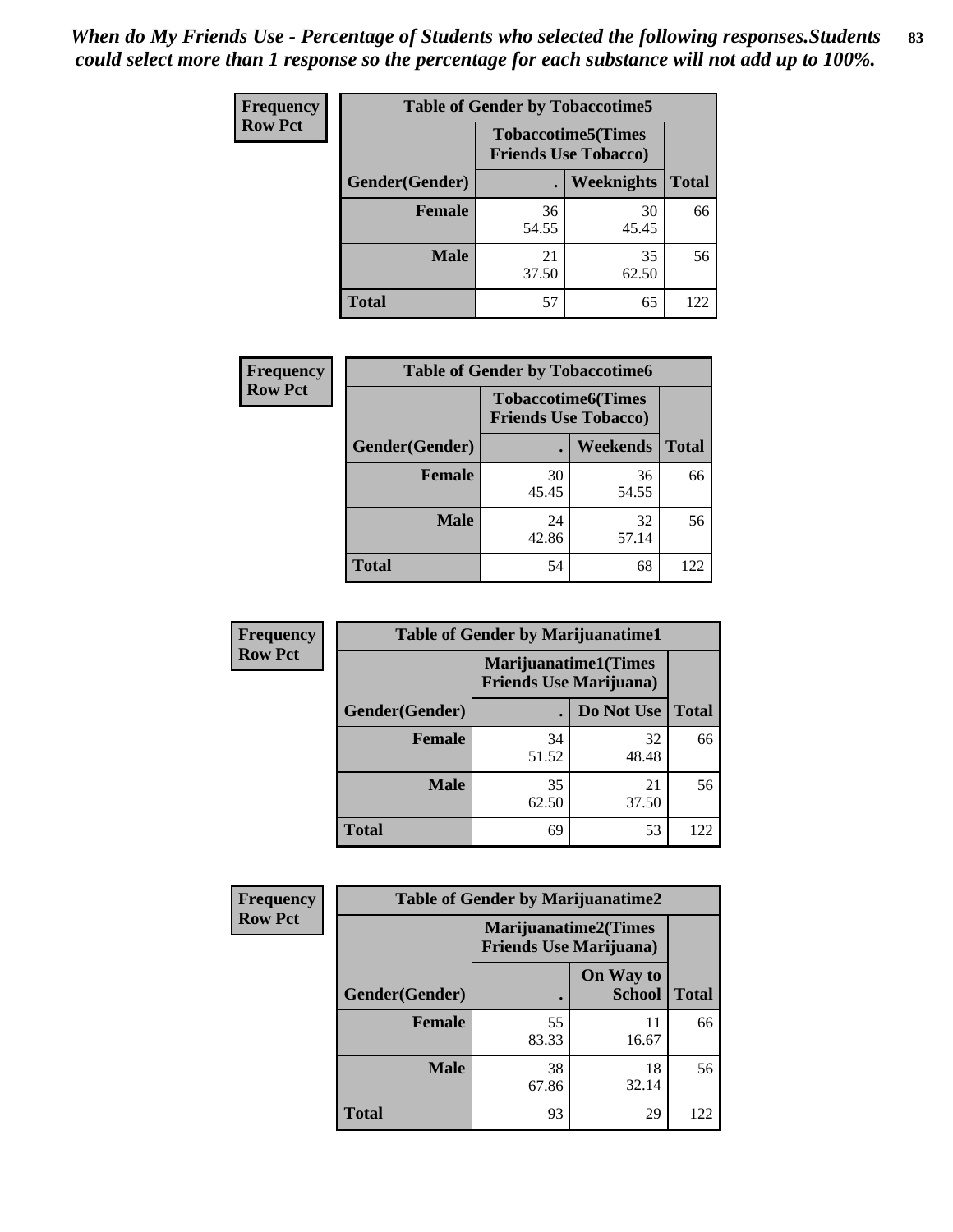| <b>Frequency</b> | <b>Table of Gender by Marijuanatime3</b> |                                |                                |              |
|------------------|------------------------------------------|--------------------------------|--------------------------------|--------------|
| <b>Row Pct</b>   |                                          | <b>Friends Use Marijuana</b> ) | Marijuanatime3(Times           |              |
|                  | <b>Gender</b> (Gender)                   |                                | <b>During</b><br><b>School</b> | <b>Total</b> |
|                  | Female                                   | 60<br>90.91                    | 6<br>9.09                      | 66           |
|                  | <b>Male</b>                              | 48<br>85.71                    | 8<br>14.29                     | 56           |
|                  | <b>Total</b>                             | 108                            | 14                             | 122          |

| Frequency      | <b>Table of Gender by Marijuanatime4</b> |                                |                                                |              |
|----------------|------------------------------------------|--------------------------------|------------------------------------------------|--------------|
| <b>Row Pct</b> |                                          | <b>Friends Use Marijuana</b> ) | <b>Marijuanatime4</b> (Times                   |              |
|                | Gender(Gender)                           |                                | <b>On Way</b><br>Home<br>From<br><b>School</b> | <b>Total</b> |
|                | <b>Female</b>                            | 55<br>83.33                    | 11<br>16.67                                    | 66           |
|                | <b>Male</b>                              | 41<br>73.21                    | 15<br>26.79                                    | 56           |
|                | <b>Total</b>                             | 96                             | 26                                             | 122          |

| Frequency      | <b>Table of Gender by Marijuanatime5</b> |             |                                                                |              |
|----------------|------------------------------------------|-------------|----------------------------------------------------------------|--------------|
| <b>Row Pct</b> |                                          |             | <b>Marijuanatime5</b> (Times<br><b>Friends Use Marijuana</b> ) |              |
|                | Gender(Gender)                           |             | Weeknights                                                     | <b>Total</b> |
|                | <b>Female</b>                            | 44<br>66.67 | 22<br>33.33                                                    | 66           |
|                | <b>Male</b>                              | 35<br>62.50 | 21<br>37.50                                                    | 56           |
|                | <b>Total</b>                             | 79          | 43                                                             | 122          |

| Frequency      | <b>Table of Gender by Marijuanatime6</b> |                                                               |                 |              |
|----------------|------------------------------------------|---------------------------------------------------------------|-----------------|--------------|
| <b>Row Pct</b> |                                          | <b>Marijuanatime6(Times</b><br><b>Friends Use Marijuana</b> ) |                 |              |
|                | Gender(Gender)                           |                                                               | <b>Weekends</b> | <b>Total</b> |
|                | <b>Female</b>                            | 33<br>50.00                                                   | 33<br>50.00     | 66           |
|                | <b>Male</b>                              | 21<br>37.50                                                   | 35<br>62.50     | 56           |
|                | <b>Total</b>                             | 54                                                            | 68              | 122          |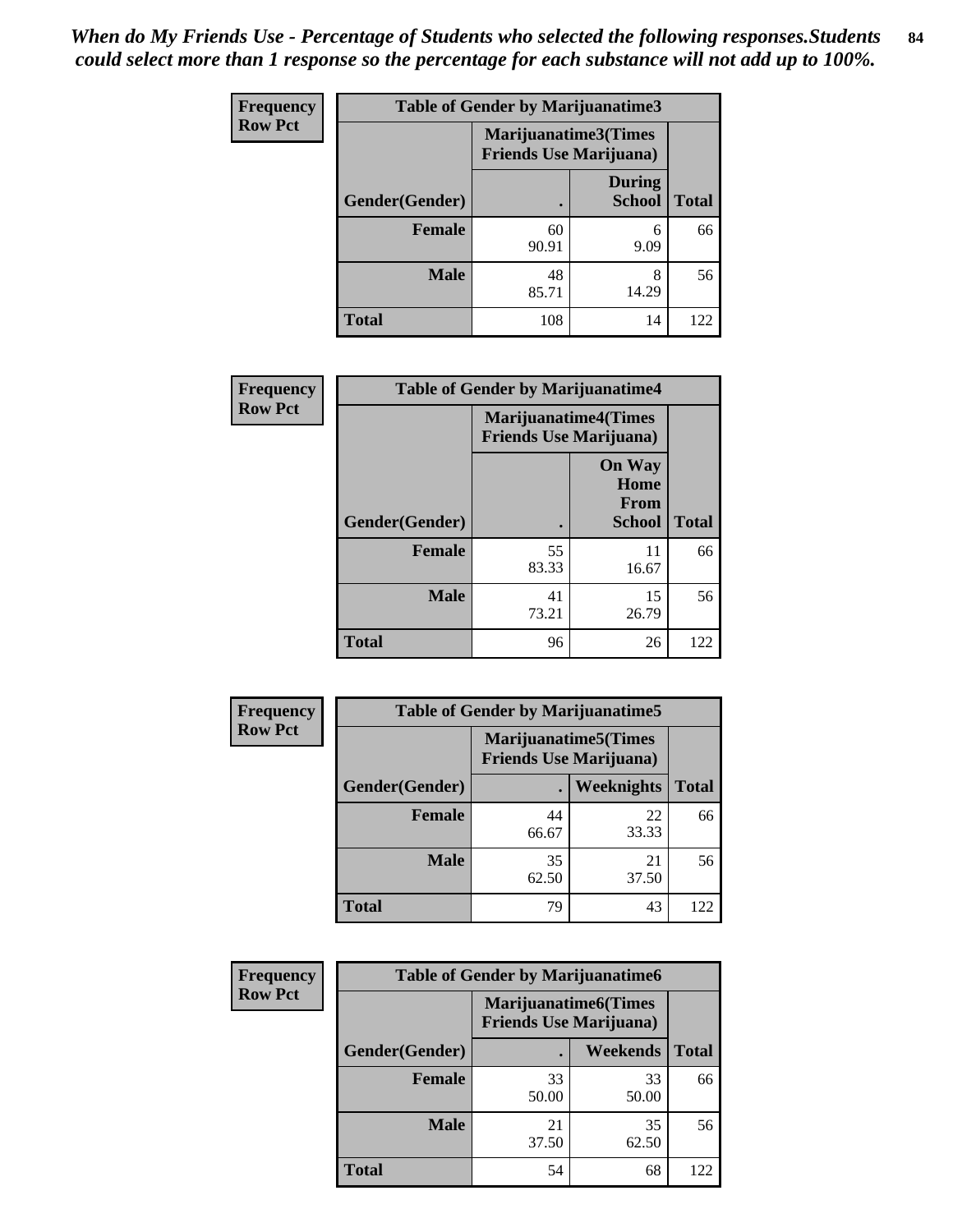| <b>Frequency</b> | <b>Table of Gender by Otherdrugtime1</b> |                        |                                                          |     |
|------------------|------------------------------------------|------------------------|----------------------------------------------------------|-----|
| <b>Row Pct</b>   |                                          | <b>Illegal Drugs</b> ) | <b>Otherdrugtime1</b> (Times<br><b>Friends Use Other</b> |     |
|                  | Gender(Gender)                           |                        | Do Not Use   Total                                       |     |
|                  | <b>Female</b>                            | 19<br>28.79            | 47<br>71.21                                              | 66  |
|                  | <b>Male</b>                              | 18<br>32.14            | 38<br>67.86                                              | 56  |
|                  | <b>Total</b>                             | 37                     | 85                                                       | 122 |

| Frequency      | <b>Table of Gender by Otherdrugtime2</b> |                                                                                   |                            |              |  |
|----------------|------------------------------------------|-----------------------------------------------------------------------------------|----------------------------|--------------|--|
| <b>Row Pct</b> |                                          | <b>Otherdrugtime2(Times</b><br><b>Friends Use Other</b><br><b>Illegal Drugs</b> ) |                            |              |  |
|                | Gender(Gender)                           |                                                                                   | On Way to<br><b>School</b> | <b>Total</b> |  |
|                | <b>Female</b>                            | 57<br>86.36                                                                       | 9<br>13.64                 | 66           |  |
|                | <b>Male</b>                              | 51<br>91.07                                                                       | 5<br>8.93                  | 56           |  |
|                | <b>Total</b>                             | 108                                                                               | 14                         | 122          |  |

| Frequency      | <b>Table of Gender by Otherdrugtime3</b> |                       |                                                         |              |
|----------------|------------------------------------------|-----------------------|---------------------------------------------------------|--------------|
| <b>Row Pct</b> |                                          | <b>Illegal Drugs)</b> | <b>Otherdrugtime3(Times</b><br><b>Friends Use Other</b> |              |
|                | Gender(Gender)                           |                       | <b>During</b><br><b>School</b>                          | <b>Total</b> |
|                | <b>Female</b>                            | 61<br>92.42           | 5<br>7.58                                               | 66           |
|                | <b>Male</b>                              | 48<br>85.71           | 8<br>14.29                                              | 56           |
|                | <b>Total</b>                             | 109                   | 13                                                      | 122          |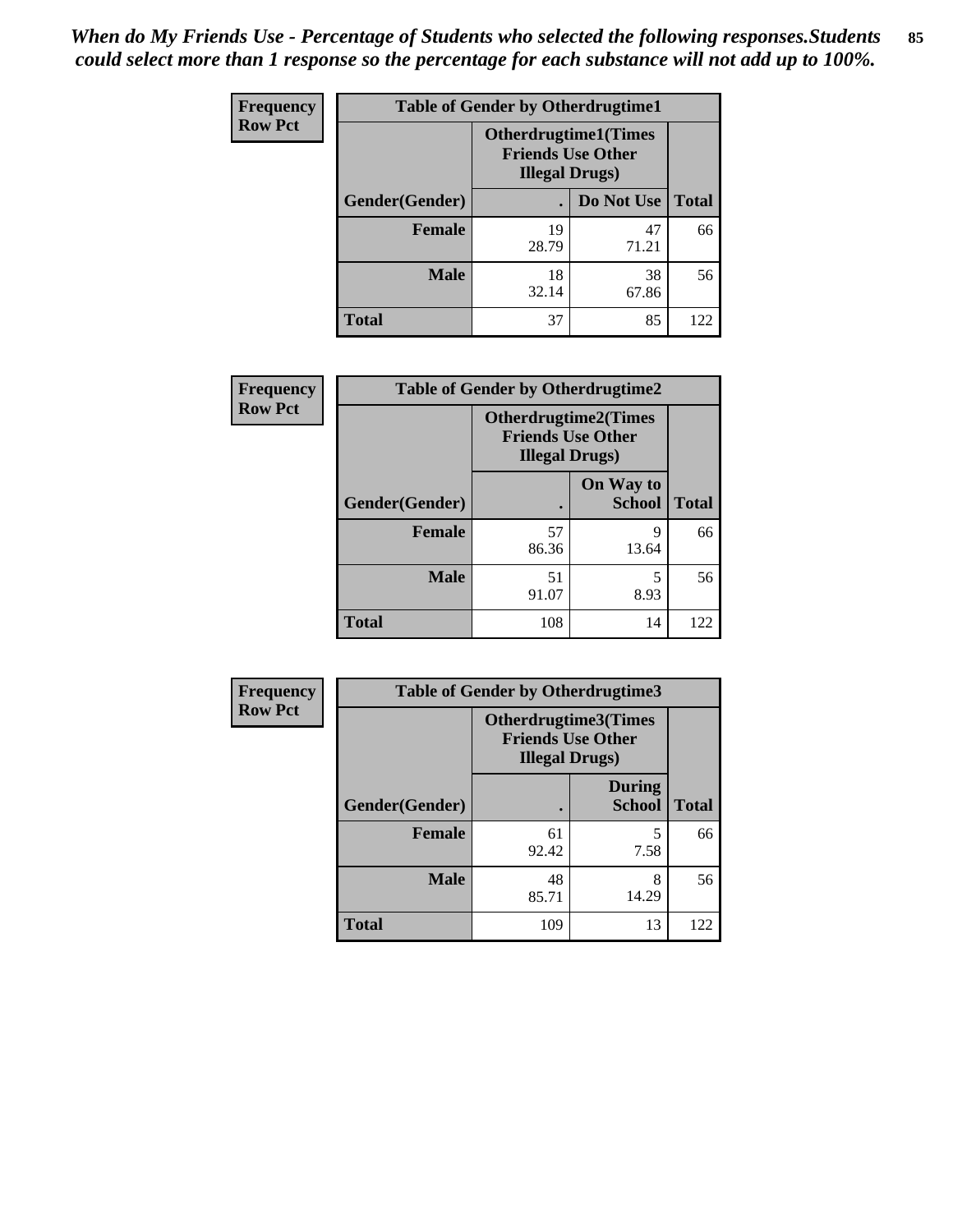*When do My Friends Use - Percentage of Students who selected the following responses.Students could select more than 1 response so the percentage for each substance will not add up to 100%.* **86**

| <b>Frequency</b> | <b>Table of Gender by Otherdrugtime4</b> |                        |                                                         |              |
|------------------|------------------------------------------|------------------------|---------------------------------------------------------|--------------|
| <b>Row Pct</b>   |                                          | <b>Illegal Drugs</b> ) | <b>Otherdrugtime4(Times</b><br><b>Friends Use Other</b> |              |
|                  | Gender(Gender)                           | ٠                      | <b>On Way</b><br>Home<br><b>From</b><br><b>School</b>   | <b>Total</b> |
|                  | Female                                   | 61<br>92.42            | 5<br>7.58                                               | 66           |
|                  | <b>Male</b>                              | 48<br>85.71            | 8<br>14.29                                              | 56           |
|                  | <b>Total</b>                             | 109                    | 13                                                      | 122          |

| Frequency      | <b>Table of Gender by Otherdrugtime5</b> |                                                                                   |             |              |
|----------------|------------------------------------------|-----------------------------------------------------------------------------------|-------------|--------------|
| <b>Row Pct</b> |                                          | <b>Otherdrugtime5(Times</b><br><b>Friends Use Other</b><br><b>Illegal Drugs</b> ) |             |              |
|                | Gender(Gender)                           |                                                                                   | Weeknights  | <b>Total</b> |
|                | <b>Female</b>                            | 58<br>87.88                                                                       | 8<br>12.12  | 66           |
|                | <b>Male</b>                              | 46<br>82.14                                                                       | 10<br>17.86 | 56           |
|                | <b>Total</b>                             | 104                                                                               | 18          | 122          |

| <b>Frequency</b> | <b>Table of Gender by Otherdrugtime6</b> |                                                                                   |             |              |
|------------------|------------------------------------------|-----------------------------------------------------------------------------------|-------------|--------------|
| <b>Row Pct</b>   |                                          | <b>Otherdrugtime6(Times</b><br><b>Friends Use Other</b><br><b>Illegal Drugs</b> ) |             |              |
|                  | Gender(Gender)                           |                                                                                   | Weekends    | <b>Total</b> |
|                  | <b>Female</b>                            | 51<br>77.27                                                                       | 15<br>22.73 | 66           |
|                  | <b>Male</b>                              | 38<br>67.86                                                                       | 18<br>32.14 | 56           |
|                  | <b>Total</b>                             | 89                                                                                | 33          | 122          |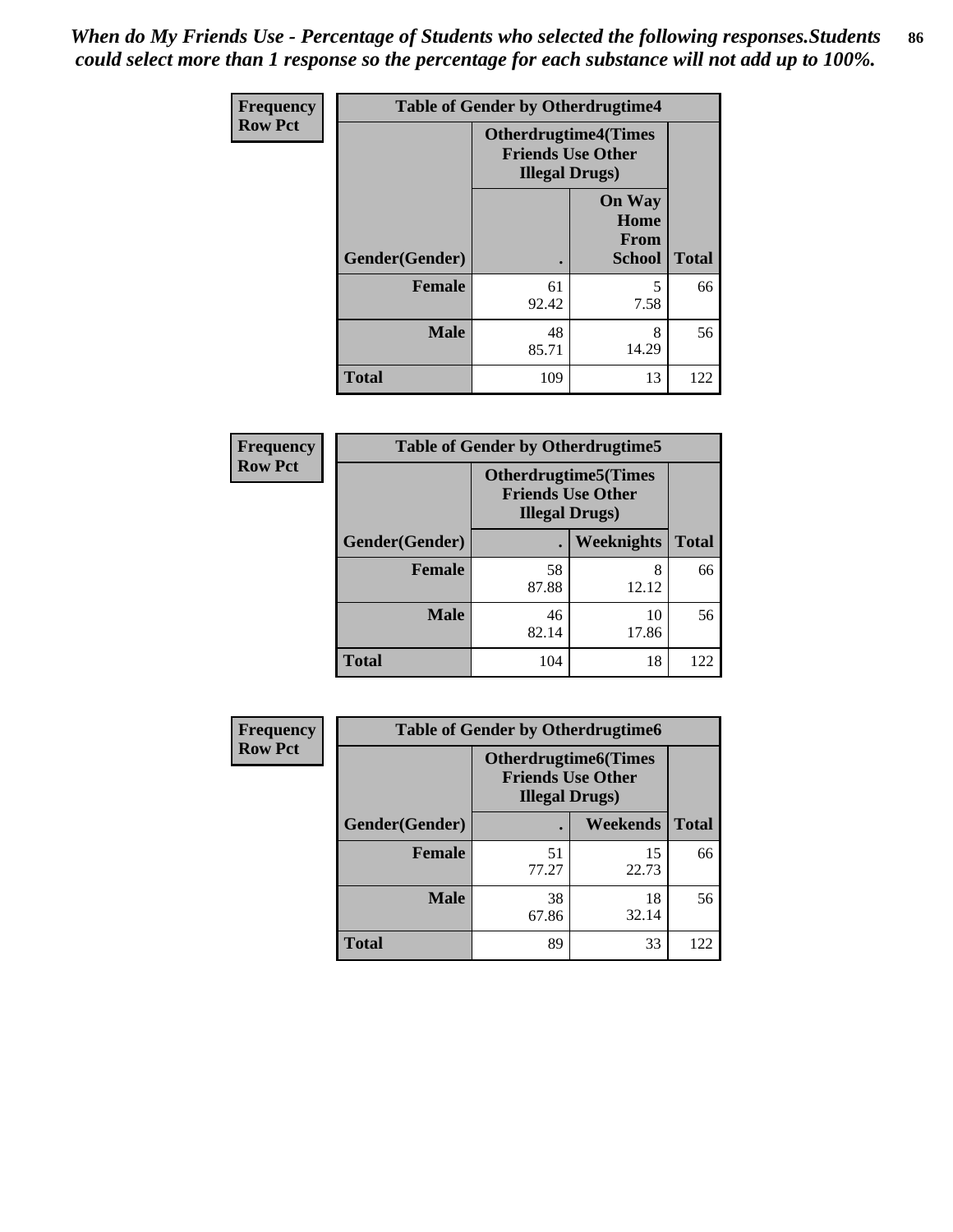# *Other Questions* **87**

| <b>Frequency</b> | <b>Table of Gender by Educationalcohol</b> |                                                                                                                                       |                |              |
|------------------|--------------------------------------------|---------------------------------------------------------------------------------------------------------------------------------------|----------------|--------------|
| <b>Row Pct</b>   |                                            | <b>Educationalcohol</b> (I<br>have been taught<br>about alcohol,<br>tobacco,<br>and other drugs<br>within the last year<br>at school) |                |              |
|                  | Gender(Gender)                             | <b>Yes</b>                                                                                                                            | N <sub>0</sub> | <b>Total</b> |
|                  | <b>Female</b>                              | 49<br>74.24                                                                                                                           | 17<br>25.76    | 66           |
|                  | <b>Male</b>                                | 38<br>67.86                                                                                                                           | 18<br>32.14    | 56           |
|                  | <b>Total</b>                               | 87                                                                                                                                    | 35             | 122          |

| Frequency      | <b>Table of Gender by Rodedrinking</b> |                                                                                                                     |                |              |  |
|----------------|----------------------------------------|---------------------------------------------------------------------------------------------------------------------|----------------|--------------|--|
| <b>Row Pct</b> |                                        | Rodedrinking(In<br>the past 30 days I<br>have ridden in a<br>car with a driver<br>who had been<br>drinking alcohol) |                |              |  |
|                | Gender(Gender)                         | Yes                                                                                                                 | N <sub>0</sub> | <b>Total</b> |  |
|                | <b>Female</b>                          | 10.61                                                                                                               | 59<br>89.39    | 66           |  |
|                | <b>Male</b>                            | 5<br>8.93                                                                                                           | 51<br>91.07    | 56           |  |
|                | <b>Total</b>                           | 12                                                                                                                  | 110            | 122          |  |

| Frequency      | <b>Table of Gender by Drugsschool</b> |                                                                                                                                     |                |              |  |
|----------------|---------------------------------------|-------------------------------------------------------------------------------------------------------------------------------------|----------------|--------------|--|
| <b>Row Pct</b> |                                       | <b>Drugsschool</b> (During<br>the past 12 months,<br>I have been offered,<br>sold,<br>or given illegal drugs<br>on school property) |                |              |  |
|                | Gender(Gender)                        | Yes                                                                                                                                 | N <sub>0</sub> | <b>Total</b> |  |
|                | <b>Female</b>                         | 14<br>21.21                                                                                                                         | 52<br>78.79    | 66           |  |
|                | <b>Male</b>                           | 17<br>30.36                                                                                                                         | 39<br>69.64    | 56           |  |
|                | <b>Total</b>                          | 31                                                                                                                                  | 91             | 122          |  |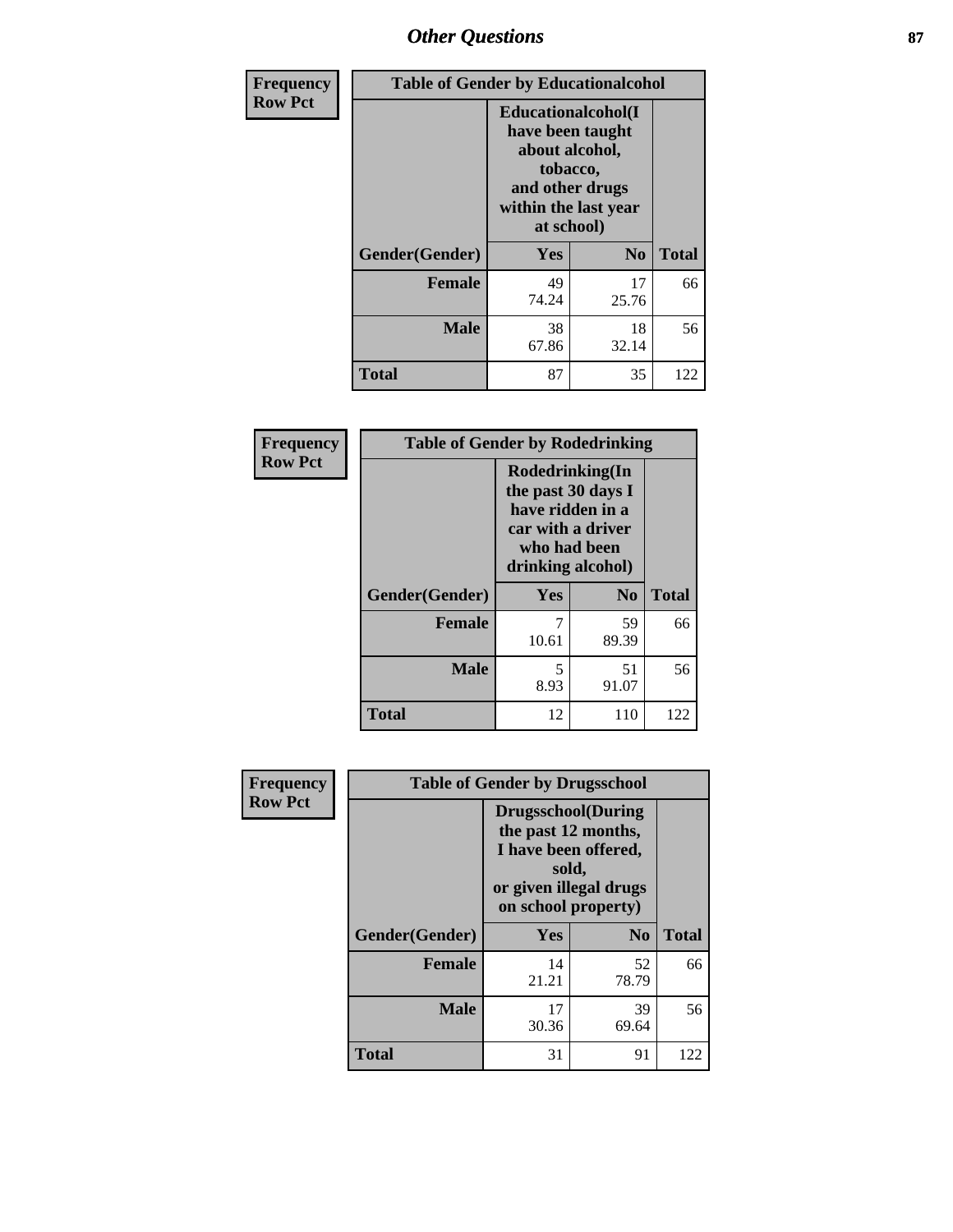## *Other Questions* **88**

**Frequency Row Pct**

| <b>Table of Gender by Bingedrinking</b> |                         |                                                                                                         |                   |                   |                        |                   |              |
|-----------------------------------------|-------------------------|---------------------------------------------------------------------------------------------------------|-------------------|-------------------|------------------------|-------------------|--------------|
|                                         |                         | Bingedrinking(I have drunk five or<br>more drinks of alcohol at one sitting<br>during the last 30 days) |                   |                   |                        |                   |              |
| Gender(Gender)                          | $\bf{0}$<br><b>Days</b> | $1$ or $ $<br>2<br>days                                                                                 | 3 to<br>5<br>days | 6 to<br>9<br>days | 10<br>to<br>19<br>days | All<br>30<br>days | <b>Total</b> |
| <b>Female</b>                           | 53<br>80.30             | $\mathfrak{D}$<br>3.03                                                                                  | 1.52              | 3<br>4.55         | 6<br>9.09              | 1.52              | 66           |
|                                         |                         |                                                                                                         |                   |                   |                        |                   |              |
| <b>Male</b>                             | 32<br>57.14             | 10<br>17.86                                                                                             | 2<br>3.57         | 3<br>5.36         | $\mathbf Q$<br>16.07   | $\Omega$<br>0.00  | 56           |

| Frequency      | <b>Table of Gender by Educationaids</b> |                                                                                                 |                |              |  |
|----------------|-----------------------------------------|-------------------------------------------------------------------------------------------------|----------------|--------------|--|
| <b>Row Pct</b> |                                         | <b>Educationaids</b> (I<br>have been taught<br>about HIV/AIDS<br>at school in the<br>past year) |                |              |  |
|                | Gender(Gender)                          | Yes                                                                                             | $\mathbf{N_0}$ | <b>Total</b> |  |
|                | <b>Female</b>                           | 48<br>72.73                                                                                     | 18<br>27.27    | 66           |  |
|                | <b>Male</b>                             | 43<br>76.79                                                                                     | 13<br>23.21    | 56           |  |
|                | <b>Total</b>                            | 91                                                                                              | 31             | 122          |  |

| <b>Frequency</b> | <b>Table of Gender by Suicideconsider</b> |                 |                |              |  |
|------------------|-------------------------------------------|-----------------|----------------|--------------|--|
| <b>Row Pct</b>   |                                           | Suicideconsider |                |              |  |
|                  | Gender(Gender)                            | Yes             | N <sub>0</sub> | <b>Total</b> |  |
|                  | <b>Female</b>                             | 8<br>12.12      | 58<br>87.88    | 66           |  |
|                  | <b>Male</b>                               | 8<br>14.29      | 48<br>85.71    | 56           |  |
|                  | <b>Total</b>                              | 16              | 106            | 122          |  |